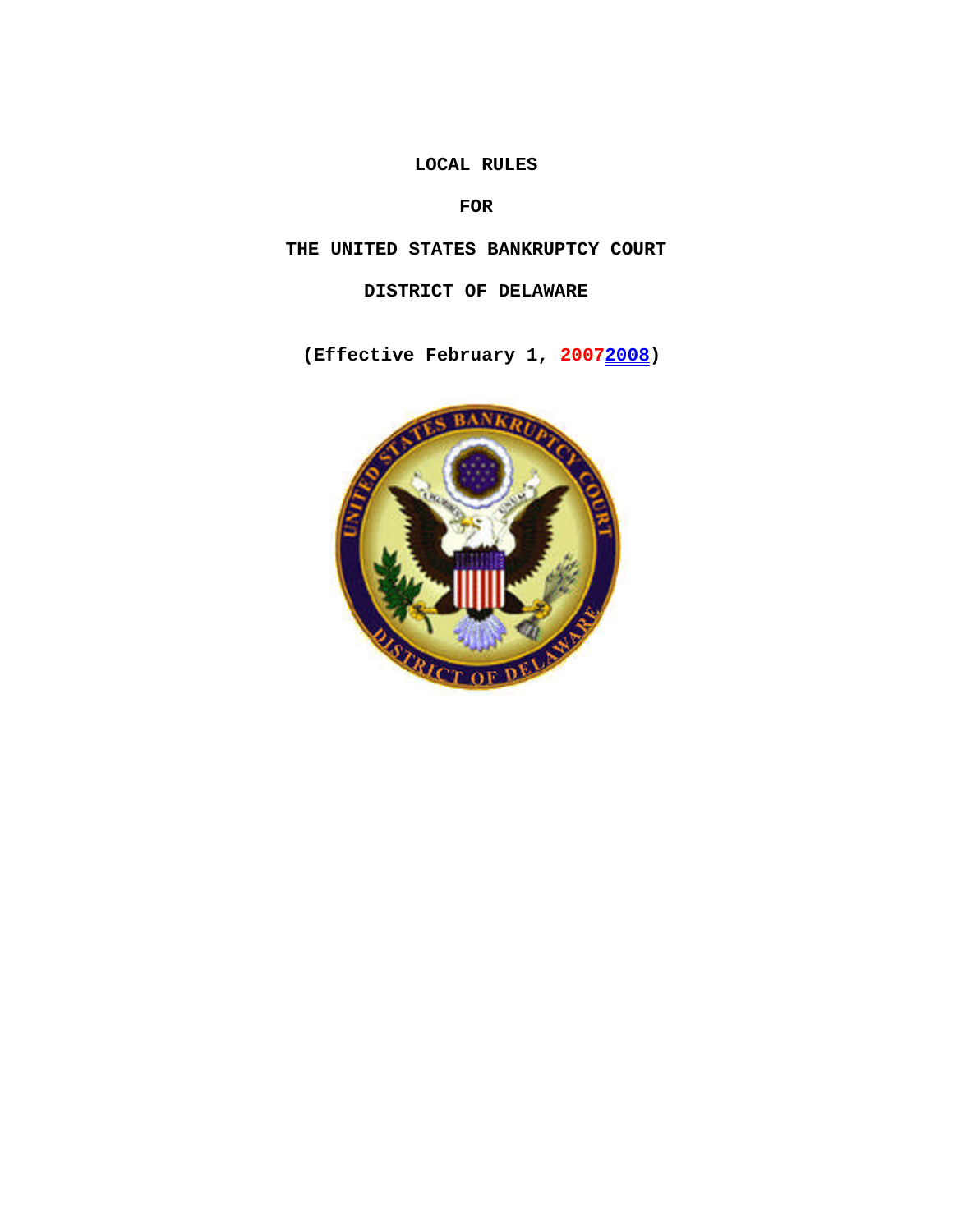# **TABLE OF CONTENTS**

#### **Page**

| PART I.   |                                                                                        | COMMENCEMENT OF CASE; PROCEEDINGS RELATING TO<br>PETITION AND ORDER FOR RELIEF 1                                                                                                                  |  |
|-----------|----------------------------------------------------------------------------------------|---------------------------------------------------------------------------------------------------------------------------------------------------------------------------------------------------|--|
|           | Rule 1001-1<br>Rule 1002-1<br>Rule 1006-1<br>Rule 1007-1<br>Rule 1007-2<br>Rule 1009-1 | Lists, Schedules and Statements  5<br>List of Creditors/Mailing Matrix  6<br>Notice by Chapter 7, Chapter 12 or Chapter 13<br>Debtor to Creditors Not Scheduled Prior to                          |  |
|           | Rule 1009-2                                                                            | Notice of Amendment of Schedules in Chapter 11                                                                                                                                                    |  |
|           | Rule 1014-1                                                                            | Transfer of Cases or Adversary Proceedings to                                                                                                                                                     |  |
|           | Rule 1015-1                                                                            | Joint Administration of Cases Pending in the                                                                                                                                                      |  |
|           | Rule 1017-1                                                                            | Petition Deficiencies  11                                                                                                                                                                         |  |
| PART II.  |                                                                                        | OFFICERS AND ADMINISTRATION; NOTICES; MEETINGS;<br>EXAMINATIONS; ELECTIONS; ATTORNEYS AND                                                                                                         |  |
|           | Rule 2002-1<br>Rule 2003-1                                                             | Notices to Creditors, Equity Security Holders,<br>United States and United States Trustee  12<br>Submission of Interrogatories in Lieu of Live<br>Testimony at Meetings Conducted under 11 U.S.C. |  |
|           | Rule 2004-1<br>Rule 2011-1                                                             | § 341 in Chapter 7 and Chapter 13 Cases  15<br>Rule 2004 Examinations  16<br>Certification of Debtor-in-Possession Status<br>or Trustee Qualification  17                                         |  |
|           | Rule 2014-1<br>Rule 2015-2                                                             | Employment of Professional Persons  18<br>Debtor-in-Possession Bank Accounts in Chapter                                                                                                           |  |
|           | Rule 2016-1<br>Rule 2016-2                                                             | Disclosure of Compensation  20<br>Motion for Compensation and Reimbursement of                                                                                                                    |  |
| PART III. |                                                                                        | CLAIMS AND DISTRIBUTION TO CREDITORS AND EQUITY<br>INTEREST HOLDERS; PLANS 24                                                                                                                     |  |
|           | Rule 3001-1<br>Rule 3003-1                                                             | Filing Proof of Claim; Transfer of Claim 24<br>Proofs of Claim in Chapter 11 Cases  25                                                                                                            |  |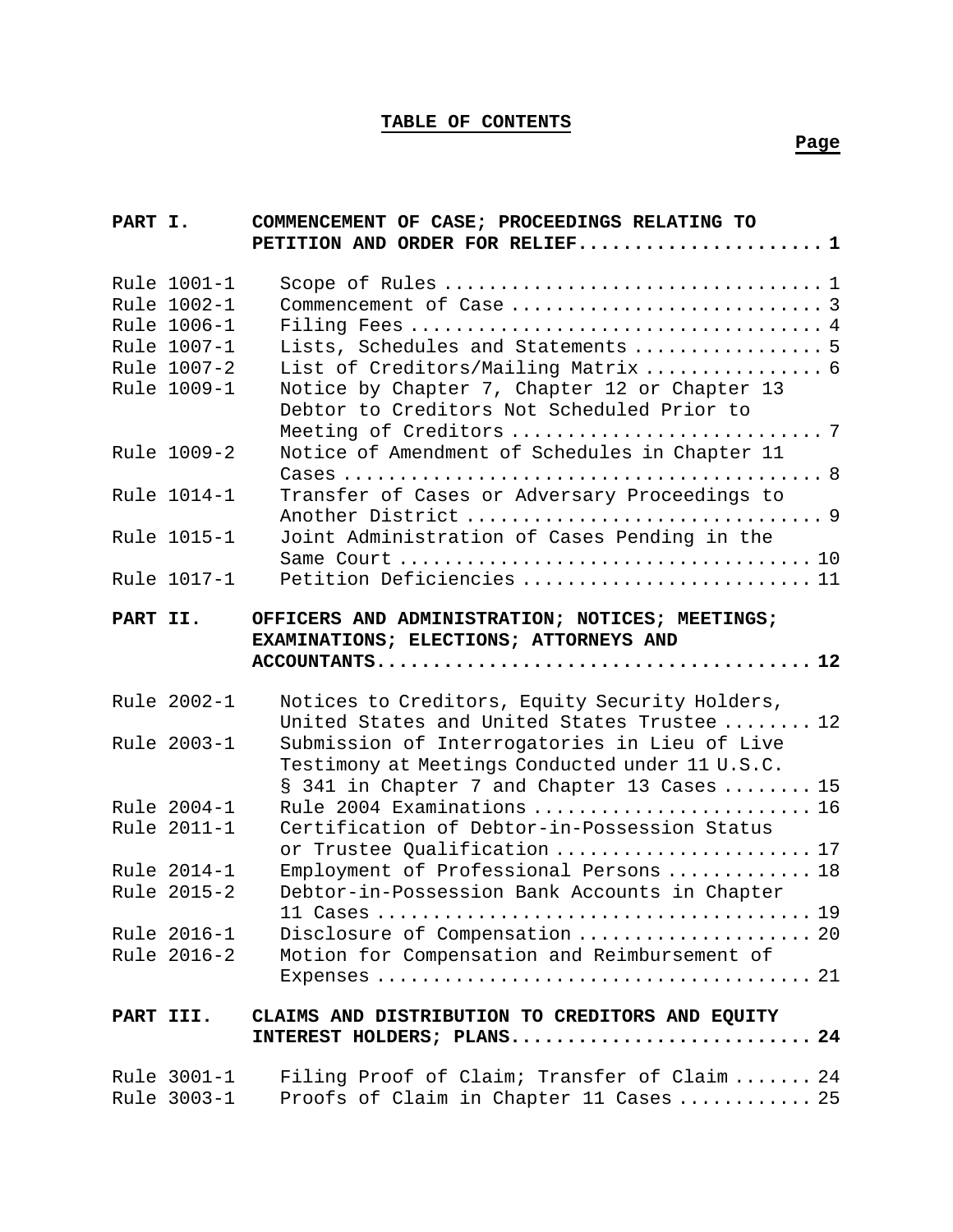|           | Rule 3007-1<br>Rule 3011-1        | Omnibus Objection to Claims  26<br>Release of Funds Paid into the Registry of the                                                       |
|-----------|-----------------------------------|-----------------------------------------------------------------------------------------------------------------------------------------|
|           | Rule 3011-2                       | Motion for Release of Funds Paid into the                                                                                               |
|           | <u>Rule</u> 3017-1<br>Rule 3023-1 | Registry of the Court - Confidentiality  34<br>Approval of Disclosure Statement  3435<br>Special Procedures in Chapter 13 Matters  3536 |
| PART IV.  |                                   | THE DEBTOR: DUTIES AND BENEFITS 3738                                                                                                    |
|           | Rule 4001-1                       | Procedure on Request for Relief from the<br>Automatic Stay of 11 U.S.C. § 362(a)  3738                                                  |
|           | Rule 4001-2                       | Cash Collateral and Financing Orders  4041                                                                                              |
|           | Rule 4001-3                       | Investment in Money Market Funds  4243                                                                                                  |
|           | Rule 4002-1                       | Duties of Debtor under 11 U.S.C. § 521 in Chapter<br>7 and 13 Cases  4344                                                               |
|           | Rule 4003-1                       |                                                                                                                                         |
|           | Rule 4004-1                       | Automatic Extension of Time to File Complaint<br>Objecting to Discharge in Event of Amendment. 4546                                     |
|           | Rule 4007-1                       | Automatic Extension of Time to File Complaint<br>to Determine Dischargeability of a Debt in Event<br>of Amendment  4647                 |
|           |                                   |                                                                                                                                         |
| PART V.   |                                   | COURTS AND CLERKS 4748                                                                                                                  |
|           | Rule 5001-2                       | Clerk's Office Location; Hours; After Hours                                                                                             |
|           |                                   |                                                                                                                                         |
|           | Rule 5005-2                       | Facsimile Documents  4849                                                                                                               |
|           | Rule 5005-4<br>Rule 5009-1        | Electronic Filing  4950                                                                                                                 |
|           | Rule 5009-2                       | Closing of Chapter 11 Cases  5051<br>Closing of Chapter 7 Cases  5152                                                                   |
|           | Rule 5011-1                       | Motions for Withdrawal of Reference from                                                                                                |
|           |                                   | Bankruptcy Court  5253                                                                                                                  |
| PART VI.  |                                   | COLLECTION AND LIQUIDATION OF THE ESTATE 5354                                                                                           |
|           |                                   | Rule 6004-1 Sale and Sale Procedures Motions  54                                                                                        |
| PART VII. |                                   | ADVERSARY PROCEEDINGS5460                                                                                                               |
|           | Rule 7003-1                       | Adversary Proceeding Cover Sheet  5460                                                                                                  |
|           | Rule 7004-1                       | Service on Foreign Parties  5561                                                                                                        |
|           | Rule 7004-2                       | Summons and Notice of Pretrial Conference in an                                                                                         |
|           | Rule 7007-1                       | Adversary Proceeding  5662<br>Briefs: When Required and Schedule  5763                                                                  |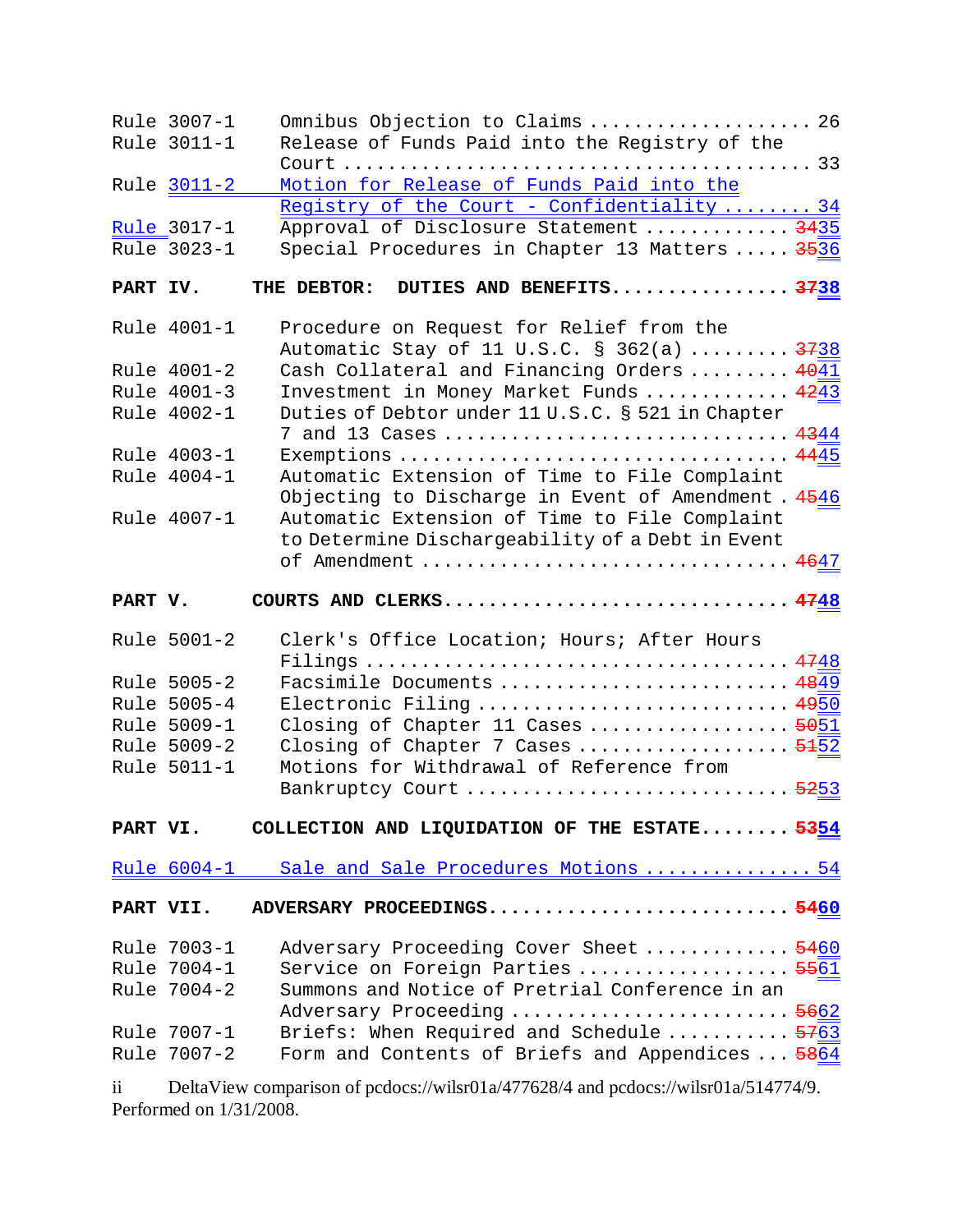|          | Rule 7007-3        | Oral Argument, Hearing on Adversary Proceeding                          |    |
|----------|--------------------|-------------------------------------------------------------------------|----|
|          | Rule 7007-4        | Notice of Completion of Briefing or Certificate                         |    |
|          |                    | of No Objection, and Notice of Completion of                            |    |
|          |                    |                                                                         |    |
|          | Rule 7016-1        | Briefing Binder  6268<br>Fed. R. Civ. P. 16 Scheduling Conference  6369 |    |
|          |                    |                                                                         |    |
|          | Rule 7016-2        | Pretrial Conference  6571                                               |    |
|          | Rule 7016-3        | Telephonic Fed. R. Civ. P. 16 Scheduling                                |    |
|          |                    | Conference or Pretrial Conference  6874                                 |    |
|          | Rule 7026-1        |                                                                         |    |
|          | Rule 7026-2        | Service of Discovery Materials.  76                                     |    |
|          | <u>Rule 7026-3</u> | Discovery of Electronic Documents                                       |    |
|          |                    |                                                                         |    |
|          | Rule 7030-1        | Who May Attend Deposition and Notice of                                 |    |
|          |                    | Deposition  69Depositions                                               | 82 |
|          | Rule 7055-1        |                                                                         |    |
|          |                    |                                                                         |    |
|          | PART VIII.         | APPEALS TO DISTRICT COURT OR BANKRUPTCY APPELLATE                       |    |
|          |                    |                                                                         |    |
|          | Rule 8001-1        | Appeals From Bankruptcy Court Orders  7184                              |    |
|          | Rule 8001-2        | Appeals From District Court Orders  7386                                |    |
|          | Rule 8006-1        | Filing of Copies of Record on Appeal  7487                              |    |
|          |                    |                                                                         |    |
| PART IX. |                    |                                                                         |    |
|          |                    |                                                                         |    |
|          | Rule 9004-1        |                                                                         |    |
|          | Rule 9006-1        | Time for Service and Filing of Motions and                              |    |
|          |                    |                                                                         |    |
|          | Rule 9006-2        | Bridge Orders Not Required in Certain                                   |    |
|          |                    |                                                                         |    |
|          | Rule 9010-1        | Representation and Appearance by Counsel79Bar Admission                 |    |
|          | Rule 9010-2        | Substitution; Withdrawal  8193                                          |    |
|          | Rule 9011-4        |                                                                         |    |
|          |                    | Signing of Electronically Transmitted                                   |    |
|          | Rule 9013-1        | Pleadings  82Signatures                                                 | 94 |
|          |                    |                                                                         |    |
|          | Rule 9013-3        | Service Copies  8799                                                    |    |
|          | Rule 9018-1        | Lodged Exhibits; Documents under Seal-88;                               |    |
|          | Rule 9019-2        | Confidentiality  100<br>Mediator and Arbitrator Qualifications and      |    |
|          |                    | Compensation 89102                                                      |    |
|          | Rule 9019-3        | Assignment of Disputes to Mediation or                                  |    |
|          |                    | Voluntary Arbitration  94107                                            |    |
|          | Rule 9019-4        | Arbitration  95108                                                      |    |
|          | Rule 9019-5        | Mediation  97110                                                        |    |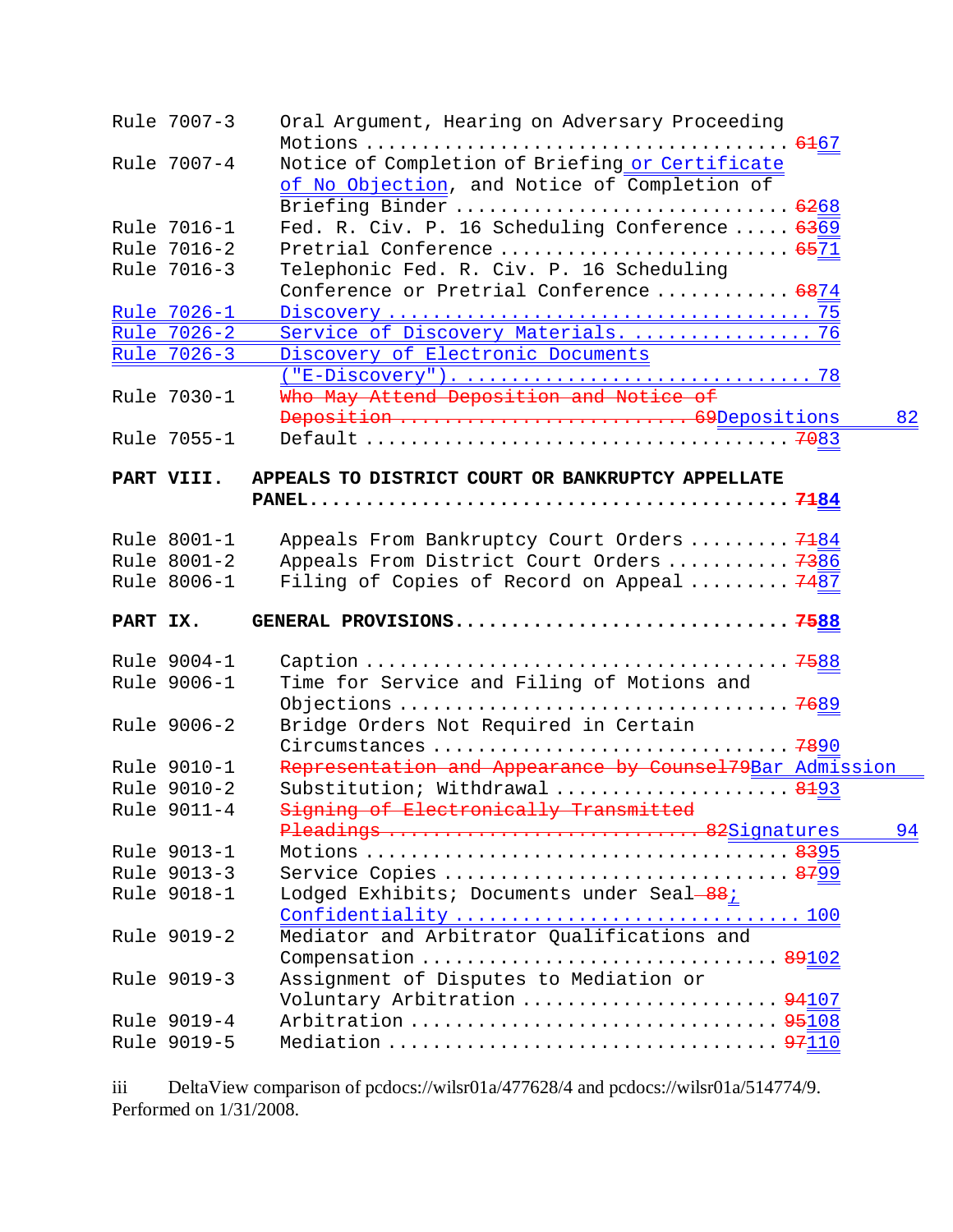| Rule 9019-6 | Other Alternative Dispute Resolution          |
|-------------|-----------------------------------------------|
|             |                                               |
| Rule 9019-7 | Notice of Court Annexed Alternative Dispute   |
|             | Resolution Program  103116                    |
| Rule 9022-1 | Service of Judgment or Order  104117          |
| Rule 9029-3 | Hearing Agenda Required  105118               |
| Rule 9036-1 | Electronic Transmission-107 of Court Notices; |
|             | Use of Technology in the Courtroom  120       |
|             |                                               |

# **PART X. CHRONOLOGY TABLE.............................. 108121**

### **LOCAL FORMS**

| Fee Application Cover Sheet Local Form 101                  |  |
|-------------------------------------------------------------|--|
| Fee Application Attachment B Local Form 102                 |  |
|                                                             |  |
| Chapter 13 Plan Analysis  Local Form 104                    |  |
| Motion and Order for Admission Pro Hac Vice  Local Form 105 |  |
| Notice of Motion  Local Form 106                            |  |
| Notice of Motion for Relief from Stay Local Form 106A       |  |
| Certificate of No Objection  Local Form 107                 |  |
| Summons and Notice  Local Form 108                          |  |
| Adversary Proceeding Cover Sheet  Local Form 109            |  |
| Application for Admission to Mediation/                     |  |
| Voluntary Arbitration Program Register  Local Form 110A     |  |
| Notice of Dispute Resolution Alternatives  Local Form 110B  |  |
| Notice of Agenda of Matters Scheduled                       |  |
| for Hearing  Local Form 111                                 |  |
| Certificate of Retention of Debtor-In-                      |  |
| Possession in Chapter 11 Local Form 112A                    |  |
| Certificate of Trustee's Authorization                      |  |
| to Operate Debtor's Business in Chapter 7 Local Form 112B   |  |
| Notice of Objection to Claim  Local Form 113                |  |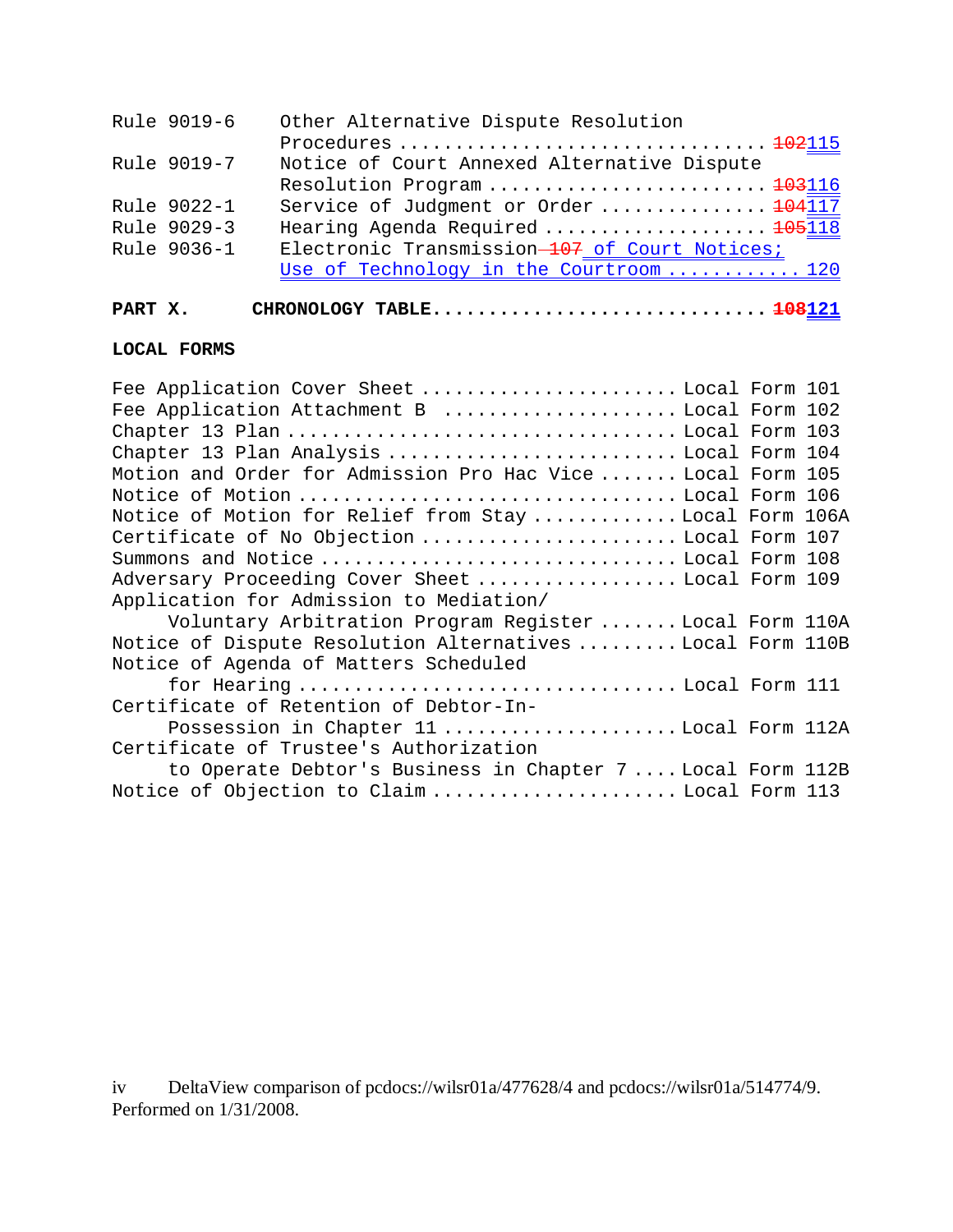### **PART I. COMMENCEMENT OF CASE; PROCEEDINGS RELATING TO PETITION AND ORDER FOR RELIEF**

#### **Rule 1001-1 Scope of Rules**.

- (a) Title and Citation. These rules ("Local Rules" or "Rules") shall be known as the "Local Rules of Bankruptcy Practice and Procedure of the United States Bankruptcy Court for the District of Delaware" (the "Court"). They may be cited as "Del. Bankr.  $L.R.$   $\_\_\_\_\$ ."
- (b) Application. These Local Rules shall be followed insofar as they are not inconsistent with the Bankruptcy Code (the "Code") and the Federal Rules of Bankruptcy Procedure ("Fed. R. Bankr. P."). These Local Rules may be amended from time to time by the Chief Judge of the Court, subject to approval by the Chief Judge of the United States District Court for the District of Delaware (the "District Court") and after a reasonable notice and comment period (the "Notice and Comment Period"). The Notice and Comment Period will be determined by the Chief Judge of the Court and displayed on the Court's website (defined below). The Local Bankruptcy Forms of the Court (the "Local Forms") may be revised from time to time, subject to approval by the Chief Judge of the Court and the Clerk of the Court (the "Clerk"). These Local Rules, the Local Forms, the Clerk's Office Procedures, General Orders and each Judge's chambers procedures are available on the Court's website at www.deb.uscourts.gov (the "Court's website"). Unless otherwise noted in these Local Rules or ordered by the Court, all filings in the District of Delaware relating to cases under Title 11 shall be made with the Clerk and shall be governed by these Local Rules, in addition to the Fed. R. Bankr. P. The Federal Rules of Civil Procedure ("Fed. R. Civ. P.") are applicable only to the extent provided herein or in the Fed. R. Bankr. P.
- (c) Modification. The application of these Local Rules in any case or proceeding may be modified by the Court in the interest of justice.
- (d) Effective Date. These Local Rules became effective on February 1, 2006. Revisions to these Local Rules will be effective on February 1, 2007.2008.
- (e) Relationship to Prior Rules; Actions Pending on Effective Date. These Local Rules supersede all previous Local Rules promulgated by the Court, but do not affect any General Order issued by the Court or any chambers procedures of any Judge of the Court. They shall govern all cases or proceedings filed after their effective date. They shall also apply to all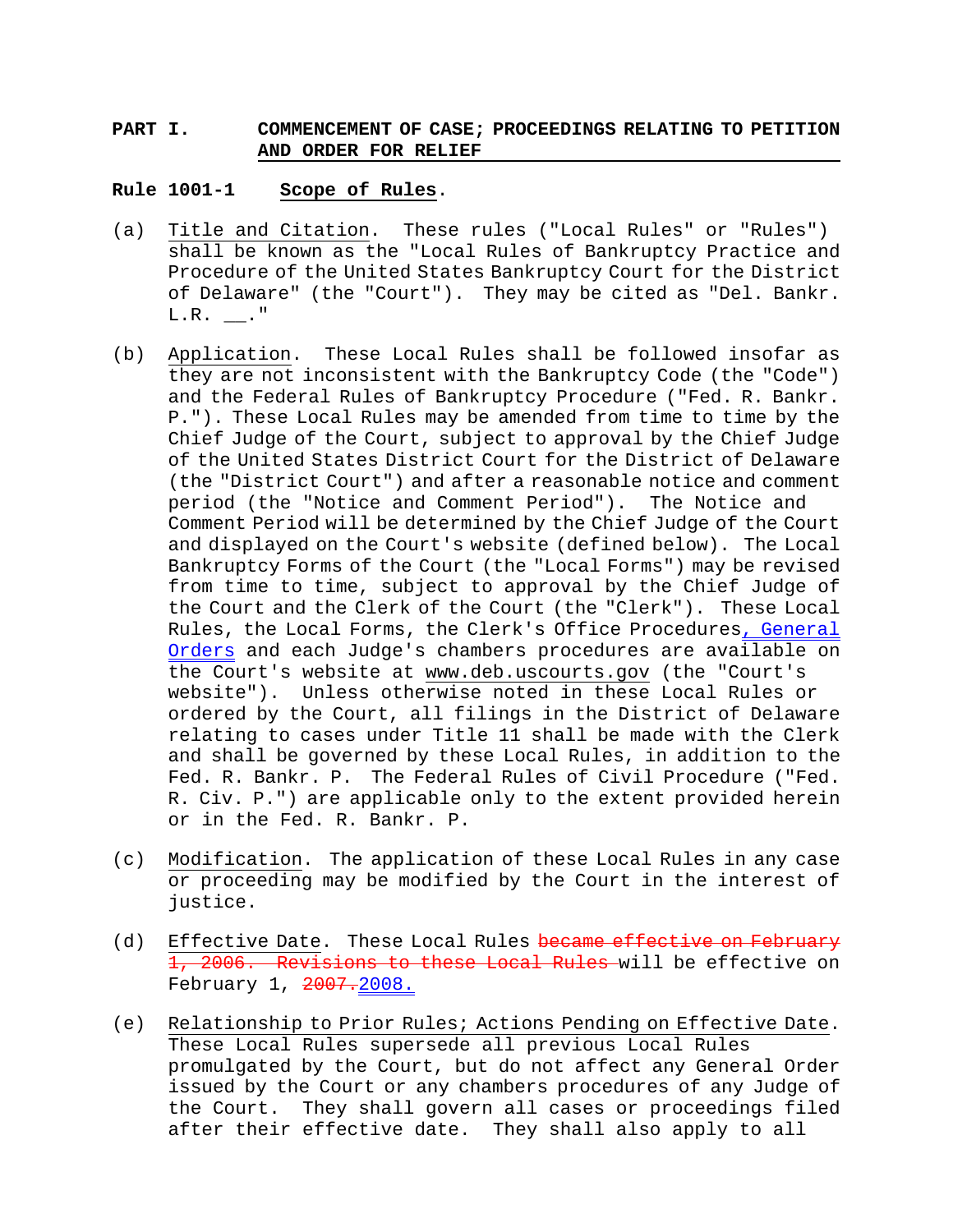proceedings pending on the effective date, except to the extent that the Court finds they would not be feasible or would work injustice.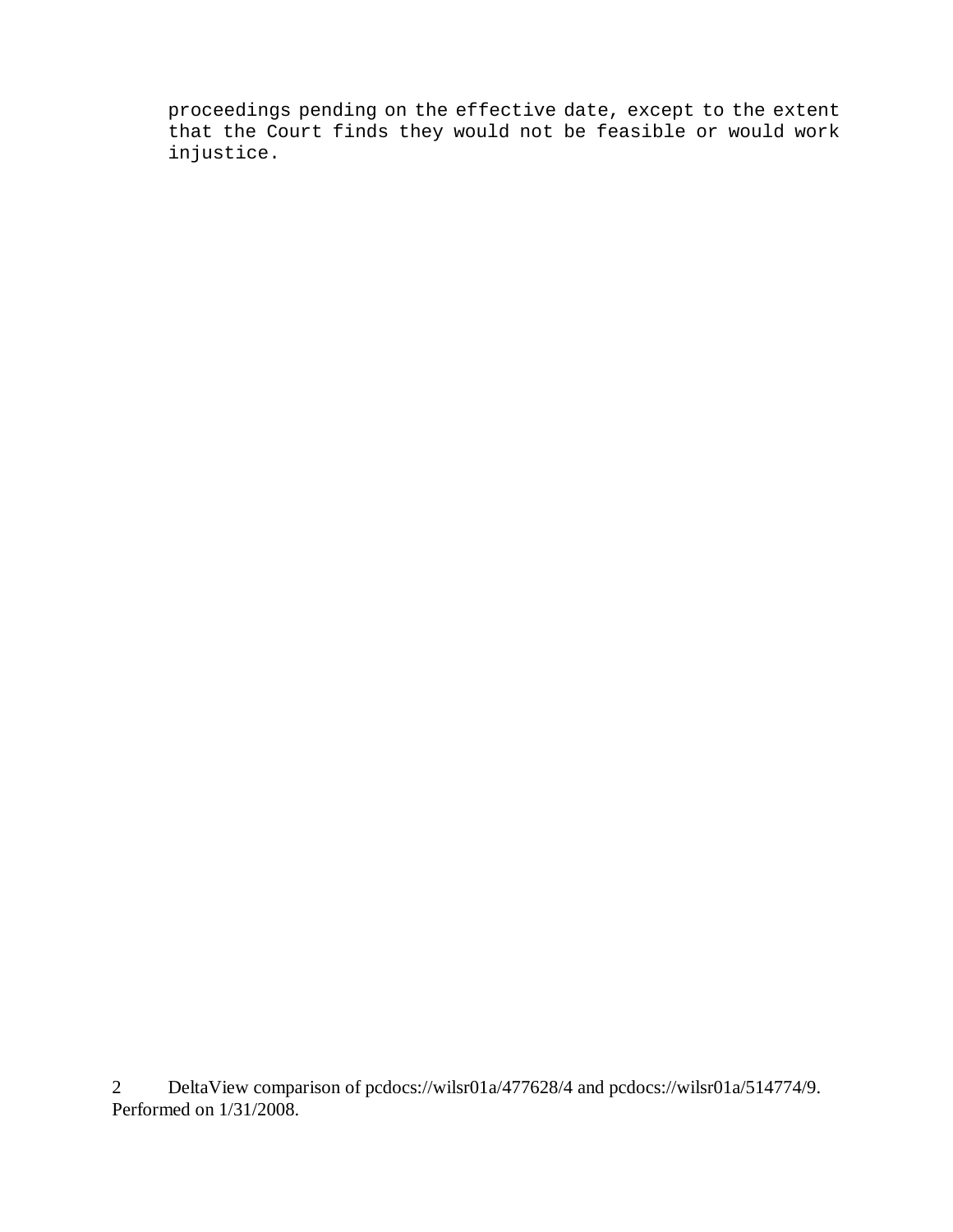#### **Rule 1002-1 Commencement of Case**.

- (a) Petitions Generally. All petitions shall be in compliance with the requirements set forth in the Clerk's Office Procedures, the Code, the Fed. R. Bankr. P. and their official forms ("Official Form") and these Local Rules.
- (b) Petitions by Non-Individuals. Any petitioner other than an individual shall be represented by counsel. In a voluntary case, there shall be filed on the petition date a resolution authorizing the commencement of the bankruptcy case executed by the body whose approval is required for the commencement of a bankruptcy case under applicable law.
- (c) Notice Regarding Filing of a Chapter 11 Petition. Unless there are exigent circumstances, counsel for the debtor shall contact the United States Trustee and the Clerk at least forty-eight (48) hours prior to filing thea voluntary petition for relief under chapter 11 of the Bankruptcy Code, for the purpose of advising the United States Trustee and the Clerk of the anticipated filing of the petition (without disclosing the identity of the debtor) and the matters on which the debtor intends to seek immediate relief. Counsel shall also comply with the noticing provisions set forth in Local Rule 9013-1(m)(iii).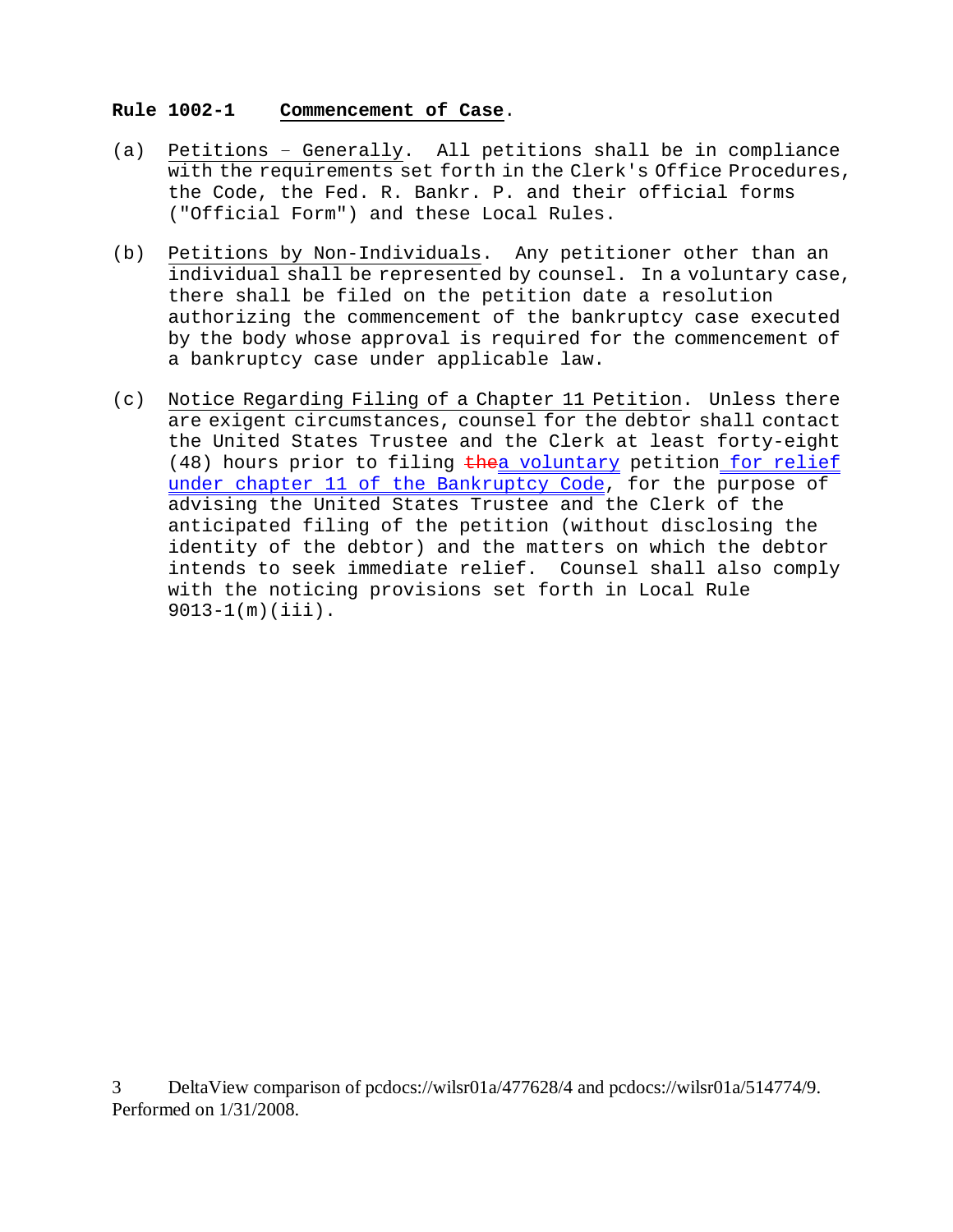### **Rule 1006-1 Filing Fees**.

- (a) Petition Filing Fees. Petition filing fees are due at the time of filing, except as expressly provided in this Local Rule.
- (b) Payment of Filing Fee in Installments. Individual filers may file with the petition an Application to Pay Filing Fee in Installments substantially in conformity with the form provided by the Clerk's office (the "Clerk's Office"). The application must be accompanied by a minimum initial payment of 25% of the filing fee. The number of installments shall not exceed four (4). The Court will issue an order regarding such application, without need for a hearing, unless the Court directs otherwise. Failure to comply with the provisions of the order may result in dismissal of the case.
- (c) Application for Waiver of Fee in an Individual Chapter 7. An individual chapter 7 filer may file an Application for Waiver of the Chapter 7 Filing Fee substantially in compliance with the Official Form. An order will be entered regarding such application, without need for a hearing, unless the Court directs otherwise.
- (d) Case Reopening Fees. Case reopening fees are due at the time of filing of a motion to reopen unless the reopening is (i) to correct an administrative error, (ii) to take action relating to the debtor's discharge or (iii) accompanied by a request that the reopening fee be waived or deferred.
- (e) Schedule of Fees. The schedule of fees is available at the Clerk's Office and on the Court's website.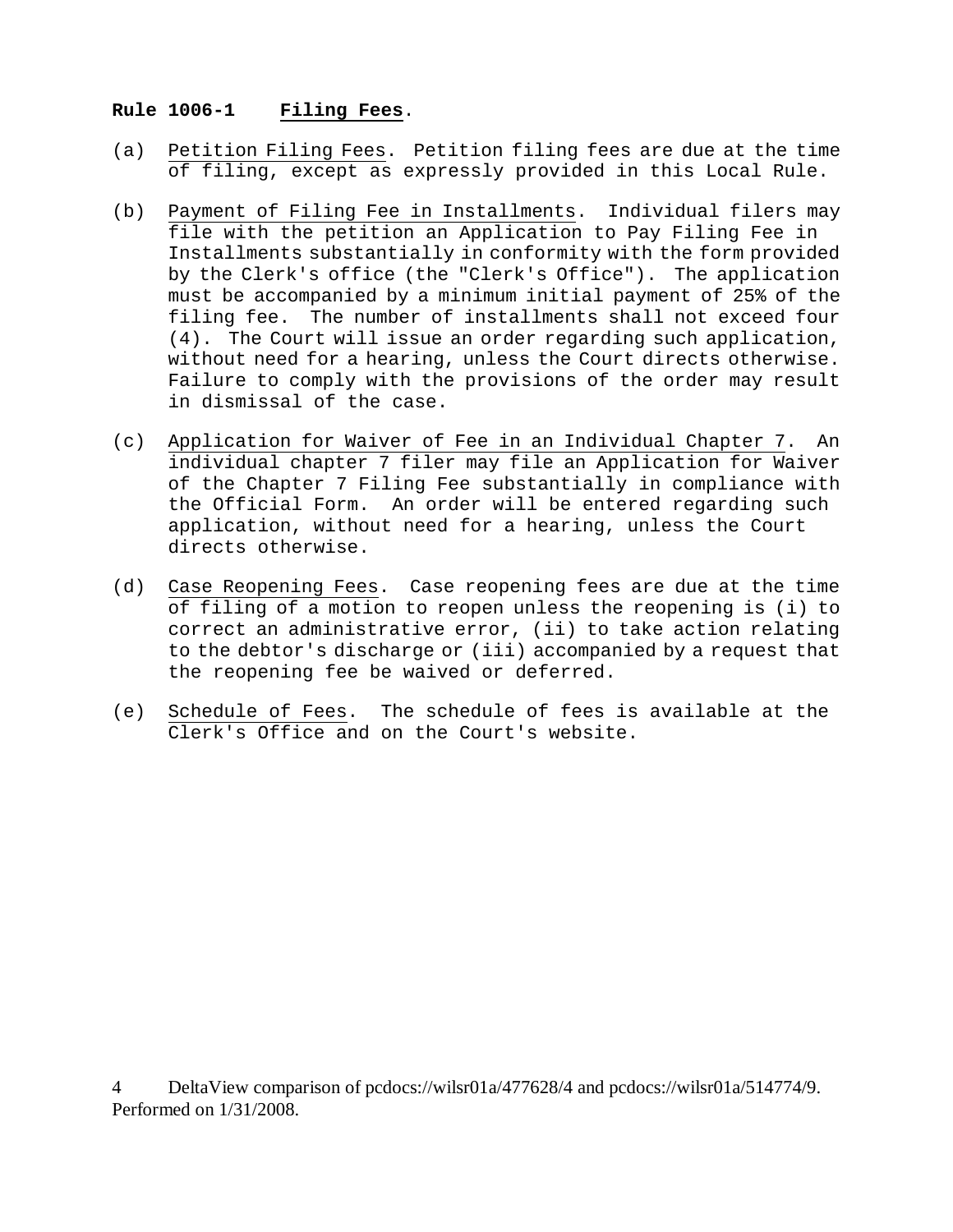### **Rule 1007-1 Lists, Schedules and Statements**.

- (a) Required Lists, Schedules and Statements. Required lists, schedules and statements of financial affairs shall be filed in accordance with the Fed. R. Bankr. P., the Code and these Local Rules and shall be in compliance with the appropriate Official Form and Local Forms, if any. The Clerk's Office Procedures should be consulted for a list of such requirements.
- (b) Time for Filing Schedules and Statement of Financial Affairs in a Voluntary Chapter 11 Case. In a voluntary chapter 11 case, if the bankruptcy petition is accompanied by a list of all the debtor's creditors and their addresses, in accordance with Local Rule 1007-2, and if the total number of creditors in the debtor's case (or, in the case of jointly administered cases, the debtors' cases) exceeds 200, the time within which the debtor shall file its Schedules and Statement of Financial Affairs required under the Fed. R. Bankr. P. shall be extended to thirty (30) days from the petition date. Any further extension shall be granted, for cause, only upon filing of a motion by the debtor on notice in accordance with these Local Rules.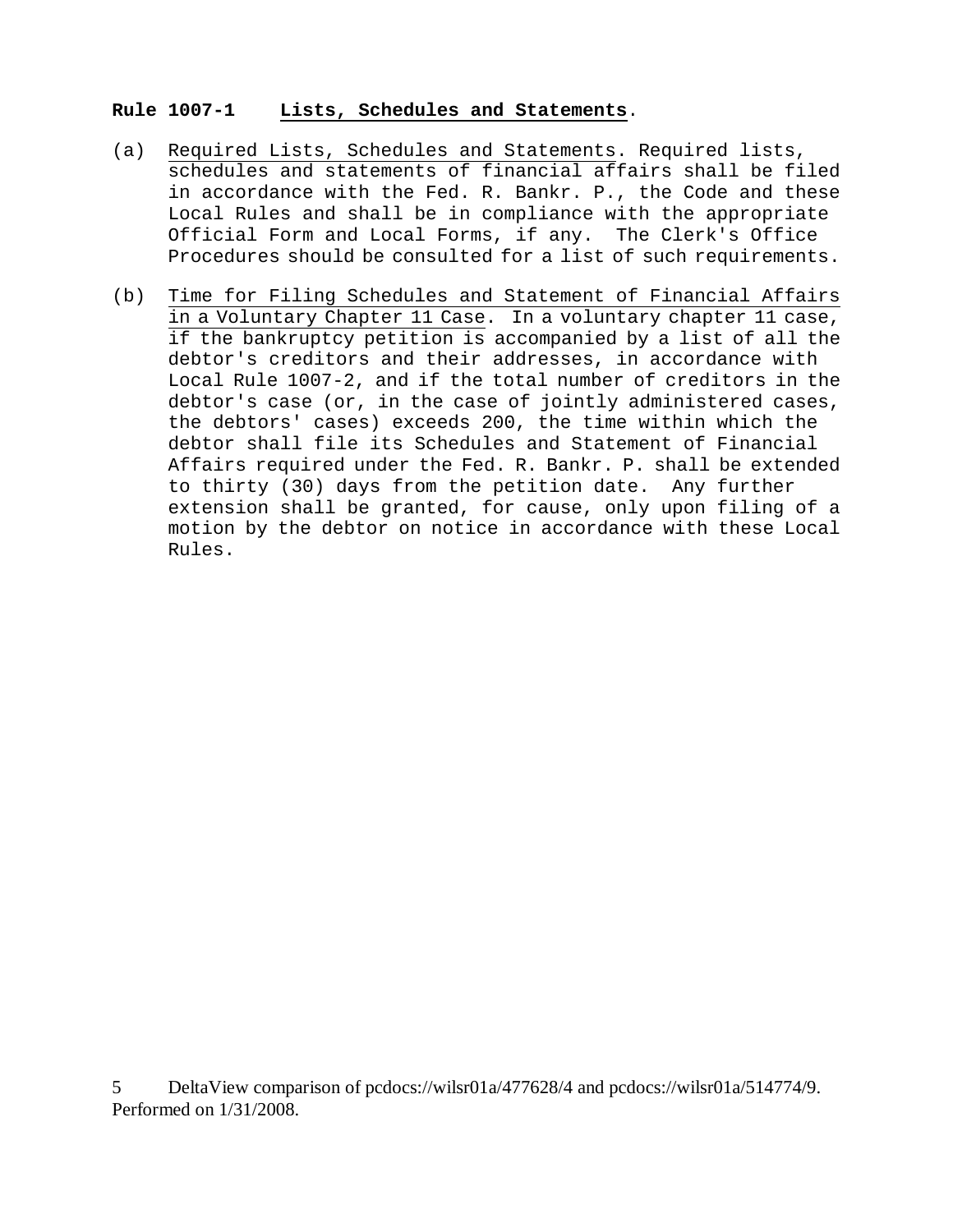**Rule 1007-2 List of Creditors/Mailing Matrix**. In all voluntary cases, the debtor shall file with the petition a list containing the name and complete address of each creditor in such format as directed by the Clerk's Office Procedures. In an involuntary case, such list must be filed by the debtor within fifteen (15) days after the petition date.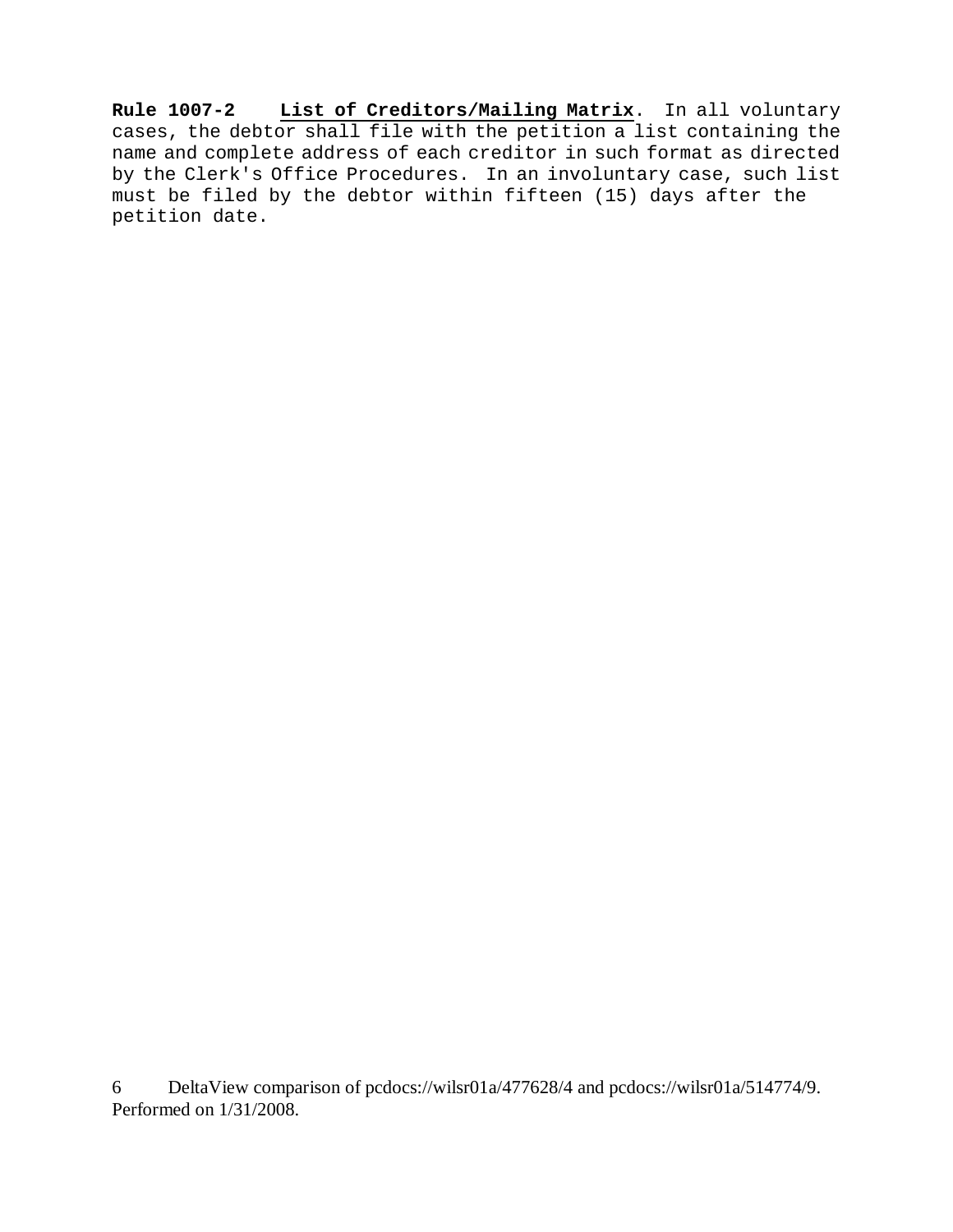**Rule 1009-1 Notice by Chapter 7, Chapter 12 or Chapter 13 Debtor to Creditors Not Scheduled Prior to Meeting of Creditors**. If at any time after the Court issues notice of the meeting of creditors under 11 U.S.C. § 341 in a chapter 7, chapter 12 or chapter 13 case the debtor amends Schedule D, E or F and/or the creditor matrix to add any creditor(s), the following procedures shall apply:

- (a) The debtor shall pay the prescribed filing fee;
- (b) The debtor shall serve upon such additional creditor(s) by first class mail:
	- (i) A copy of the original notice of meeting of creditors under 11 U.S.C. § 341;
	- (ii) A notice informing the creditor of the right to file a proof of claim by the later of the bar date in the original notice or twenty (20) days from the date of a later notice;
	- (iii) A notice informing the creditor of the automatic extension of time to file a complaint under Local Rules 4004-1 and 4007-1; and
- (c) The debtor shall file a certificate of service with the Court and provide an amended creditor matrix to the Clerk in such format as the Clerk's Office may direct.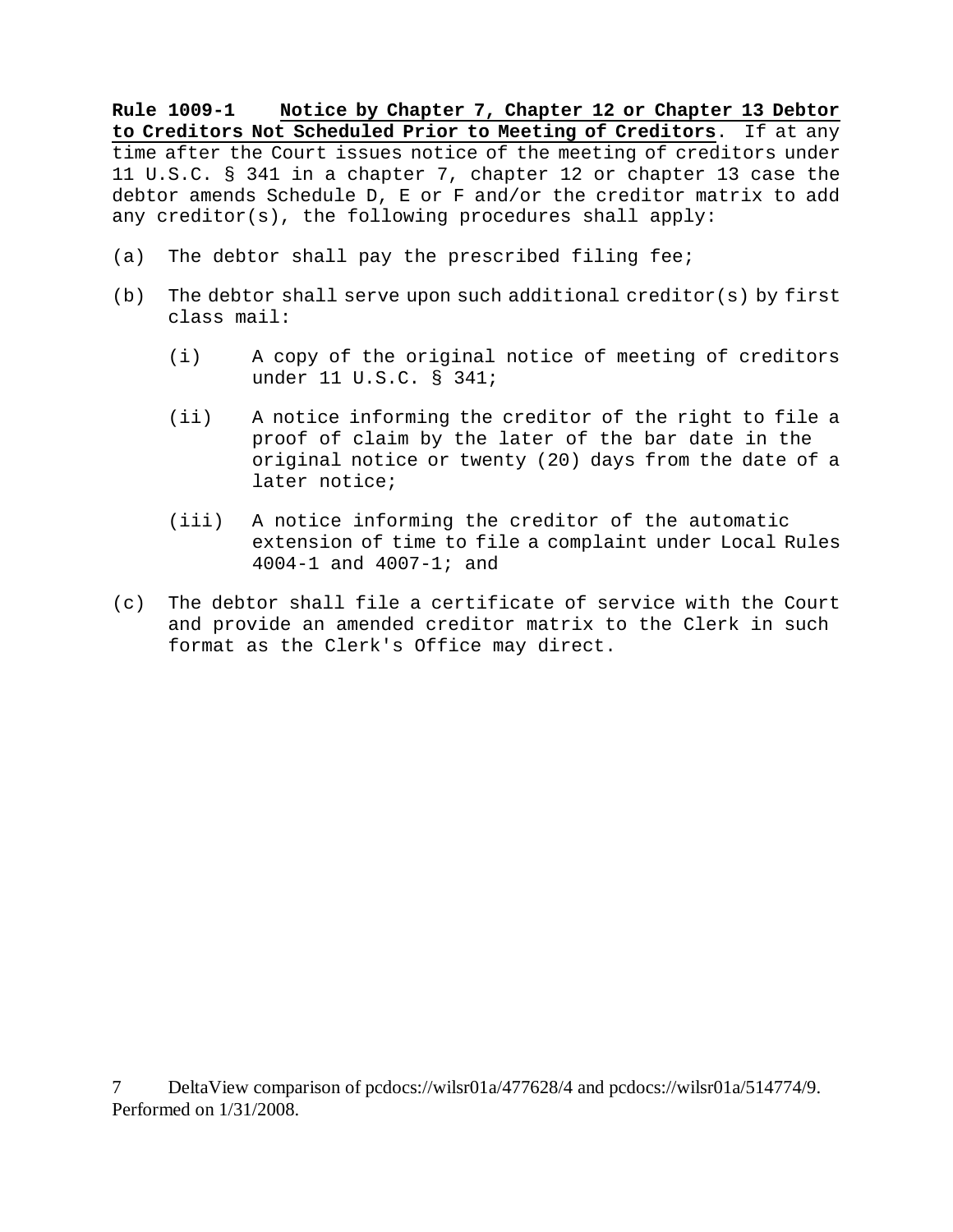**Rule 1009-2 Notice of Amendment of Schedules in Chapter 11 Cases**. Whenever the debtor or trustee in a chapter 11 case amends the debtor's schedules to change the amount, nature, classification or characterization of a debt owing to a creditor after a bar date has been set, the debtor or trustee shall, within ten (10) days, transmit notice of the amendment to the creditor and notice of the creditor's right to file a proof of claim by the later of the bar date (if any) or twenty (20) days from the date of a laterthe notice. The debtor or trustee shall file a certificate of service of the notice with the Clerk, within five (5) days.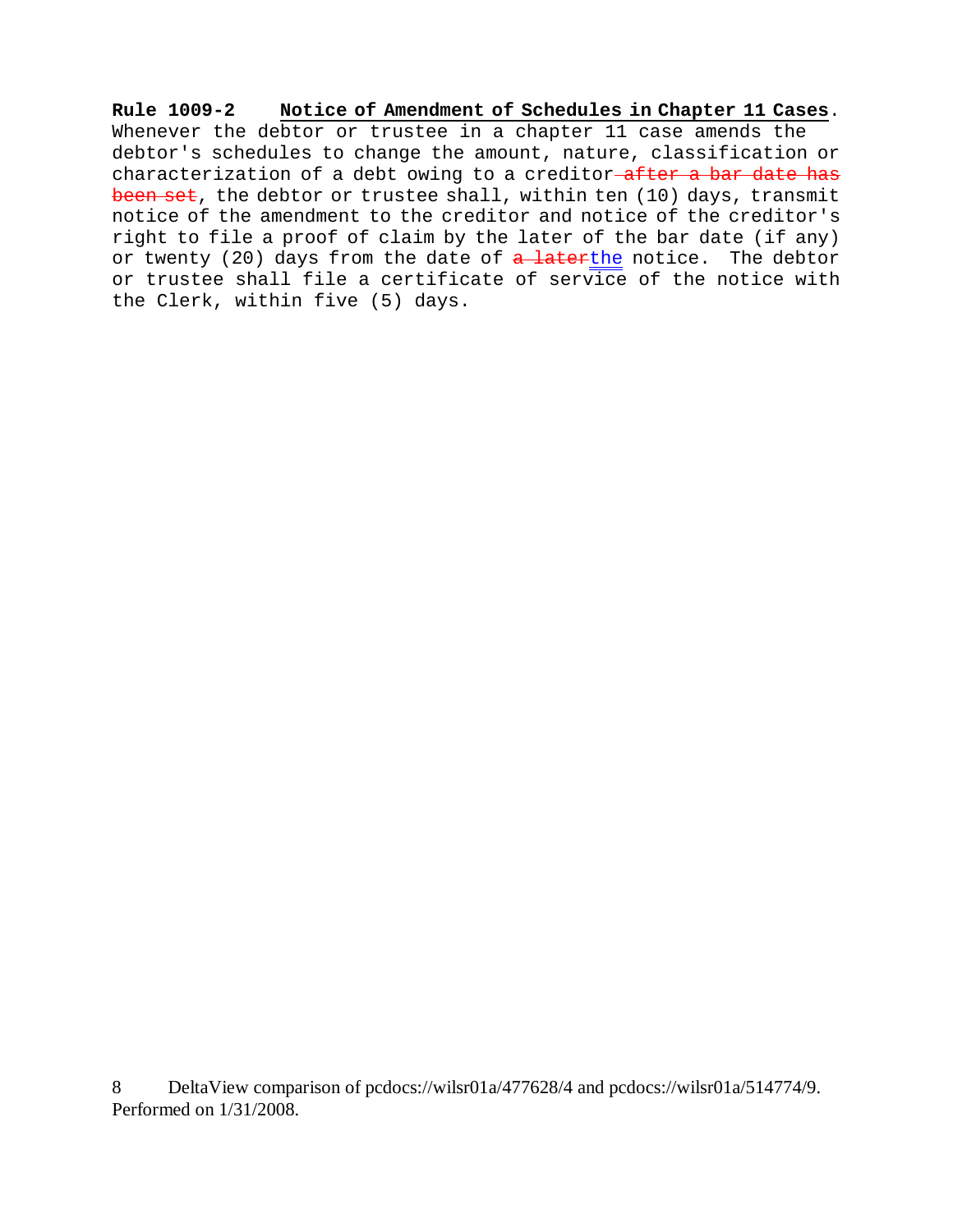**Rule 1014-1 Transfer of Cases or Adversary Proceedings to Another District**. If a case or adversary proceeding is ordered transferred from this district, unless the transfer order is stayed, the Clerk shall, within two (2) days of entry of such order, send to the transferee Court by overnight courier (or electronically at the transferee Court's option) (a) certified copies of the Court's or the District Court's order (and opinion, if any) transferring the case, and the docket entries in the case or adversary proceeding and (b) all pleadings that have been filed in the case or adversary proceeding. When transfer is ordered by the District Court, the Clerk of the District Court shall transmit the order of the District Court Judge to the Clerk, who shall transfer the file as set forth above.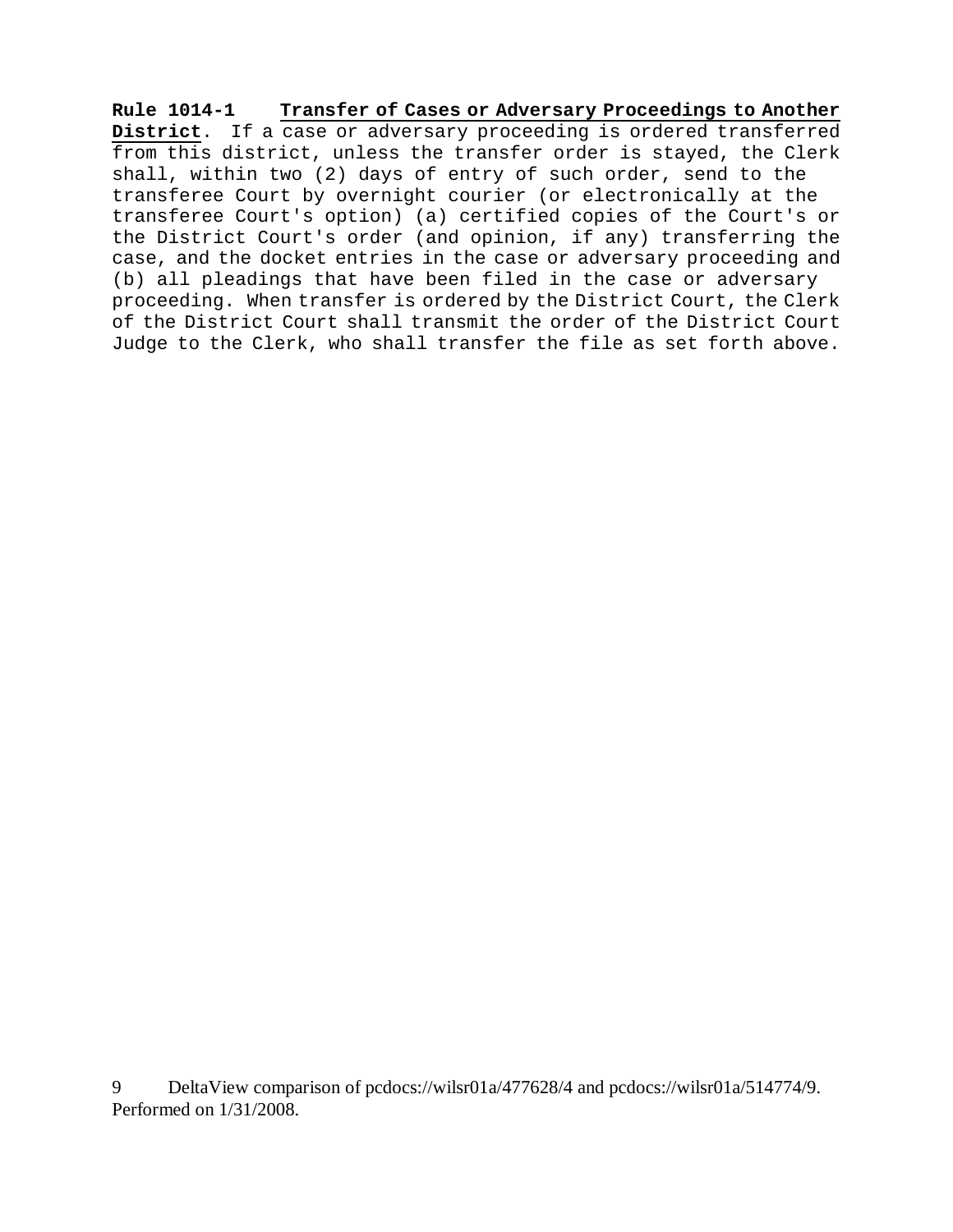**Rule 1015-1 Joint Administration of Cases Pending in the Same Court**. An order of joint administration may be entered, without notice and an opportunity for hearing, upon the filing of a motion for joint administration pursuant to Fed. R. Bankr. P. 1015, supported by an affidavit, declaration or verification, which establishes that the joint administration of two or more cases pending in this Court under title 11 is warranted and will ease the administrative burden for the Court and the parties. An order of joint administration entered in accordance with this Local Rule may be reconsidered upon motion of any party in interest at any time. An order of joint administration under this Local Rule is for procedural purposes only and shall not cause a "substantive" consolidation of the respective debtors' estates.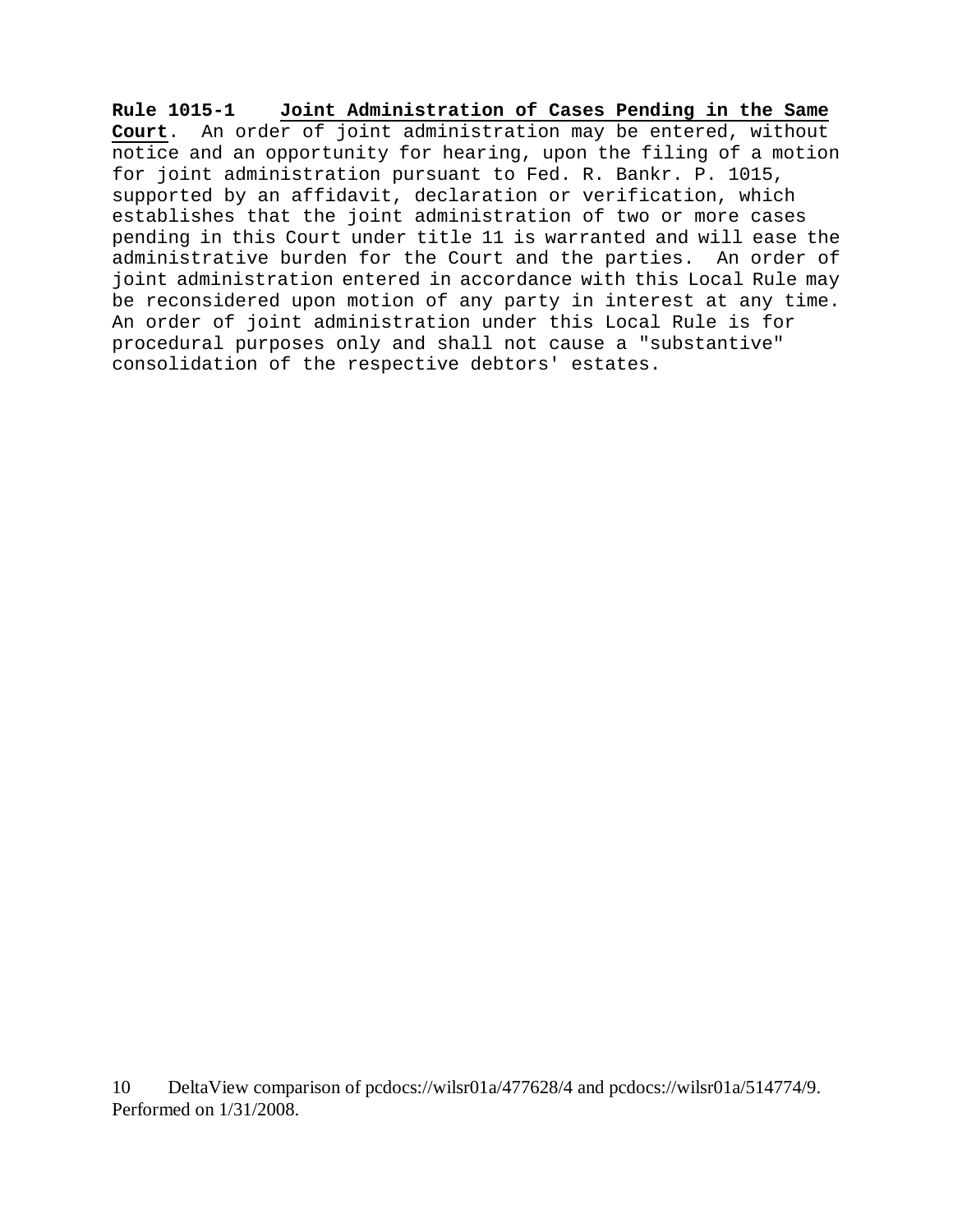**Rule 1017-1 Petition Deficiencies**. A debtor filing a petition under chapter 7, chapter 12 or chapter 13 of the Code without all the documents required by the Fed. R. Bankr. P., the Code, these Local Rules and the Clerk's Office Procedures will receive a deficiency notice specifying time limits for the filing of the required documents. If the required documents are not filed by the deadline specified in such notice, and the debtor has neither sought nor obtained an extension of such deadline from the Court, the petition may be dismissed.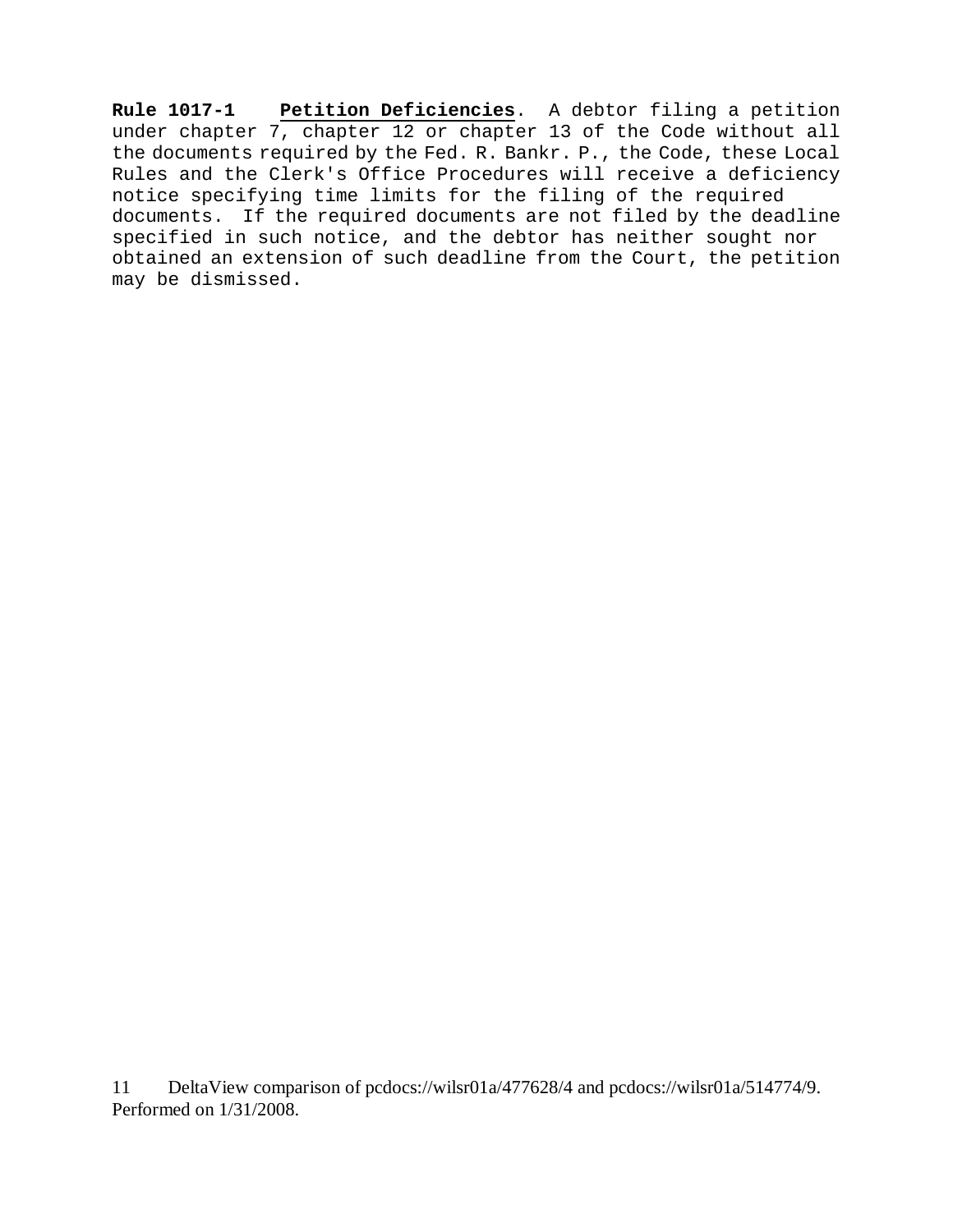### **PART II. OFFICERS AND ADMINISTRATION; NOTICES; MEETINGS; EXAMINATIONS; ELECTIONS; ATTORNEYS AND ACCOUNTANTS**

# **Rule 2002-1 Notices to Creditors, Equity Security Holders, United States and United States Trustee**.

- (a) Omnibus Hearings. In those chapter 11 cases in which the Court determines that this Local Rule shall apply, the Court shall set omnibus hearing dates for the cases. The Court willany chapter 11 case, the Court may, sua sponte or upon motion of a party in interest, enter an order setting omnibus hearing dates that may be obtained byfor the case. Any such order shall be entered on the docket and be made available to anyone interested in the case byobtaining a copy from (i) viewing the case docket, (ii) contacting the Court or (iii) contactingCourt or (ii) counsel for the debtor. Time permitting, aton each omnibus hearing date, the Court will hear all motions timely filed under these Local Rules by any party in interest in the case in the order docketed with the Court, set forth in the hearing agenda filed pursuant to Local Rule 9029-3, unless the Court directs otherwise.
- (b) Service. In chapter 11 cases, all motions (except matters specified in Fed. R. Bankr. P. 2002(a)(1), (4), (5), (7), 2002(b) and 2002(f) and Local Rules 4001-1 and 9013-1) shall be served only upon counsel for the debtor, the United States Trustee, counsel for all official committees, all parties who file a request for service of notices under Fed. R. Bankr. P. 2002(i) and all parties whose rights are affected by the motion. If an official unsecured creditors' committee has not been appointed, service shall be made on the twenty (20) largest unsecured creditors in the case in lieu of the creditors' committee.
	- (i) Service of Papers on the United States Trustee.
		- (A) Service by Overnight Mail. Service on the United States Trustee shall be made by overnight mail or hand delivery of papers that require a response within five (5) days or less or that relate to a Court hearing scheduled to take place within five (5) days of the date of service.
		- (B) Service by Fax. Service by fax shall be limited to emergent situations where action or response is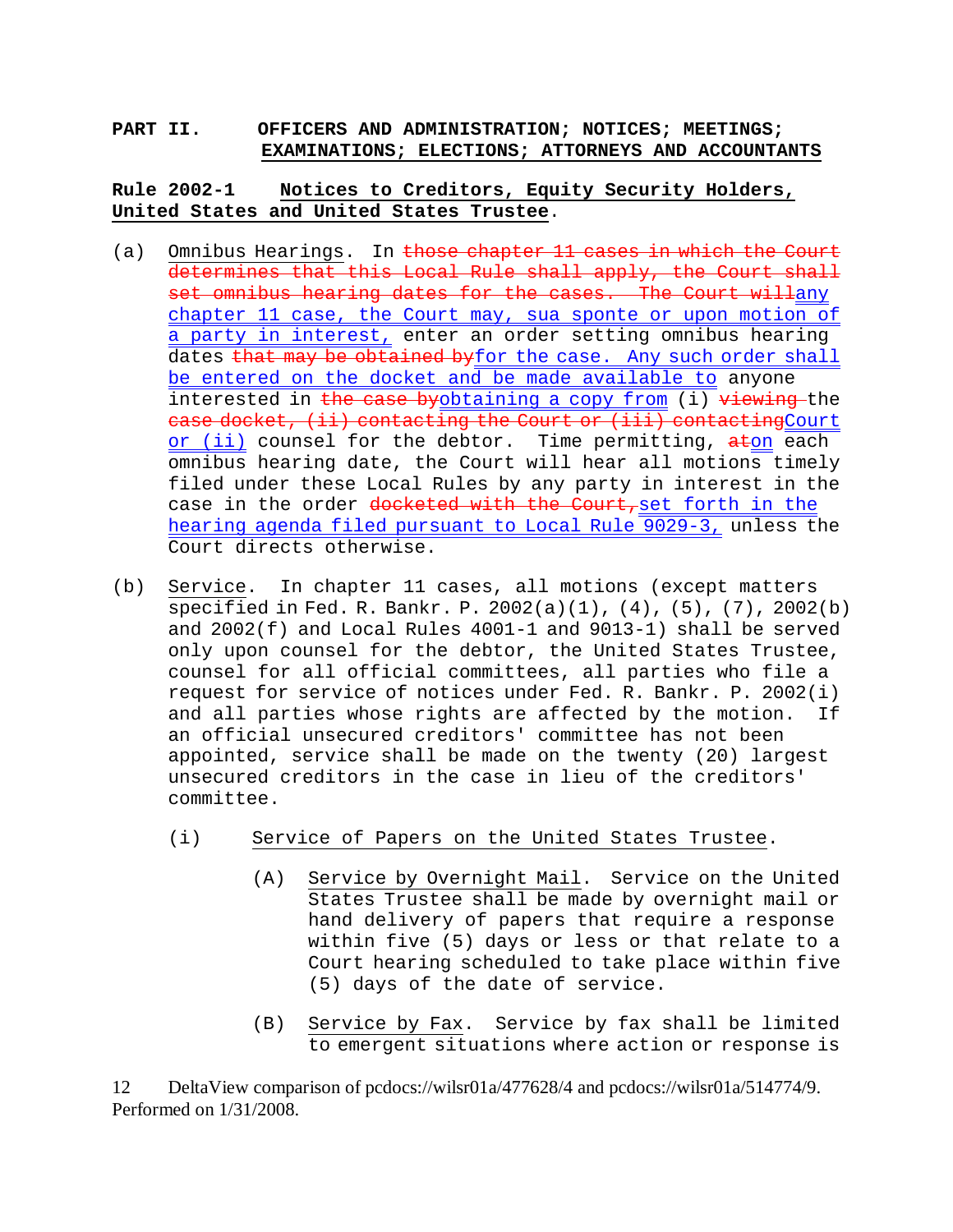required within forty-eight (48) hours. Every effort shall be made to limit faxes to a maximum of twenty (20) pages per document. If it is necessary to serve via fax a document that will exceed twenty (20) pages in length, the serving party shall telephone the intended recipient(s) in advance to obtain permission to send the fax.

- (c) Service List. Counsel for the debtor shall be responsible for maintaining a list of all parties who are entitled to receive service (as set forth in Local Rule 2002-1(b)) and shall furnish it, upon request, to any party.
- (d) Entry of Appearance. Any entity entering an appearance in a case under title 11 shall include in the Notice of Appearance the entity's (i) name, (ii) mailing address, including street address for overnight and hand delivery, (iii) telephone number, (iv) facsimile number, (v) e-mail address, if any, and (vi) party represented, if any.
- (e) Bar Date. In all cases under chapter 11, the debtor may request a bar date for the filing of proofs of claim or interest. The request may be granted without notice and hearing if (i) the request gives ten (10) days' notice to the United States Trustee and the creditors' committee (or the twenty (20) largest unsecured creditors if no creditors' committee is formed), (ii) the request is filed after the Schedules and Statement of Financial Affairs have been filed and the 11 U.S.C. § 341(a) meeting of creditors has been held and (iii) the request provides that the bar date shall be not less than sixty (60) days from the date that notice of the bar date is served (and not less than 180 days from the order for relief for governmental units). On entry of the bar date order, the debtor shall serve actual written notice of the bar date on (A) all known creditors and their counsel (if known), (B) all parties on the service list described in Local Rule 2002-1(c), (C) all equity security holders, (D) indenture trustees, (E) the United States Trustee and (F) all taxing authorities for the jurisdictions in which the debtor does business.
- (f) Notice and Claims Clerk. Upon motion of the debtor or trustee, at any time without notice or hearing, the Court may authorize the retention of a notice and/or claims clerk under 28 U.S.C. § 156(c). In all cases with more than 200 creditors, unless the Court orders otherwise, the debtor shall file such motion on the first day of the case or within ten (10) days thereafter.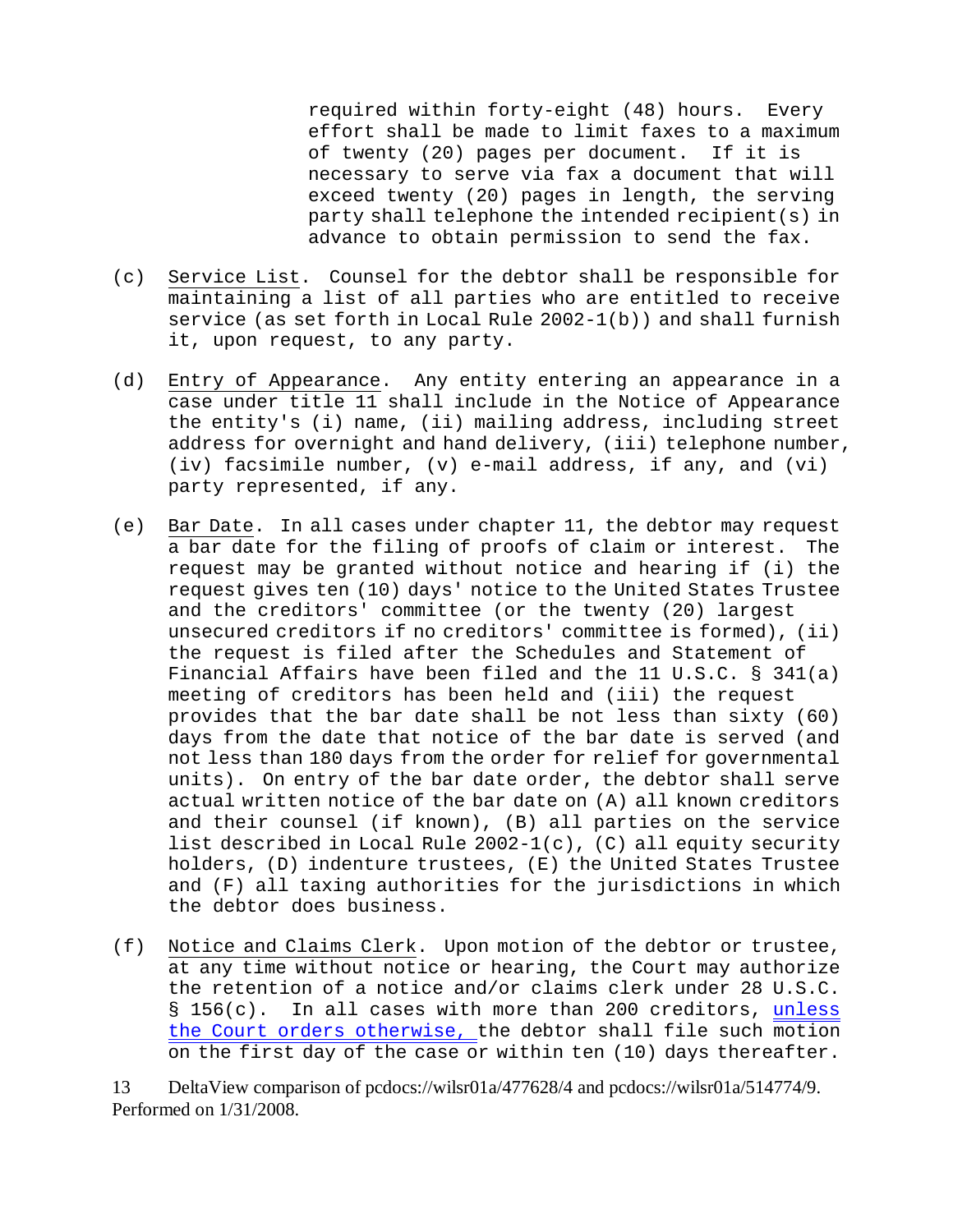The notice and/or claims clerk may be retained to do any or all of the following: (i) prepare and serve all notices required in the case; (ii) maintain copies of all proofs of claim and proofs of interest filed in the case; (iii) maintain the official claims register; (iv) maintain an up-to-date mailing list of all creditors and all entities who have filed proofs of claim or interest and/or requests for notices in the case; (v) assist the debtors with the reconciliation and resolution of claims; and (vi) mail and tabulate ballots for purposes of voting in chapter 11 cases. Within five (5) days of the mailing of any notice, the notice/claims clerk shall file with the Court such notice, along with an affidavit of service.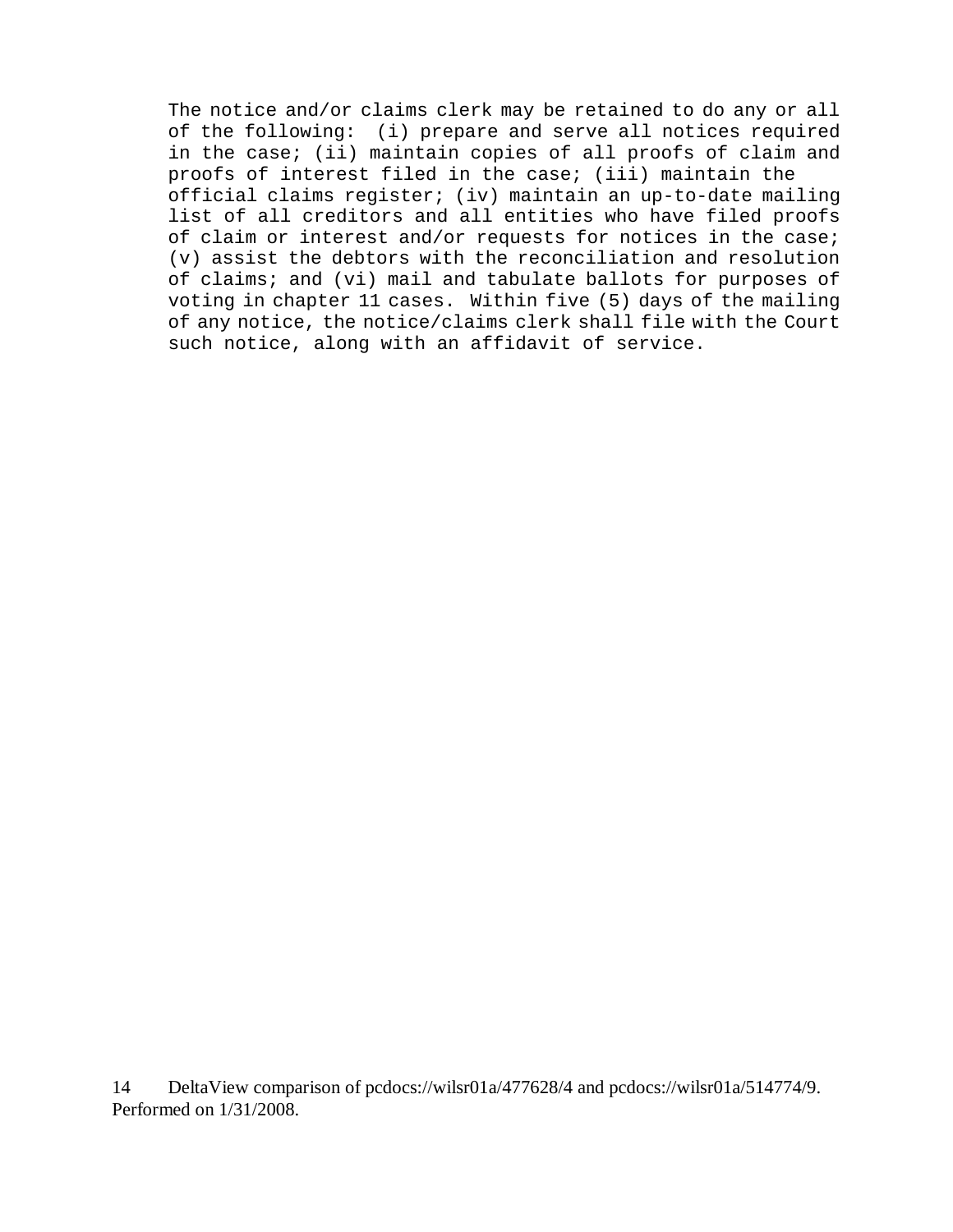# **Rule 2003-1 Submission of Interrogatories in Lieu of Live Testimony at Meetings Conducted under 11 U.S.C. § 341 in Chapter 7 and Chapter 13 Cases**.

- (a) Upon written motion, and after notice and an opportunity for hearing, the Court may, for cause, permit a debtor to submit to examination by written interrogatories in lieu of the debtor's live appearance at a meeting of creditors or equity security holders convened under 11 U.S.C. § 341.
- (b) A motion to proceed by written interrogatories filed by the debtor shall be served upon the interim trustee or the case trustee, as appropriate, the United States Trustee and all creditors who have filed a request for notices under Fed. R. Bankr. P. 2002. A notice of the filing of the motion to proceed by written interrogatories shall be served upon all creditors who have not been served with the full motion.
- (c) The form of the written interrogatories shall be determined by the interim trustee or the case trustee, as appropriate.
- (d) The original copy of the debtor's answers to written interrogatories shall be filed by the debtor with the Court and served upon the case trustee or the interim trustee, as appropriate.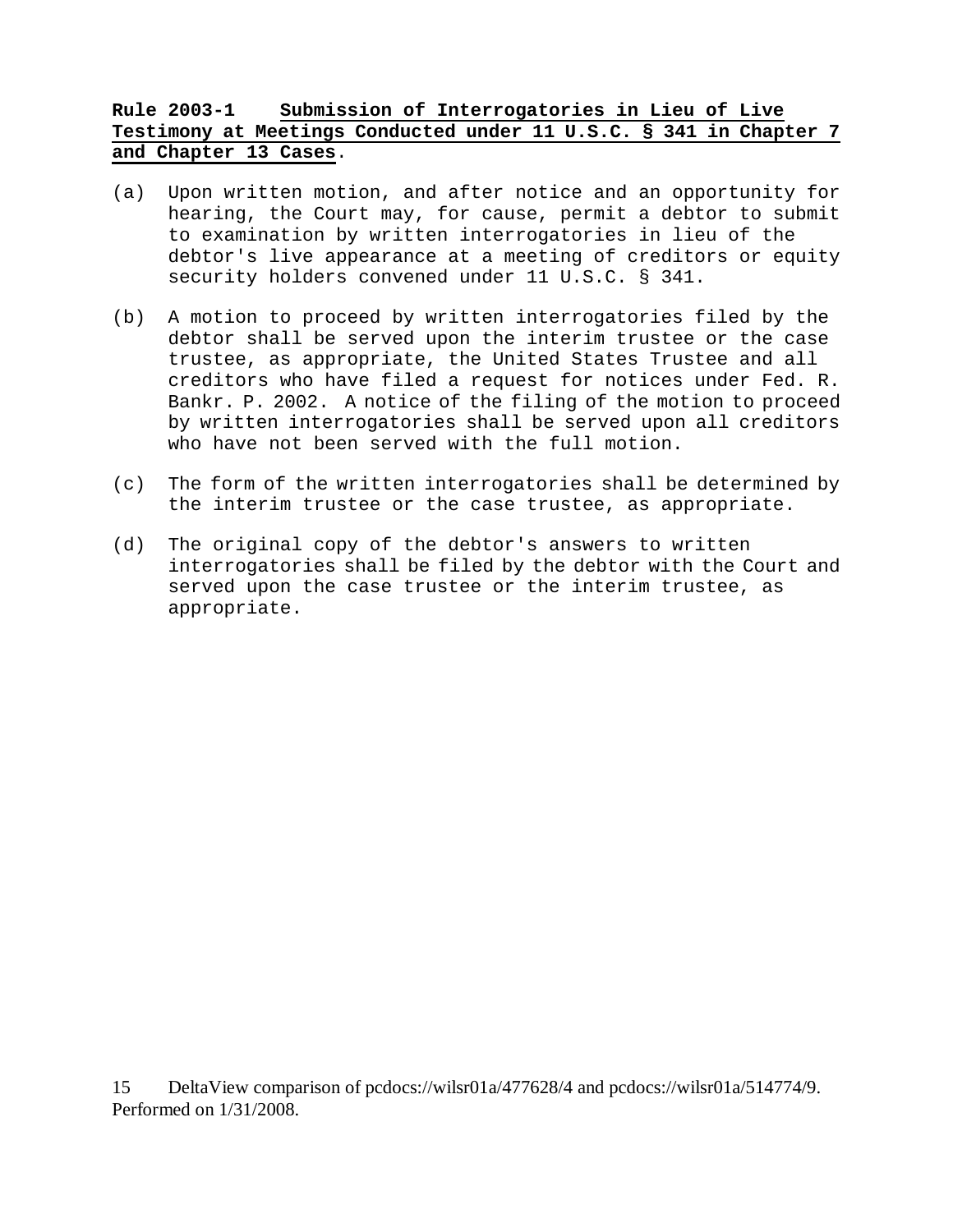#### **Rule 2004-1 Rule 2004 Examinations**.

- $(a)$  (a) Conference Required. Prior to filing a motion for examination or for production of documents under Fed. R. Bankr. P. 2004, counsel for the moving party shall attempt to confer (in person or telephonically) with the proposed examinee or the examinee's counsel (if represented by counsel) to arrange for a mutually agreeable date, time, place and scope of an examination or production. If an agreement is reached, no motion shall be required, but a notice setting forth the identity of the examinee, and the date, time, place and scope of the examination or production shall be filed and served in accordance with this Local Rule.
- (b) Certification of Conference Required. All motions for examination or production under this Local Rule shall include a certification of counsel that either (i) a conference was held as required and no agreement could bewas reached or (ii) a conference couldwas not be held and an explanation ofas to why suchno conference could not bewas held.
- (c) Service Requirements. In addition to any other rules of service that generally apply, all motions for or notices of examination or production of documents shall be served upon the following parties, through their counsel, if represented: (i) the debtor; (ii) the trustee; (iii) the United States Trustee; (iv) all official committees; and (v) the proposed examinee or party producing documents. All such motions shall be accompanied by a notice of motion setting forth (A) an objection, response or answer deadline not less than five (5) days from service of the motion and (B) the date, time and place of the hearing. Such objection, response or answer deadline shall be no less than three (3) days prior to the hearing.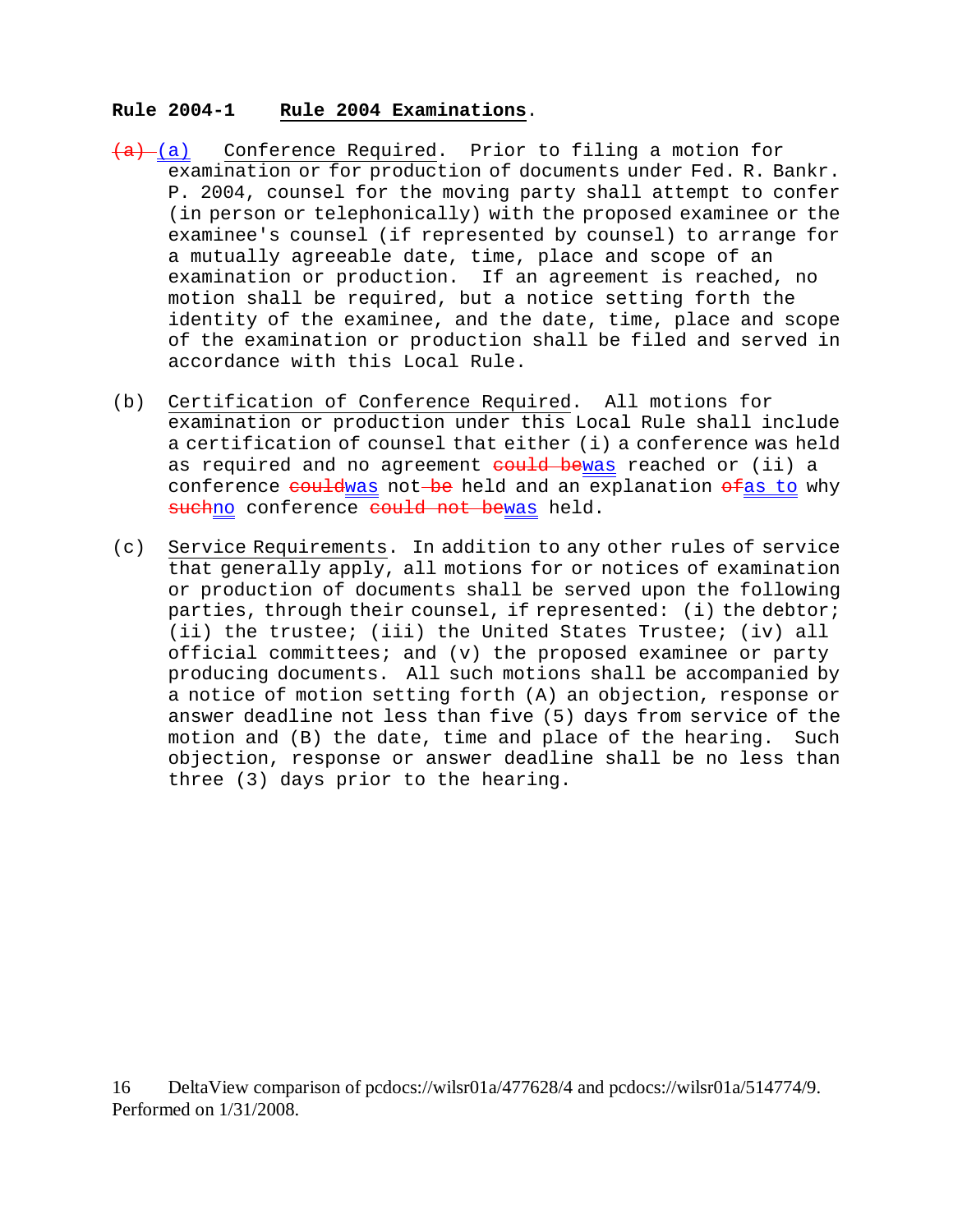**Rule 2011-1 Certification of Debtor-in-Possession Status or Trustee Qualification**. Whenever evidence is required that a debtor is a Debtor-in-Possession or that a trustee has qualified, the Clerk, or the Clerk's designee, may so certify in a document substantially in conformity with Local Form 112A or 112B.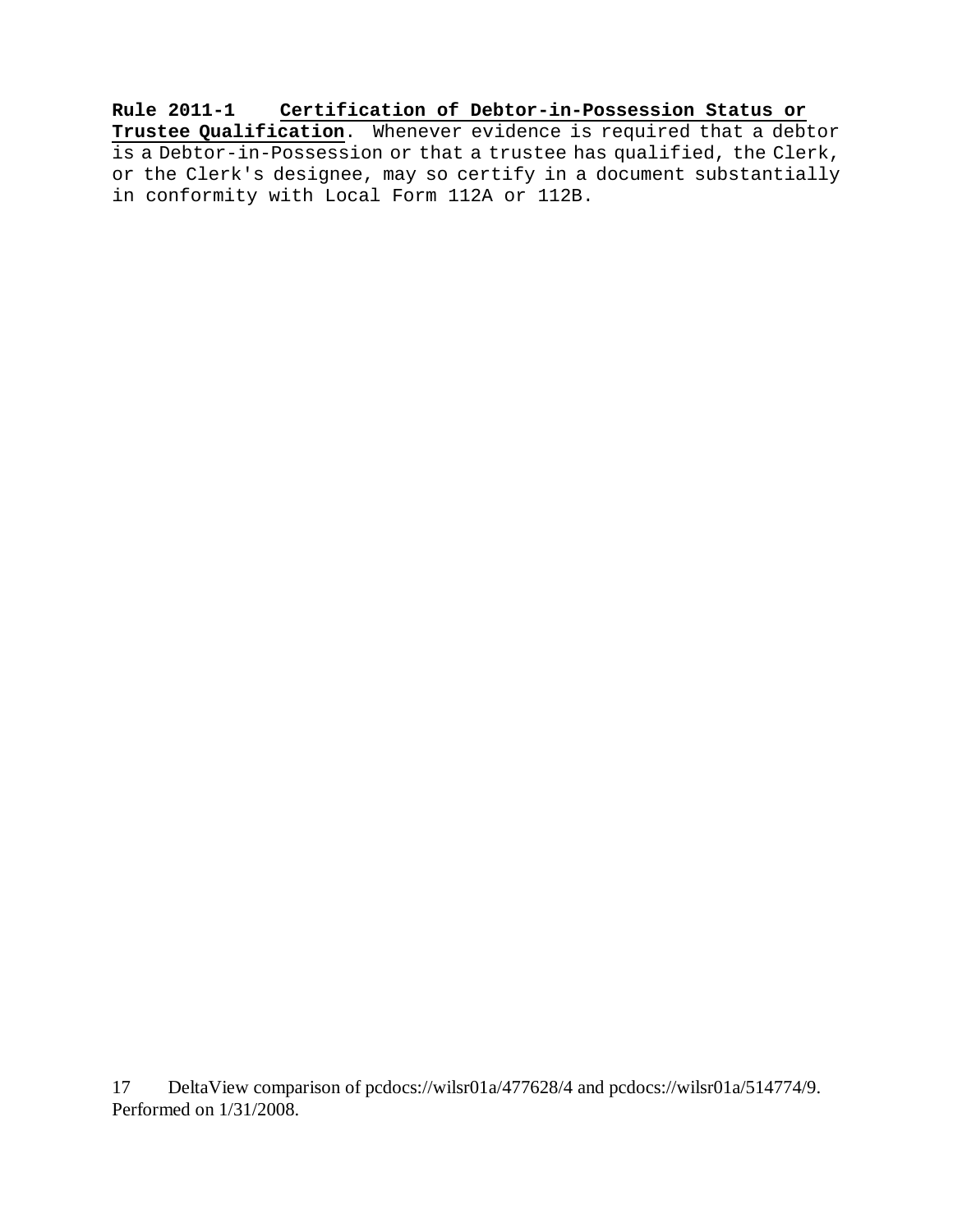### **Rule 2014-1 Employment of Professional Persons**.

- $(a)$  (a) Motion for Approval. Any entity seeking approval of employment of a professional person under 11 U.S.C. § 327, 1103(a) or 1114 or Fed. R. Bankr. P. 2014 (including retention of ordinary course professionals) shall file with the Court a motion, a supporting affidavit or verified statement of the professional person and a proposed order for approval. Promptly after learning of any additional material information relating to such employment (such as potential or actual conflicts of interest), the professional employed or to be employed shall file and serve a supplemental affidavit setting forth the additional information.
- (b) Notice and Hearing. All retention motions  $f$ iled on the petition date shall be heard on the first omnibus date set in the case or the final Debtor-in-Possession financingor other hearing date that allowswould allow adequate notice of the retention motion and hearing in accordance with Local Rules 9013-1 and 2002-1(b). If the retention motion is granted, the retention shall be effective as of the date the motion was filed, unless the Court orders otherwise.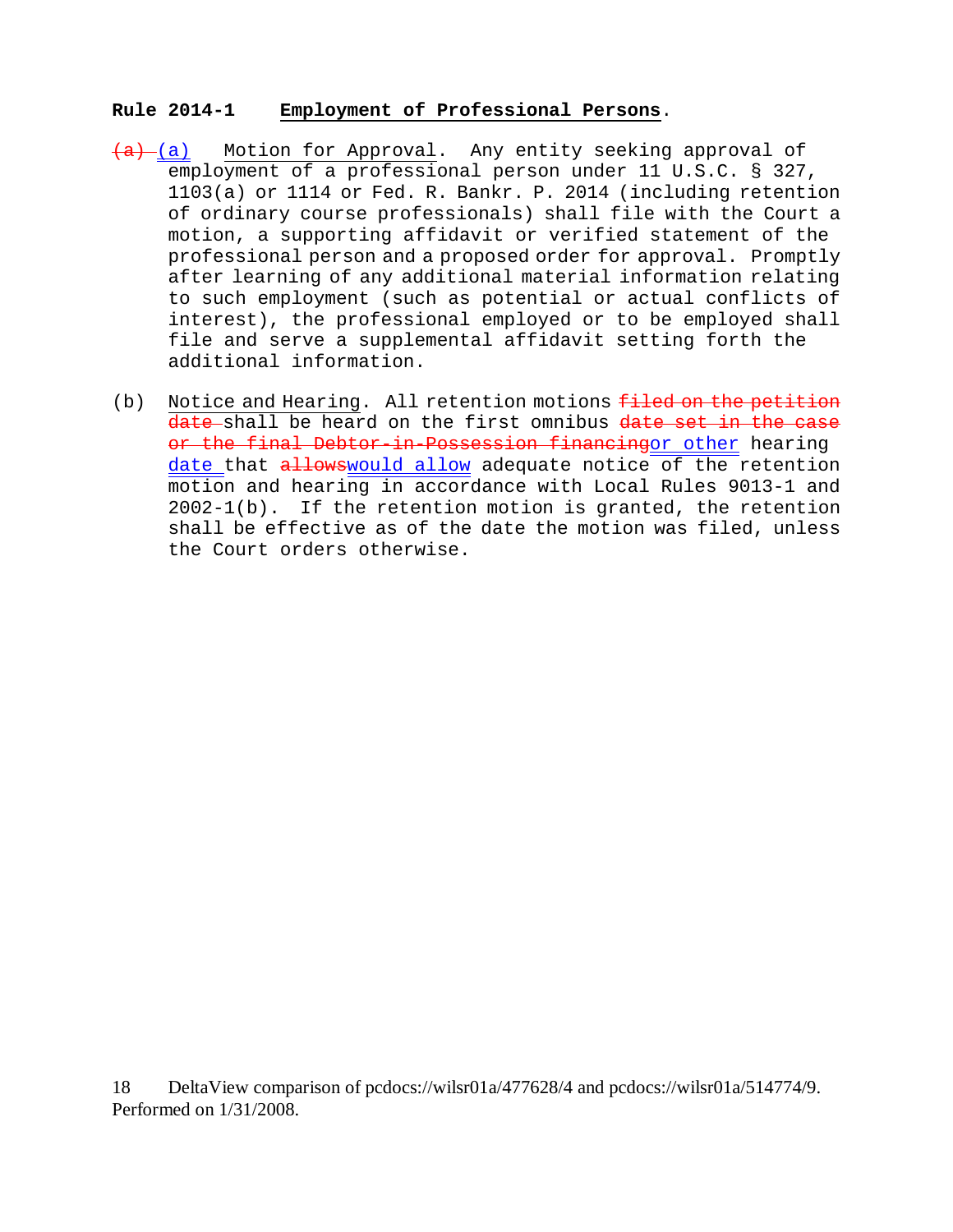# **Rule 2015-2 Debtor-in-Possession Bank Accounts in Chapter 11 Cases**.

- (a) Bank Accounts and Checks. Where the debtor uses pre-printed checks, upon motion of the debtor, the Court may, without notice and hearing, permit the debtor to use its existing checks without the designation "Debtor-in-Possession" and use its existing bank accounts. However, once the debtor's existing checks have been used, the debtor shall, when reordering checks, require the designation "Debtor-in-Possession" and the corresponding bankruptcy number on all such checks.
- (b) Section 345 Waiver. Except as provided in Local Rule 4001-3, no waiver of the investment requirements of 11 U.S.C. § 345 shall be granted by the Court without notice and an opportunity for hearing in accordance with these Local Rules. However, if a motion for such a waiver is filed on the first day of a chapter 11 case in which there are more than 200 creditors, the Court may grant an interim waiver until a hearing on the debtor's motion can be held.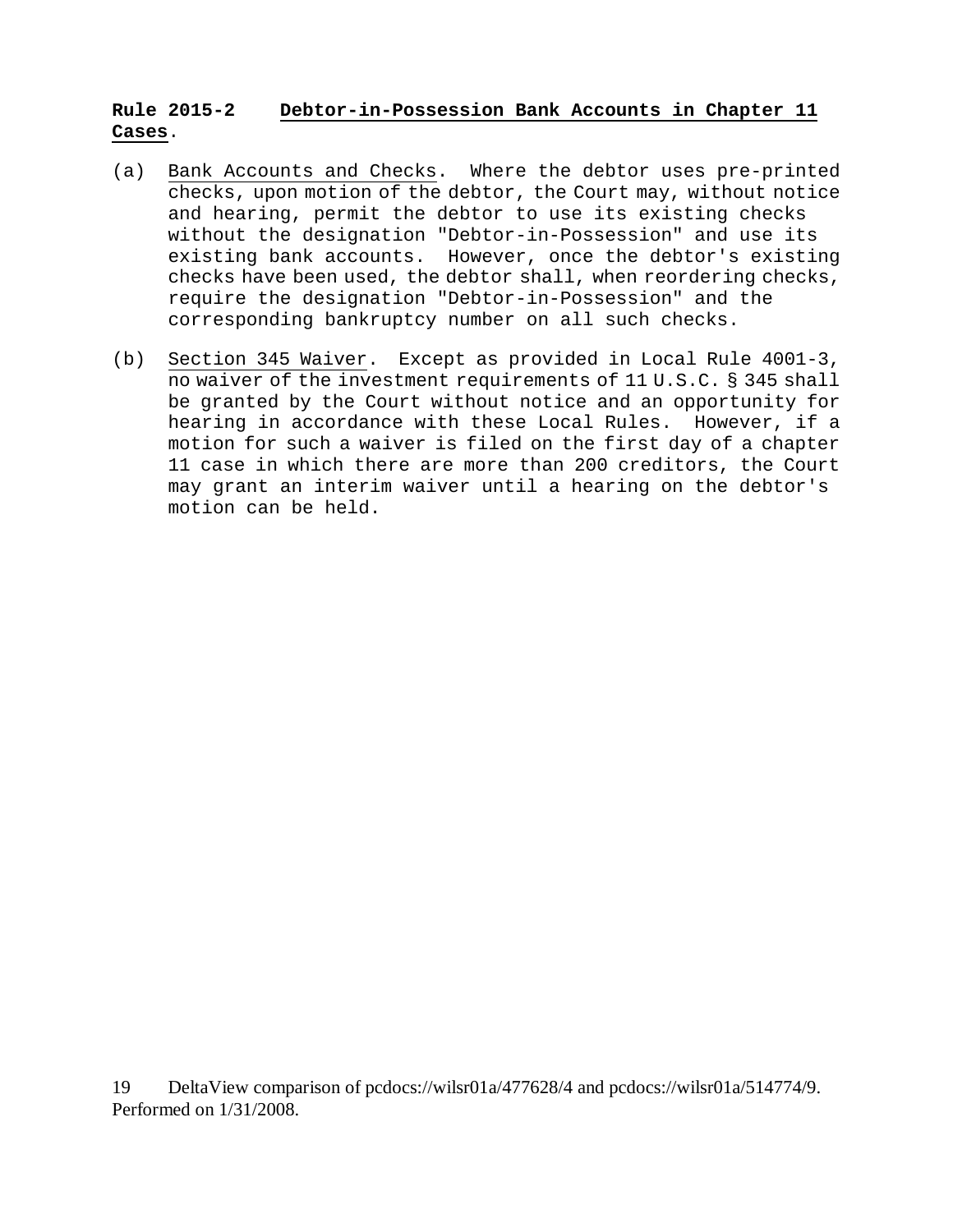**Rule 2016-1 Disclosure of Compensation**. Any attorney representing the debtor under the Code, or in connection with such a case, whether or not such attorney applies for compensation under the Code, shall file with the Court a statement of compensation paid or agreed to be paid, if such payment or agreement was made after one (1) year before the petition date, for services rendered or to be rendered in contemplation of or in connection with the case by such attorney and the source of such compensation as required by 11 U.S.C. § 329 and Fed. R. Bankr. P. 2016(b).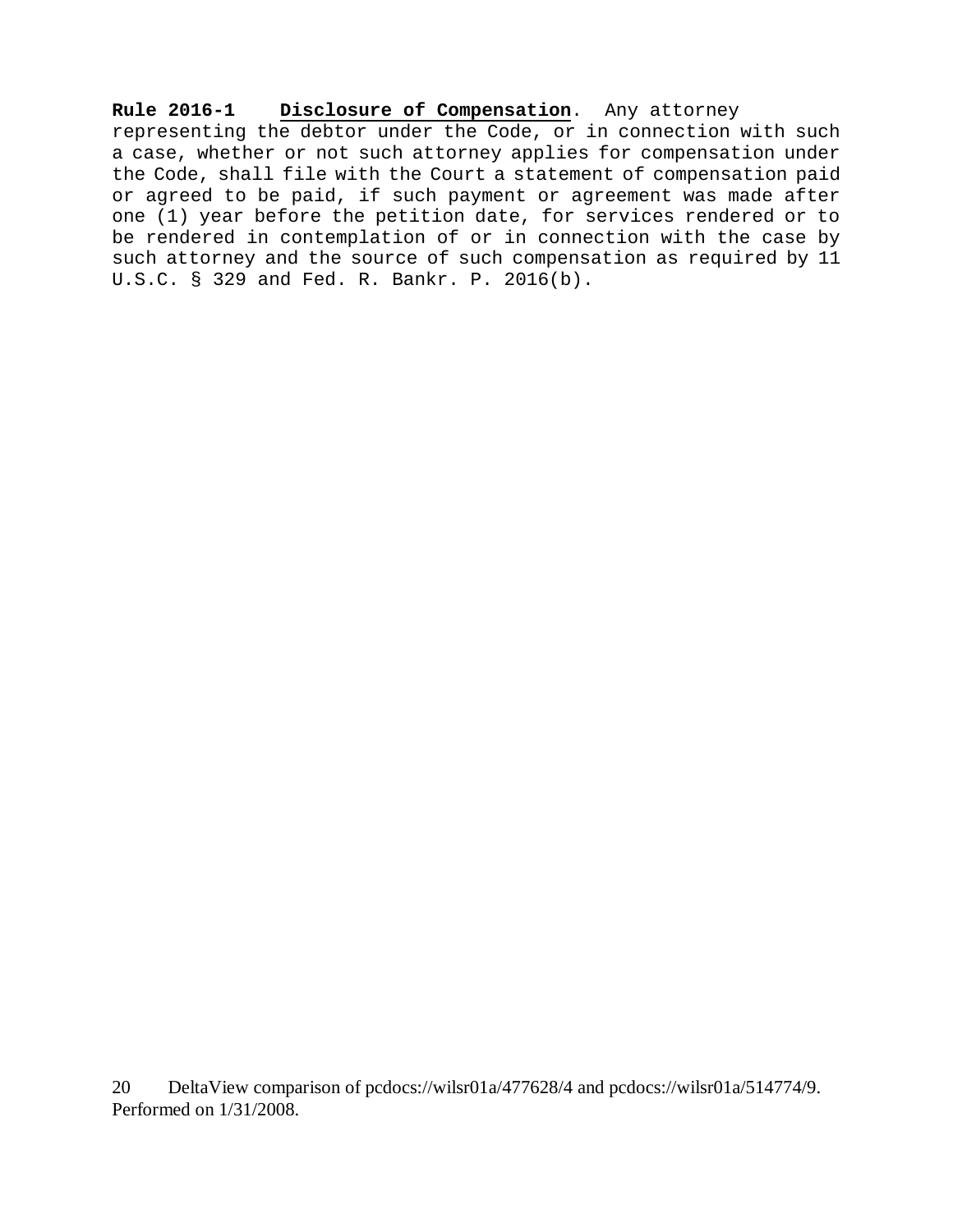# **Rule 2016-2 Motion for Compensation and Reimbursement of Expenses**.

- (a) Scope of Rule. This Local Rule applies to:
	- (i) Any motion of a professional person employed under 11 U.S.C. § 327, 328 or 1103 requesting approval for compensation and/or reimbursement of expenses; and
	- (ii) Any request of an entity for payment of an administrative expense under 11 U.S.C. § 503(b)(3) or 503(b)(4).
- (b) Effect of Rule. Any such motion or request for payment, in addition to complying with the Code and the Fed. R. Bankr. P. applicable to the filing and the contents of such a motion, shall comply with the information and certification requirements listed in Local Rule  $2016-2(c)-(f)$ . Any such motion not in compliance with these requirements will not be considered by the Court, unless a waiver is obtained under Local Rule  $2016-2(q)$ .
- (c) General Information Requirements.
	- (i) The motion shall include, as its first page(s), Local Form 101 and the information requested therein (categories given are examples).
	- (ii) Immediately thereafter, the motion shall include Local Form 102 and the information requested therein (categories given are examples). Where the applicant deems appropriate, the motion may also include a firm resume.
	- (iii) The narrative portion of the motion shall inform the Court of circumstances that are not apparent from the activity descriptions or that the applicant wishes to bring to the attention of the Court, including special employment terms, billing policies, expense policies, voluntary reductions, reasons for the use of multiple professionals for a particular activity or reasons for substantial time billed relating to a specific activity.
- (d) Information Requirements Relating to Compensation Requests. Such motion shall include activity descriptions which shall be sufficiently detailed to allow the Court to determine whether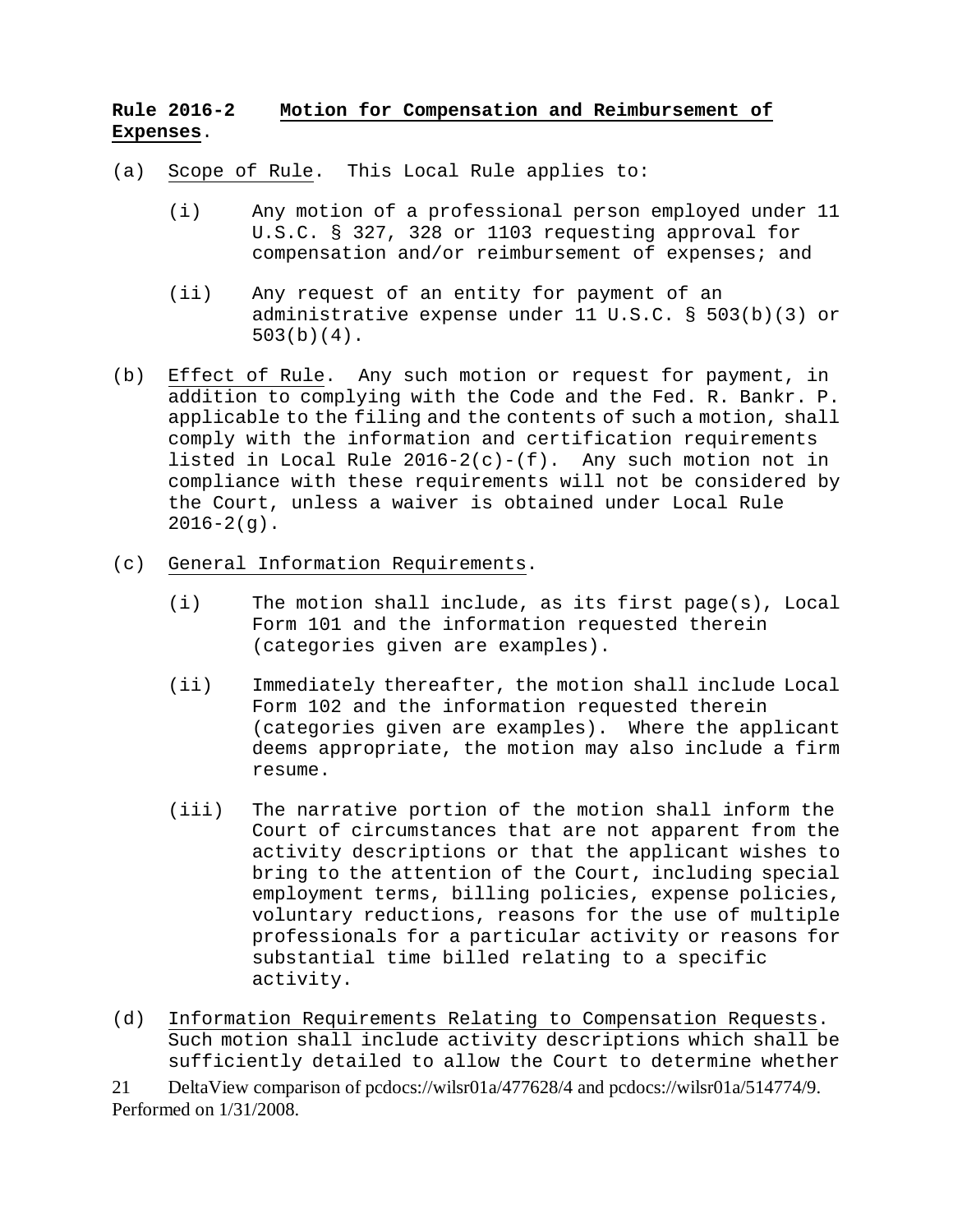all the time, or any portion thereof, is actual, reasonable and necessary and shall include the following:

- (i) All activity descriptions shall be divided into general project categories of time;
- (ii) All motions shall include complete and detailed activity descriptions;
- (iii) Each activity description shall include a time allotment;
- (iv) Activities shall be billed in tenths of an hour (six (6) minutes);
- (v) Each activity description shall include the type of activity (e.g., phone call, research);
- (vi) Each activity description shall include the subject matter (e.g., exclusivity motion, section 341 meeting);
- (vii) Activity descriptions shall not be lumped each activity shall have a separate description and a time allotment;
- (viii) Travel time during which no work is performed shall be separately described and may be billed at no more than 50% of regular hourly rates;
- (ix) The activity descriptions shall individually identify all meetings and hearings, each participant, the subject(s) of the meeting or hearing and the participant's role; and
- (x) Activity descriptions shall be presented chronologically or chronologically within each project category.
- (e) Information Requirements Relating to Expense Reimbursement Requests.
	- (i) The motion shall contain an expense summary by category for the entire period of the request. Examples of such categories are computer-assisted legal research, photocopying, outgoing facsimile transmissions, airfare, meals and lodging.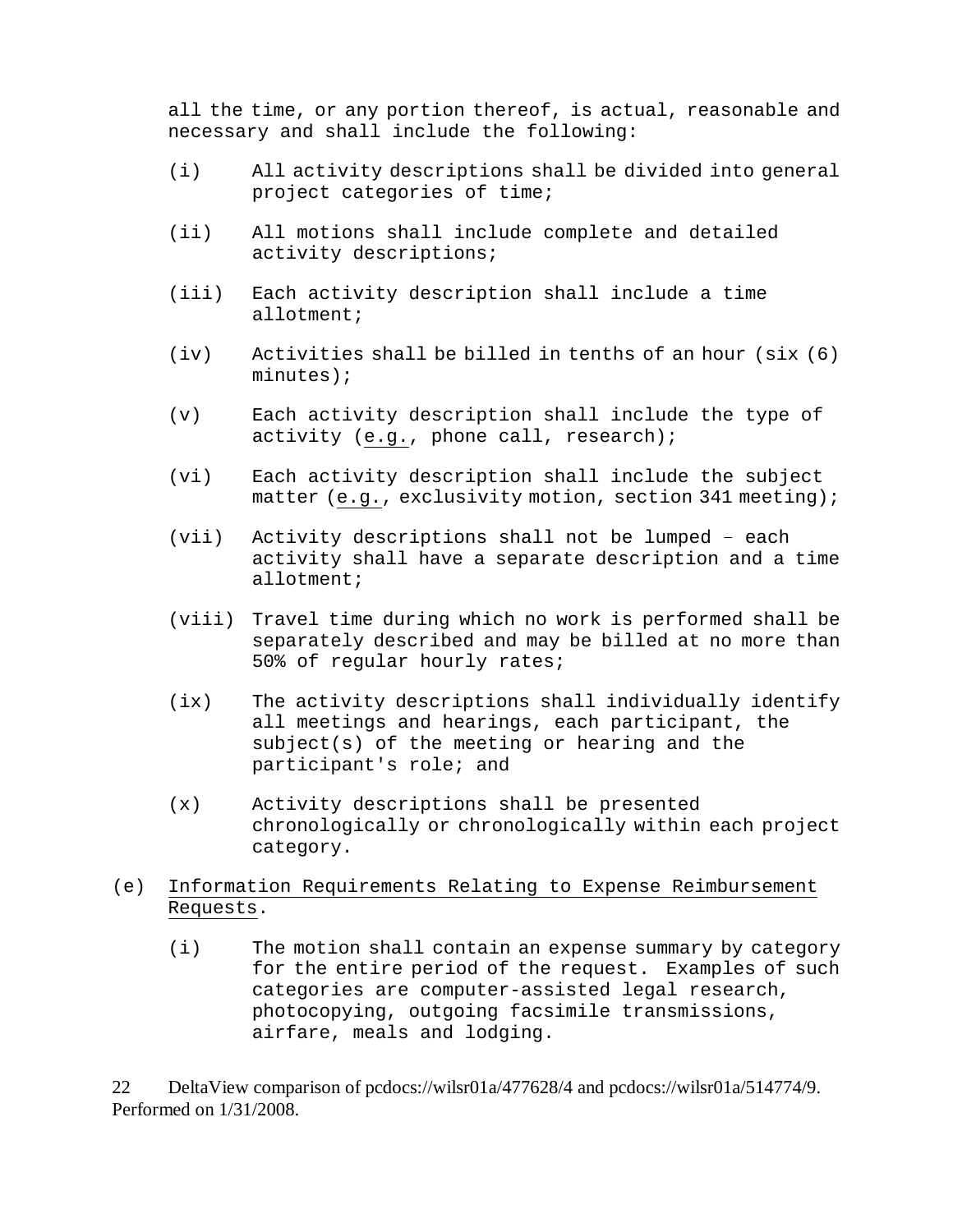- (ii) Following the summary, the motion shall itemize each expense within each category, including the date the expense was incurred, the charge and the individual incurring the expense, if available.
- (iii) The motion shall state the requested rate for copying charges (which shall not exceed \$.10 per page), computer-assisted legal research charges (which shall not be more than the actual cost) and outgoing facsimile transmission charges (which shall not exceed \$1.00 per page, with no charge for incoming facsimiles).
- (iv) Receipts or other support for each disbursement or expense item for which reimbursement is sought must be retained and be available on request.
- (f) Certification Requirement. The motion shall also contain a statement that the professional person seeking approval of the motion has reviewed the requirements of this Local Rule and that the motion complies with this Local Rule.
- (g) Waiver Procedure. An employed professional person or entity within the scope of this Local Rule may request that the Court waive, for cause, one or more of the information requirements of this Local Rule. Such a request should be made in the same motion in which the person seeks Court approval to be employed, or as soon as possible thereafter, and shall be served on debtor's counsel, counsel to any official committee and the United States Trustee. The caption of any motion that contains a waiver request shall explicitly state that the person is seeking a waiver of one or more of the information requirements of this Local Rule.
- (h) Form of Order. The form of order submitted to the Court shall specifically recite the amounts requested in fees and in expenses.
- (i) Fee Examiners. The Court may, in its discretion or on motion of any party, appoint a fee examiner to review fee applications and make recommendations for approval.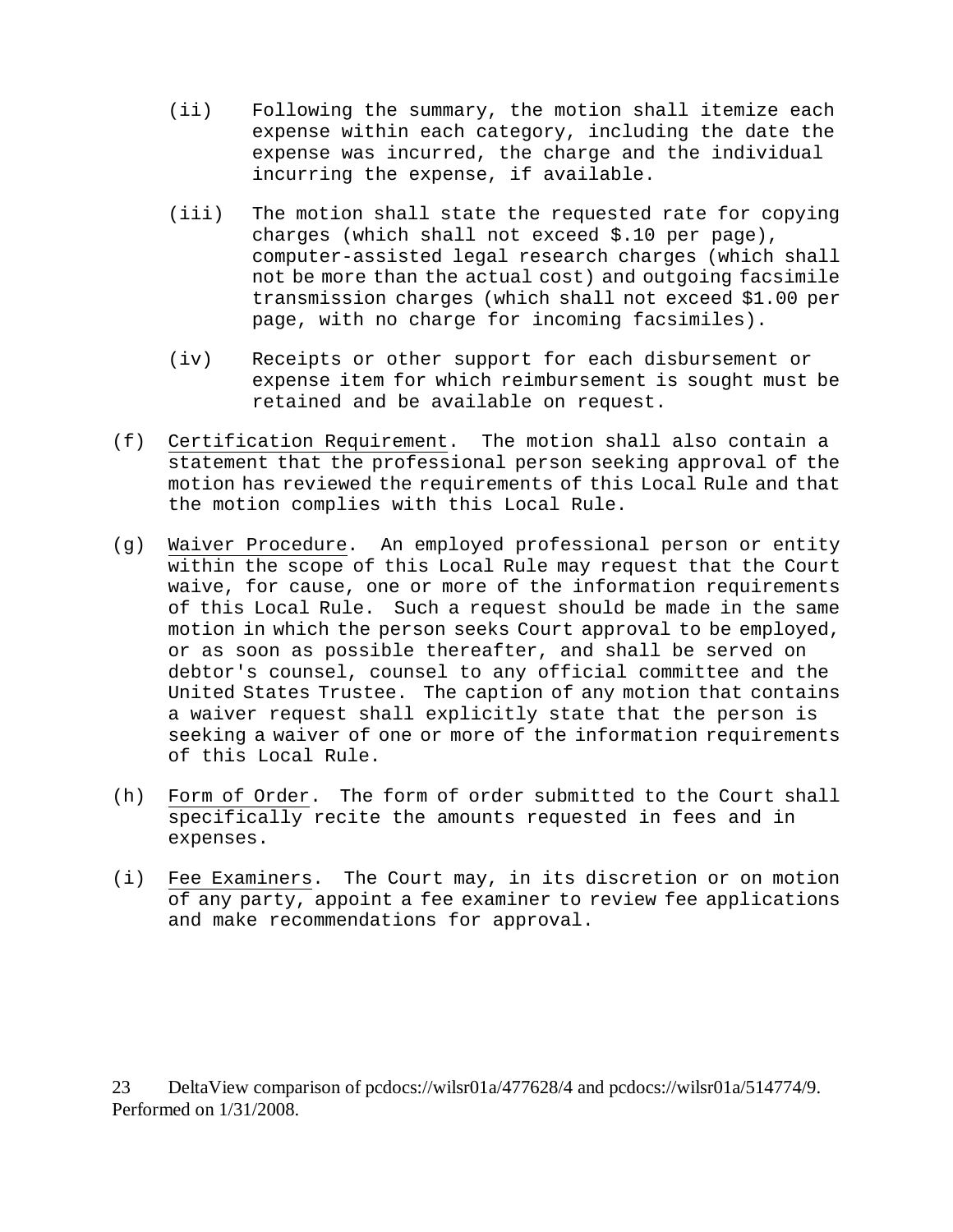### **PART III. CLAIMS AND DISTRIBUTION TO CREDITORS AND EQUITY INTEREST HOLDERS; PLANS**

#### **Rule 3001-1 Filing Proof of Claim; Transfer of Claim**.

- (a) Filing Proof of Claim. Any entity filing a proof of claim in a chapter 7, 12 or 13 case shall provide the Clerk with the original proof of claim and one (1) copy for the trustee and shall serve a copy on debtor's counsel or the debtor, if pro se. Any entity that files a proof of claim by mail and wishes to receive a clocked-in copy by return mail must include an additional copy of the proof of claim and a self-addressed, postage-paid envelope.
- (b) Transfer of Claim. Any assignment or other evidence of a transfer of claim filed after the proof of claim has been filed shall include the claim number of the claim to be transferred. Absent any timely filed objection to the notice of transfer served by the Clerk, the claim shall be, without any further order of the Court, noted as transferred on the records of the Court or the claims $+$  agent, if one is appointed.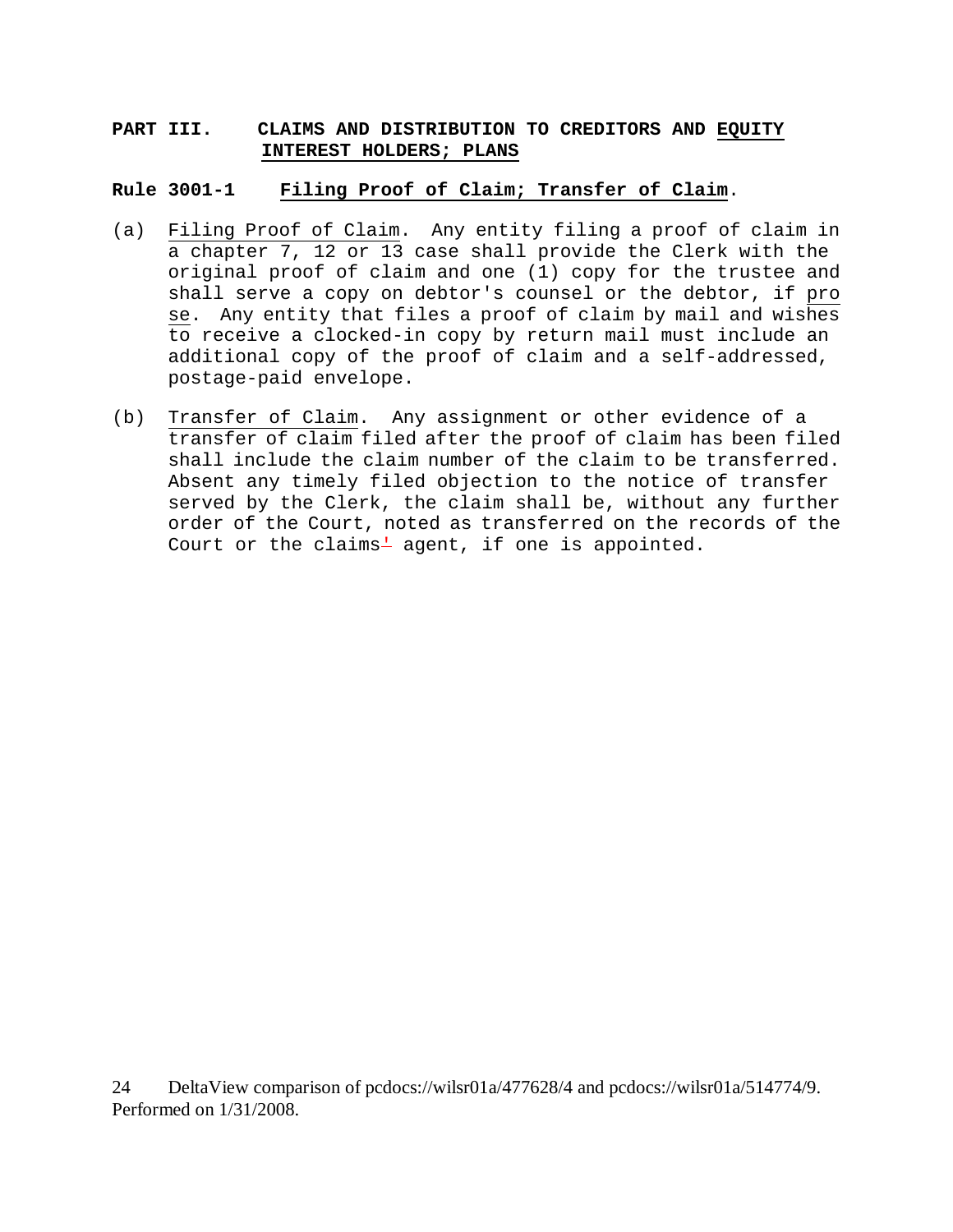**Rule 3003-1 Proofs of Claim in Chapter 11 Cases**. Any entity filing a proof of claim in a chapter 11 case shall file with the claims agent or, if no claims agent is appointed by the Court, the Clerk's Office, the original proof of claim and one (1) copy and shall serve a copy on the trustee, if any. Any entity that files a proof of claim by mail and wishes to receive a clocked-in copy by return mail must include an additional copy of the proof of claim and a self-addressed, postage-paid envelope.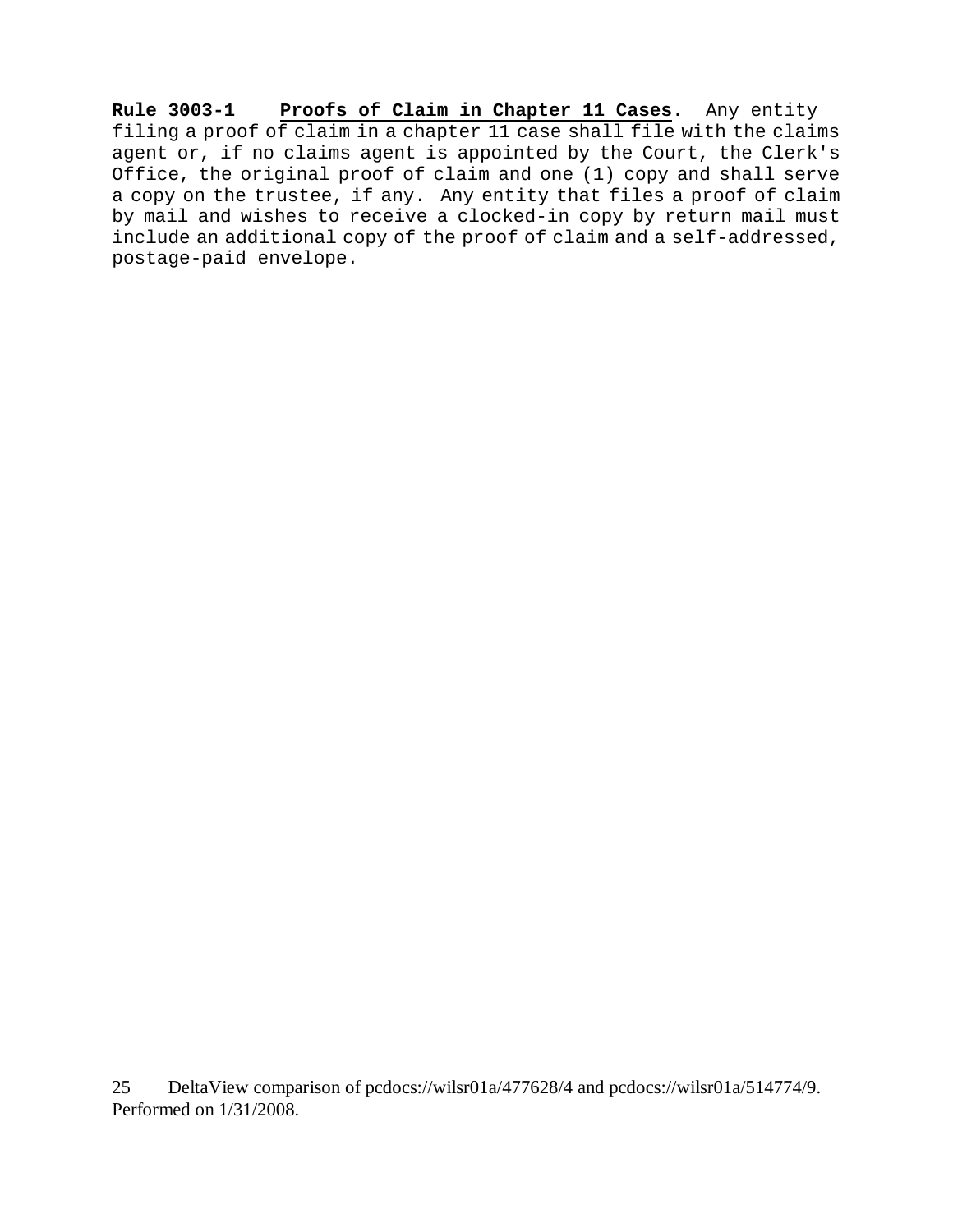### **Rule 3007-1 Omnibus Objection to Claims**.

- (a) Scope of Rule. This Local Rule applies to any objection to the allowance of a claim under an omnibus objection (i.e., an objection to claims asserted by more than one claimant) ("Objection"). To the extent of any inconsistency between this Local Rule and Fed. R. Bankr. P. 3007, this Local Rule governs omnibus objections to claims.
- (b) Effect of Rule. In addition to complying with those sections of the Code and those rules of the Fed. R. Bankr. P. generally applicable to an objection to the allowance of a claim, any Objection shall comply with the information and certification requirements listed in Local Rule 3007-1(c)-(f).
- (c) Filed v. Scheduled Claim. If a claim has been scheduled on the debtor's schedules of liabilities and is not listed as disputed, contingent or unliquidated and a proof of claim has not been filed under Fed. R. Bankr. P. 3003, 3004 and/or 3005, the debtor may not object to the claim. Instead, the debtor must amend the schedules under Fed. R. Bankr. P. 1009 and provide notice as required by Local Rule 1009-2.
- (d) Substantive v. Non-Substantive Objections. An Objection is deemed to be on a substantive basis unless it is based on one or more of the following:
	- (i) A duplicate claim; provided, however, that a claim filed against two different debtors is not a duplicate claim unless the cases have been substantively consolidated by order of the Court;
	- (ii) A claim filed in the wrong case;
	- (iii) An amended or superseded claim;
	- (iv) A late filed claim;
	- (v) A claim filed by a shareholder based on ownership of stock; provided, however, that an Objection with respect to a claim filed by a shareholder for damages shall be deemed a substantive Objection;
	- (vi) A claim without any supporting documents attached thereto; provided, however, that if a claim has attached to it any supporting documents regardless of content, then the Objection shall be deemed substantive; that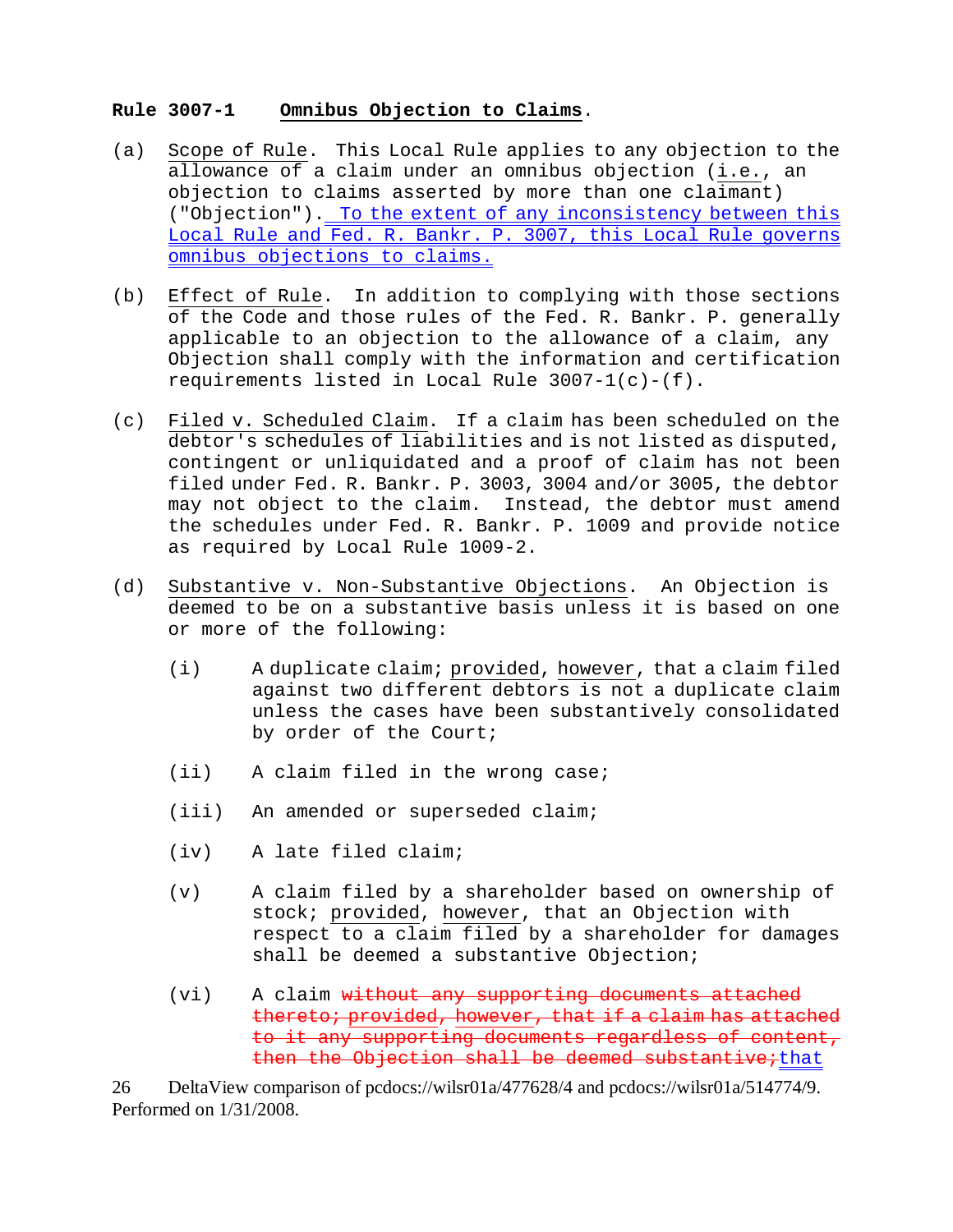does not have a basis in the debtor's books and records and does not include or attach sufficient information or documentation to constitute prima facie evidence of the validity and amount of the claim, as contemplated by Fed. R. Bankr. P. 3001(f); provided, however, that if the Court determines that the claim attaches or includes sufficient information or documentation and is otherwise in compliance with applicable rules, then the Objection shall be deemed substantive. Any Objection under this subsection must be supported by an affidavit or declaration that states that affiant or declarant has reviewed the claim and all supporting information and documentation provided therewith, made reasonable efforts to research the claim on the debtor's books and records and believes such documentation does not provide prima facie evidence of the validity and amount of the claim;

- (vii) A claim that is objectionable under 11 U.S.C. § 502(e)(1);  $-\text{and}$
- (viii) Incorrect classification of a claim; provided, however, that an Objection based on incorrect classification of a claim (A) is separately filed, (B) provides in its title (or otherwise conspicuously states) that substantive rights may be affected by this Objection and by any further Objection that may be filed and (C) otherwise complies with these Local Rules-;
- (ix) A claim that has been satisfied or released during the case in accordance with the Code, applicable rules, or a court order;
- (x) A claim for priority in an amount that exceeds the maximum amount under 11 U.S.C. § 507 of the Code; and
- (xi) A claim that asserts an interest in property of the debtor that does not comply with the requirements of Fed. R. Bankr. P. 3001 (c) or (d).
- (e) General Requirements for Objections.
	- (i) Objection. Each Objection shall conform to the following requirements:
		- (A) Each Objection shall be filed as either substantive or non-substantive, but not both. A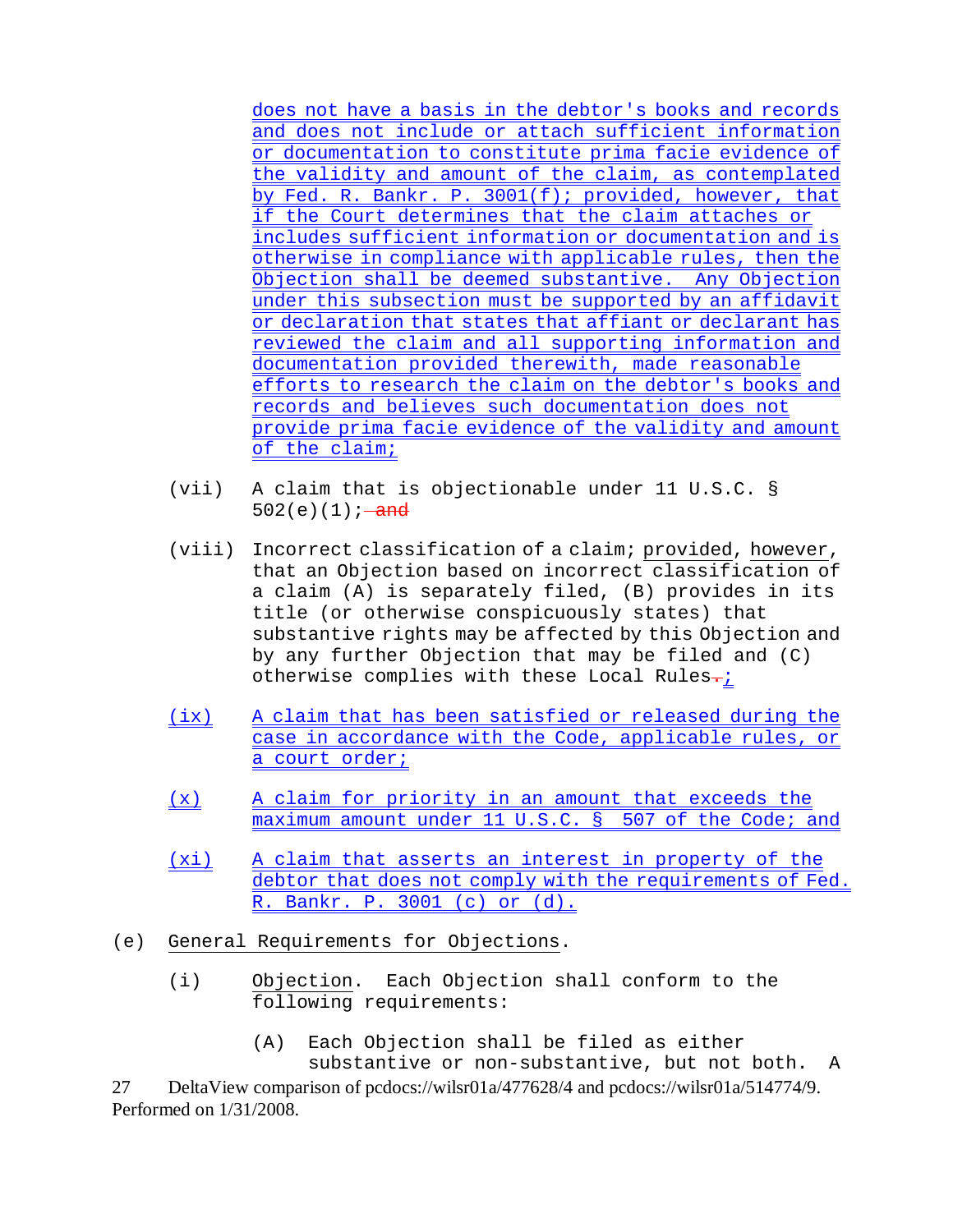particular claim may be subject to both a substantive and a non-substantive Objection;

- (B) The title of the Objection shall clearly state whether the Objection is on substantive or non-substantive grounds;
- (C) Objections shall be numbered consecutively regardless of basis, i.e., 1st Omnibus (books and recordsduplicate), 2nd Omnibus (duplicate elaimsamended and superceded); not 1st Omnibus (books and recordsduplicate), 1st Omnibus (duplicate claimsamended and superceded);
- (D) Exhibit(s) of claims to which the Objection relates, which exhibit(s) shall be consistent with Local Rule 3007-1(e)(iii) $\frac{1}{f}$  and must be attached to the Objection; and
- (E) The Objection shall also contain a statement by the objector or the objector's counsel that the Objection complies with this Local Rule.
- (ii) Affidavit or Declaration. If an affidavit or declaration is filed in support of the Objection, it shall state that the information contained in the exhibit is true and correct to the best of the objectoraffiant's or declarant's knowledge and belief.
- (iii) Exhibits.
	- (A) Each exhibit attached to an Objection shall include, at a minimum, the information identified in the following table, with such information entered in the respective boxes as appropriate:

|                  |              |              | 4                       |
|------------------|--------------|--------------|-------------------------|
| Name of Claimant | Claim Number | Claim Amount | Reason for Disallowance |
|                  |              |              |                         |
|                  |              |              |                         |
|                  |              |              |                         |
|                  |              |              |                         |
|                  |              |              |                         |

(B) Each exhibit shall contain only those claims to which there is one common basis for objection (e.g*.*, exhibit A duplicate claims; exhibit B amended or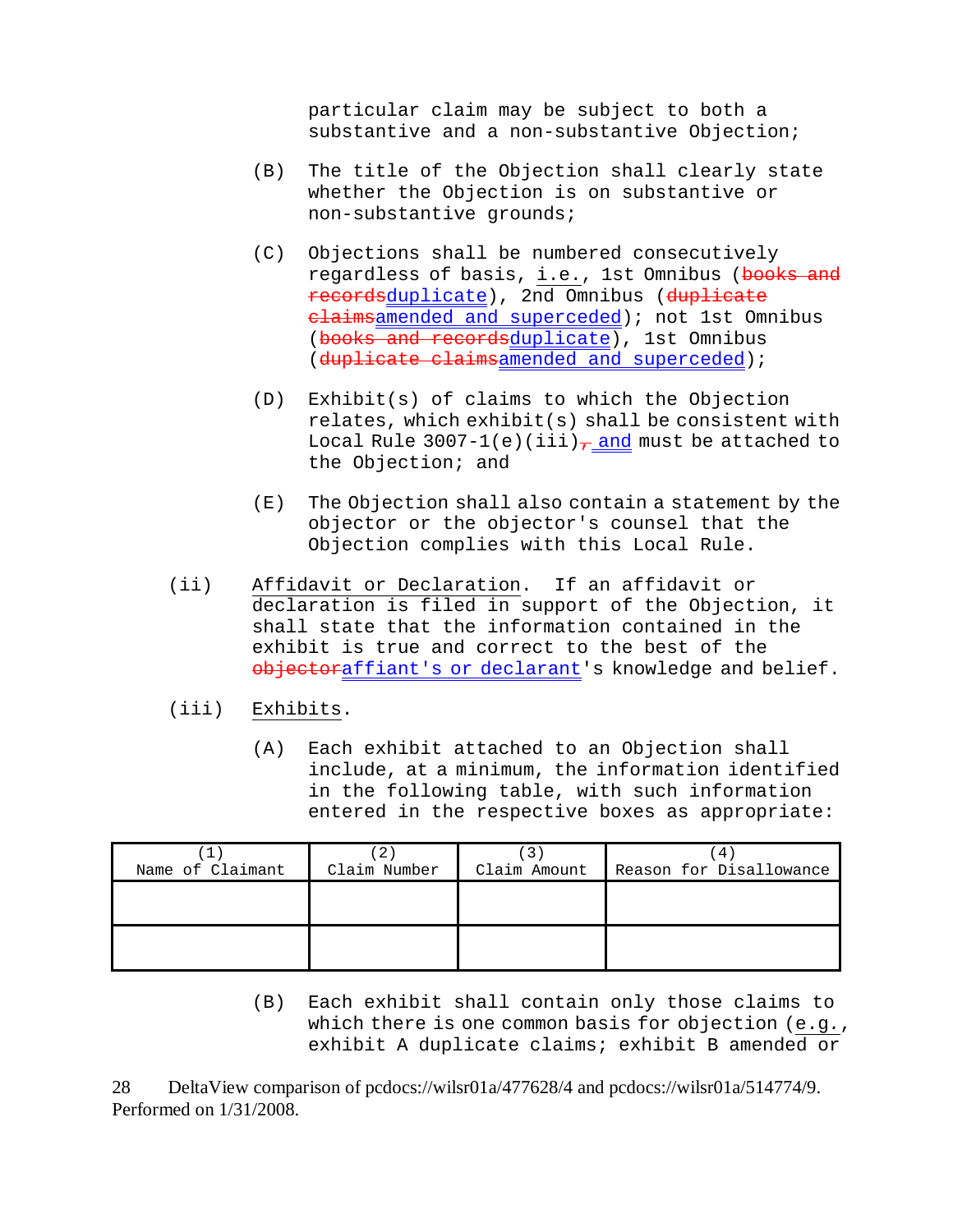superseded claims).

- (C) A claim for which there are two or more bases for objection (e.g., a claim that is both duplicative and late filed) shall be referenced on each applicable exhibit.
- (D) Each exhibit shall have the claims listed alphabetically by the last name of the claimant (in the case of an individual) or the name of the entity (in the case of a corporation, partnership, limited liability company, etc.).
- (E) If an Objection seeks to reduce the amount of a claim, a column shall be added between columns (3) &and (4) titled "Modified Claim Amount" and column (4) shall be changed from "Reason for Disallowance" to "Reason for Modification."

| $\left( \mathbf{1}\right)$<br>Name of | 2<br>Claim Number | Claim Amount | Modified Claim<br>Amount | $4 \,$<br>Reason for |
|---------------------------------------|-------------------|--------------|--------------------------|----------------------|
| Claimant                              |                   |              |                          | Modification         |
|                                       |                   |              |                          |                      |

(F) If an Objection seeks to change the classification of a claim, two columns shall be added between columns (3)  $\frac{1}{2}$  and (4) titled "Claim Classification Status" and "Modified Classification Status" and column (4) shall be changed from "Reason for Disallowance" to "Reason for Reclassification."

|          | 2)     | 【3】    | Claim                         | Modified | 4                |
|----------|--------|--------|-------------------------------|----------|------------------|
| Name of  | Claim  | Claim  | Classification Classification |          | Reason for       |
| Claimant | Number | Amount | Status                        | Status   | Reclassification |
|          |        |        |                               |          |                  |
|          |        |        |                               |          |                  |
|          |        |        |                               |          |                  |
|          |        |        |                               |          |                  |

(G) If an Objection seeks to change the priority of a claim, two columns shall be added between columns (3)  $\frac{1}{2}$  (4) titled "Claim Priority Status" and "Modified Priority Status" and column (4) shall be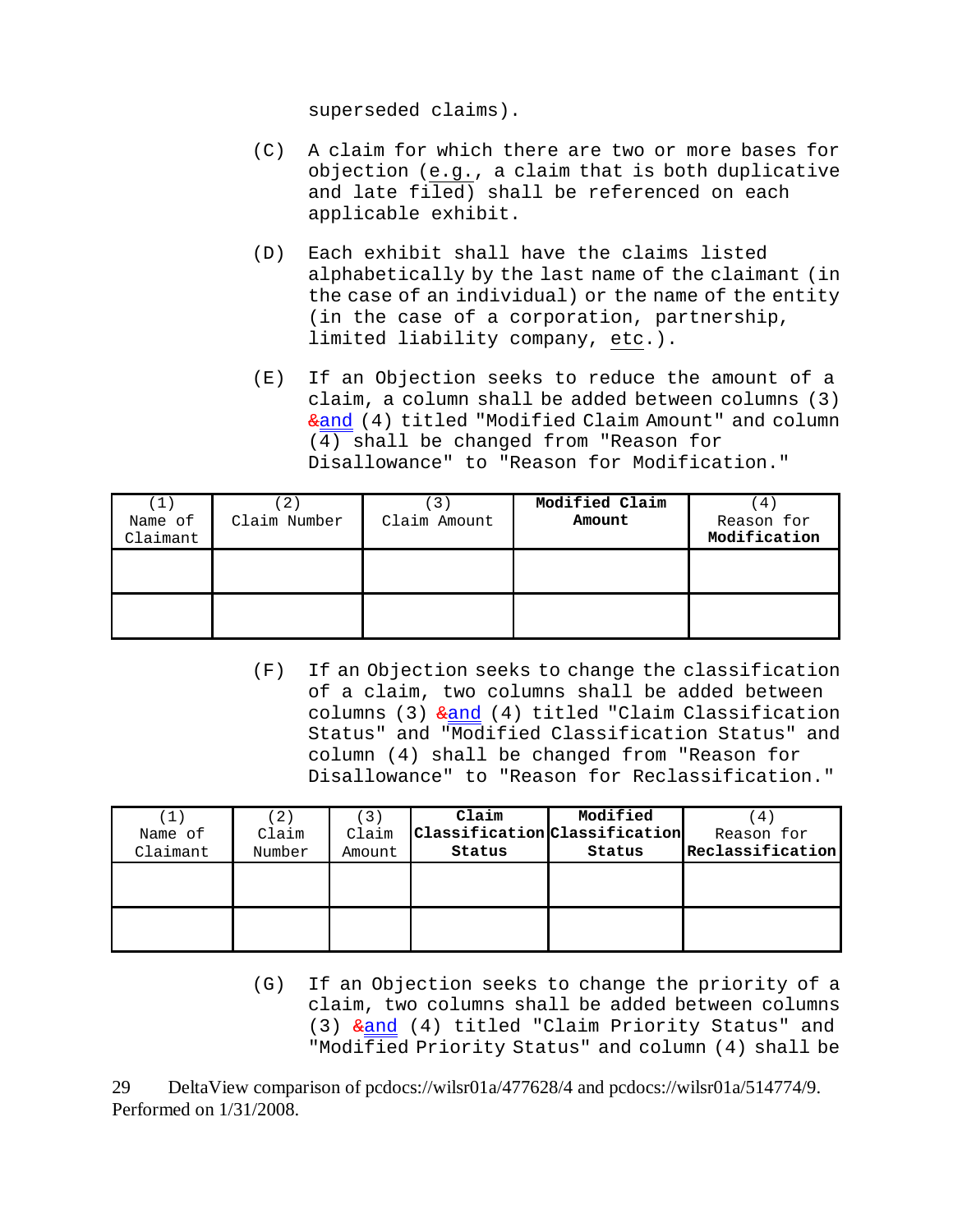changed from "Reason for Disallowance" to "Reason for Modification."

| $\left(\,1\,\right)$ | 2)     | $\lceil 3 \rceil$ | Claim    | Modified | 4)           |
|----------------------|--------|-------------------|----------|----------|--------------|
| Name of              | Claim  | Claim             | Priority | Priority | Reason for   |
| Claimant             | Number | Amount            | Status   | Status   | Modification |
|                      |        |                   |          |          |              |
|                      |        |                   |          |          |              |
|                      |        |                   |          |          |              |
|                      |        |                   |          |          |              |

(H) If an Objection seeks to expunge amended or duplicate claims, the title of column (2) shall be changed from "Claim Number" to "Remaining Claim Number" and a column shall be added between columns (2) &and (3) titled "Duplicate or Amended Claim to be Expunged."

| 1<br>Name of<br>Claimant | Remaining Claim<br>Number | Duplicate or<br>Amended Claim to<br>be Expunged | Claim Amount | 4<br>Reason for<br>Disallowance |
|--------------------------|---------------------------|-------------------------------------------------|--------------|---------------------------------|
|                          |                           |                                                 |              |                                 |
|                          |                           |                                                 |              |                                 |

(I) If an Objection seeks to expunge late filed claims, a column shall be added between columns (1)  $\frac{1}{2}$ (2) titled "Date Claim Filed."

| (1)<br>Name of<br>Claimant | Date Claim<br>Filed | $2^{\circ}$<br>Claim Number | $\mathbf{3}^{\circ}$<br>Claim Amount | $4^{\circ}$<br>Reason for<br>Disallowance |
|----------------------------|---------------------|-----------------------------|--------------------------------------|-------------------------------------------|
|                            |                     |                             |                                      |                                           |
|                            |                     |                             |                                      |                                           |

- (J) Where the Objection is based on substantive grounds, the exhibit must include a claim-specific declaration in the column titled "Reason for Disallowance" giving sufficient detail as to why the claim should be disallowed. The following are examples of "sufficient detail" necessary to sustain an Objection on a substantive basis:
	- (1) If the claim is against a non-debtor entity,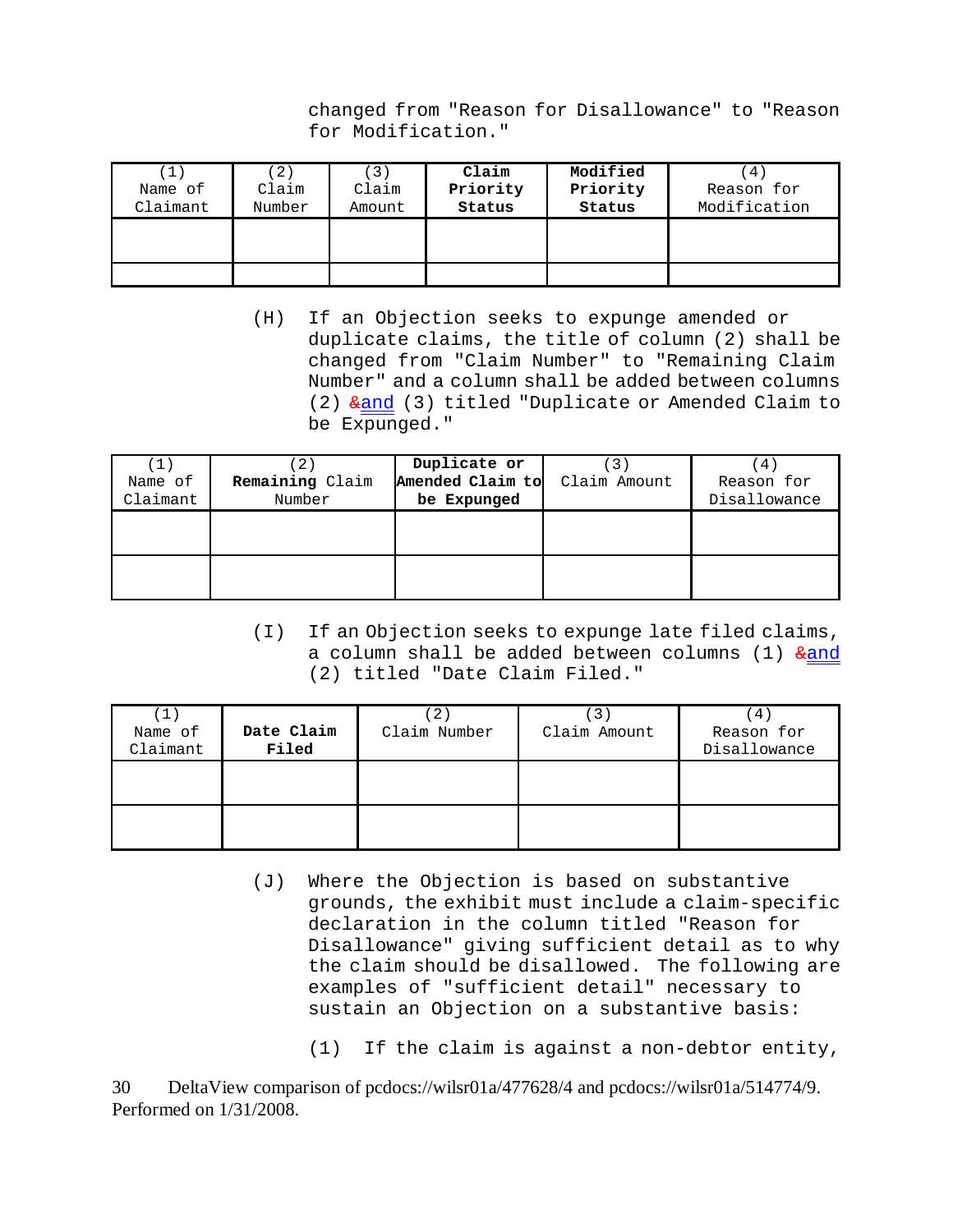then the non-debtor entity must be identified;

- (2) If the claim has been paid or satisfied prepetition (not postpetition), then the check number and the date the check was issued must be identified. (An objection to a claim on the basis that the claim has been paid or satisfied postpetition is not a valid objection) *i* and
- (3) If the claim includes a postpetition claim, then the date the postpetition claim arose must be identified<del>; and</del>
- (4) If the Objection is based on the debtor's lack of any books and records relating to the claim, then the objector must state, by affidavit or declaration, that the objector has made reasonable efforts to research the claim on the debtor's books and records.
- (iv) Proofs of Claim. If the Objection is non-substantive, then copies of the proofs of claim need not be provided to the Court, except that proofs of claim relating to an Objection based on Local Rule 3007-1(d)(vi) (i.e., a claim without any supporting documents) shall be provided to the Court as set forth in Local Rule  $3007-1(e)(iv)(A)-(C)$ . When the Objection is substantive, a copy of the proofs of claim and all supporting documentation shall be provided to the Court as follows:
	- (A) Proofs of claim shall be in a binder and separated by tabs;
	- (B) Proofs of claim shall be in the order as listed in the exhibit(s), with additional tabs indicating to which exhibit the claims relate; and
	- (C) At least two (2) weeks before the hearing on the Objection, a Notice of Submission of Proofs of Claim is to be filed and delivered to the respective Judge's chambers with copies of the claims (with all attachments) along with the Objection to those claims. The Notice of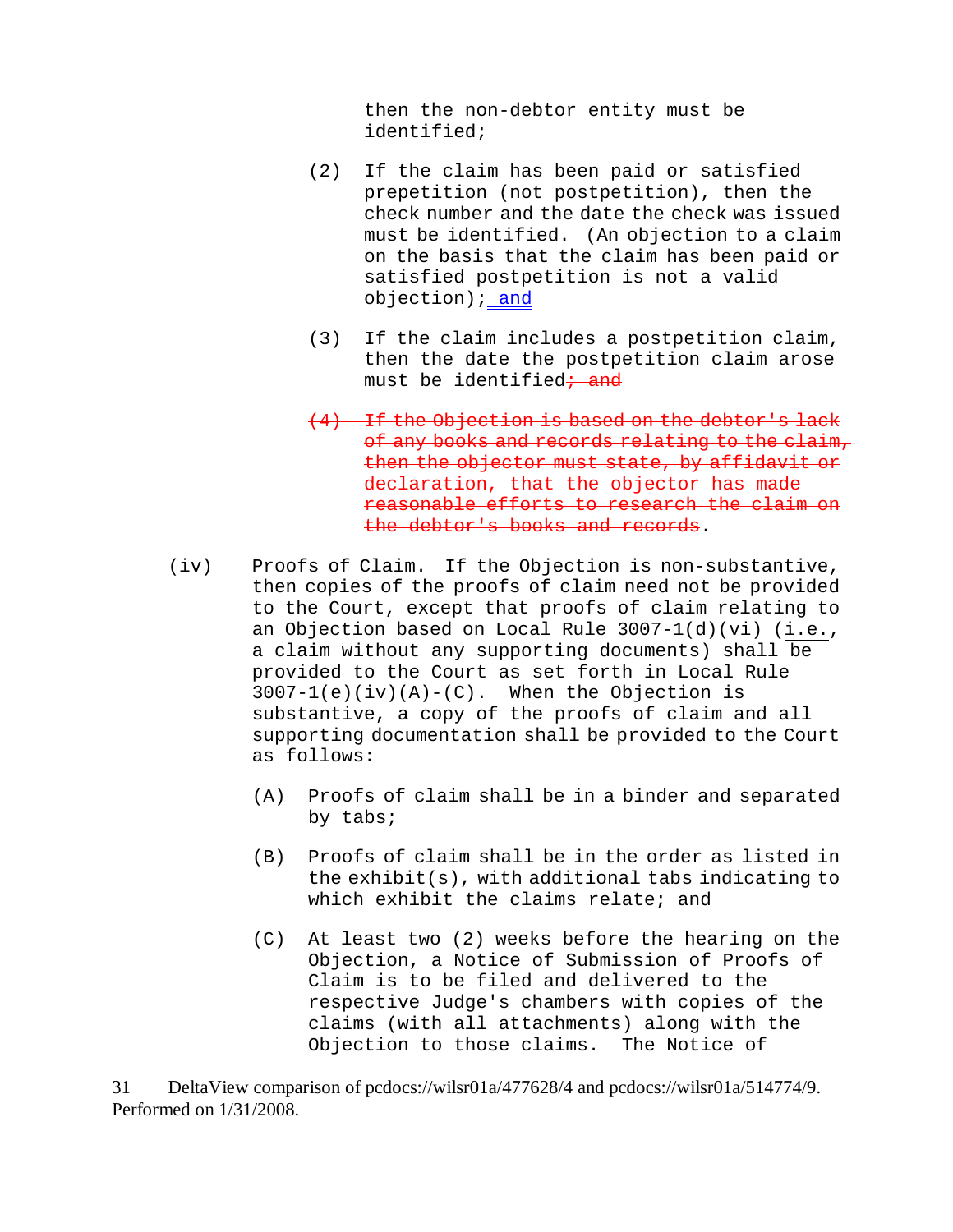Submission of Proofs of Claim stating that the claims have been delivered to chambers and that copies can be requested from objector's counsel shall be served upon all parties requesting notice under Fed. R. Bankr. P. 2002.

- (v) Notice of Objection to Claim Holder. Each claim holder whose rights are affected by an Objection shall receive a "Notice of Objection to Claim" that shall conform to Local Form 113 or a copy of the Objection.
- (f) Requirements Relating to Substantive Objections.
	- (i)  $\overline{\text{Each}}$ As authorized by Fed. R. Bankr. P. 3007(c), the Court hereby orders that an Objection thatwhich is based on substantive grounds shallmay contain more than one but no more than 150 claims, unless the Court orders otherwise.
	- (ii) No more than two substantive Objections may be filed each calendar month, unless the Court orders otherwise.
	- (iii) An Objection based on substantive grounds shall include all substantive objections to each claim on substantive grounds. Under Fed. R. Bankr. P. 7015, an Objection can be amendedsuch claim.
	- (iv) Fed. R. Bankr. P. 7015 shall apply to any substantive Objection and upon the filing of a response to such substantive Objection, the objector may only amend such Objection upon leave of court or written consent of the claimant; provided, however, that if an Objection to a particular claim is based upon insufficient documentation and is deemeddetermined to be substantive by virtue of under Local Rule  $3007-1(d)(vi)$ , and or the claimant filed a response to thean Objection and provided additionalmade under Local Rule 3007-1(d)(vi) and the response included supporting documentation or other information, then the Objection (solely as it relates to the claimant's additional documentation or other information) may be amended without written consent or leave of Court.
	- (v)  $\frac{div}{div}$  The Court will not consider any substantive Objection to personal injury or wrongful death claims that would be in violation of 28 U.S.C.  $\S$  157(b)(2)(B).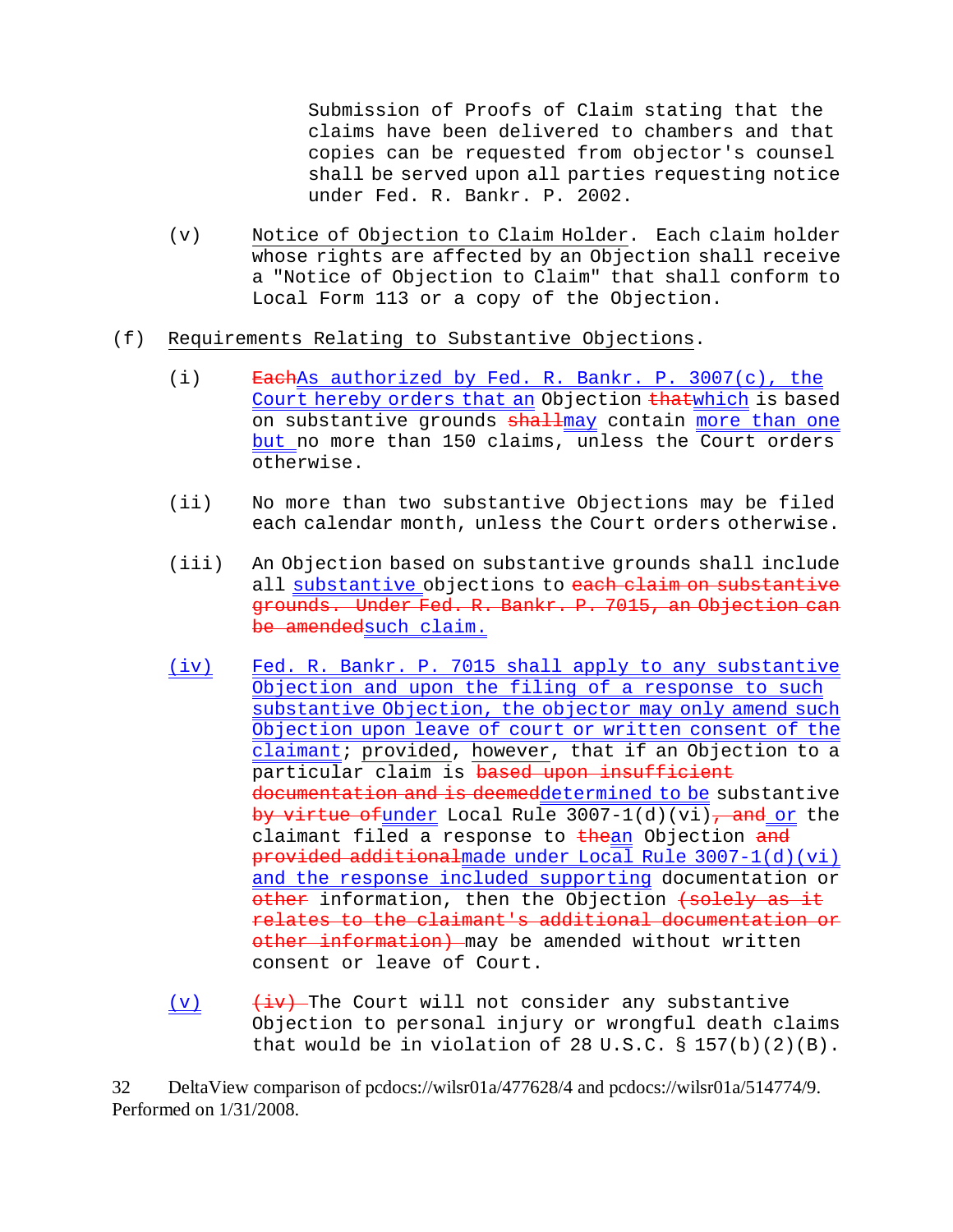- (g) Pro Se. Any claimant may participate pro se (and telephonically) at a hearing on an Objection to his or her claim by following the telephonic appearance procedures located on the Court's website.
- (h) Hearings on Objections. Hearings on Objections may ordinarily be held on the regularly scheduled omnibus hearing dates in chapter 11 cases, consistent with these Local Rules. When the Court determines that the hearing on a particular claim Objection will require substantial time for the presentation of argument and/or evidence, then the Court, in its discretion, may reschedule the hearing on that claim for a different hearing date and time. The parties may also request that a separate hearing on an Objection(s) based on substantive grounds be separately scheduled for a date and time convenient to the Court and the parties.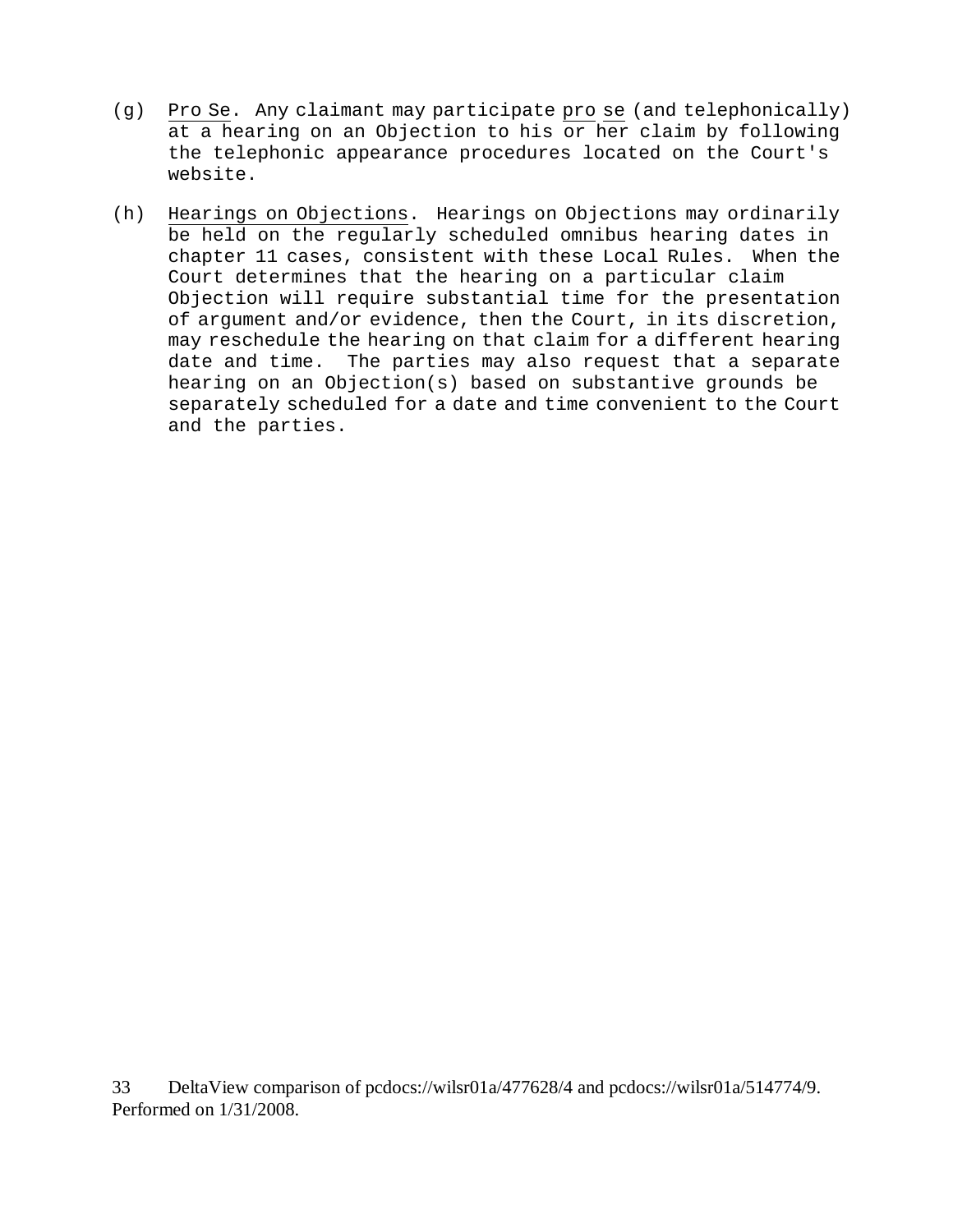**Rule 3011-1 Release of Funds Paid into the Registry of the Court**. In addition to the requirements set forth in 28 U.S.C. § 2042, any motion filed with the Court for the release of funds previously paid into the registry of the Court shall include: (a) a copy of the trustee's motion to deposit unclaimed funds into the registry of the Court; and (b) a proposed order stating that the requested funds to be released be made payable to "the claimant, (name of claimant), c/o name of fund finder". In addition, any such motion shall be served upon the United States Trustee, the debtor and theor trustee, if any.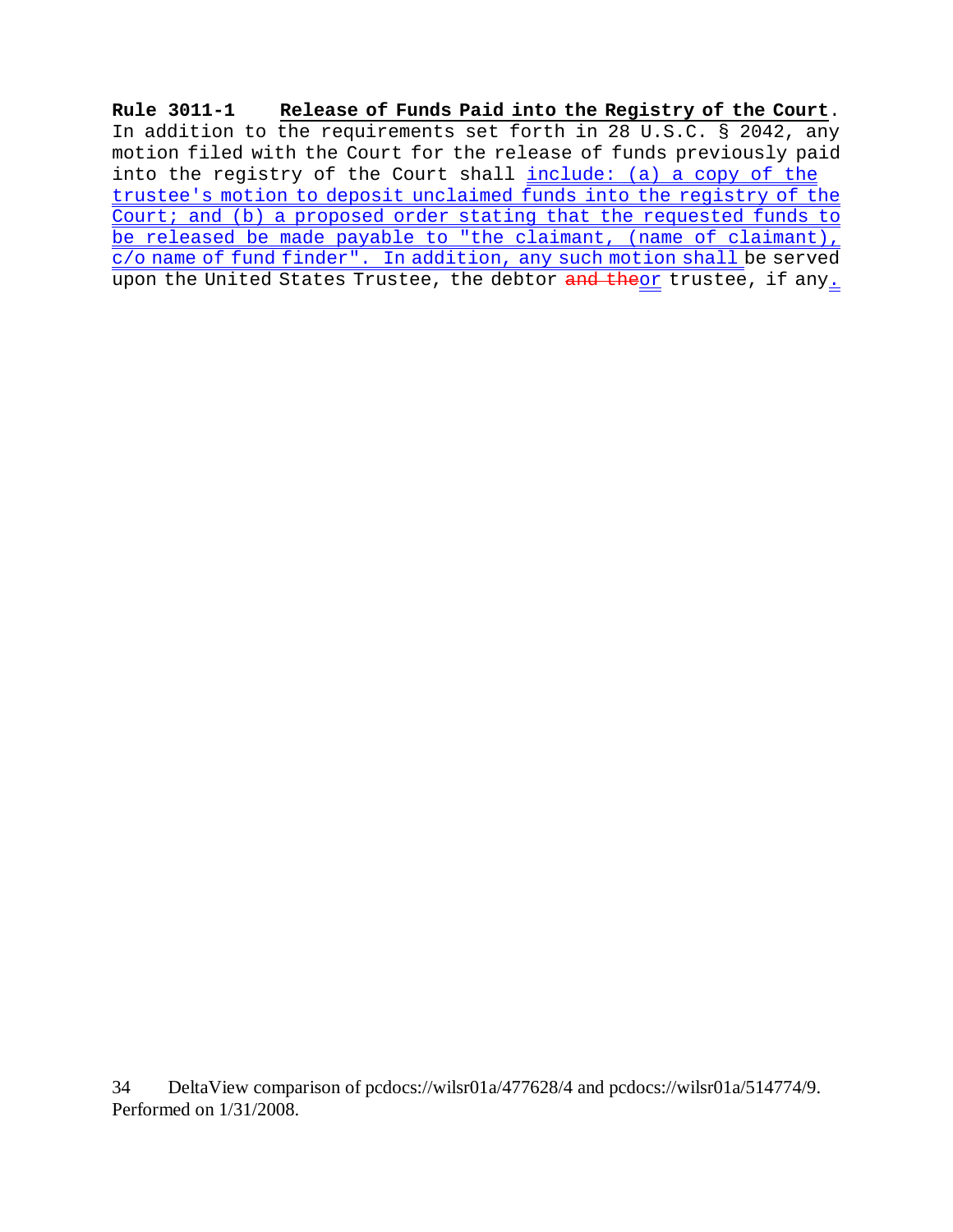**Rule 3011-2 Motion for Release of Funds Paid into the Registry of the Court - Confidentiality**. Any motion for release of funds previously paid into the registry of the Court or any exhibit in support thereof that contains confidential information regarding the claimant shall be filed with the Clerk with all confidential information redacted. An unredacted copy of such motion or exhibit shall be delivered in a sealed envelope to the assigned judge.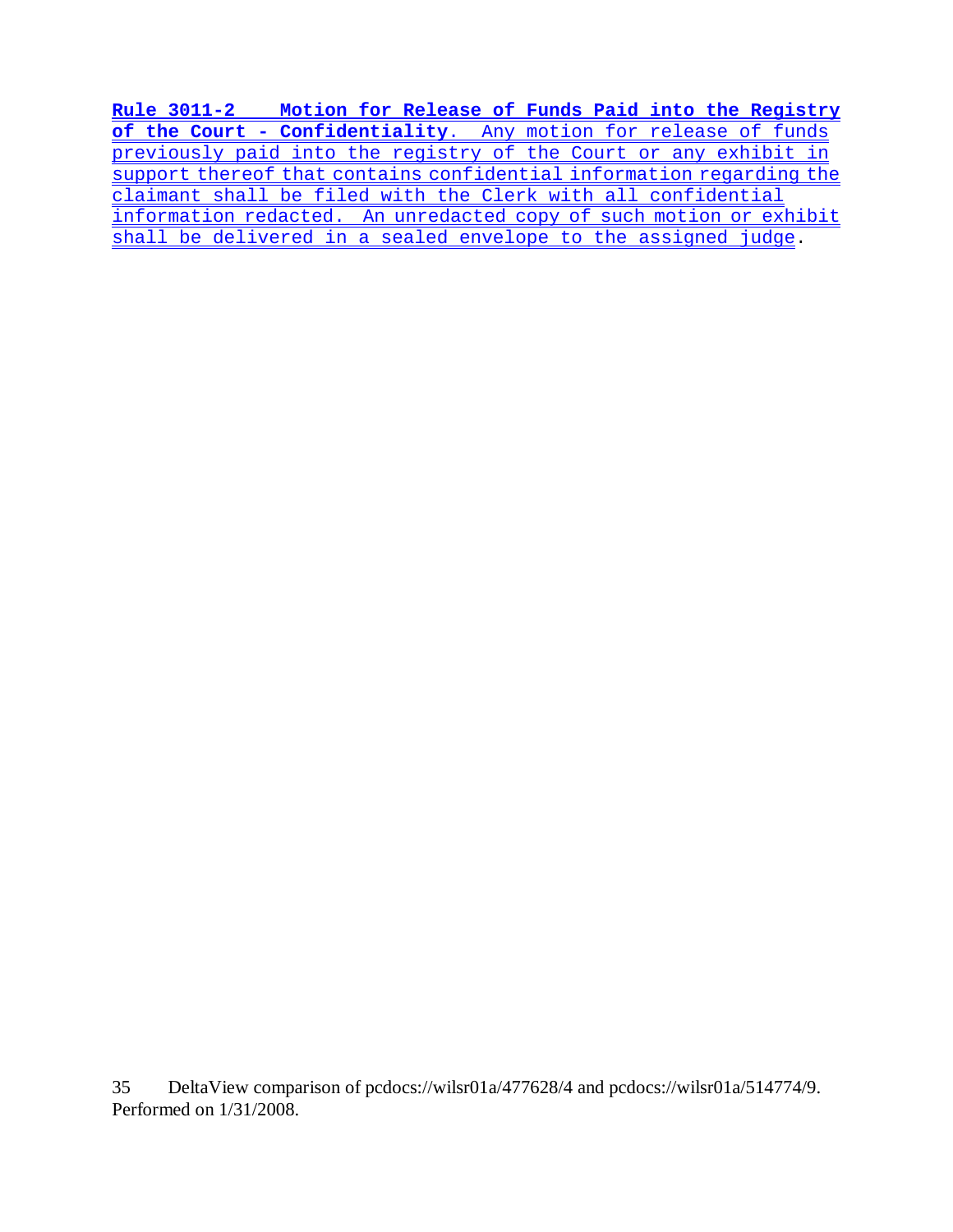# **Rule 3017-1 Approval of Disclosure Statement**.

- (a) Hearing on Disclosure Statement. Upon the filing of a disclosure statement, the proponent of the plan shall obtain hearing and objection dates from the Court and shall provide notice of those dates in accordance with Fed. R. Bankr. P. 3017.
- (b) Voting Procedures. The plan proponent shall timely file a motion to be heard at the disclosure statement hearing for approval of the voting procedures, including the form of ballots, the voting agent and the time and manner of voting.
- (c) Service of Disclosure Statements. When a party in interest makes a written request of a plan proponent for service of a copy of the disclosure statement or plan under Fed. R. Bankr. P. 3017(a), service of that disclosure statement or plan shall be at the expense of the plan proponent.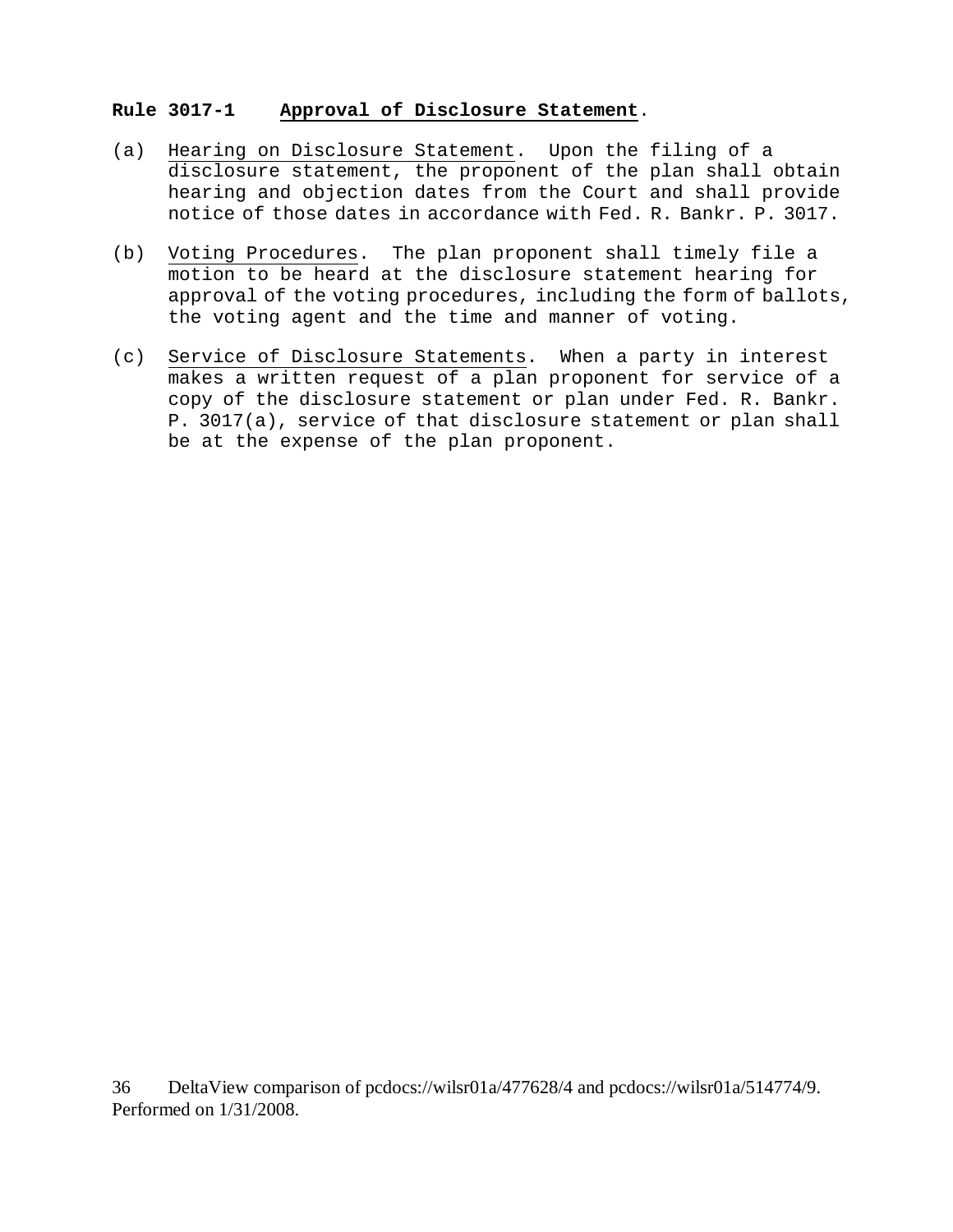**Rule 3023-1 Special Procedures in Chapter 13 Matters**. This Local Rule shall govern all cases filed under chapter 13 of the Code.

- (a) Section 1326 Payments.
	- (i) The debtor shall, after commencing timely payments as required by 11 U.S.C. § 1326(a)(1), continue to make subsequent payments to the trustee in accordance with the proposed plan until the trustee or Court directs otherwise.
	- (ii) If the proposed plan provides for payment of secured debt through the plan and the debtor is making timely pre-confirmation payments to the trustee, the debtor need not continue to make regular payments directly on such secured debt. If the proposed plan provides for direct payments to a secured creditor or if no proposed plan is filed on the petition date, the debtor shall continue to make regular payments to such secured creditor(s) as and when due.
- (b) Chapter 13 Plan and Plan Analysis. On the petition date, or within fifteen (15) days of conversion to chapter 13, the debtor shall file a proposed plan substantially in the form of Local Form 103, together with a plan analysis substantially in the form of Local Form 104. If a plan or plan analysis is filed after such time, the debtor shall serve the plan and plan analysis upon all creditors in accordance with Fed. R. Bankr. P. 2002 and file a certificate of service with the Court.
- (c) Amended/Modified Plans.
	- (i) If an amended/modified plan is filed before the scheduled confirmation hearing on the previously filed plan, it shall be accompanied by a certificate of service evidencing. The certificate of service should evidence that a copy of the amended/modified plan has been served upon each of the creditors listed in the chapter 13 Schedules and Statement of Financial Affairs, the Chapter 13 Trustee and the United States Trustee, in such a manner so as to ensure that such parties receive the amended/modified plan no less than two (2) days prior to the confirmation hearing. When a plan is confirmed on an interim basis, any subsequent plan filed prior to the final confirmation should be filed and titled an "Amended Plan" and should be noticed by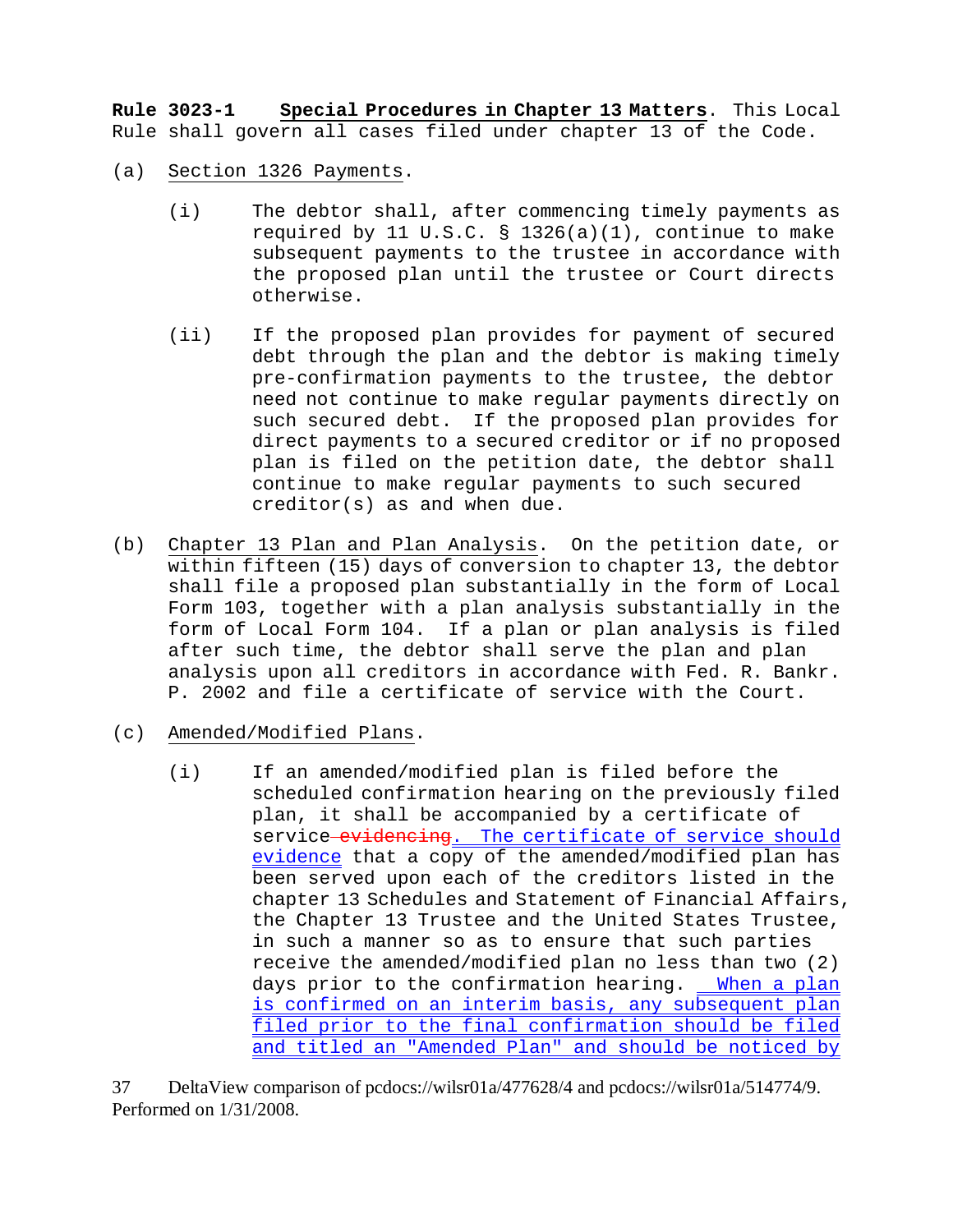the debtor or debtor's counsel. A Certificate of Service therefor should be filed with the Court.

- (ii) Any motion to modify a plan after confirmation shall be noticed by the Court.
- (d) Distribution. Before commencing distribution of the debtor's funds under a confirmed plan, the trustee shall mail to the debtor a copy of the debtor's master report reflecting those creditors that have or have not filed proofs of claim. The trustee shall not distribute funds to any creditor unless a proof of claim has been filed and deemed allowed or allowed by Court order.
- (e) Plan Funding. In all plans, funding shall be by payroll deduction unless otherwise agreed by the trustee or ordered by the Court upon a demonstration of cause shown by the debtor. A wage order must be submitted by the debtor at the time the plan is confirmed by the Court.
- (f) Confirmation. If timely pre-confirmation payments are made to the trustee and no objections are received, the plan may be confirmed without further notice or hearing upon the filing of a certificate by the trustee recommending that the Court confirm the plan.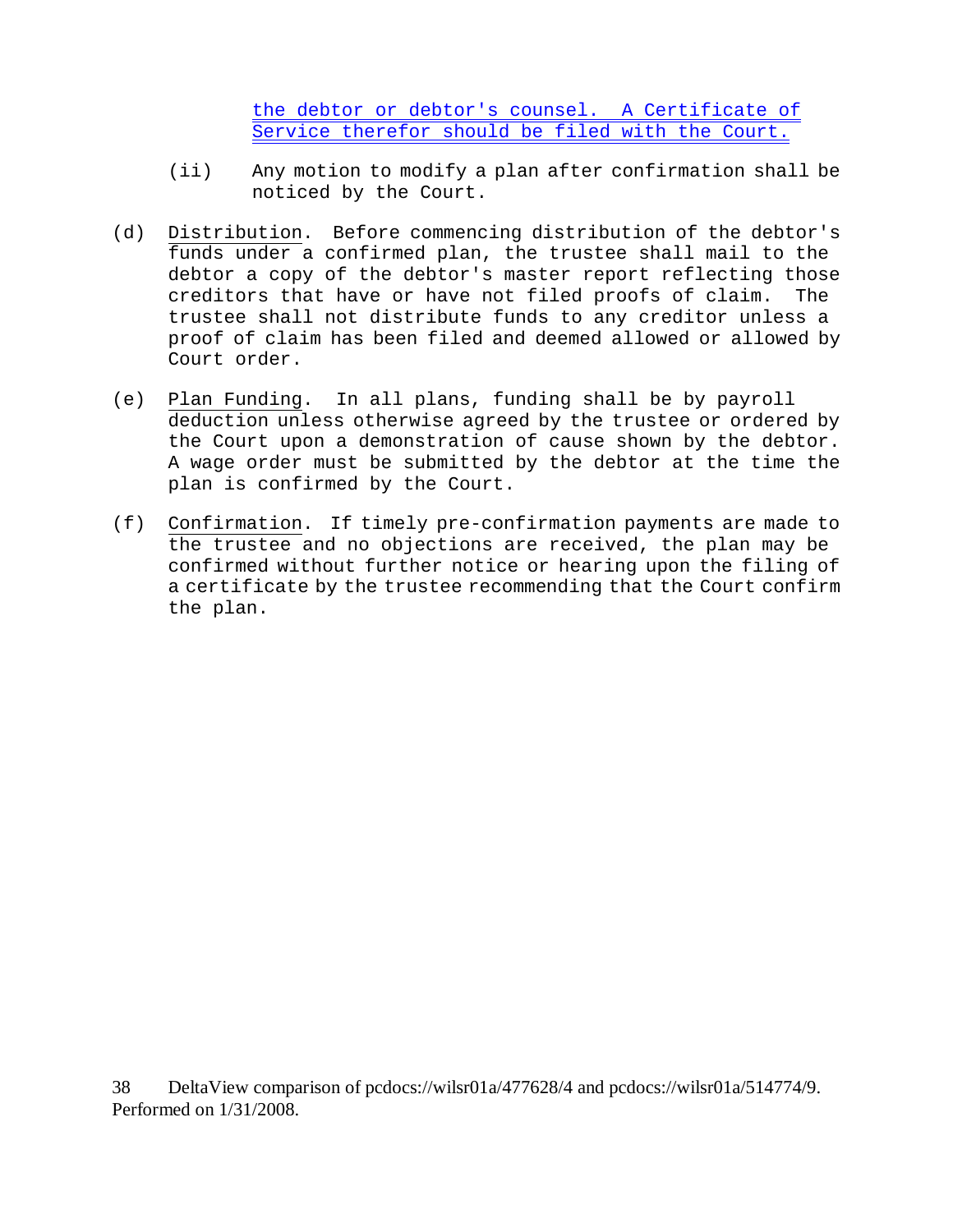#### **PART IV. THE DEBTOR: DUTIES AND BENEFITS**

# **Rule 4001-1 Procedure on Request for Relief from the Automatic Stay of 11 U.S.C. § 362(a)**.

- (a) Service. Upon the filing of a motion seeking relief from the automatic stay under 11 U.S.C. § 362, the movant shall file and serve a notice of hearing substantially in compliance with Local Form 106A. In chapter 11 cases, an individual seeking relief from the automatic stay to pursue a personal injury or wrongful death action shall serve counsel for the debtor or trustee, counsel for all official committees, counsel for the Debtor-in-Possession financing lenders and any other party directly affected by the motion. In all other cases, the motion shall be served on counsel for the debtor, counsel for all official committees, any trustee, all parties requesting notices and all known parties having an interest in the subject property or relief requested.
- (b) Scheduling. In chapter 11 cases where omnibus hearing dates have been scheduled by the Court, the movant may notice its motion for any omnibus hearing date that provides sufficient notice in accordance with Local Rule 9006-1(c). In all chapter 7 and chapter 13 cases, the movant shall obtain a hearing date from the Court's website in advance of filing and serving its motion and notice of motion.
- (c) Supporting Documentation. With respect to a motion for relief from stay where the movant is seeking to foreclose on its collateral:
	- (i) The movant shall file the following documents with the motion:
		- (A) An affidavit and supporting exhibits containing the following data, if applicable:
			- (1) True copies of all notes, bonds, mortgages, security agreements, financing statements, assignments and every other document upon which the movant will rely at the time of hearing;
			- (2) A statement of amount due, including a breakdown of the following categories: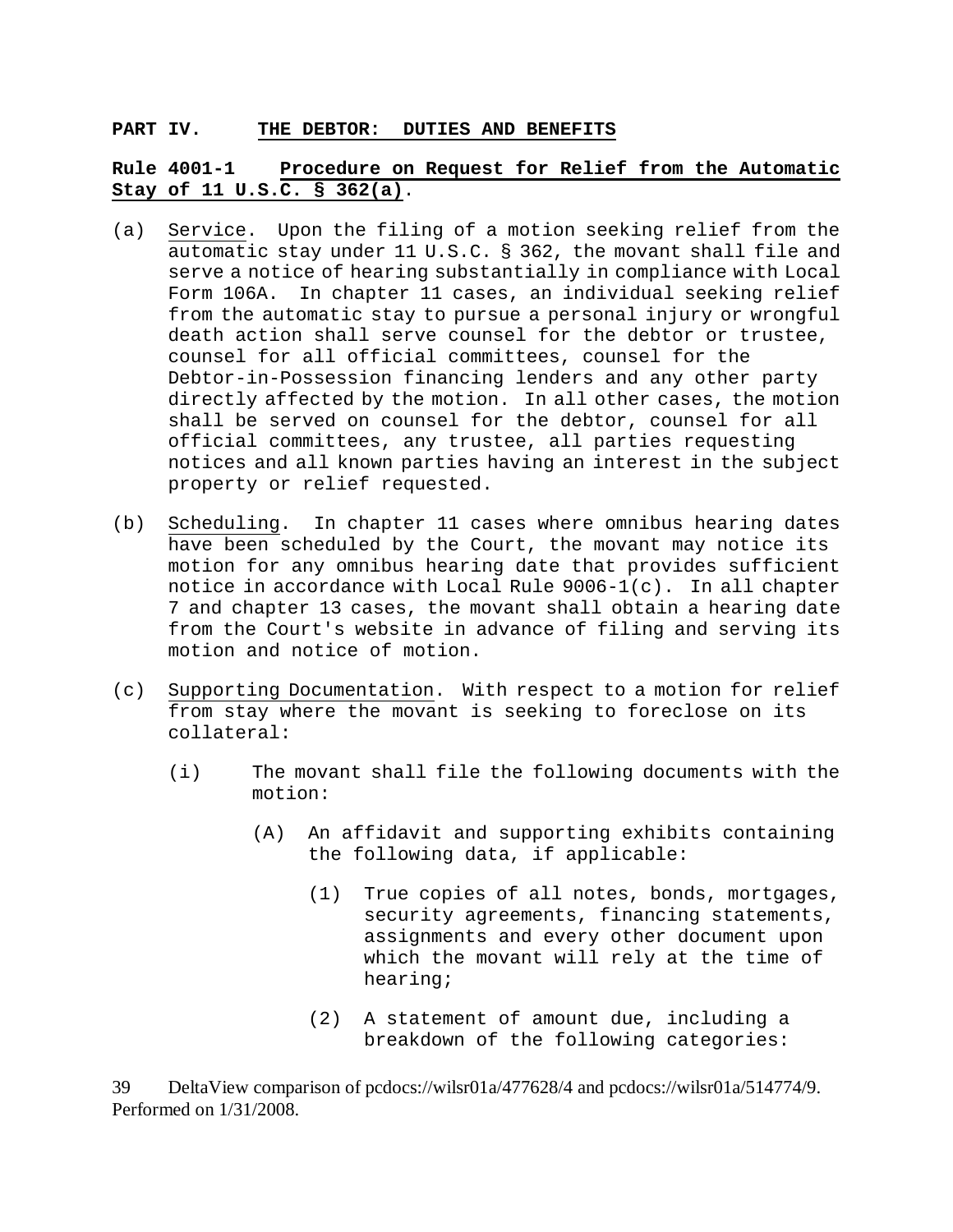- (a) Unpaid principal;
- (b) Accrued interest to and from specific dates;
- (c) Late charges to and from specific dates;
- (d) Attorneys' fees;
- (e) Advances for taxes, insurance and the like;
- (f) Unearned interest; and
- (g) Any other charges;
- (3) A per diem interest factor; and
- (4) Movant's good faith estimate of the value of the collateral as of the petition date of the respective debtor.
- (ii) At least five (5) days prior to the hearing, any party opposing the motion shall file with the Court and serve on the movant and all parties required to be served under this Rule the following documents:
	- (A) A response to the motion;
	- (B) An affidavit stating the responding party's good faith estimate of (1) the amount due to the movant and (2) the value of the collateral as of the petition date of the respective debtor; and
	- (C) A statement as to how the movant can be adequately protected if the stay is to be continued.
- (iii) The hearing date specified in the notice of the motion will be a preliminary hearing at which the Court may (A) hear oral argument, (B) determine whether an evidentiary or other final hearing is necessary, (C) set a date by which the parties shall exchange supporting documentation, (D) set a date by which the parties must produce the report of any appraiser whose testimony is to be presented at the final hearing and/or (E) set a date and time for a final hearing.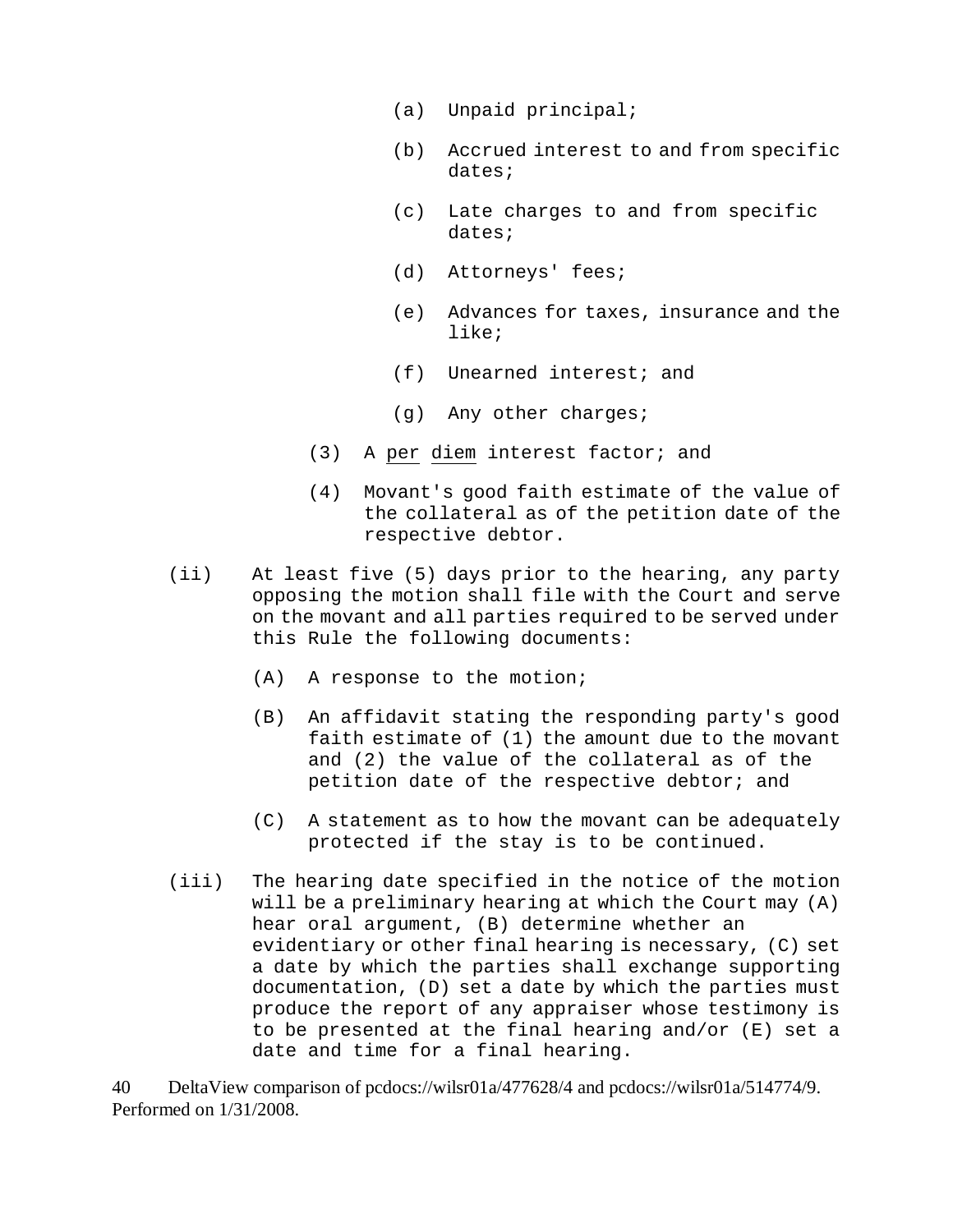(d) Conference. The attorneys for the parties shall confer with respect to the issues raised by the motion in advance of the hearing for the purpose of determining whether a consensual order may be entered and/or for the purpose of stipulating to relevant facts, such as the value of the property and the extent and validity of any security instrument.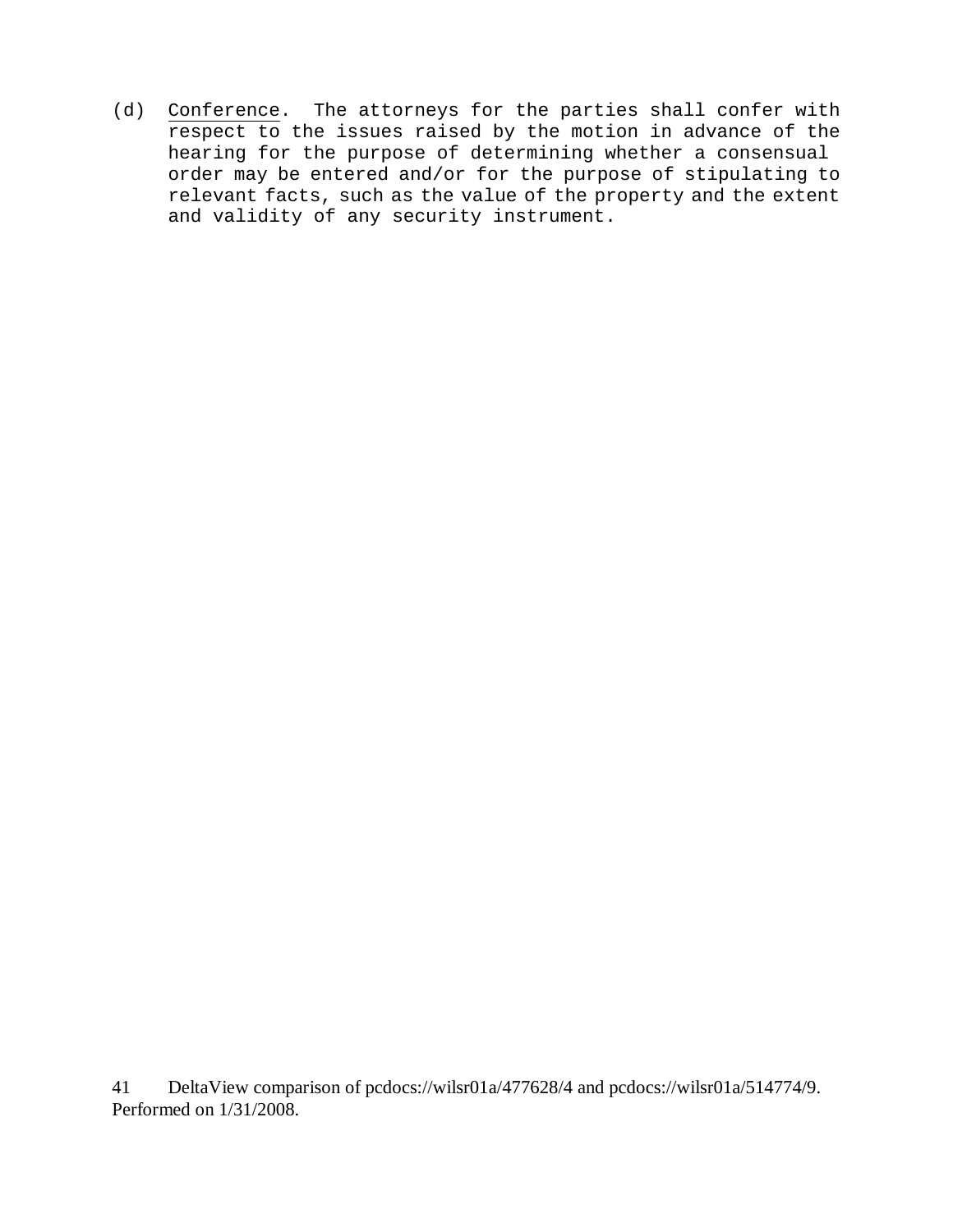# **Rule 4001-2 Cash Collateral and Financing Orders**.

- (a) Motions. Except as provided herein and elsewhere in these Local Rules, all cash collateral and financing requests under 11 U.S.C. §§ 363 and 364 shall be heard by motion filed under Fed. R. Bankr. P. 2002, 4001 and 9014 ("Financing Motions").
	- (i) Provisions to be Highlighted. All Financing Motions must (a) recite whether the proposed form of order and/or underlying cash collateral stipulation or loan agreement contains any provision of the type indicated below, (b) identify the location of any such provision in the proposed form of order, cash collateral stipulation and/or loan agreement and (c) justify the inclusion of such provision:
		- (A) Provisions that grant cross-collateralization protection (other than replacement liens or other adequate protection) to the prepetition secured creditors (i.e., clauses that secure prepetition debt by postpetition assets in which the secured creditor would not otherwise have a security interest by virtue of its prepetition security agreement or applicable law);
		- (B) Provisions or findings of fact that bind the estate or other parties in interest with respect to the validity, perfection or amount of the secured creditor's prepetition lien or the waiver of claims against the secured creditor without first giving parties in interest at least seventy-five (75) days from the entry of the order and the creditors' committee, if formed, at least sixty (60) days from the date of its formation to investigate such matters;
		- (C) Provisions that seek to waive, without notice, whatever rights the estate may have under 11 U.S.C.  $$506(c);$
		- (D) Provisions that immediately grant to the prepetition secured creditor liens on the debtor's claims and causes of action arising under 11 U.S.C. §§ 544, 545, 547, 548 and 549;
		- (E) Provisions that deem prepetition secured debt to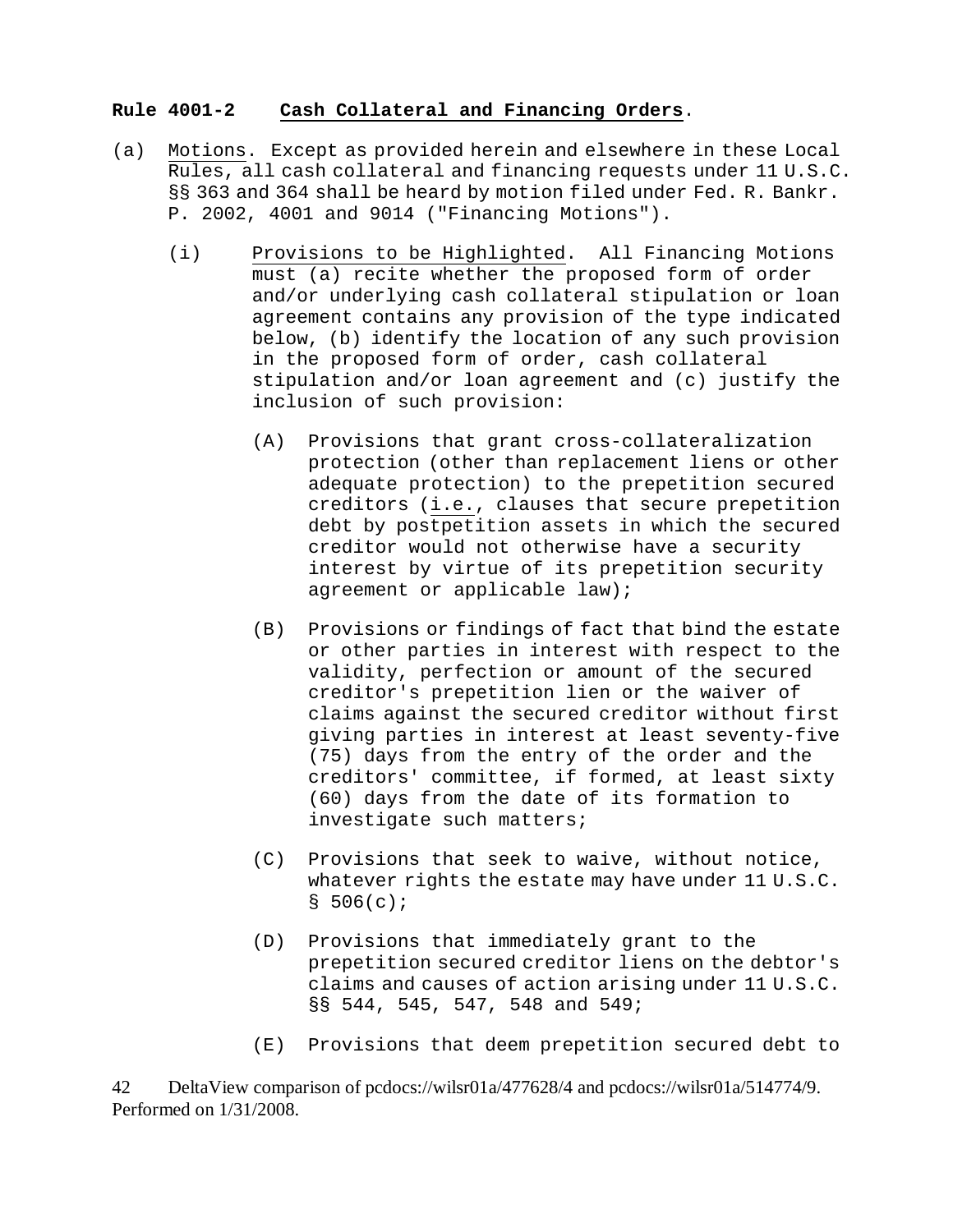be postpetition debt or that use postpetition loans from a prepetition secured creditor to pay part or all of that secured creditor's prepetition debt, other than as provided in 11  $U.S.C.$  § 552(b);

- (F) Provisions that provide disparate treatment for the professionals retained by a creditors' committee from those professionals retained by the debtor with respect to a professional fee carve-out; and
- (G) Provisions that prime any secured lien without the consent of that lienor.
- (ii) All Financing Motions shall also provide a summary of the essential terms of the proposed use of cash collateral and/or financing (e.g., the maximum borrowing available on a final basis, the interim borrowing limit, borrowing conditions, interest rate, maturity, events of default, use of funds limitations and protections afforded under 11 U.S.C. §§ 363 and 364).
- (b) Interim Relief. When Financing Motions are filed with the Court on or shortly after the petition date, the Court may grant interim relief pending review by interested parties of the proposed Debtor-in-Possession financing arrangements. Such interim relief shall be only what is necessary to avoid immediate and irreparable harm to the estate pending a final hearing. In the absence of extraordinary circumstances, the Court shall not approve interim financing orders that include any of the provisions previously identified in Local Rule  $4001-2(a)(i)(A)-(F)$ .
- (c) Final Orders. A final order shall be entered only after notice and a hearing under Fed. R. Bankr. P. 4001 and Local Rule 2002-1(b). Ordinarily, the final hearing shall be held at least ten (10) days following the organizational meeting of the creditors' committee contemplated by 11 U.S.C. § 1102.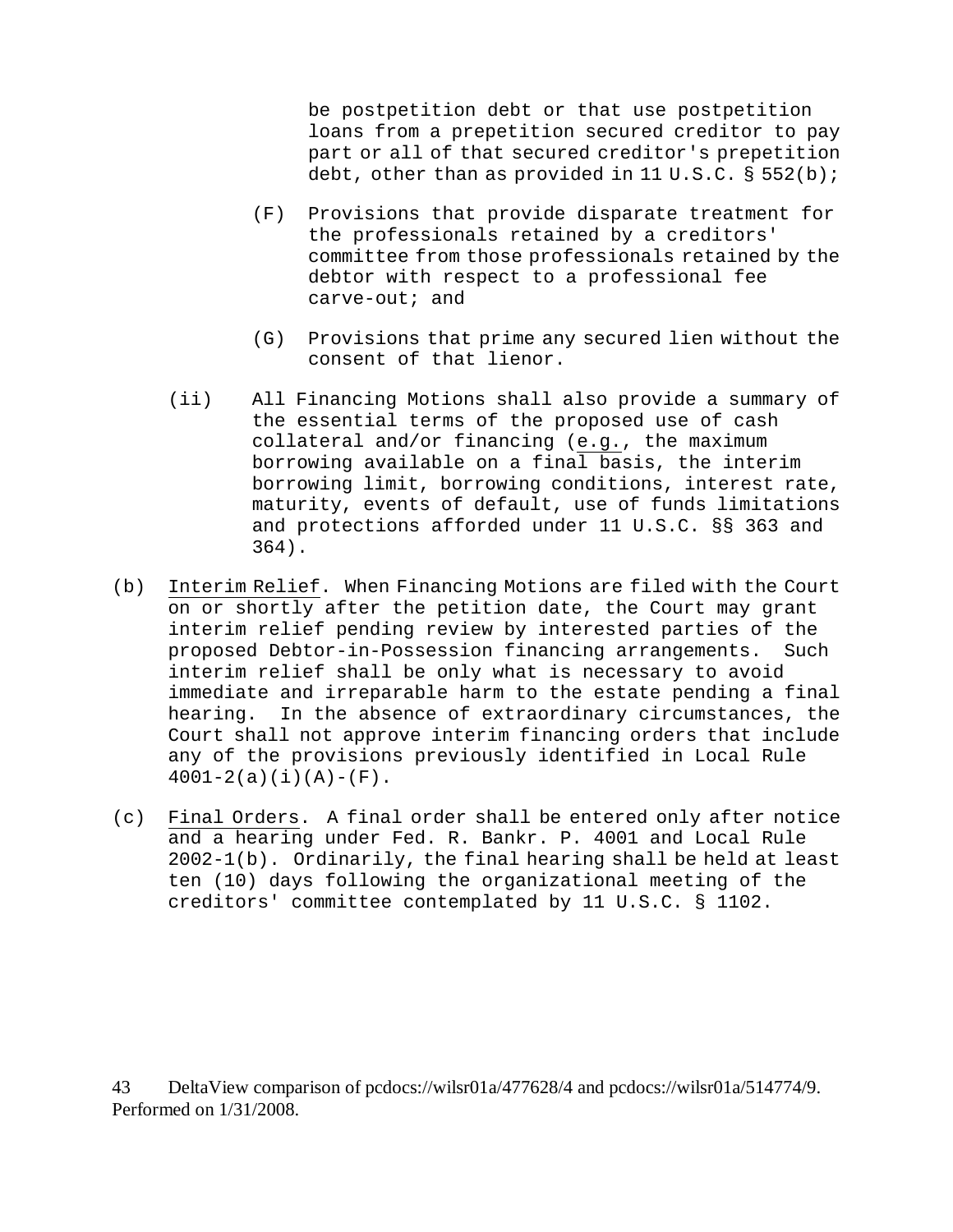**Rule 4001-3 Investment in Money Market Funds**. There is "cause" for relief from the requirements of 11 U.S.C. § 345(b) where money of the estate is invested in an open-end management investment company, registered under the Investment Company Act of 1940, that is regulated as a "money market fund" pursuant to Rule 2a-7 under the Investment Company Act of 1940; so long as the debtor has filed with the Court (i) a statement identifying the fund; and (ii) the fund's certification, which shall be accompanied by its currently effective prospectus as filed with the Securities and Exchange Commission, that the fund:

- (a) Invests exclusively in United States Treasury bills and United States Treasury Notes owned directly or through repurchase agreements;
- (b) Has received the highest money market fund rating from a nationally recognized statistical rating organization, such as Standard & Poor's or Moody's;
- (c) Has agreed to redeem funda shares in cash, with payment being made no later than the business day following a redemption request by a shareholder, except in the event of an unscheduled closing of Federal Reserve Banks or the New York Stock Exchange; and
- (d) Has adopted a policy that it will notify its shareholders sixty (60) days prior to any change in its investment or redemption policies under (a) and (c) above.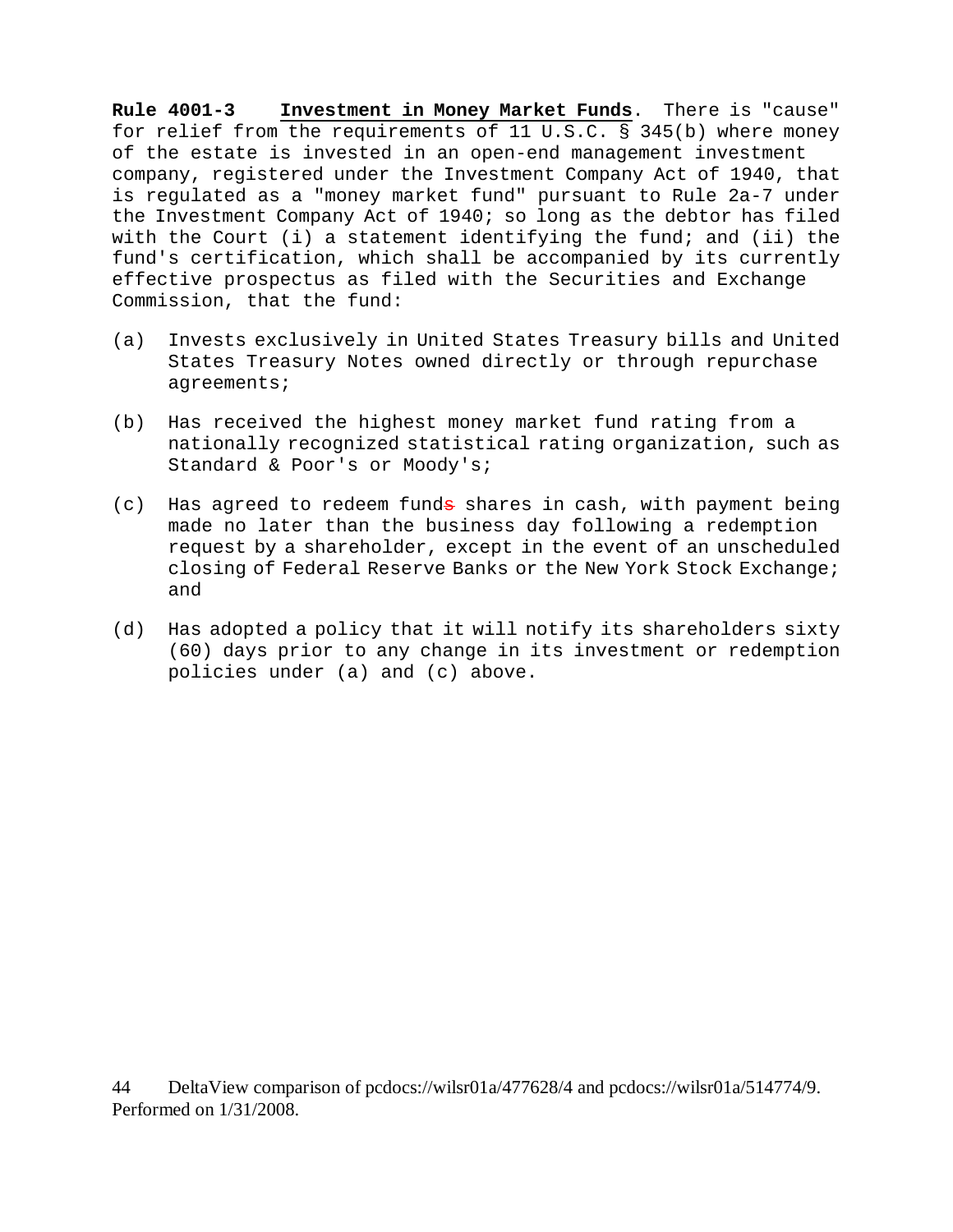# **Rule 4002-1 Duties of Debtor under 11 U.S.C. § 521 in Chapter 7 and 13 Cases**.

- (a) The debtor shall deliver to the interim trustee or the standing Chapter 13 Trustee no later than the first date set for the meeting of creditors under 11 U.S.C. § 341 all books, records and papers, including appraisals, relating to property of the estate as well as copies of recorded documents, e.g., deeds and mortgages.
- (b) No later than the first date set for the meeting of creditors under 11 U.S.C. § 341, the debtor shall advise the interim trustee or the standing Chapter 13 Trustee in writing of the payoff amounts on all secured debts.
- (c) Immediately upon the entry of an order for relief, the debtor shall give written notice to any  $C_{\text{C}}$ ourt or tribunal where an action is pending against the debtor and to the parties and counsel involved in that action. If an action is commenced subsequent to the date of the order for relief, the debtor shall give similar written notice to the <del>C</del>court or tribunal and to all parties and counsel involved.
- (d) Immediately upon the entry of an order for relief, the debtor shall give written notice to any creditor with a garnishment order, any garnishee defendant (other than the debtor's employer) and any creditor who the debtor anticipates may seek a garnishment order.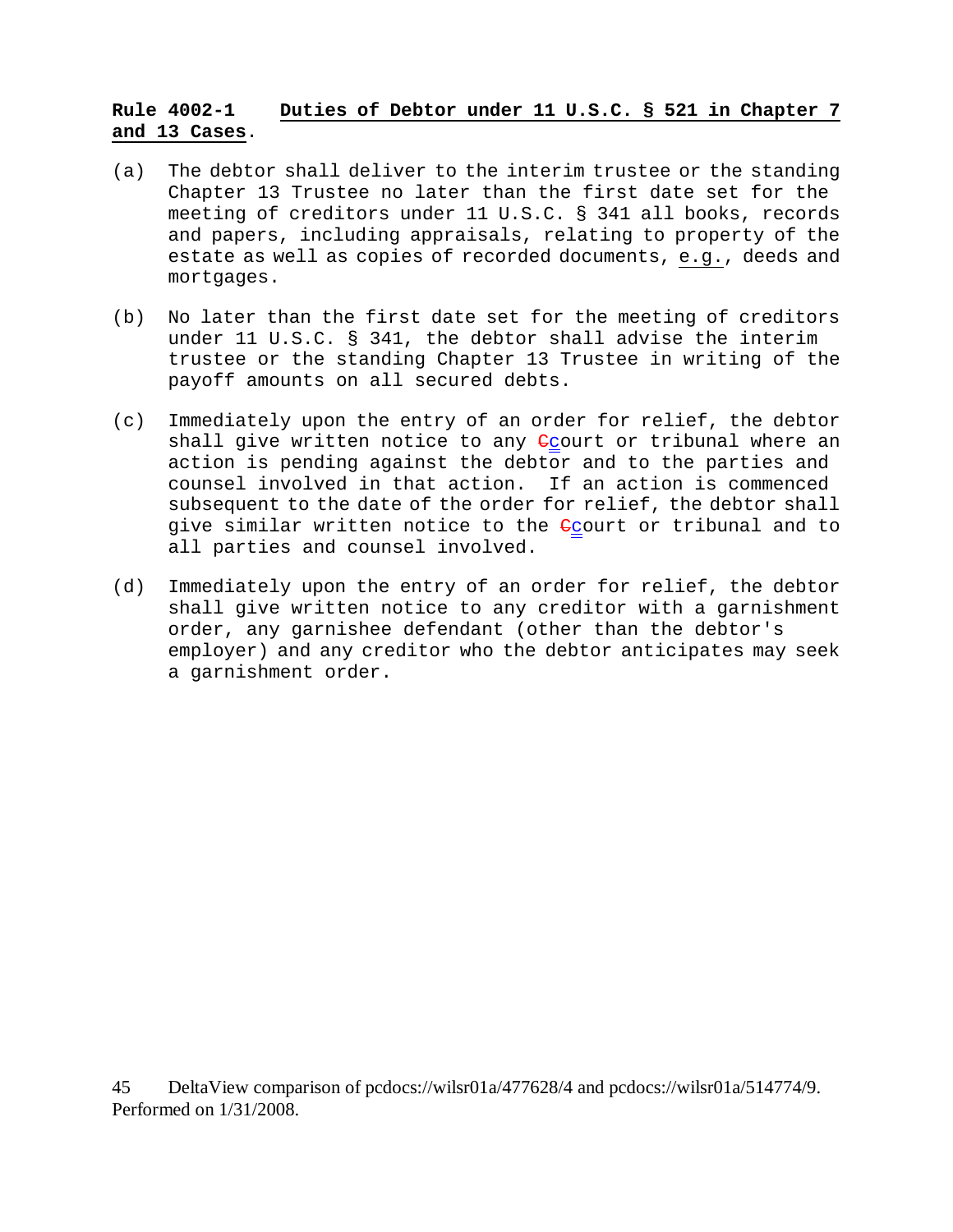# **Rule 4003-1 Exemptions**.

- (a) Amendment to Claim of Exemptions. An amendment to a claim of exemptions under Fed. R. Bankr. P. 1009 and 4003 shall be filed and served by the debtor on the trustee, the United States Trustee and all creditors.
- (b) Automatic Extension of Time to File Objections to Claim of Exemptions in Event of Amendment to Schedules to Add a Creditor. If the schedules are amended to add a creditor, and the amendment is filed and served either (i) less than thirty (30) days prior to the expiration of the time set forth in Fed. R. Bankr. P. 4003(b) for the filing of objections to the list of property claimed as exempt or (ii) at any time after such filing deadline, the added creditor shall have thirty (30) days from service of the amendment to file objections to the list of property claimed as exempt.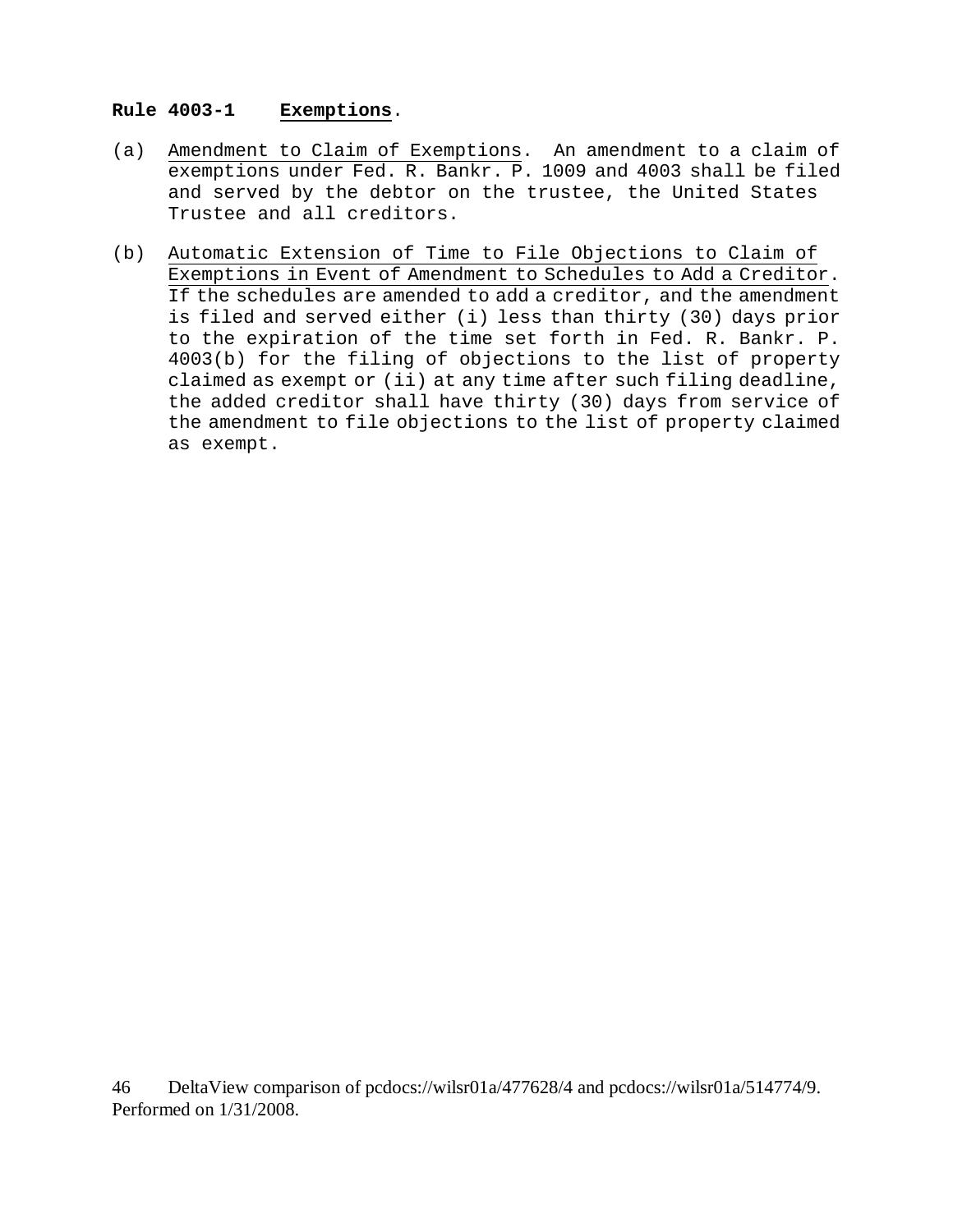**Rule 4004-1 Automatic Extension of Time to File Complaint Objecting to Discharge in Event of Amendment**. If the schedules are amended to add a creditor, and the amendment is filed and served either (a) less than sixty (60) days prior to the expiration of the time set forth in Fed. R. Bankr. P. 4004(a) for the filing of a complaint objecting to discharge or (b) at any time after such filing deadline, the added creditor shall have sixty (60) days from service of the amendment to file a complaint objecting to discharge. Such circumstances shall be deemed to be "cause" for an extension and no motion to extend shall be necessary.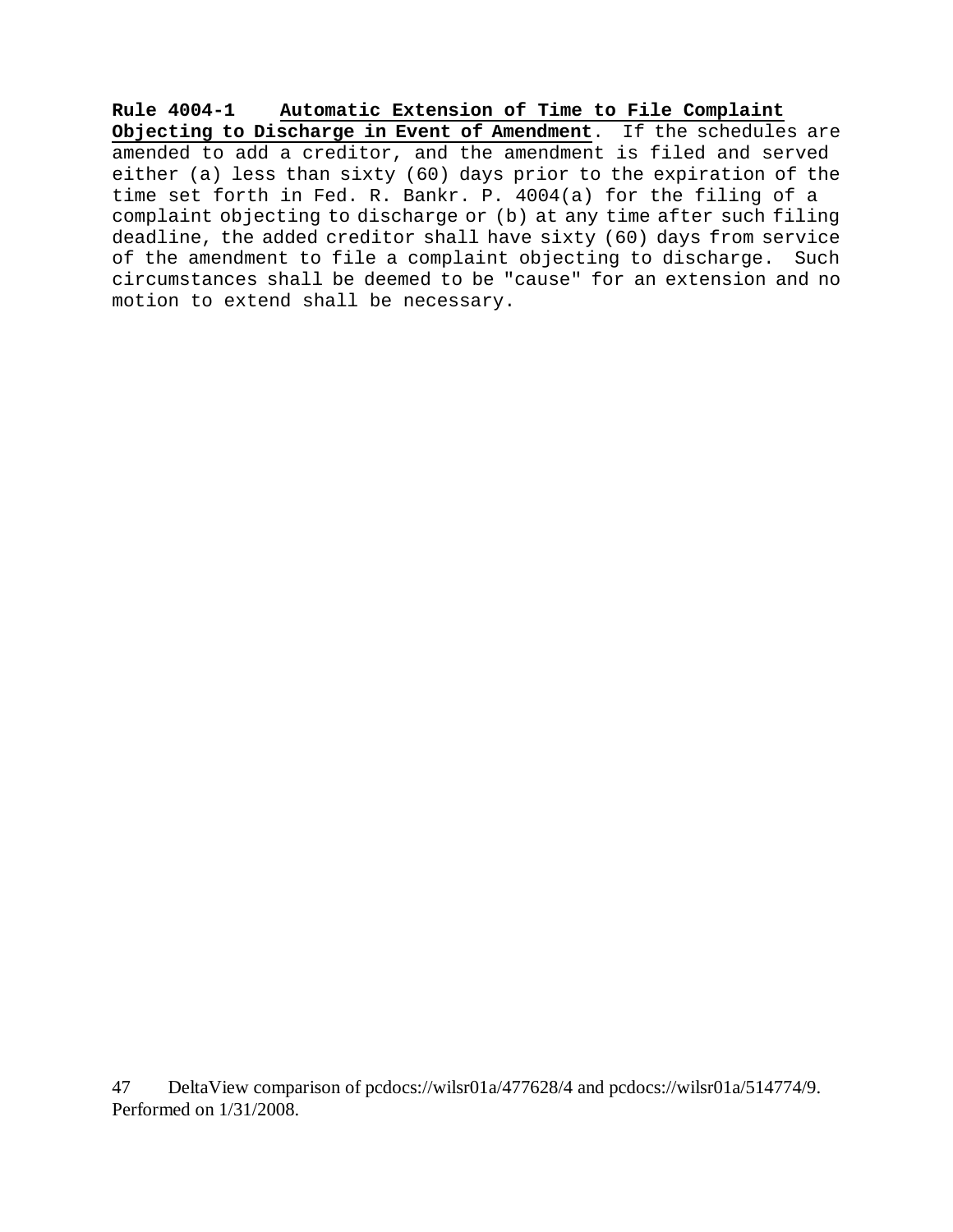**Rule 4007-1 Automatic Extension of Time to File Complaint to Determine Dischargeability of a Debt in Event of Amendment**. If the schedules are amended to add a creditor and the amendment is filed and served either (a) less than sixty (60) days prior to the expiration of the time set forth in Fed. R. Bankr. P. 4007 for the filing of a complaint to obtain a determination of the dischargeability of any debt or (b) at any time after such filing deadline, the added creditor shall have sixty (60) days from service of the amendment to file a complaint objecting to the dischargeability of its claim. Such circumstances shall be deemed to be "cause" for an extension and no motion to extend shall be necessary.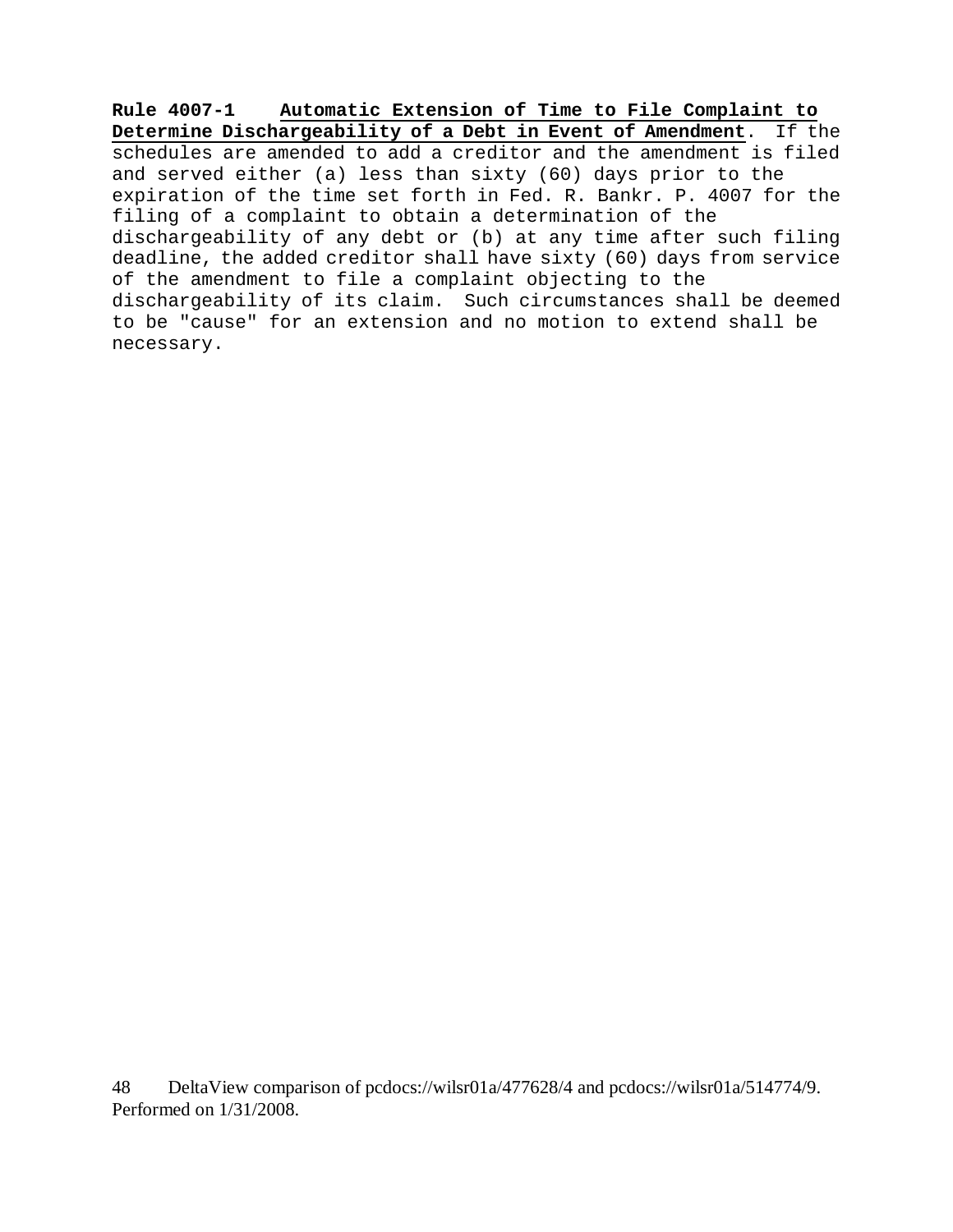### **PART V. COURTS AND CLERKS**

#### **Rule 5001-2 Clerk's Office Location; Hours; After Hours Filings**.

- (a) Clerk's Office Location and Hours. The Clerk's Office is located at 824 Market Street, Third Floor, Wilmington, Delaware 19801. The normal business hours of the Clerk's Office shall be Monday through Friday from 8:00 a.m. to 4:00 p.m. prevailing Eastern Time, except on legal holidays and as otherwise noticed by the Court's website or at the Clerk's Office.
- (b) After Hours Filings. When the Clerk's Office is closed, papers not filed electronically may be filed with the Court by depositing them in the night depository maintained by the Clerk and shall be deemed filed as of the date and time stamped thereon. Each document deposited in the night depository shall be stamped in the upper right-hand corner of the first page of the document. The night depository is not to be used in the event that electronic filing is not available. In such instances, the Clerk's Office Procedures will govern.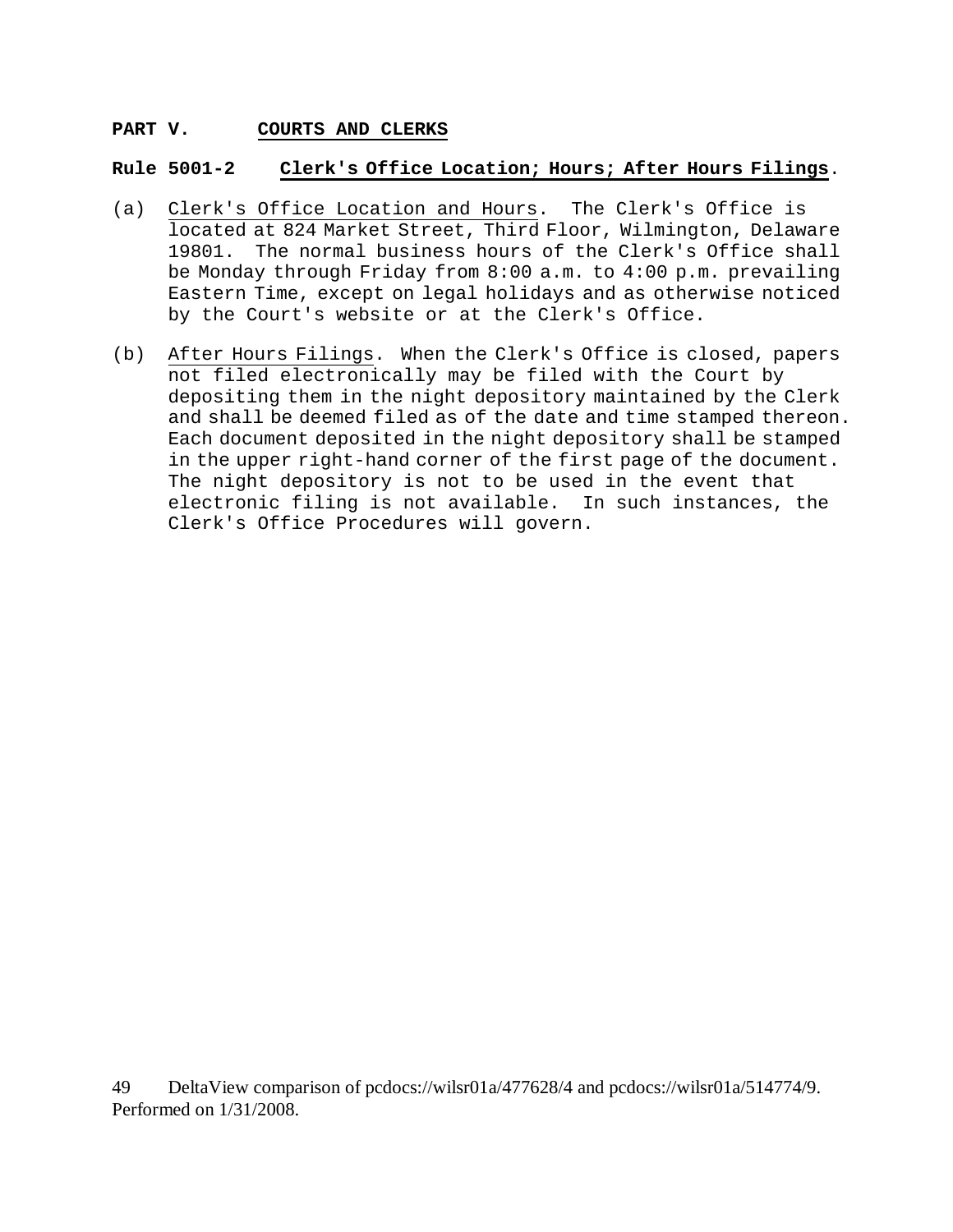**Rule 5005-2 Facsimile Documents**. Documents may not be transmitted by facsimile directly to the Clerk's Office for filing. However, copies of facsimile documents shall be accepted for filing, provided that the legibility is reasonably equivalent to the original. The original of any faxed document, including the original signature of the attorney, party or declarant, shall be maintained by the filing party for a period not less than two (2) years from the later of the date of the closure of the bankruptcy case or other proceeding in which the document was filed, unless otherwise ordered by the Court.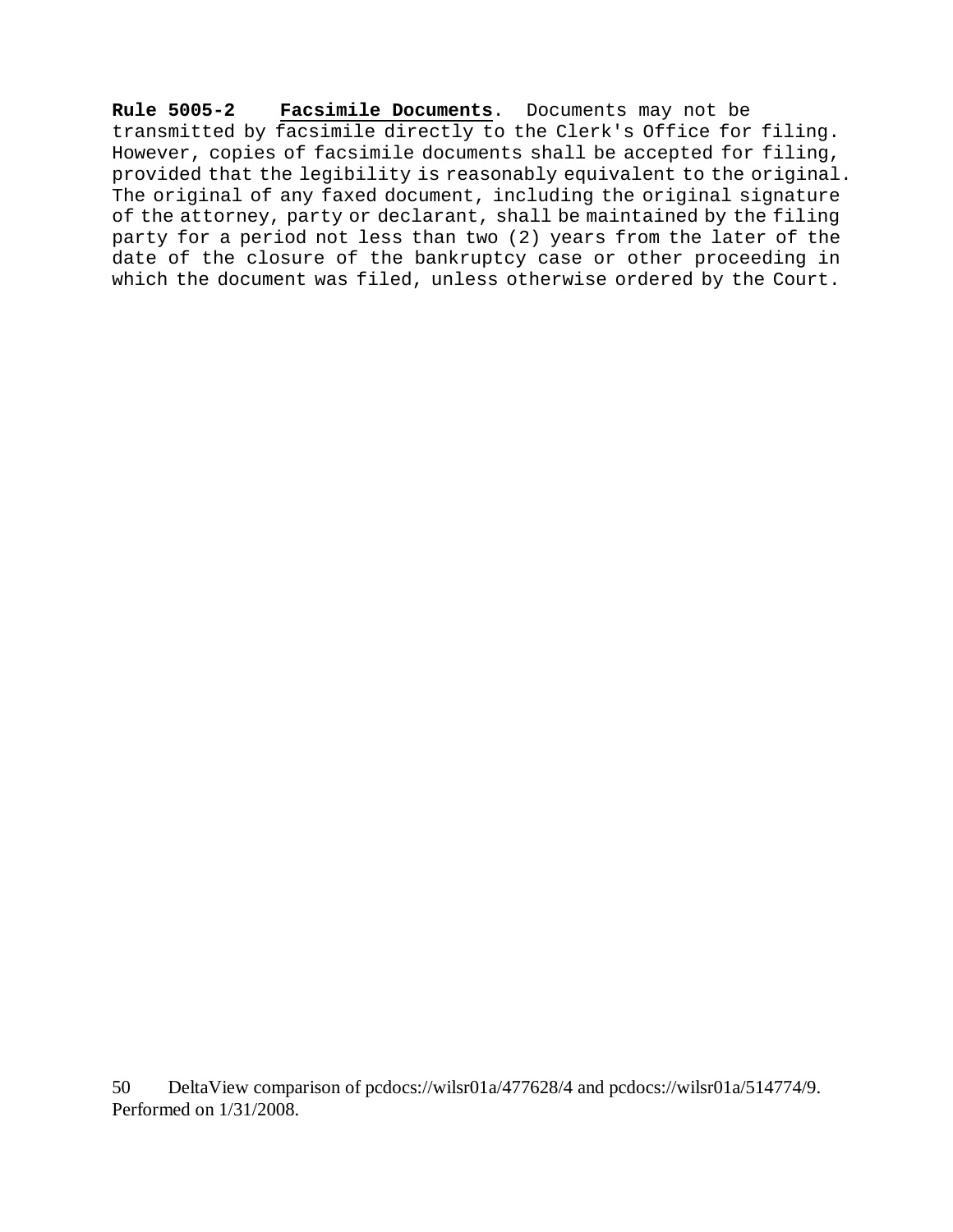**Rule 5005-4 Electronic Filing**. The Court has designated all cases to be assigned to the Case Management/Electronic Case Filing System ("CM/ECF"). Unless otherwise expressly provided in these Local Rules or in exceptional circumstances preventing a registered CM/ECF user from filing electronically, all petitions, complaints, motions, briefs and other pleadings and documents required to be filed with the Court must be electronically filed by a registered CM/ECF user.

Attorneys who intend to practice in this Court (including those regularly admitted or admitted pro hac vice to the bar of the Court and attorneys authorized to represent the United States without being admitted to the bar) should register as CM/ECF users. United States Trustees, private trustees and others as the Court deems appropriate should also register as CM/ECF users. Registration forms, requirements and procedural information for CM/ECF are available on the Court's website.

By registering and becoming a CM/ECF user, one is consenting to receipt of electronic notices issued by the Court in accordance with Local Rule 9036-1. However, by registering and becoming a registered CM/ECF user, one is not consenting to service under these Rules, Fed. R. Bankr. P. 7005, the Fed. R. Civ. P. or any other rule pertaining to service.

All petitions, complaints, motions, briefs and other pleadings and documents to be filed electronically with the Court shall be converted to PDF, electronically, as opposed to scanning a document, where practicable.

All electronically filed pleadings that require original signatures shall be maintained in paper form by the CM/ECF user electronically filing such pleadings. The CM/ECF user shall maintain a copy of such pleadings with the original signature(s) for a period not less than two (2) years from the later of the date of the closure of the bankruptcy case or other proceeding in which the document was filed, unless otherwise ordered by the Court.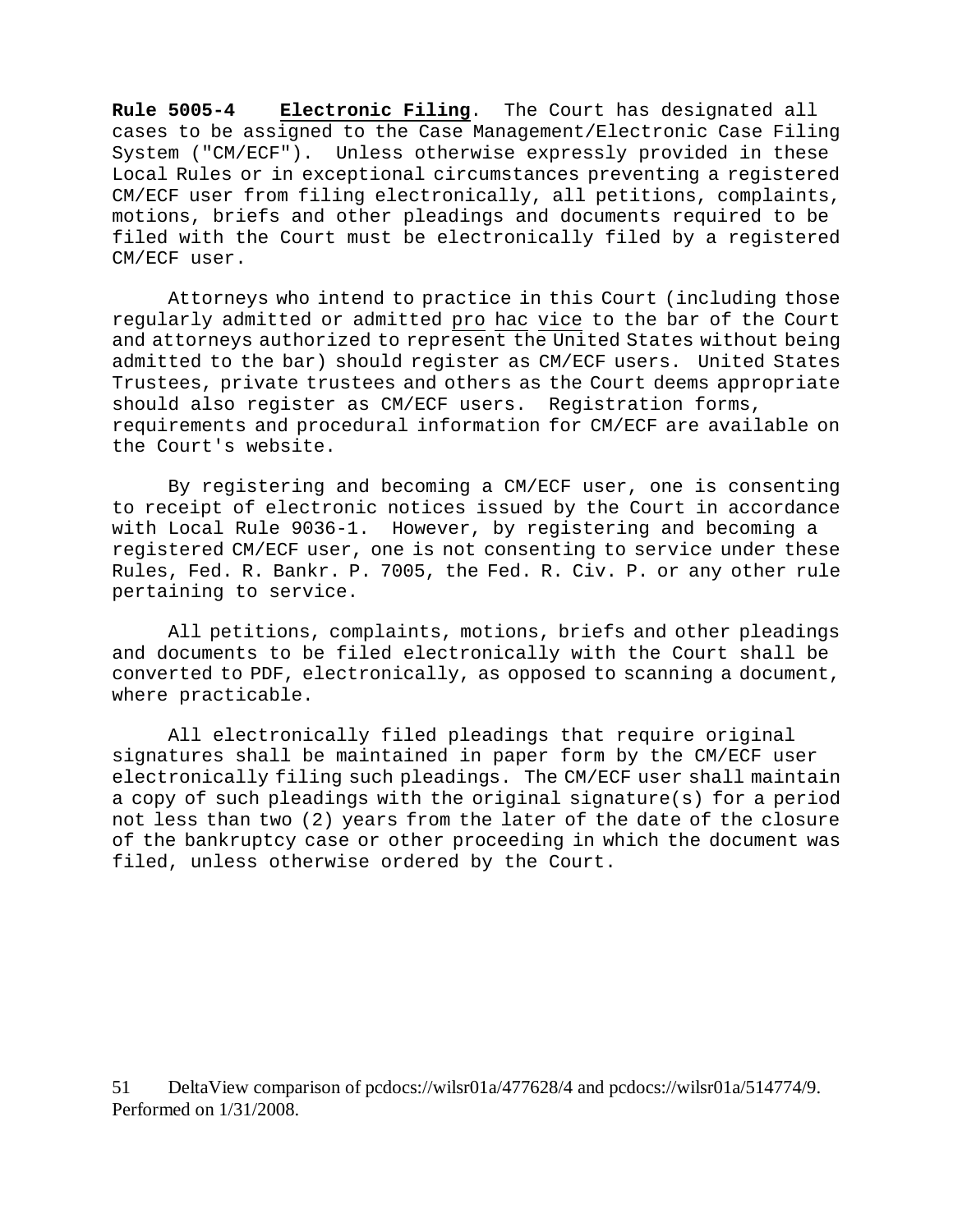### **Rule 5009-1 Closing of Chapter 11 Cases**.

- (a) Motion. Upon written motion, a party in interest may seek the entry of a final decree at any time after the confirmed plan has been substantially consummated provided that all required fees due under 28 U.S.C. § 1930 have been paid. Such motion shall include a proposed final decree order that (i) orders the closing of the lead case and any jointly administered cases and (ii) identifies the case name and the case number of all cases to be closed under the order.
- (b) Service. A motion for the entry of a final decree shall be served upon the debtor, the trustee, if any, the United States Trustee, all official committees and all creditors who have filed a request for notice under Fed. R. Bankr. P. 2002 and Local Rule 9013.
- (c) Final Report. The debtor (or trustee, if any) shall file a final report and account in the form prescribed by the United States Trustee on or before fifteen (15) days prior to the hearing on any motion to close the case.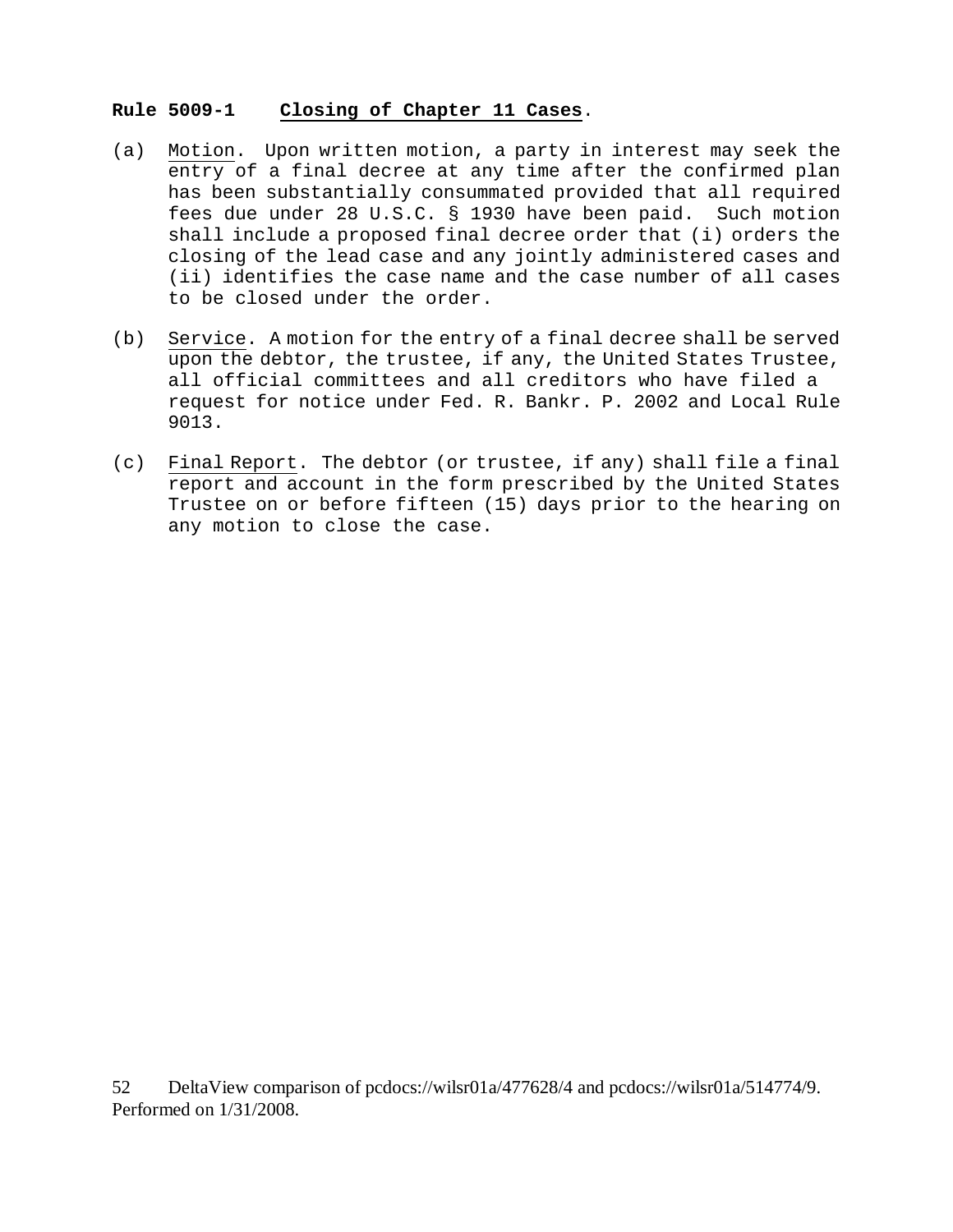#### **Rule 5009-2 Closing of Chapter 7 Cases**.

(a) Final Report and Account. The notice given by the trustee of the filing of a final report and account in the form prescribed by the United States Trustee in a chapter 7 case shall have on its face in bold print the following language or words of similar import:

> **A PERSON SEEKING: (1) AN AWARD OF COMPENSATION OR REIMBURSEMENT OF EXPENSES OR (2) PAYMENT OR REIMBURSEMENT FOR EXPENSES INCURRED IN THE ADMINISTRATION OF THE CHAPTER 7 ESTATE SHALL FILE A MOTION WITH THE CLERK AND SERVE A COPY ON THE TRUSTEE AND THE UNITED STATES TRUSTEE NO LATER THAN TWENTY (20) DAYS PRIOR TO THE DATE OF THE HEARING ON THE TRUSTEE'S FINAL ACCOUNT. FAILURE TO FILE AND SERVE SUCH A MOTION WITHIN THAT TIME MAY RESULT IN THE DISALLOWANCE OF FEES AND EXPENSES.**

(b) Closing Reports in Chapter 7 Asset and No Asset Cases. In a chapter 7 asset case, the trustee shall serve the original closing report (in a form designated by the United States Trustee), together with the affidavit of final distribution, upon the United States Trustee. After the United States Trustee's review of the closing report is completed, the United States Trustee shall file the closing report with the Clerk. In a chapter 7 no asset case, the trustee shall file the original closing report (in a form designated by the United States Trustee) with the Clerk, and serve a copy upon the United States Trustee.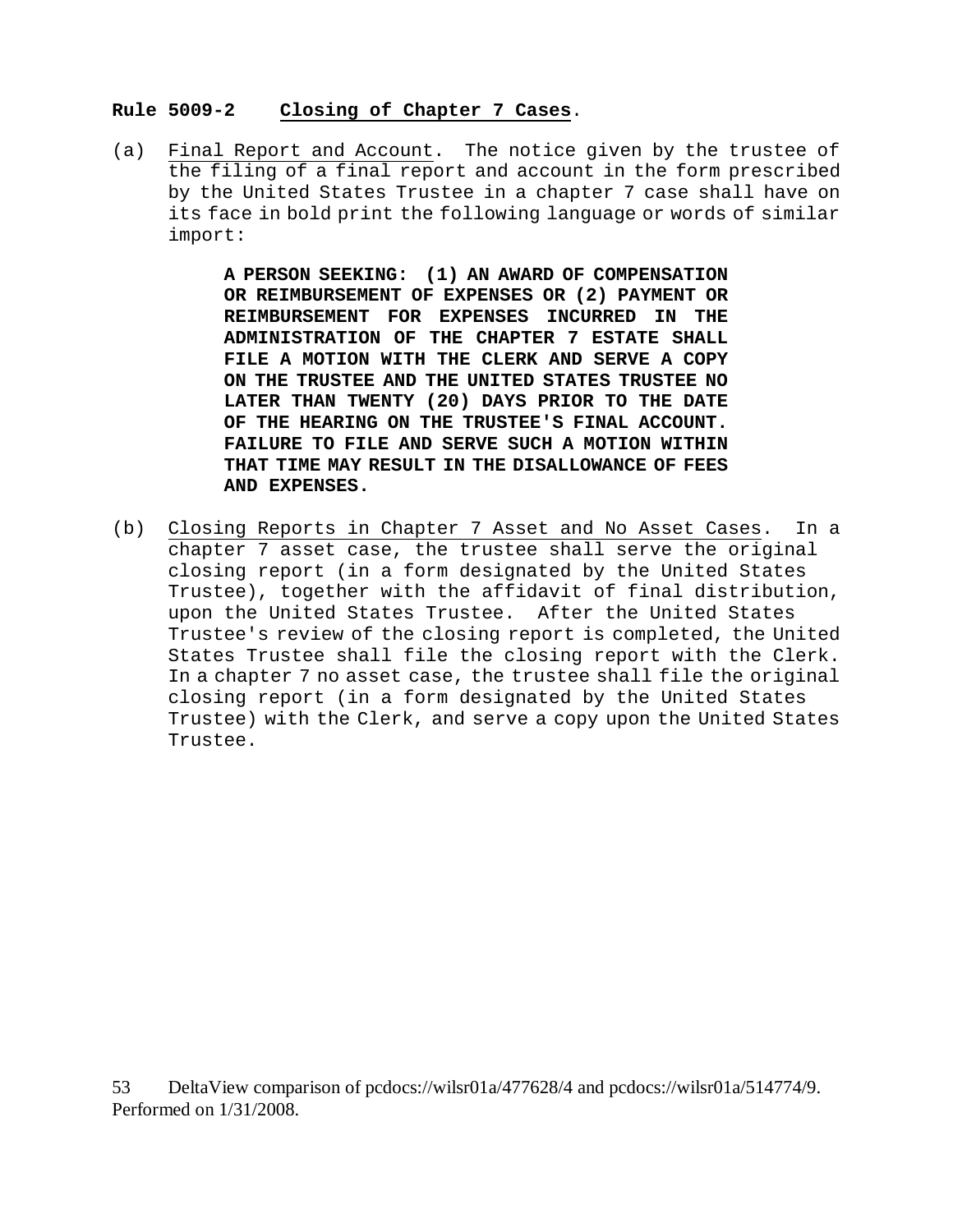**Rule 5011-1 Motions for Withdrawal of Reference from Bankruptcy Court**. A motion to withdraw the reference of a matter or proceeding shall be filed with the Clerk. The Clerk shall transmit such motion to the Clerk of the District Court for disposition by the District Court. The movant shall concurrently file with the Clerk a motion for a determination by the Bankruptcy Court with respect to whether the matter or proceeding is core or non-core. All briefing shall be governed by the rules of the District Court, including those rules governing timing, unless otherwise ordered by the Court.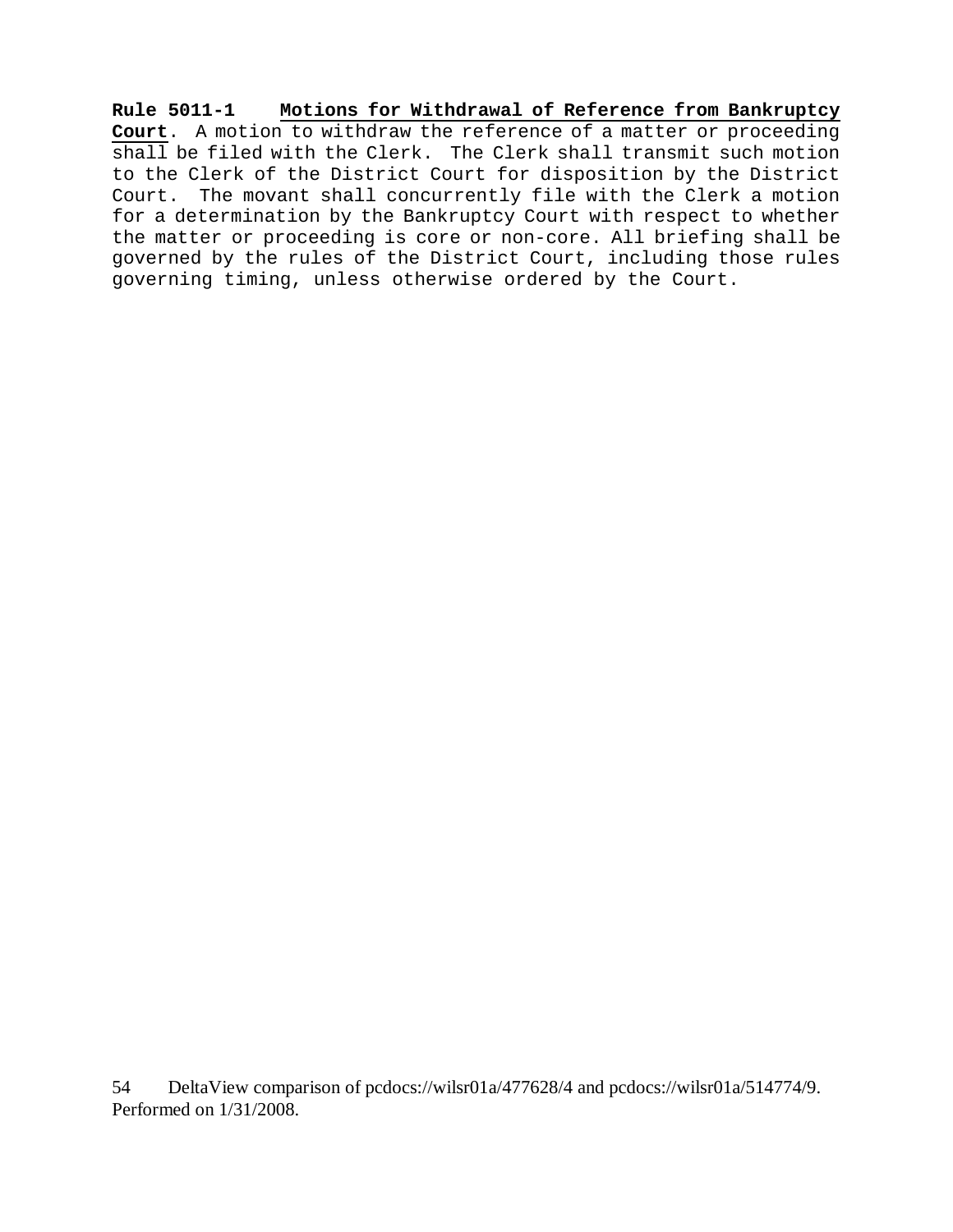# **PART VI. COLLECTION AND LIQUIDATION OF THE ESTATE**

[No Local Rules]

**Rule 6004-1 Sale and Sale Procedures Motions**.

- (a) Applicability of Rule. Except as otherwise provided in these Local Rules, this rule applies to motions to sell property of the estate under Bankruptcy Code section 363(b) ("Sale Motions") and motions seeking approval of sale, bid or auction procedures in anticipation of or in conjunction with a Sale Motion ("Sale Procedures Motions").
- (b) Sale Motions. Except as otherwise provided in these Local Rules, the Code, the Bankruptcy Rules or an Order of the Court, all Sale Motions shall attach or include the following:
	- (i) A copy of the proposed purchase agreement, or a form of such agreement substantially similar to the one the debtor reasonably believes it will execute in connection with the proposed sale;
	- (ii) A copy of a proposed form of sale order;
	- (iii) A request, if necessary, for the appointment of a consumer privacy ombudsman under Bankruptcy Code section 332; and
	- (iv) Provisions to be Highlighted. The Sale Motion must highlight material terms, including but not limited to (a) whether the proposed form of sale order and/or the underlying purchase agreement constitutes a sale or contains any provision of the type set forth below, (b) the location of any such provision in the proposed form of order or purchase agreement, and (c) the justification for the inclusion of such provision:
		- (A) Sale to Insider. If the proposed sale is to an insider, as defined in Bankruptcy Code section 101(31), the Sale Motion must (a) identify the insider, (b) describe the insider's relationship to the debtor, and (c) set forth any measures taken to ensure the fairness of the sale process and the proposed transaction.

(B) Agreements with Management. If a proposed buyer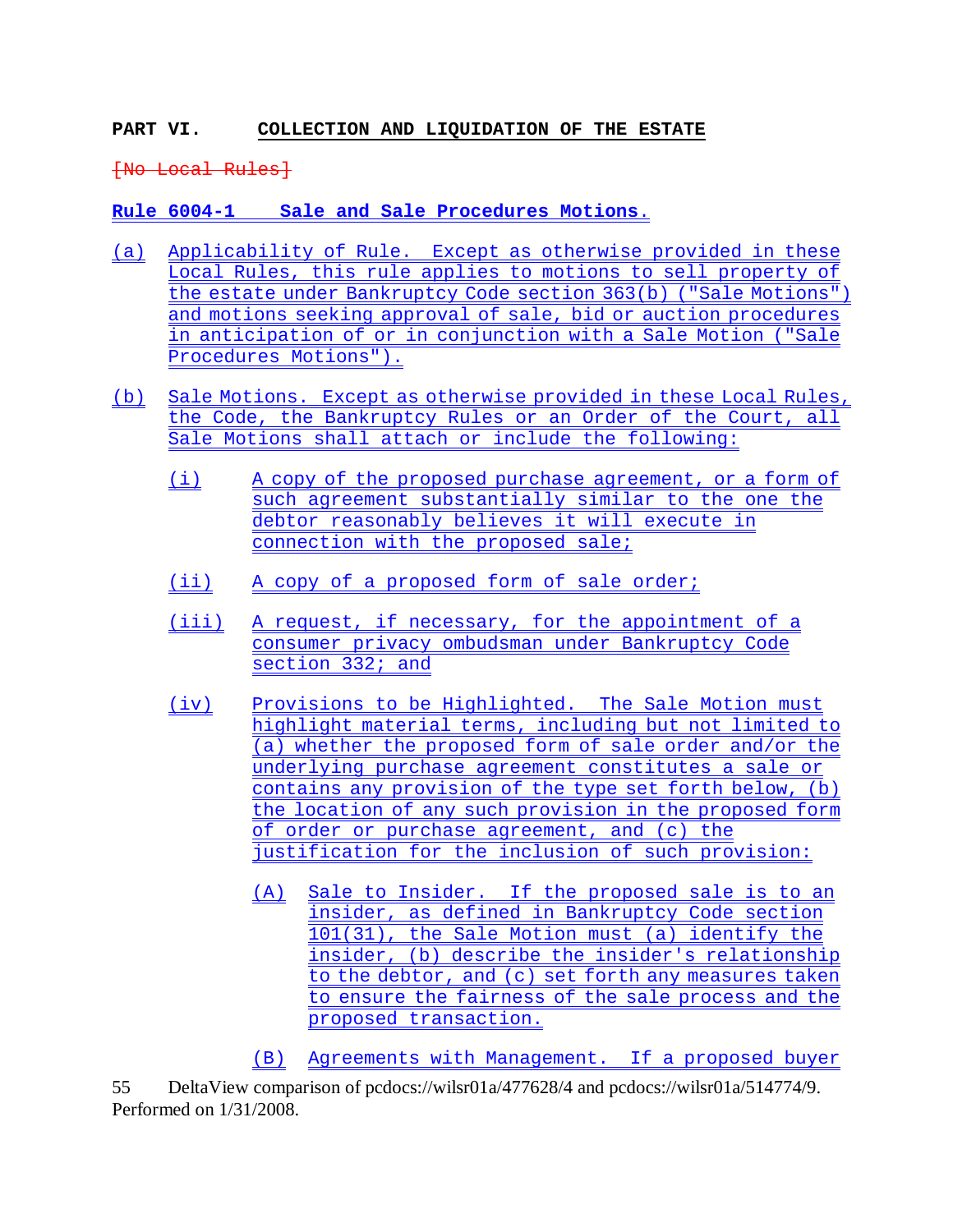has discussed or entered into any agreements with management or key employees regarding compensation or future employment, the Sale Motion must disclose (a) the material terms of any such agreements, and (b) what measures have been taken to ensure the fairness of the sale and the proposed transaction in the light of any such agreements.

- (C) Releases. The Sale Motion must highlight any provisions pursuant to which an entity is being released or claims against any entity are being waived or otherwise satisfied.
- (D) Private Sale/No Competitive Bidding. The Sale Motion must disclose whether an auction is contemplated, and highlight any provision in which the debtor has agreed not to solicit competing offers for the property subject to the Sale Motion or to otherwise limit shopping of the property.
- (E) Closing and Other Deadlines. The Sale Motion must highlight any deadlines for the closing of the proposed sale or deadlines that are conditions to closing the proposed transaction.
- (F) Good Faith Deposit. The Sale Motion must highlight whether the proposed purchaser has submitted or will be required to submit a good faith deposit and, if so, the conditions under which such deposit may be forfeited.
- (G) Interim Arrangements with Proposed Buyer. The Sale Motion must highlight any provision pursuant to which a debtor is entering into any interim agreements or arrangements with the proposed purchaser, such as interim management arrangements (which, if out of the ordinary course, also must be subject to notice and a hearing under section 363(b) of the Bankruptcy Code) and the terms of such agreements.
- (H) Use of Proceeds. The Sale Motion must highlight any provision pursuant to which a debtor proposes to release sale proceeds on or after the closing without further Court order, or to provide for a definitive allocation of sale proceeds between or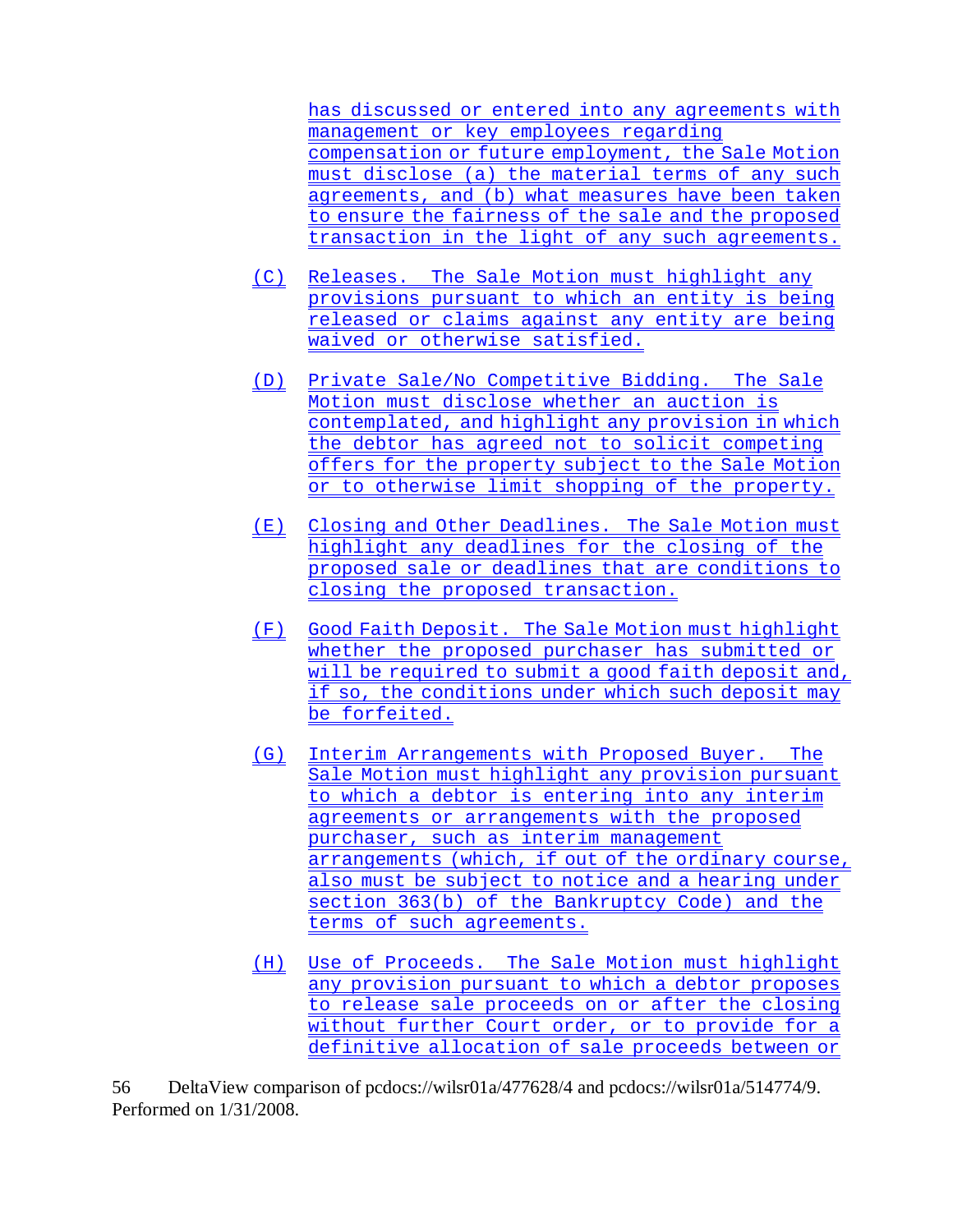among various sellers or collateral.

- (I) Tax Exemption. The Sale Motion must highlight any provision seeking to have the sale declared exempt from taxes under section 1146(a) of the Bankruptcy Code, the type of tax (e.g., recording tax, stamp tax, use tax, capital gains tax) for which the exemption is sought. It is not sufficient to refer simply to "transfer" taxes and the state or states in which the affected property is located.
- (J) Record Retention. If the debtor proposes to sell substantially all of its assets, the Sale Motion must highlight whether the debtor will retain, or have reasonable access to, its books and records to enable it to administer its bankruptcy case.
- (K) Sale of Avoidance Actions. The Sale Motion must highlight any provision pursuant to which the debtor seeks to sell or otherwise limit its rights to pursue avoidance claims under chapter 5 of the Bankruptcy Code.
- (L) Requested Findings as to Successor Liability. The Sale Motion should highlight any provision limiting the proposed purchaser's successor liability.
- (M) Sale Free and Clear of Unexpired Leases. The Sale Motion must highlight any provision by which the debtor seeks to sell property free and clear of a possessory leasehold interest, license or other right.
- (N) Credit Bid. The Sale Motion must highlight any provision by which the debtor seeks to allow credit bidding pursuant to Bankruptcy Code section  $363(k)$ .
- (O) Relief from Bankruptcy Rule 6004(h). The Sale Motion must highlight any provision whereby the debtor seeks relief from the ten-day stay imposed by Bankruptcy Rule 6004(h).
- (c) Sale Procedures Motions. A debtor may file a Sale Procedures Motion seeking approval of an order (a "Sale Procedures Order") approving bidding and auction procedures either as part of the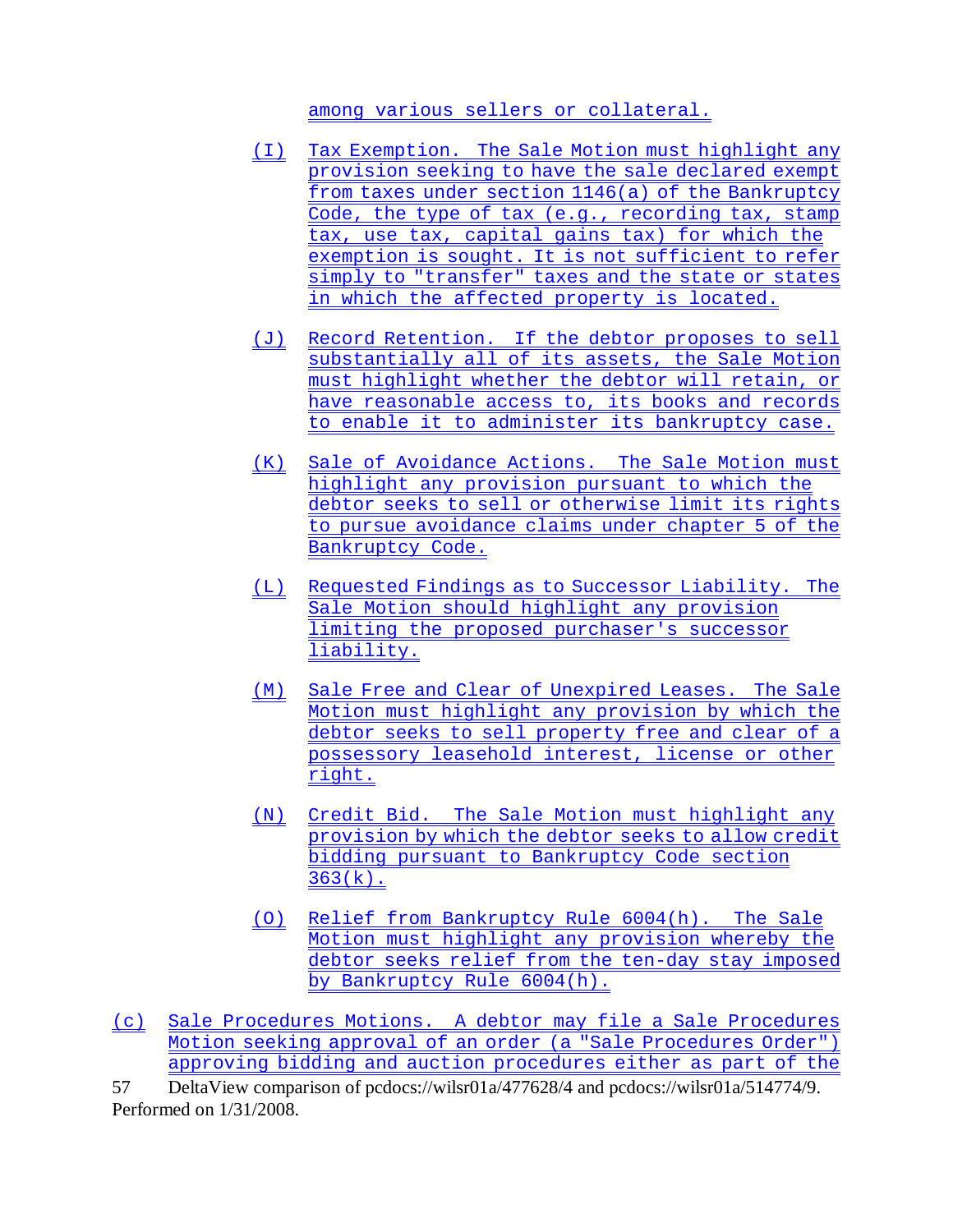Sale Motion or by a separate motion filed in anticipation of an auction and a proposed sale.

- (i) Provisions to Highlight. The Sale Procedures Motion should highlight the following provisions in any Sale Procedures Order:
	- (A) Provisions Governing Qualification of Bidders. Any provision governing an entity becoming a qualified bidder, including but not limited to, an entity's obligation to:
		- (1) Deliver financial information by a stated deadline to the debtor and other key parties (ordinarily excluding other bidders).
		- (2) Demonstrate its financial wherewithal to consummate a sale.
		- (3) Maintain the confidentiality of information obtained from the debtor or other parties or execute a non-disclosure agreement.
		- (4) Make a non-binding expression of interest or execute a binding agreement.
	- (B) Provisions Governing Qualified Bids. Any provision governing a bid being a qualified bid, including, but not limited to:
		- (1) Any deadlines for submitting a bid and the ability of a bidder to modify a bid not deemed a qualified bid.
		- (2) Any requirements regarding the form of a bid, including whether a qualified bid must be (a) marked against the form of a stalking horse agreement or a template of the debtor's preferred sale terms, showing amendments and other modifications (including price and other terms), (b) for all of the same assets or may be for less than all of the assets proposed to be acquired by an initial, or stalking horse, bidder or (c) remain open for a specified period of time.

(3) Any requirement that a bid include a good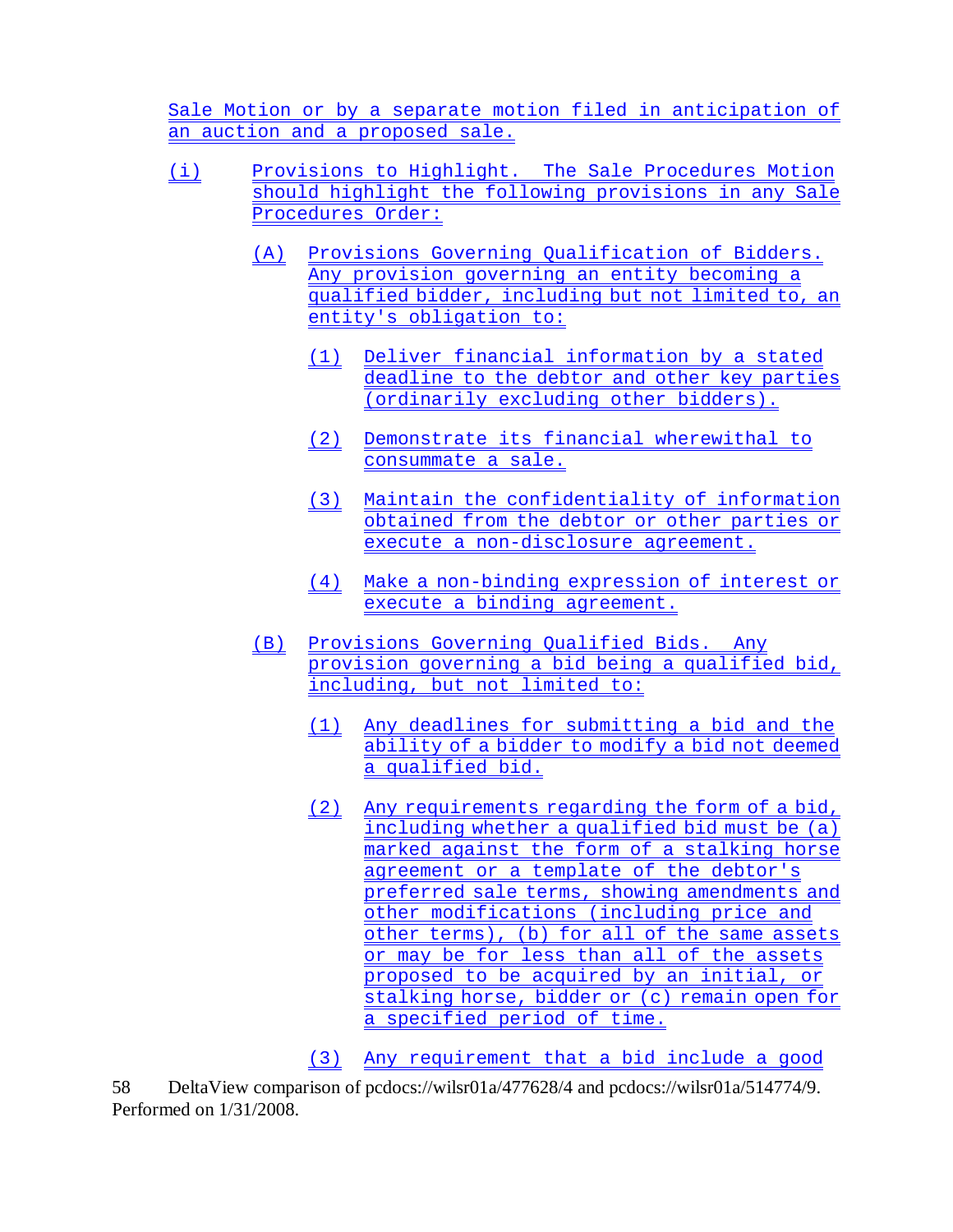faith deposit, the amount of that deposit and under what conditions the good faith deposit is not refundable.

- (4) Any other conditions a debtor requires for a bid to be considered a qualified bid or to permit a qualified bidder to bid at an auction.
- (C) Provisions Providing Bid Protections to "Stalking Horse" or Initial Bidder. Any provisions providing an initial or "stalking horse" bidder a form of bid protection, including, but not limited to the following:
	- (1) No-Shop or No-Solicitation Provisions. Any limitations on a debtor's ability or right to solicit higher or otherwise better bids.
	- (2) Break-Up/Topping Fees and Expense Reimbursement. Any agreement to provide or seek an order authorizing break-up or topping fees and/or expense reimbursement, and the terms and conditions under which any such fees or expense reimbursement would be paid.
	- (3) Bidding Increments. Any requirement regarding the amount of the initial overbid and any successive bidding increments.
	- (4) Treatment of Break-Up and Topping Fees and Expense Reimbursement at Auction. Any requirement that the stalking horse bidder receive a "credit" equal to the break-up or topping fee and or expense reimbursement when bidding at the auction and in such case whether the stalking horse is deemed to have waived any such fee and expense upon submitting a higher or otherwise better bid than its initial bid at the auction.
- (D) Modification of Bidding and Auction Procedures. Any provision that would authorize a debtor, without further order of the Court, to modify any procedures regarding bidding or conducting an auction.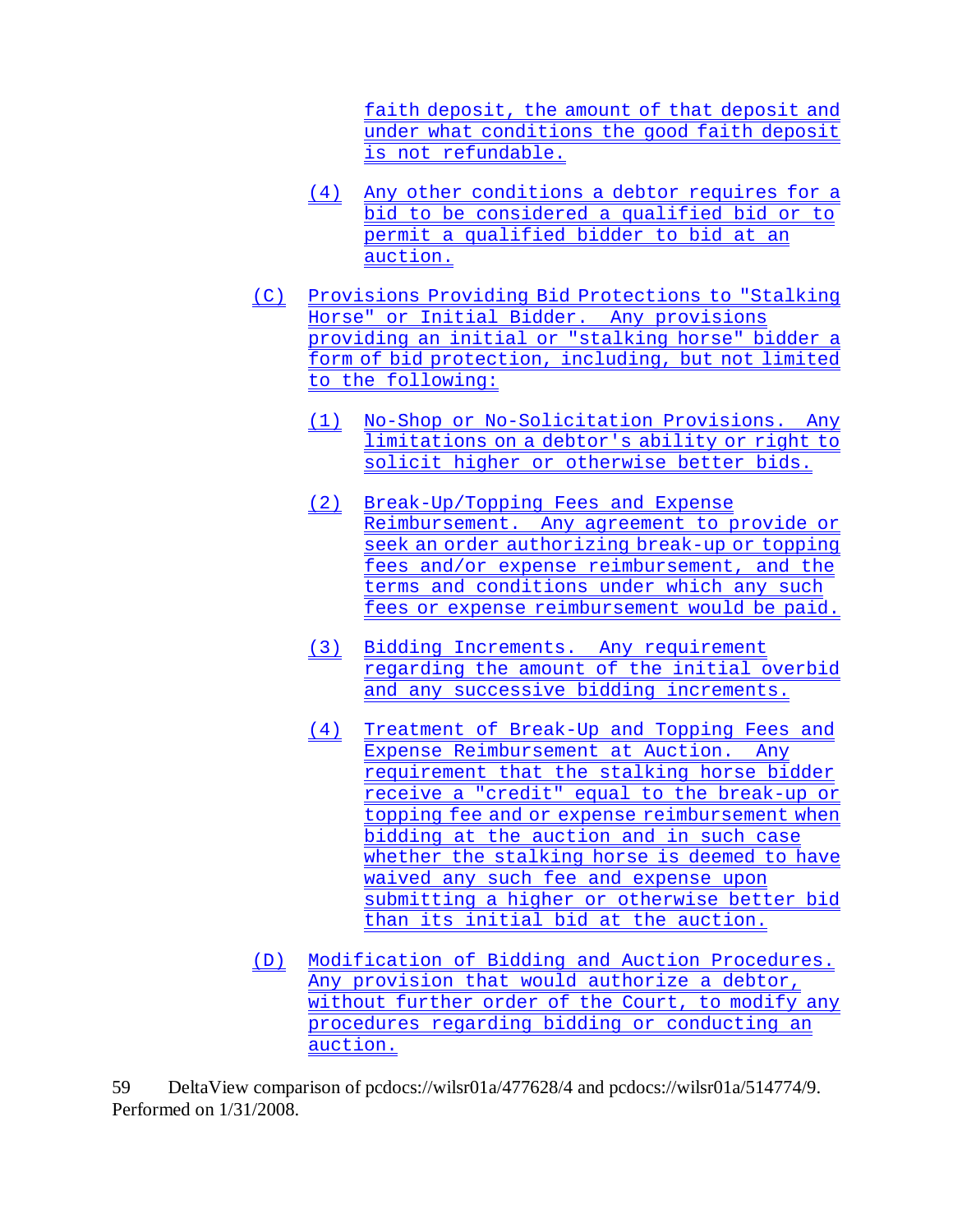- (E) Closing with Alternative Backup Bidders. Any provision that would authorize the debtor to accept and close on alternative qualified bids received at an auction in the event that the bidder selected as the "successful bidder" at the conclusion of the auction fails to close the transaction within a specified period.
- (ii) Provisions Governing the Auction. Unless otherwise ordered by the Court, the Sale Procedures Order shall:
	- (A) Specify the date, time and place at which the auction will be conducted and the method for providing notice to parties of any changes thereto.
	- (B) Provide that each bidder participating at the auction will be required to confirm that it has not engaged in any collusion with respect to the bidding or the sale.
	- (C) State that the auction will be conducted openly and all creditors will be permitted to attend.
	- (D) Provide that bidding at the auction will be transcribed or videotaped.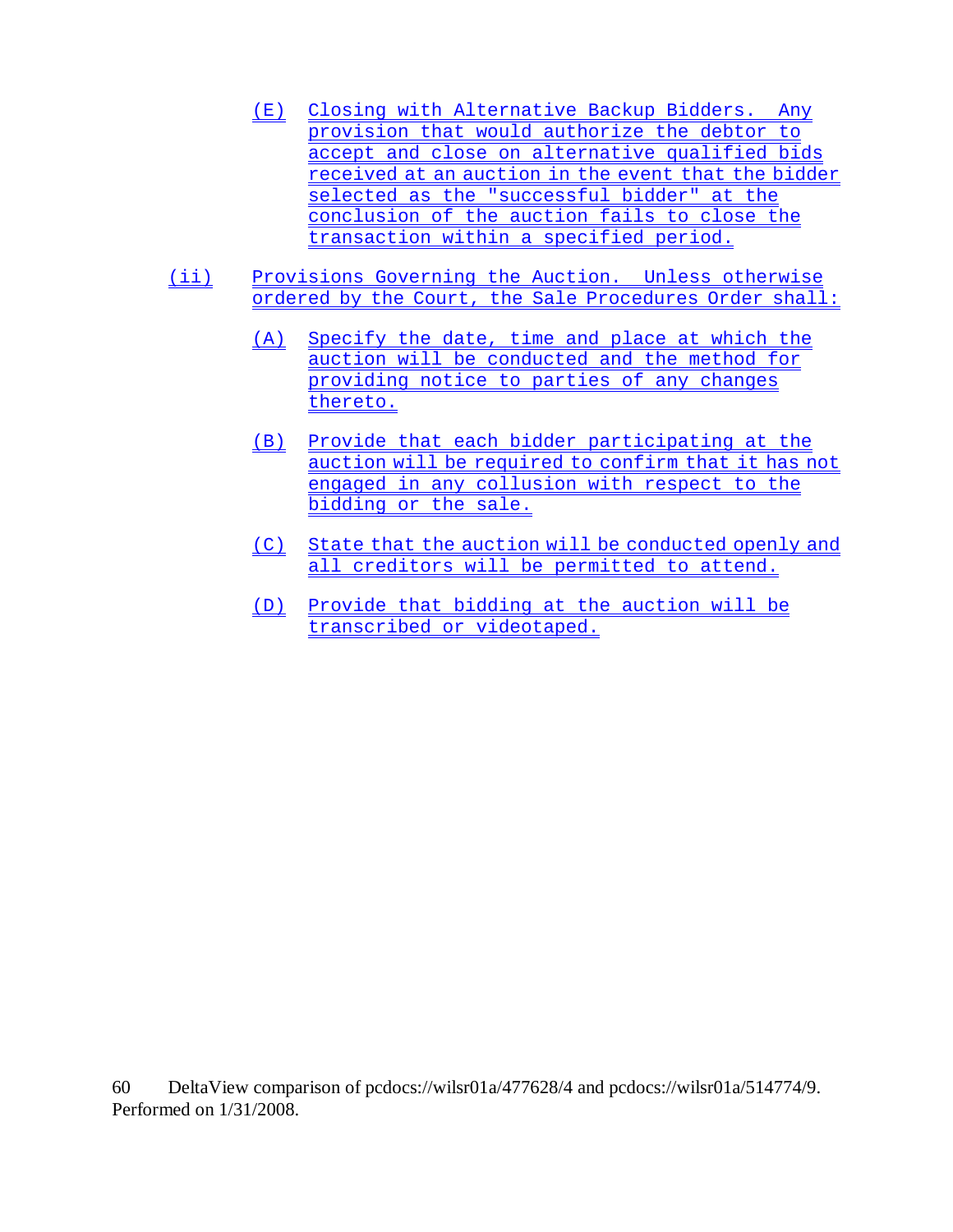# **PART VII. ADVERSARY PROCEEDINGS**

**Rule 7003-1 Adversary Proceeding Cover Sheet**. Any complaint or other document initiating an adversary proceeding that is not electronically filed shall be accompanied by a completed adversary cover sheet conforming to Local Form 109.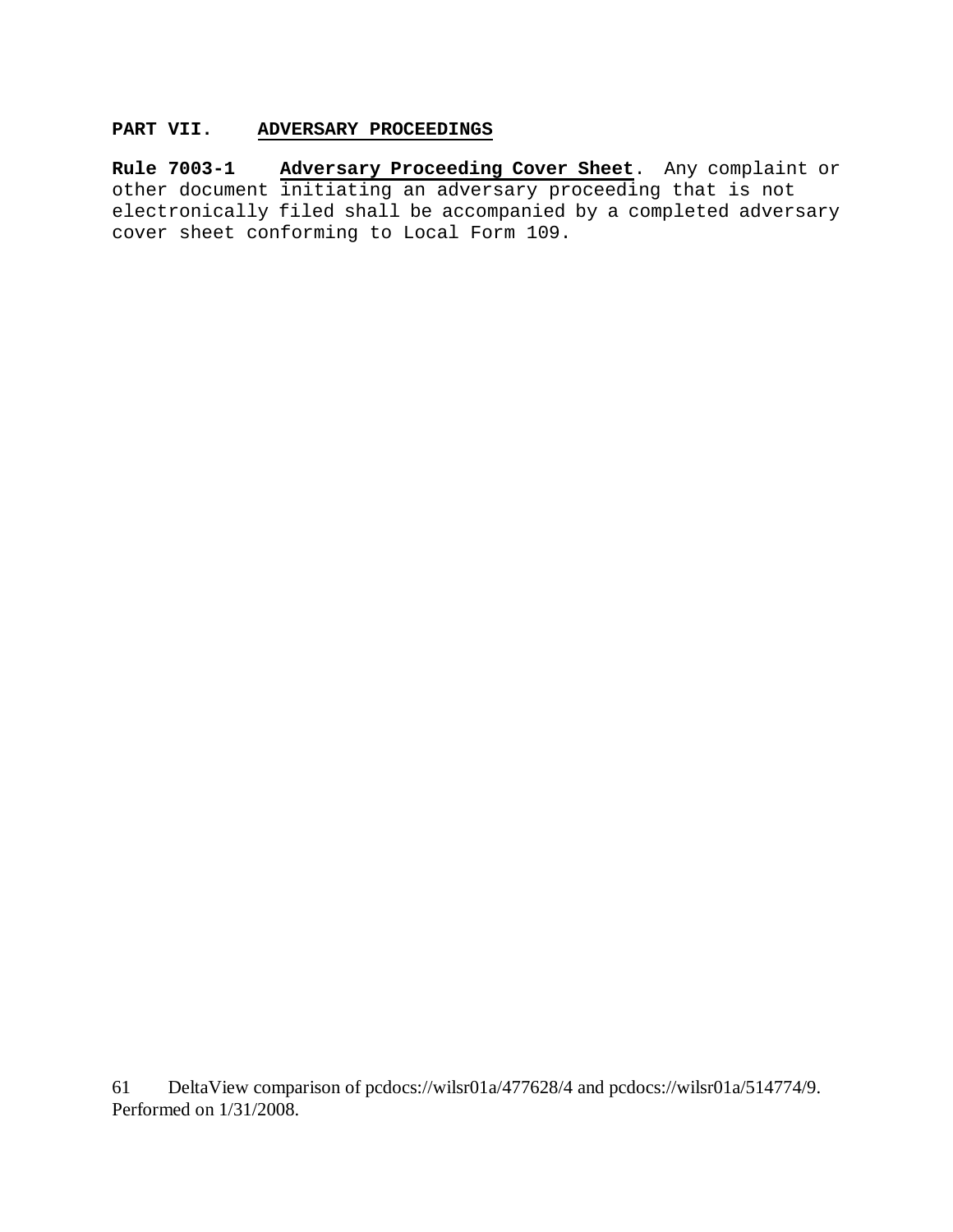**Rule 7004-1 Service on Foreign Parties**. Requests for service of a summons and complaint on a foreign party shall be governed by Fed. R. Bankr. P. 7004(a) and Fed. R. Civ. P. 4(f). Any such request submitted to the Clerk's Office shall include a copy of all documents intended for service on the foreign party. Deadlines included in such documents shall allow ample time for the foreign party to respond accordingly.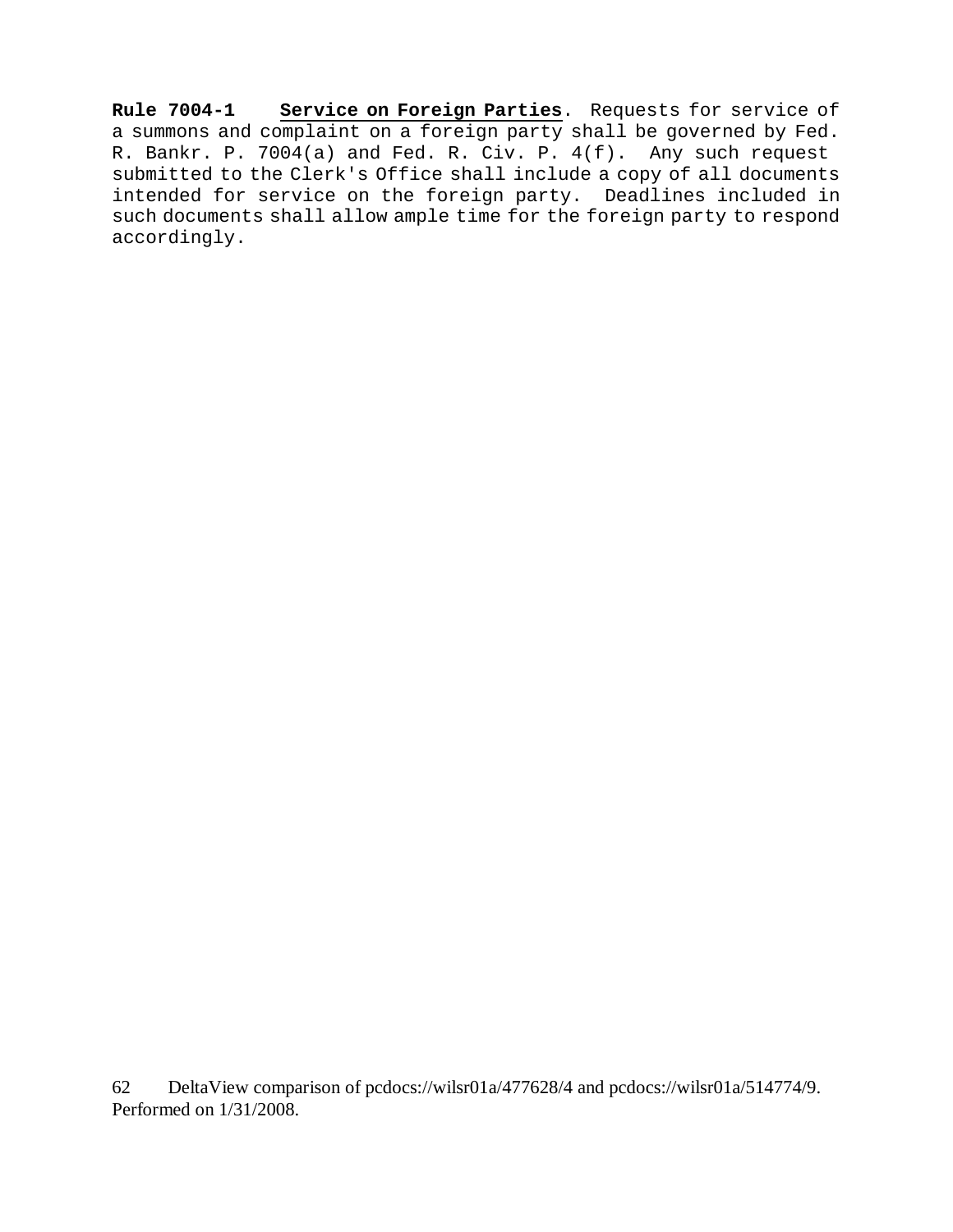**Rule 7004-2 Summons and Notice of Pretrial Conference in an Adversary Proceeding**. A party or attorney filing a complaint or third-party complaint shall prepare a Summons and Notice of Pretrial Conference in an Adversary Proceeding (Local Form 108). The pretrial conference date shall be a date that is at least thirty-five (35) days from the date of service of the summons and complaint and set in accordance with Local Rule 7004-2(a) and (b) below. The completed summons and certificate of service shall be filed in the adversary proceeding. The party or attorney filing the complaint or third-party complaint shall be responsible for serving the summons and complaint.

- (a) Chapter 11 Cases. In an adversary proceeding, the pretrial conference date required on Local Form 108 shall be obtained from (i) the order setting omnibus hearing dates located on the docket in the main bankruptcy case, when the adversary proceeding is assigned to the same judge presiding over the main bankruptcy case, or (ii) the assigned judge's scheduling clerk, when (A) there is no order setting omnibus hearing dates in the main bankruptcy case or (B) the adversary proceeding is assigned to a judge other than the judge presiding over the main bankruptcy case.
- (b) Chapter 7, Chapter 12 and Chapter 13 Cases. In an adversary proceeding, the pretrial conference date required on Local Form 108 shall be obtained from the respective Judge's chambers page located on the Court's website.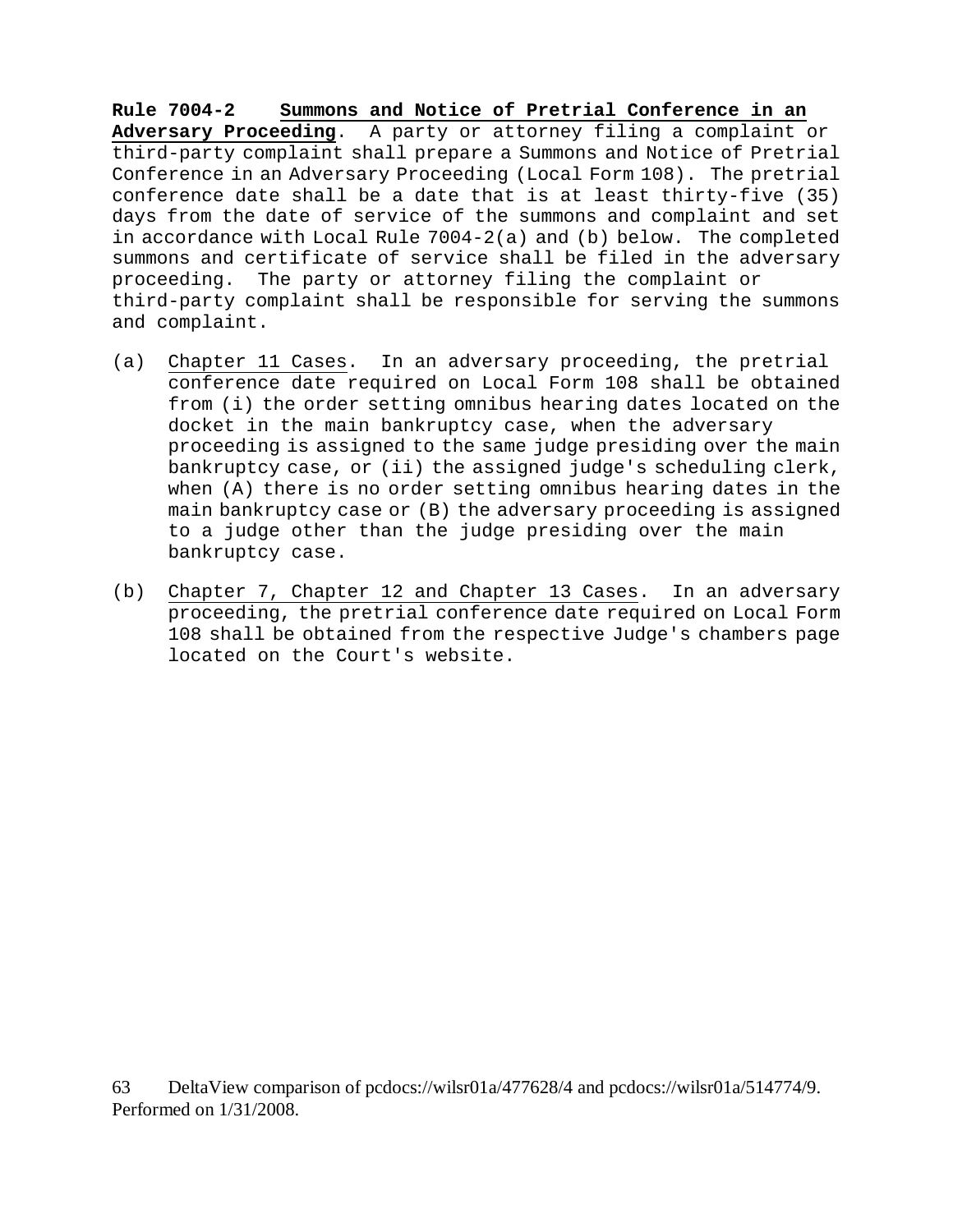## **Rule 7007-1 Briefs: When Required and Schedule**.

- (a) Briefing and Affidavit Schedule. A party filing a motion in an adversary proceeding (except for a discovery-related motion which shall be governed by Local Rule 9006-1(b)) shall not file a notice of said motion. Unless otherwise ordered by the Court or agreed by the parties, the briefing and affidavit schedule for presentation of all motions in adversary proceedings (except for discovery-related motions which shall be governed by Local Rule 9006-1(b)) shall be as follows:
	- (i) The opening brief and accompanying affidavit(s) shall be served and filed on the date of the filing of the motion;
	- (ii) The answering brief and accompanying affidavit(s) shall be served and filed no later than fourteen (14) days after service and filing of the opening brief; and
	- (iii) The reply brief and accompanying affidavit(s) shall be served and filed no later than five (5) days after service and filing of the answering brief. An appendix may be filed with any brief. Any party may waive its right to file a brief in a filed pleading or in a separate notice filed with the Court.
- (b) Citation of Subsequent Authorities. No additional briefs, affidavits or other papers in support of or in opposition to the motion shall be filed without prior approval of the Court, except that a party may call to the Court's attention and briefly discuss pertinent cases decided after a party's final brief is filed or after oral argument.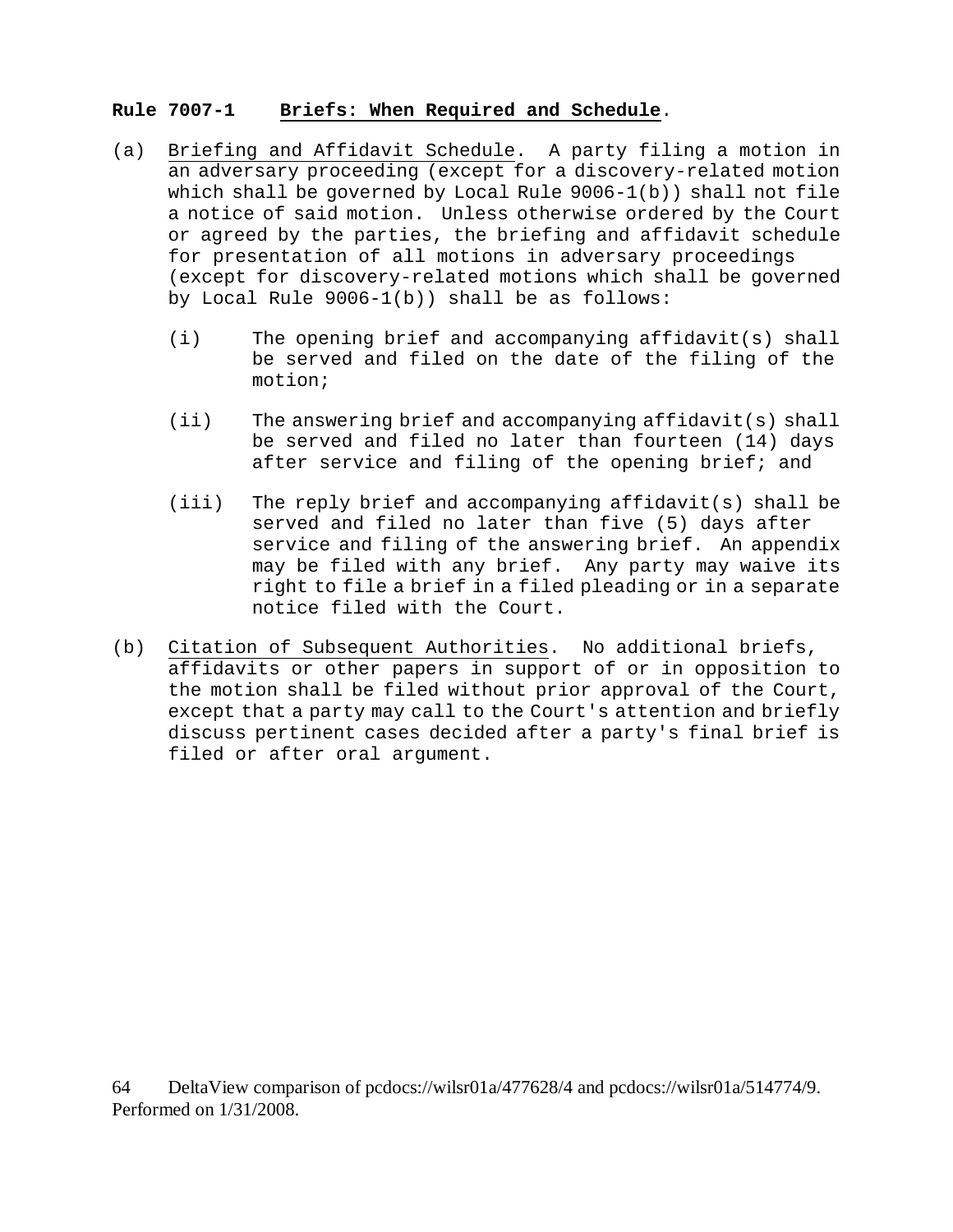# **Rule 7007-2 Form and Contents of Briefs and Appendices**.

- (a) Form.
	- (i) Covers. The front cover of each brief and appendix shall contain the caption of the case, a title, the date of filing, the name and designation of the party for whom it is filed, and the name, number, address and telephone number of counsel by whom it is filed, including the bar identification number for Delaware attorneys.
	- (ii) Format. All pleadings must be in Courier New font and in at least 12 point type. All briefs and appendices shall be firmly bound at the left margin. Side margins of briefs shall not be less than 1¼ inches.
	- (iii) Page Numbering of Appendices. Pages of an appendix shall be numbered separately at the bottom. The page numbers of appendices associated with opening, answering and reply briefs, respectively, shall be preceded by a capital letter "A," "B" or "C." Transcripts and other papers reproduced in a manner authorized by this Local Rule shall be included in the appendix, both with original and appendix pagination.
	- (iv) Length. Without leave of Court, no opening or answering brief shall exceed forty (40) pages and no reply shall exceed twenty (20) pages, in each instance, exclusive of any tables of contents and citations.
	- (v) Form of Citations. Citations will be deemed to be in acceptable form if made in accordance with "A Uniform System of Citation" published and distributed from time to time by the Harvard Law Review Association. State reporter citations may be omitted but citations to the National Reporter System must be included. United States Supreme Court decisions shall be to the official citation.
	- (vi) Citation by Docket Number. References to earlier-filed papers in the case or proceeding shall include a citation to the docket item number as maintained by the Clerk's Office, namely "D.I. 1."
	- (vii) Unreported Opinions. If an unreported opinion is cited, a copy shall be attached to the document that cites it and it shall be appropriately identified with a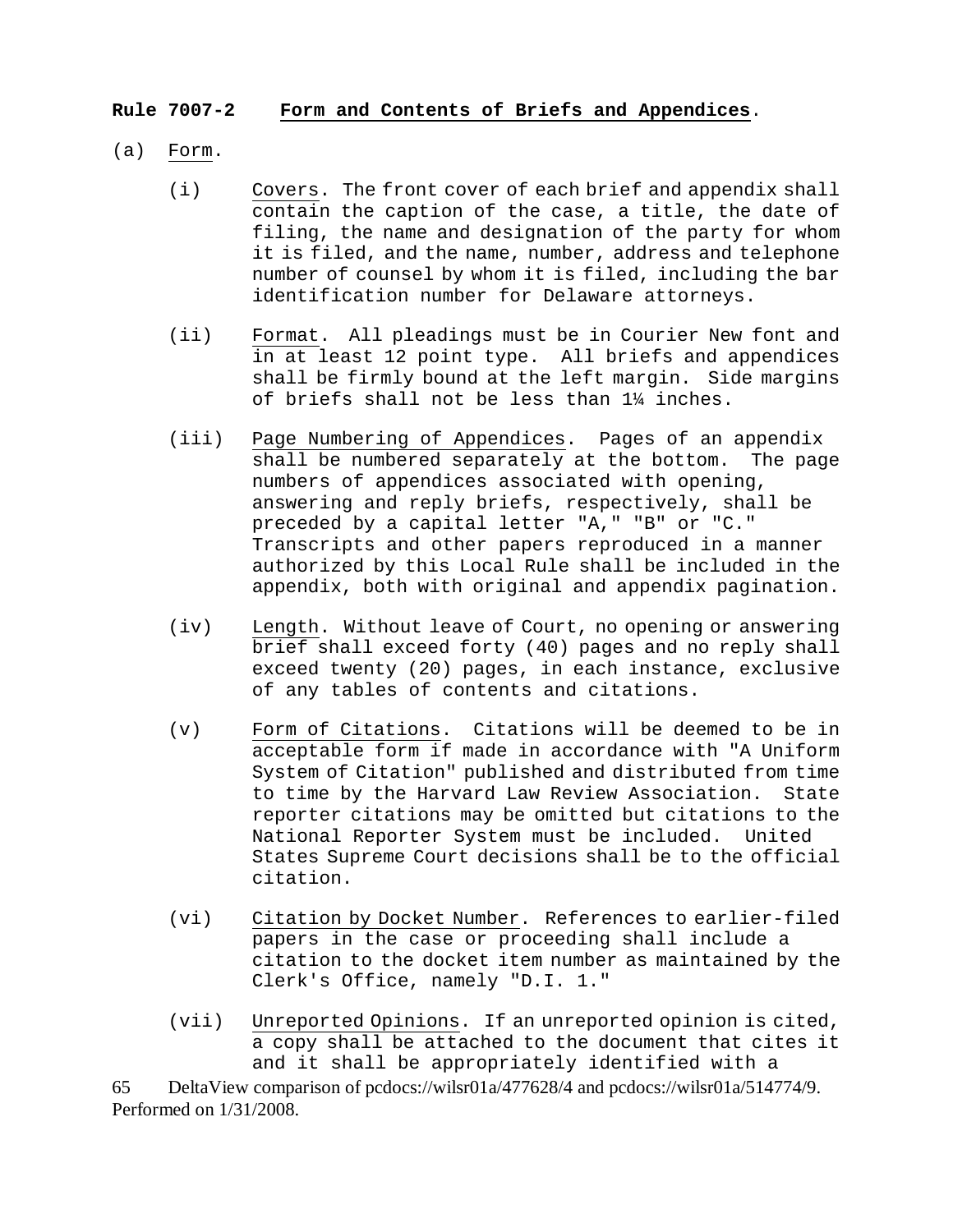sufficient statement of the facts to demonstrate its relevance.

- (b) Contents of Briefs. If briefs are required, the following format shall apply:
	- (i) Opening and Answering Briefs. The opening and answering briefs shall contain the following under distinctive titles, in the listed order:
		- (A) A table of contents setting forth the page number of each section, including all headings, designated in the body of the brief;
		- (B) A table of citations of cases, statutes, rules, textbooks and other authorities, alphabetically arranged. If a brief does not contain any citations therein, a statement asserting this fact should be placed under this heading;
		- (C) A statement of the nature and stage of the proceeding;
		- (D) A summary of argument stating in separate numbered paragraphs the legal propositions upon which each side relies;
		- (E) A concise statement of facts, with supporting references to appendices or record, presenting succinctly the background of the questions involved. The statement shall include a concise statement of all facts that should be known in order to determine the points in controversy. The answering counter-statement of facts need not repeat facts recited in the opening brief;
		- (F) An argument divided under appropriate headings distinctly setting forth separate points; and
		- (G) A short conclusion stating the precise relief sought.
	- (ii) Reply Briefs. The party filing the opening brief shall not reserve material for the reply brief that should have been included in a full and fair opening brief. There shall not be repetition of materials contained in the opening brief. A table of contents and a table of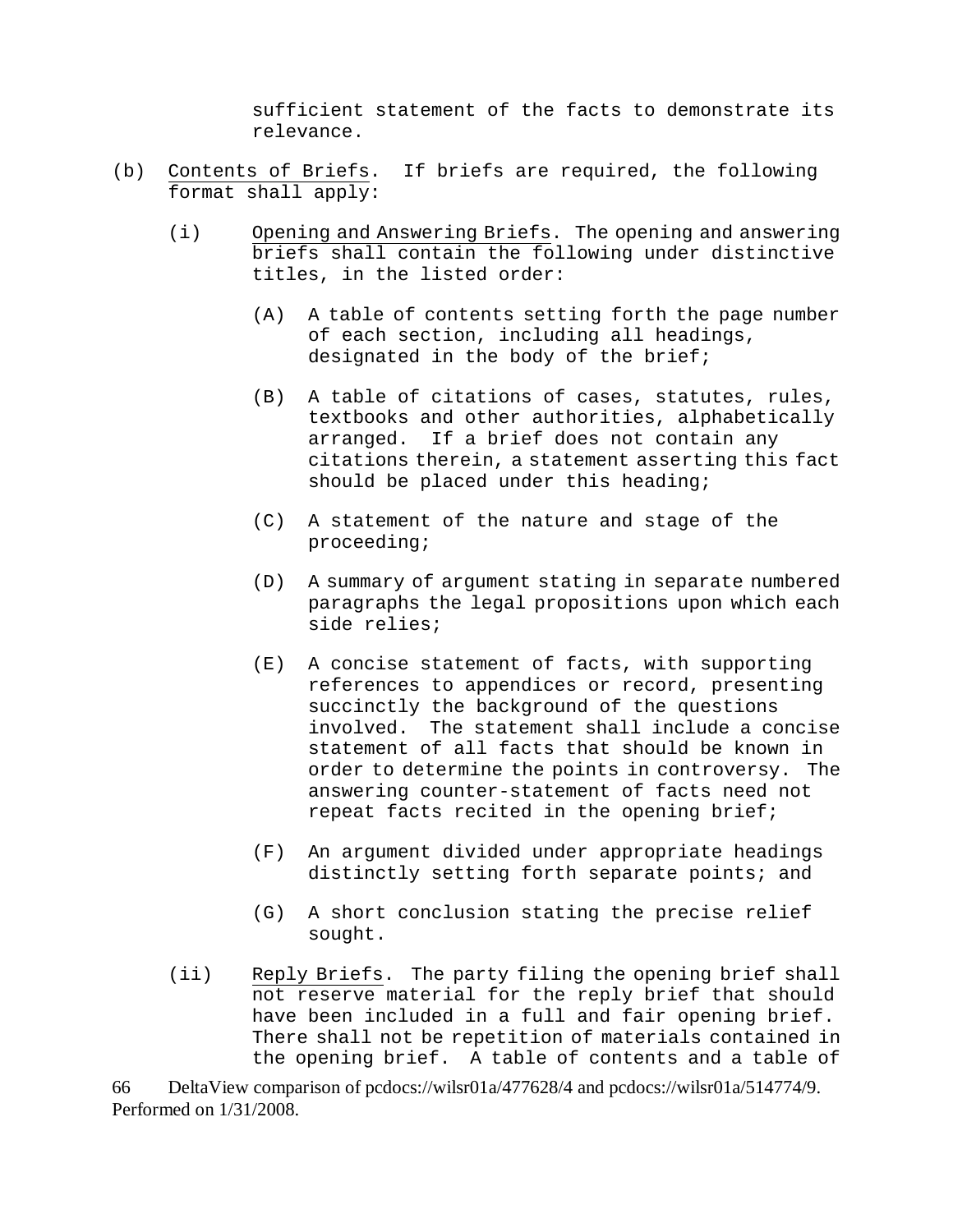citations, as required by Local Rule  $7007-2(b)(i)(A)-(B)$ , shall be included in the reply brief.

- (c) Contents of Appendices. Each Appendix shall contain a paginated table of contents and may contain such parts of the record that are material to the questions presented as the party wishes the Court to read. Duplication shall be avoided. Portions of the record shall be arranged in chronological order. If testimony of witnesses is included, appropriate references to the pages of such testimony in the transcript shall be made and asterisks or other appropriate means shall be used to indicate omissions. Appendices may be separately bound. Parts of the record not included in the appendix may be relied on in briefs or oral argument. Whenever a document, paper or testimony in a foreign language is included in any appendix or is cited from the record in any brief, an English translation made under the authority of the Court, or agreed by the parties to be correct, shall be included in the appendix or in the record.
- (d) Joint Appendix. Counsel may agree on a joint appendix that shall be bound separately.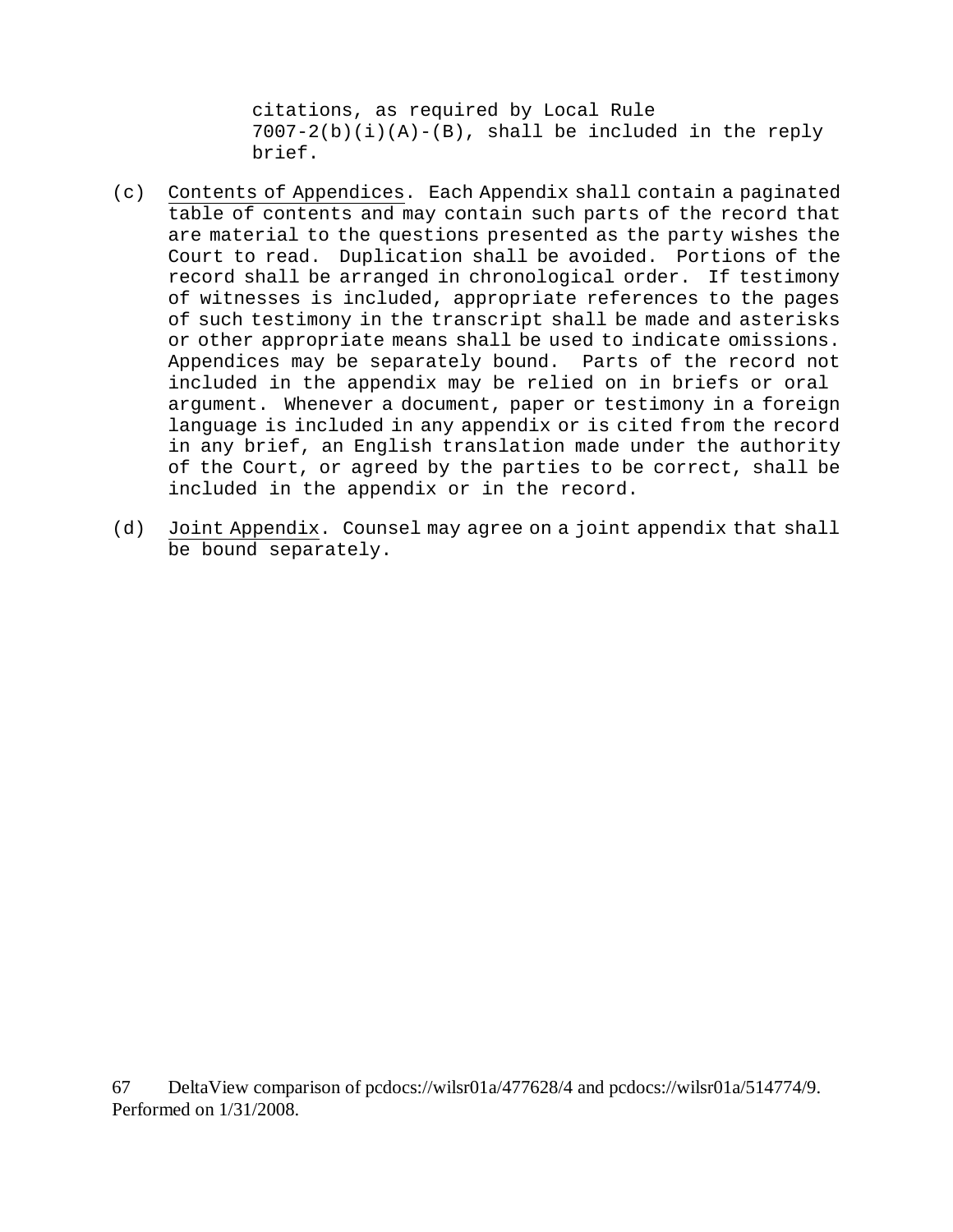**Rule 7007-3 Oral Argument, Hearing on Adversary Proceeding Motions**. No hearing will be scheduled on motions filed in adversary proceedings, unless the Court orders otherwise, except for discovery-related motions which shall be governed by Local Rule 9006-1(b). An application to the Court for oral argument on a motion shall be in writing and shall be filed with the Court and served on counsel for all parties in the proceeding no later than three (3) days after service of the reply brief. An application for oral argument may be granted or denied at the discretion of the Court.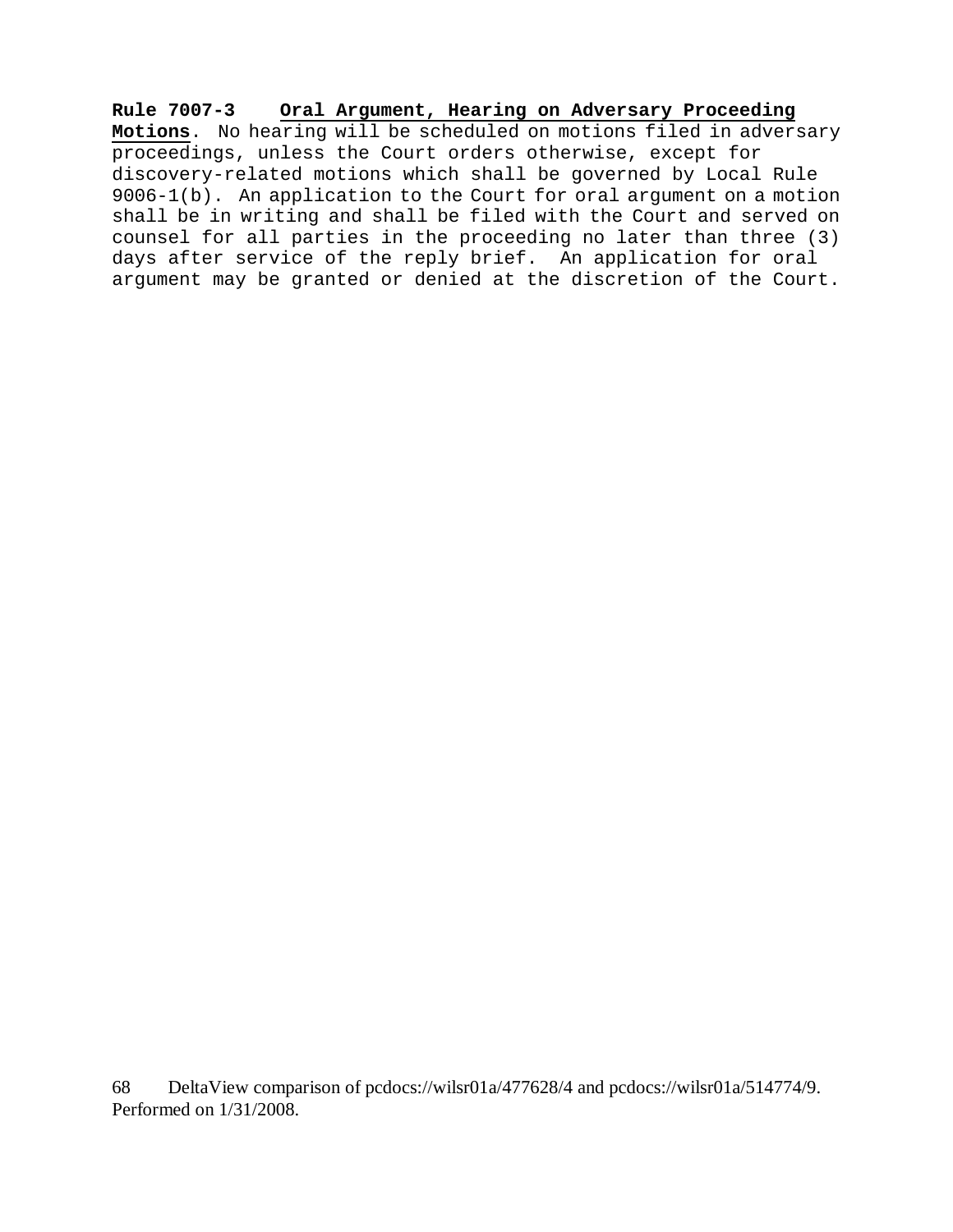**Rule 7007-4 Notice of Completion of Briefing or Certificate of No Objection, and Notice of Completion of Briefing Binder**. Between five (5) and seven (7) days after completion of briefing or expiration of a deadline on an adversary proceeding motion, counsel to the movant shall file and serve on counsel for all parties in the adversary proceeding a "Notice of Completion of Briefing" that shall includecontaining a list of all relevant pleadings with related docket numbers or a "Certificate of No Objection" to the extent the respective motion or pleading was unopposed and no briefing occurred. Upon the filing of said notice or certificate, counsel to the movant shall deliverhave delivered to the respective Judge's chambers a copy of the Notice of Completion of Briefing or Certificate of No Objection. The Notice of Completion of Briefing shall be delivered in a binder that shalland include copies of the pleadings identified in the of Completion of BriefingNnotice (including any request(s) for oral argument).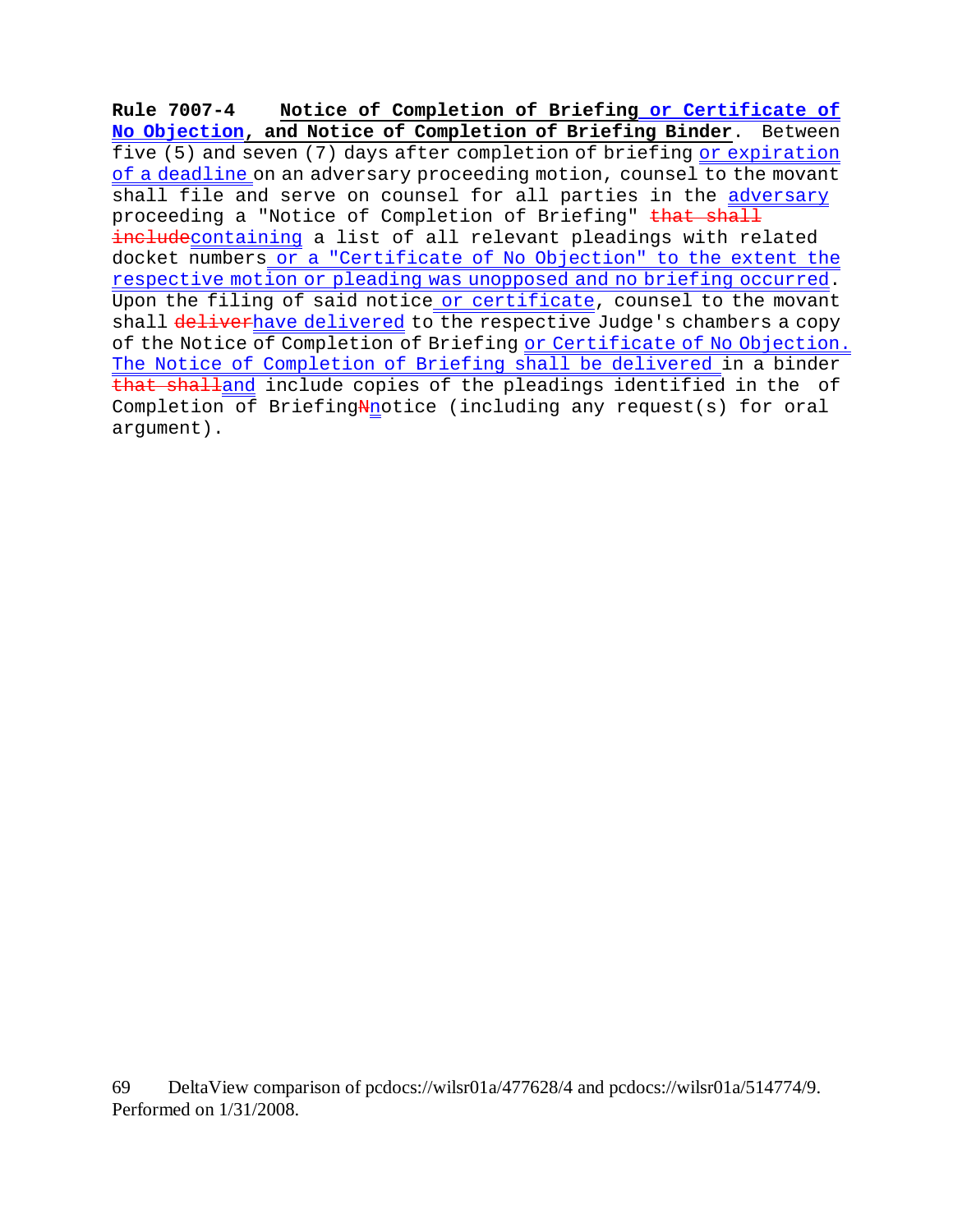**Rule 7016-1 Fed. R. Civ. P. 16 Scheduling Conference**. In any adversary proceeding, the pretrial conference scheduled in the summons and notice issued under Local Rule 7004-2 shall be deemed to be the scheduling conference under Fed. R. Civ. P. 16(b).

- (a) Attorney Conference Prior to Scheduling Conference.
	- (i) In the event that the date for submitting a motion or answer to the complaint attached to the summons and notice issued under Local Rule 7004-2 is at least ten (10) days prior to the date of the Fed. R. Civ. P. 16(b) scheduling conference, all attorneys for all the parties shall confer at least seven (7) days prior to the Fed. R. Civ. P. 16(b) scheduling conference to discuss: (A) the nature of the case, (B) any special difficulties that counsel foresee in prosecution or defense of the case, (C) the possibility of settlement, (D) any requests for modification of the time for the mandatory disclosure required by Fed. R. Civ. P. 16(b) and  $26(f)$  and  $(E)$  the items in Local Rule 7016-1(b).
	- (ii) In the event that Local Rule 7016-1(a)(i) does not apply, all attorneys for all parties shall confer on the items identified in that section at least five (5) days prior to the Fed. R. Civ. P. 16(b) scheduling conference.
- (b) Scheduling Conference. At the Fed. R. Civ. P. 16(b) scheduling conference, the Court may consider, in addition to the items specified in Fed. R. Civ. P. 16(b) and 16(c), the following matters:
	- (i) Whether the case is complex; The schedule applicable to the case, including a trial date, if appropriate;
	- (ii) For complex cases, (a) using special procedures to monitor discovery or otherwise limit discovery, (b) determining the means, and setting the schedule of expert discovery, (c) limiting the use of expert testimony, (d) limiting the time presentation of evidence or the number of witnesses at trial, (e) using state-of-the-art or advanced technology in the courtroom, and (f) providing for such other means as appropriate to expedite the just and cost-effective disposition of the controversy; The number of interrogatories and requests for admissions to be allowed by any party and the number and location of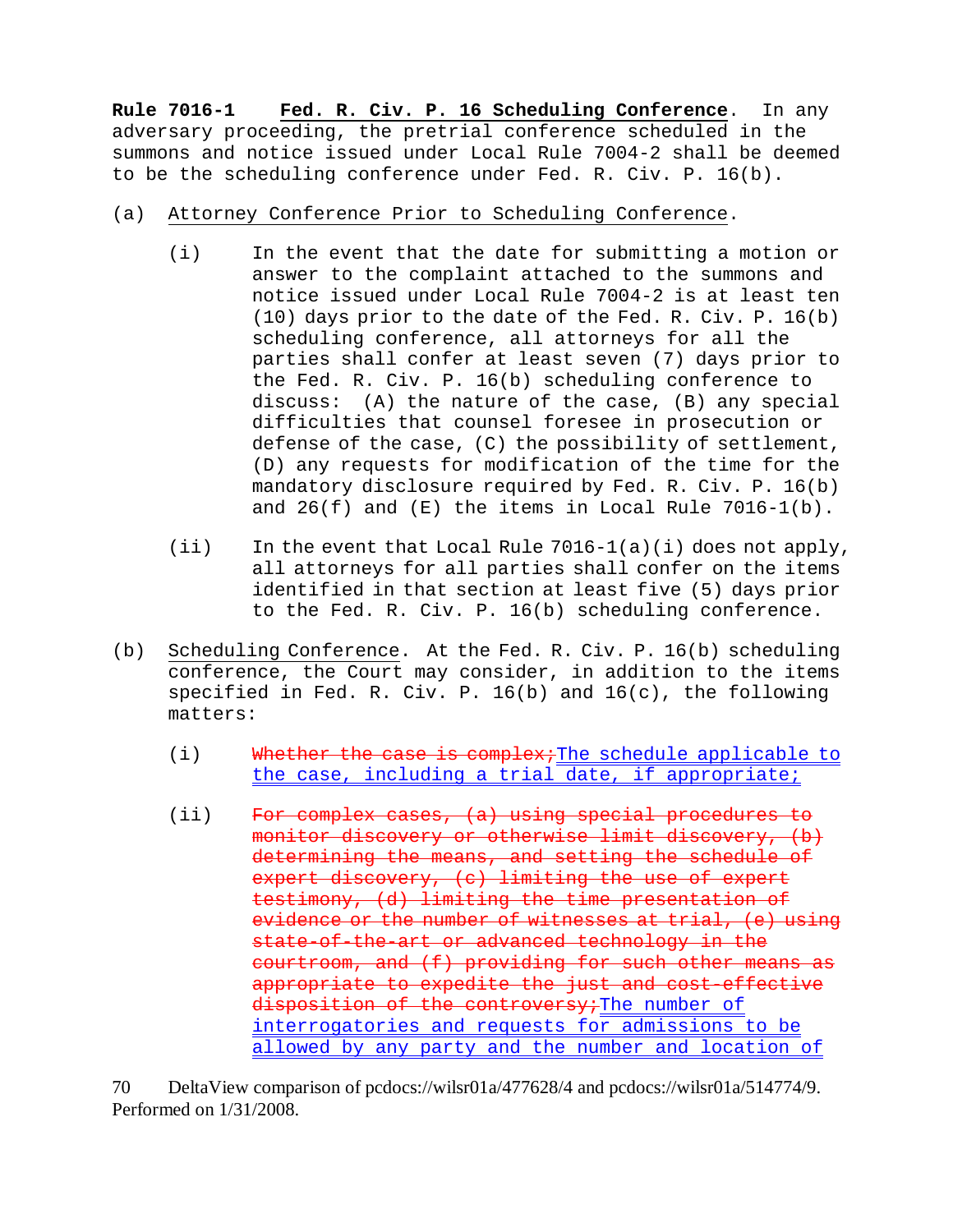depositions;

- (iii) The possibility of settlement;
- $(iii)$   $(iiv)$  Whether the matter couldHow discovery disputes are to be resolved by voluntary mediation or binding arbitration;
- (iv)  $\overline{(v)}$  The briefing practices to be employed in the case, including what matters are or are not to be briefed and the length of briefs; and
- (v) The possibility of settlement; and
- (vi) The schedule applicable to the case, including a pretrial and trial date, if appropriate. Trial shall be scheduled to occur within twelve (12) months, if practicable.Whether the matter could be resolved by voluntary mediation or binding arbitration.
- (c) Attendance at Scheduling Conference. Unless otherwise permitted by the Court under Local Rule 7016-3, the conference described in Local Rule 7016-1(b) will be an in-person conference. All counsel who expect to have a significant role in the prosecution or defense of the case are required to attend the conference.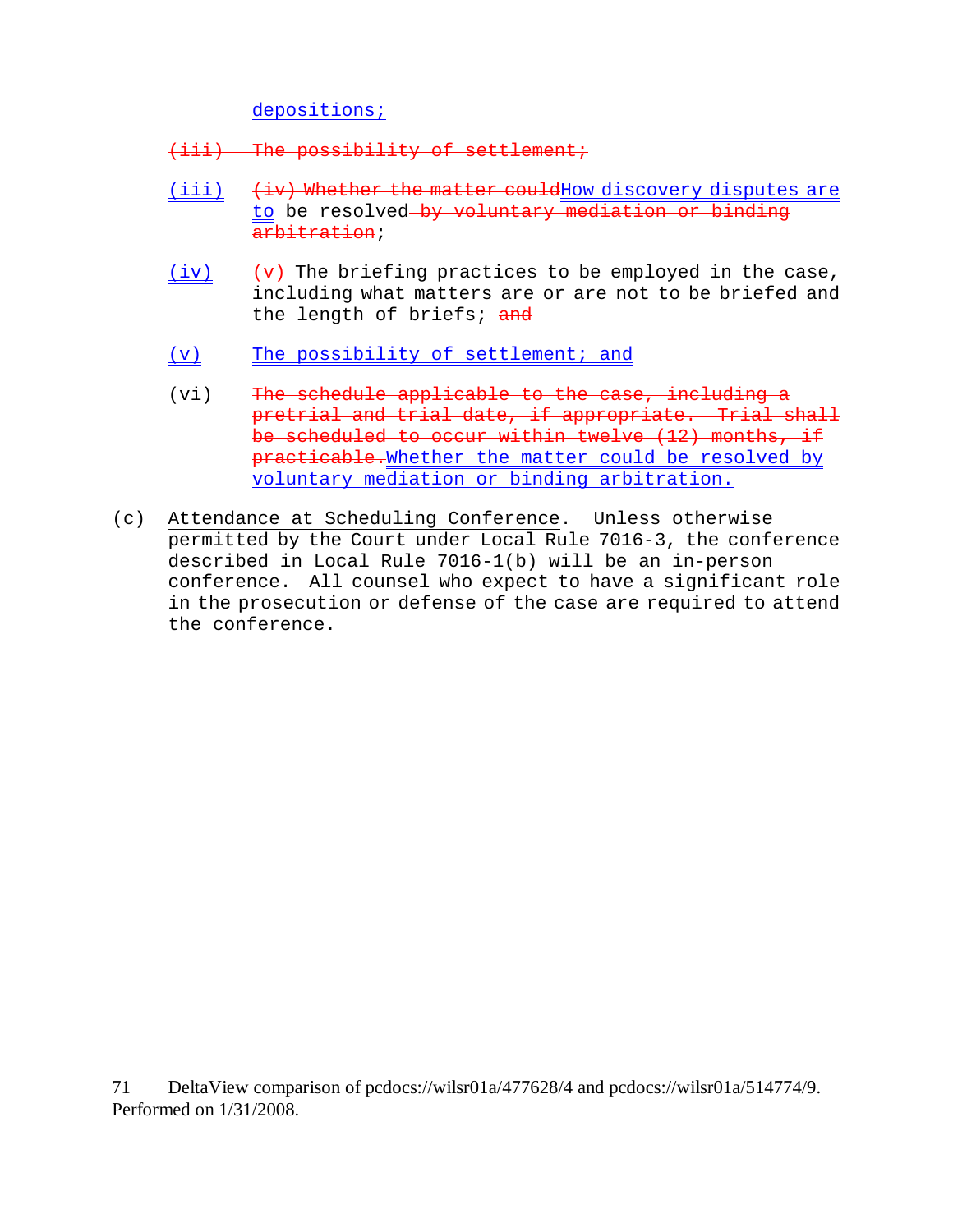**Rule 7016-2 Pretrial Conference**. A pretrial conference shall be held if scheduled in a scheduling order issued under Local Rule 7016-1(b) (the "Scheduling Order") or if requested by a party under this Local Rule.

- (a) Request for Pretrial Conference. Any party may request that a pretrial conference be held following the completion of discovery, as provided in the Scheduling Order, by contacting the Court. At least fifteen (15) days' notice of the time and place of such pretrial conference shall be given to all other parties in interest by the attorney for the party requesting the pretrial conference.
- (b) Failure to Appear at Pretrial Conference or to Cooperate. Unless otherwise permitted by the Court under Local Rule 7016-3, all counsel who will conduct the trial are required to appear before the Court for the pretrial conference. Should an attorney for a party fail to appear or to cooperate in the preparation of the pretrial order specified in Local Rule 7016-2(d), the Court, in its discretion, may impose sanctions, such as costs and fines. The Court may further hold a pretrial hearing, ex parte or otherwise, and, after notice, enter an appropriate judgment or order.
- (c) Attorney Conference Prior to Pretrial Conference. Attorneys for all of the parties, before the pretrial conference, shall become thoroughly familiar with the case and shall confer with the other attorneys as long and as frequently as may be required to enable plaintiff's attorney to comply with Local Rule 7016-2(d) and to permit each party to pre-mark all exhibits. Unless otherwise ordered by the Court, at such conference, each attorney shall produce all documents, papers, books, accounts, letters, expert reports, photostats, objects or other things proposed to be introduced into evidence and shall furnish copies to opposing counsel of such exhibits if requested by opposing counsel, at the latter party's expense. At the same time, each attorney shall consider and discuss all matters that may expedite the pretrial conference and the trial of the case. Nothing contained in this Local Rule shall preclude the Court in its discretion from requiring any party to produce for the inspection of another such additional documents, papers, books, accounts, letters, expert reports, photostats, objects and other matters as the Court deems appropriate. Attorney Conference Prior to Pretrial Conference. The parties shall meet and confer in good faith so that the plaintiff may file the pretrial order in conformity with this Rule.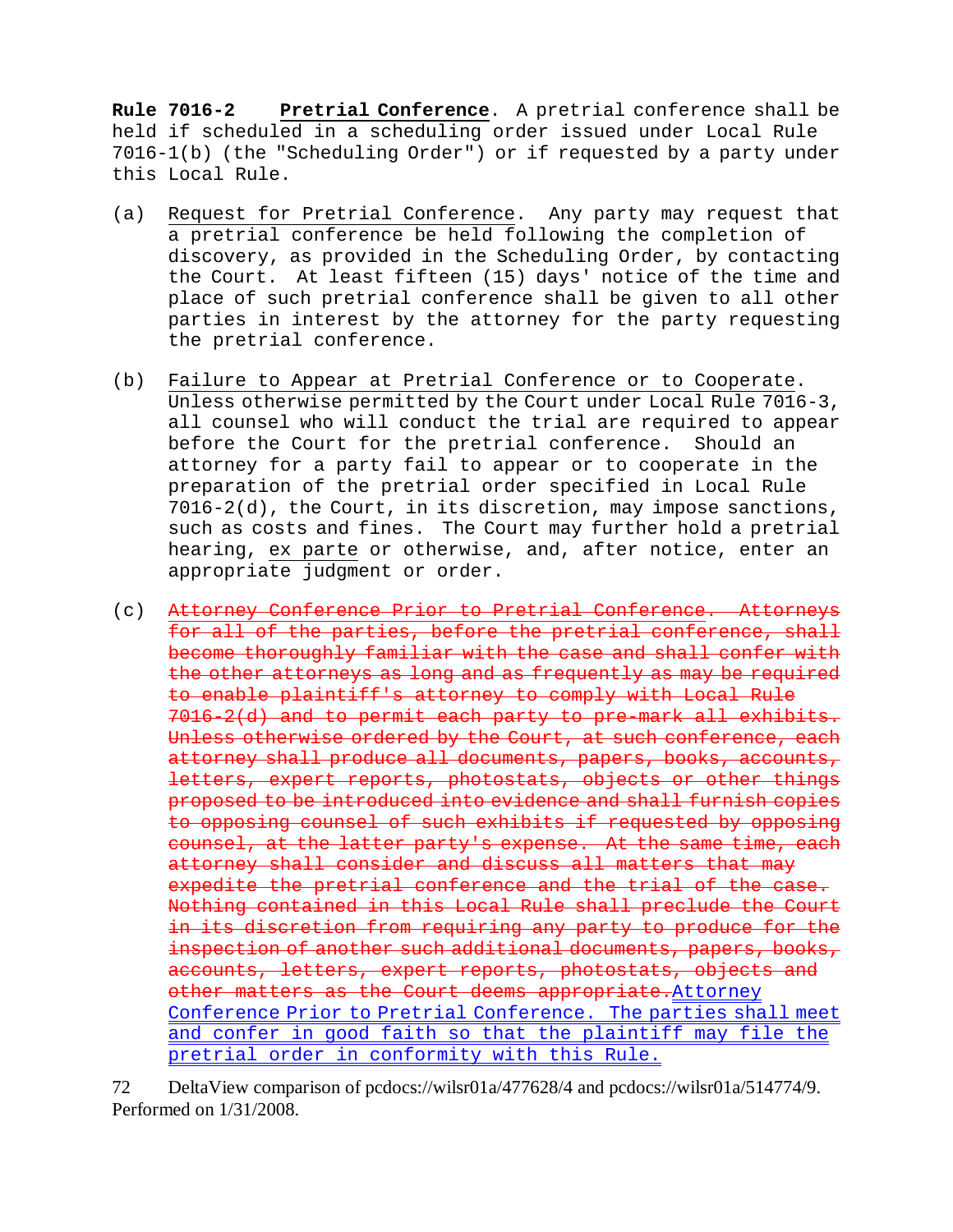- (d) Pretrial Order. At least five (5) days prior to the pretrial conference, the attorney for the plaintiff shall file with the Court an original and one (1) copy of a proposed pretrial order, signed by an attorney for each party, that covers the following items, as appropriate:
	- (i) A statement of the nature of the action, the pleadings in which the issues are raised (for instancee.g., third amended complaint and answer) and whether counterclaims or cross-claims, crossclaims, etc., are involved;
	- (ii) The constitutional or statutory basis of federal jurisdiction, together with a brief statement of the facts supporting such jurisdiction;
	- (iii) A statement of the facts that are admitted and that require no proof;
	- (iv) A statement of the issues of fact that any party contends remains to be litigated, as detailed as circumstances permit;
	- (v) A statement of the issues of law that any party contends remain to be litigated, and a citation of authorities relied upon by each party;
	- (vi) A list of pre-markedpremarked exhibits, including designations of interrogatories and answers thereto, requests for admissions and responses, and depositions that each party intends to offer at trial, with a specification of those that may be admitted into evidence without objection, those to which there are objections and the Federal Rule of Evidence relied upon by the proponent of the exhibit. Copies of the exhibits, pre-markedpremarked and separated by tabs, shall be furnished to opposing counsel and submitted to the respective Judge's chambers in binders at least five (5) days before the pretrial conference or trial (if no pretrial is requested). Copies of the exhibits should not be electronically filed with the Court;
	- (vii) The names and addresses of all witnesses a party intends to call to testify, either in person or by deposition, at the trial and the specialties of experts to be called as witnesses;

73 DeltaView comparison of pcdocs://wilsr01a/477628/4 and pcdocs://wilsr01a/514774/9. Performed on 1/31/2008. (viii) A brief statement of what the plaintiff intends to prove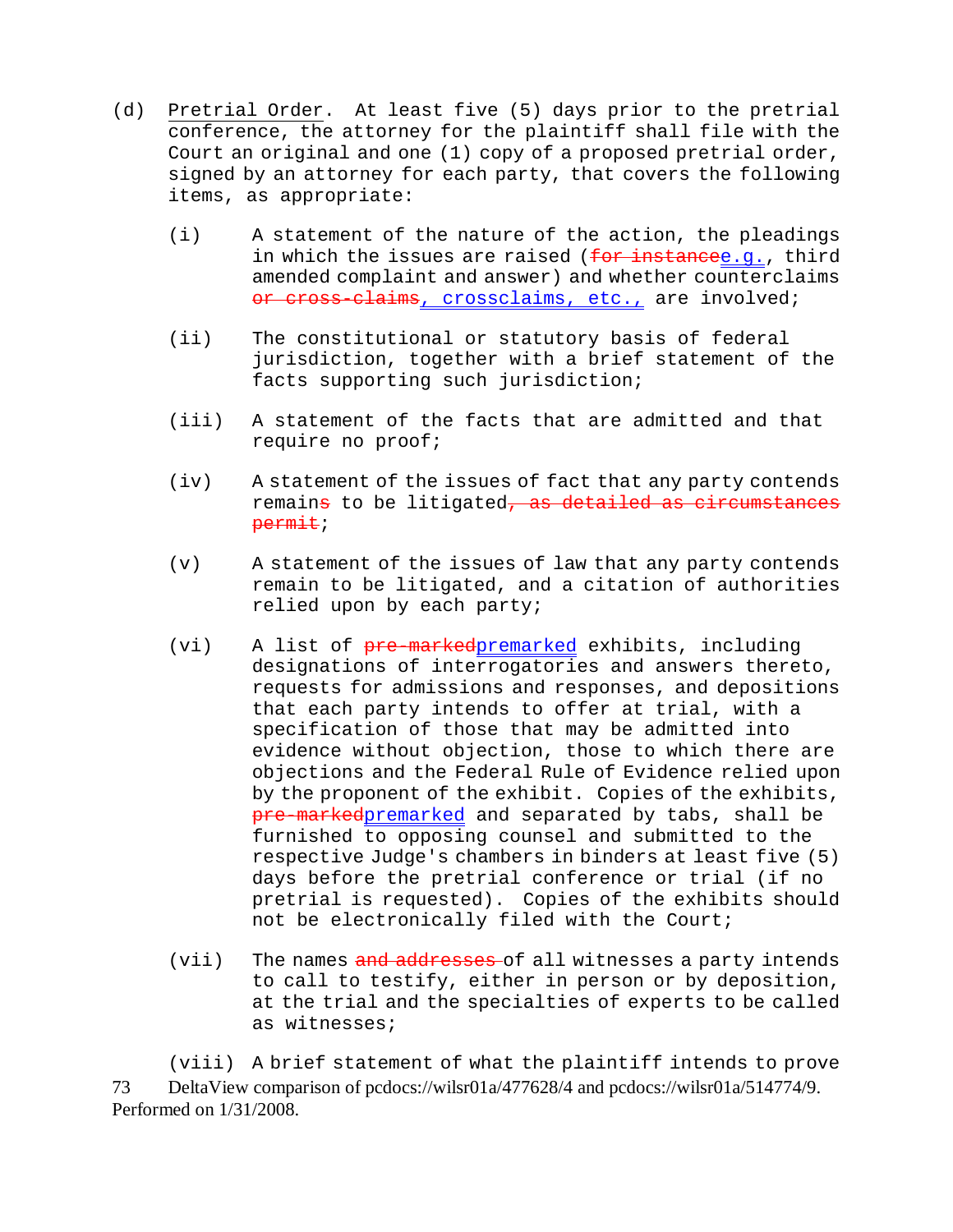in support of the plaintiff's claims, including the details of the damages claimed or of other relief sought as of the date of preparation of the draft order;

- (ix) A brief statement of what the defendant intends to prove as a defensedefenses;
- $(x)$  Statements by counter-claimants or crossclaimantscounterclaimants or crossclaimants comparable to that required of the plaintiff;
- (xi) Any amendments of the pleadings desired by any party with a statement whether it is unopposed or objected to and, if objected to, the grounds thereon;
- $(xii)$  A certification that  $two-way$  communication has occurred between persons having authoritythe parties have engaged in a good faith effort to explore the resolution of the controversy by settlement;
- (xiii) Any other matters that the parties deem appropriate; and
- (xiv) The concluding paragraph of the draft of the pretrial order shall read:

**THIS ORDER SHALL CONTROL THE SUBSEQUENT COURSE OF THE ACTION UNLESS MODIFIED BY THE COURT TO PREVENT MANIFEST INJUSTICE.**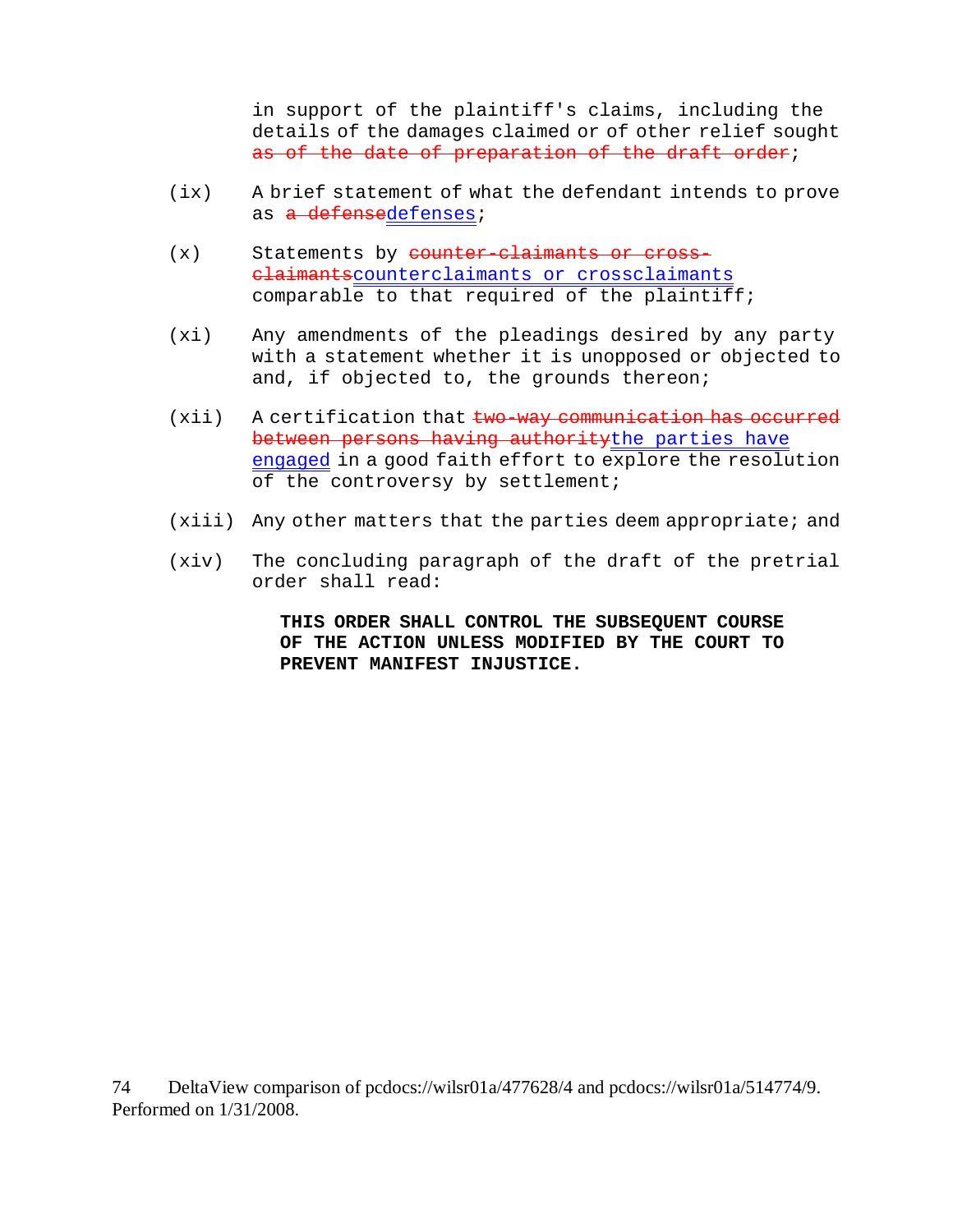**Rule 7016-3 Telephonic Fed. R. Civ. P. 16 Scheduling Conference or Pretrial Conference**. At least two (2) days before the time scheduled for a scheduling conference or pretrial conference, any party to the conference may request that the conference be conducted by telephone or that the party be permitted to participate by telephone. Such request may be made by telephone to the Court and shall be communicated contemporaneously to other counsel known to be involved in the hearing or conference. Any party objecting to the request shall promptly advise the Court and other counsel.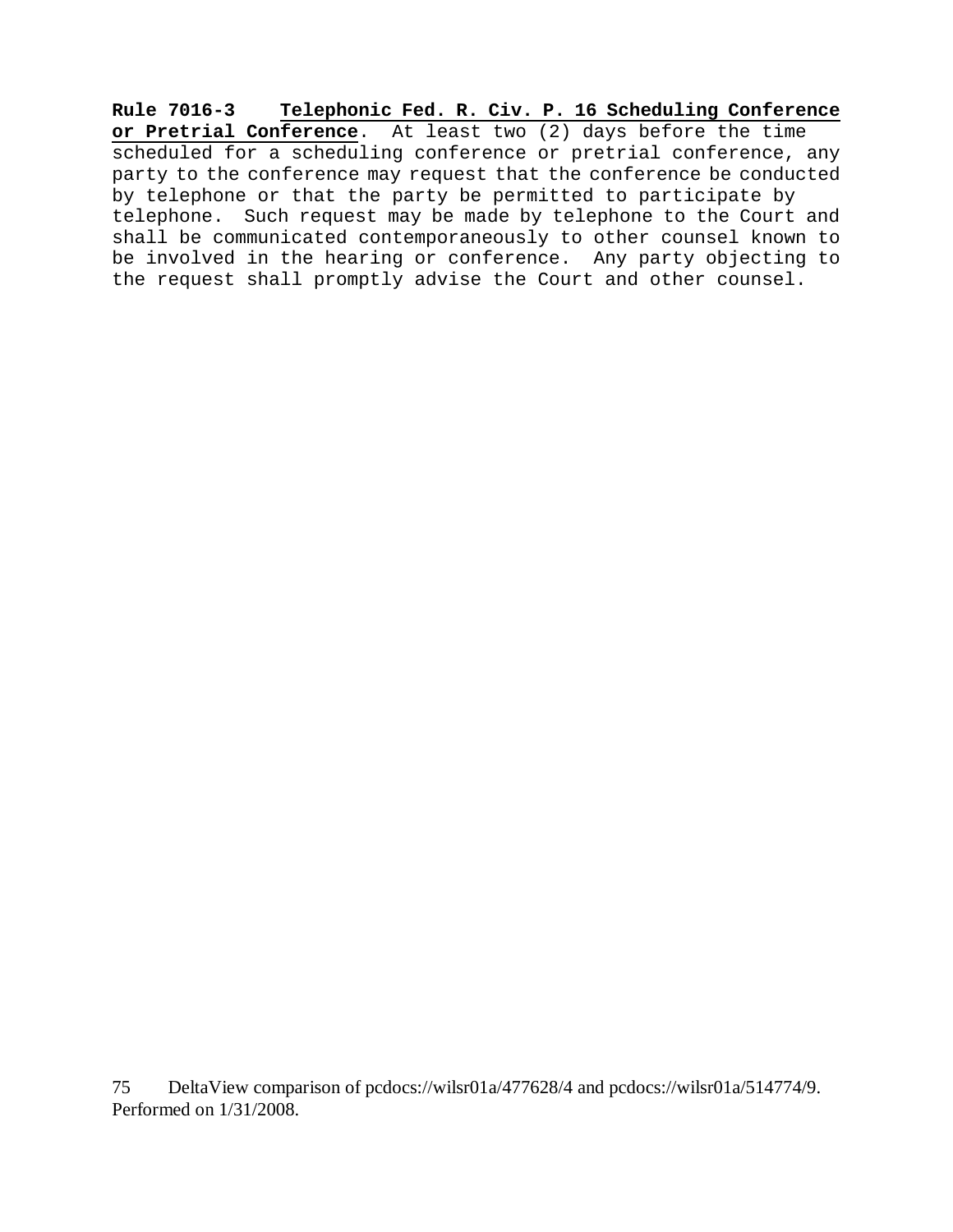# **Rule 7026-1 Discovery**

(a) Notice. All motion papers under Fed. R. Bankr. P. 7026 - 7037 shall be filed and served so as to be received at least five (5) days before the hearing date on such motion. When service is made for a discovery related motion under this Local Rule, any objection shall be filed and served so as to be received at least one (1) day before the hearing date.

(b) Motions to Include the Discovery at Issue. Any discovery motion filed pursuant to Fed. R. Civ. P. 26 through 37 shall include, in the motion itself or in a memorandum, a verbatim recitation of each interrogatory, request, answer, response, or objection which is the subject of the motion or shall have attached a copy of the actual discovery document which is the subject of the motion.

(c) Certification of Counsel. Except for cases or proceedings involving pro se parties or motions brought by nonparties, every motion under this Local Rule shall be accompanied by an averment of counsel for the moving party that a reasonable effort has been made to reach agreement with the opposing party on the matters set forth in the motion or the basis for the moving party not making such an effort. Unless otherwise ordered, failure to so aver may result in dismissal of the motion.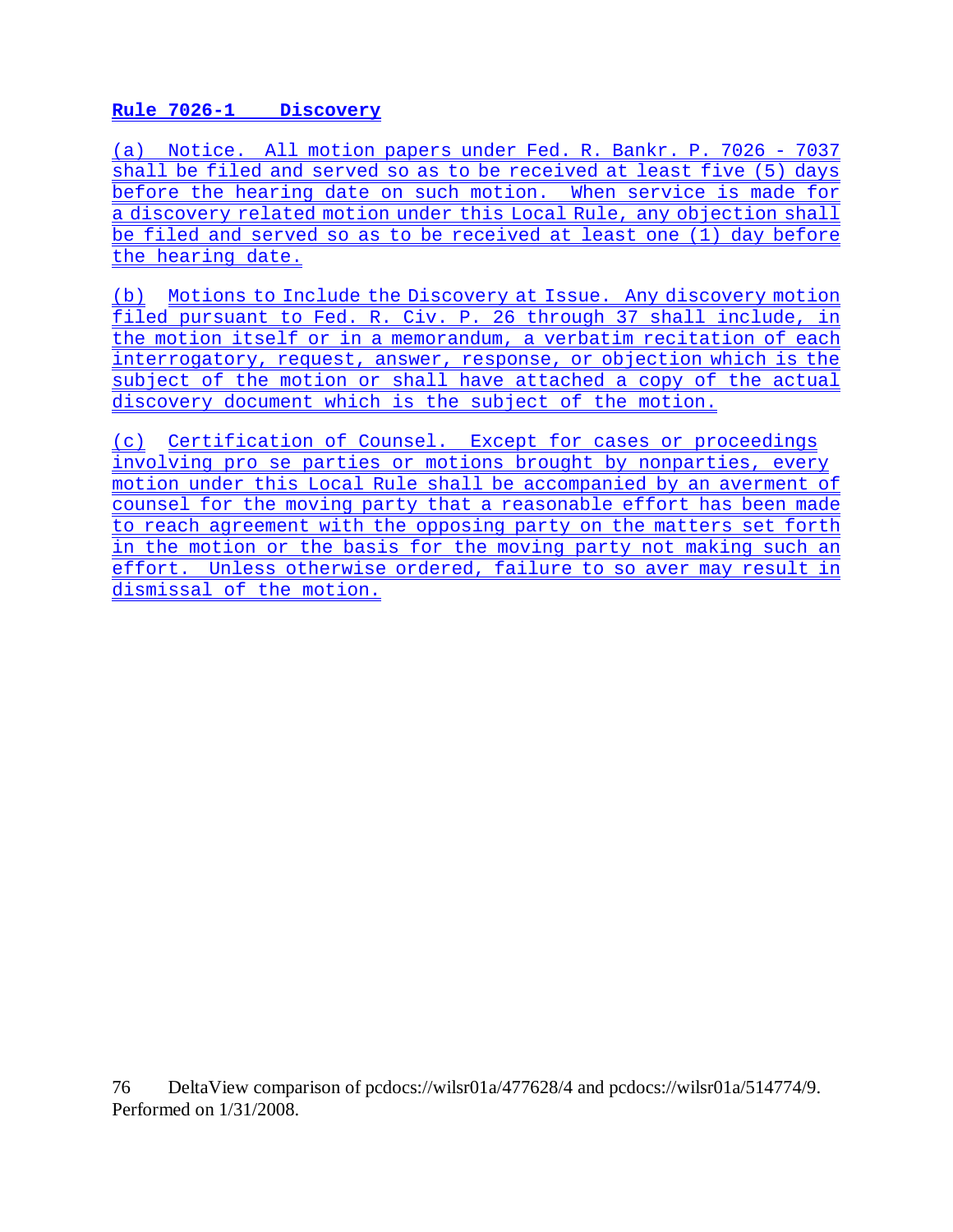# **Rule 7026-2 Service of Discovery Materials.**

- (a) Service With Filing. In cases involving pro se parties, all requests for discovery under Fed. R. Civ. P. 26, 30, 31, 33 through 36, and answers and responses thereto, shall be served upon other counsel or parties and filed with the Court.
- (b) Service Without Filing. Consistent with Fed. R. Civ. P. 5(a), in cases where all parties are represented by counsel, all requests for discovery under Fed. R. Civ. P. 26, 30, 31, 33 through 36 and 45, and answers and responses thereto, and all required disclosures under Fed. R. Civ. P. 26(a), shall be served upon other counsel or parties but shall not be filed with the Court. In lieu thereof, the party requesting discovery and the party serving responses thereto shall file with the Court a "Notice of Service" containing a certification that a particular form of discovery or response was served on other counsel or opposing parties, and the date and manner of service.
	- (i) Filing the notice of taking of oral depositions required by Fed. R. Civ. P. 30(b)(1) and 30(b)(6), and filing of proof of service under Fed. R. Civ. P. 45(b)(3) in connection with subpoenas, will satisfy the requirement of filing a "Notice of Service."
	- (ii) The party responsible for service of the discovery request or the response shall retain its respective originals and become the custodian of them. The party taking an oral deposition shall be custodian of the original deposition transcript; no copy shall be filed except pursuant to subparagraph (iii). Unless otherwise ordered, in cases involving out-of-state counsel, local counsel shall be the custodians.
	- (iii) If depositions, interrogatories, requests for documents, requests for admissions, answers, or responses are to be used at trial or are necessary to a pretrial or post trial motion, the verbatim portions thereof considered pertinent by the parties shall be filed with the Court when relied upon.
	- (iv) When discovery not previously filed with the Court is needed for appeal purposes, the Court, on its own motion, on motion by any party, or by stipulation of counsel, shall order the necessary material delivered by the custodian to the Court.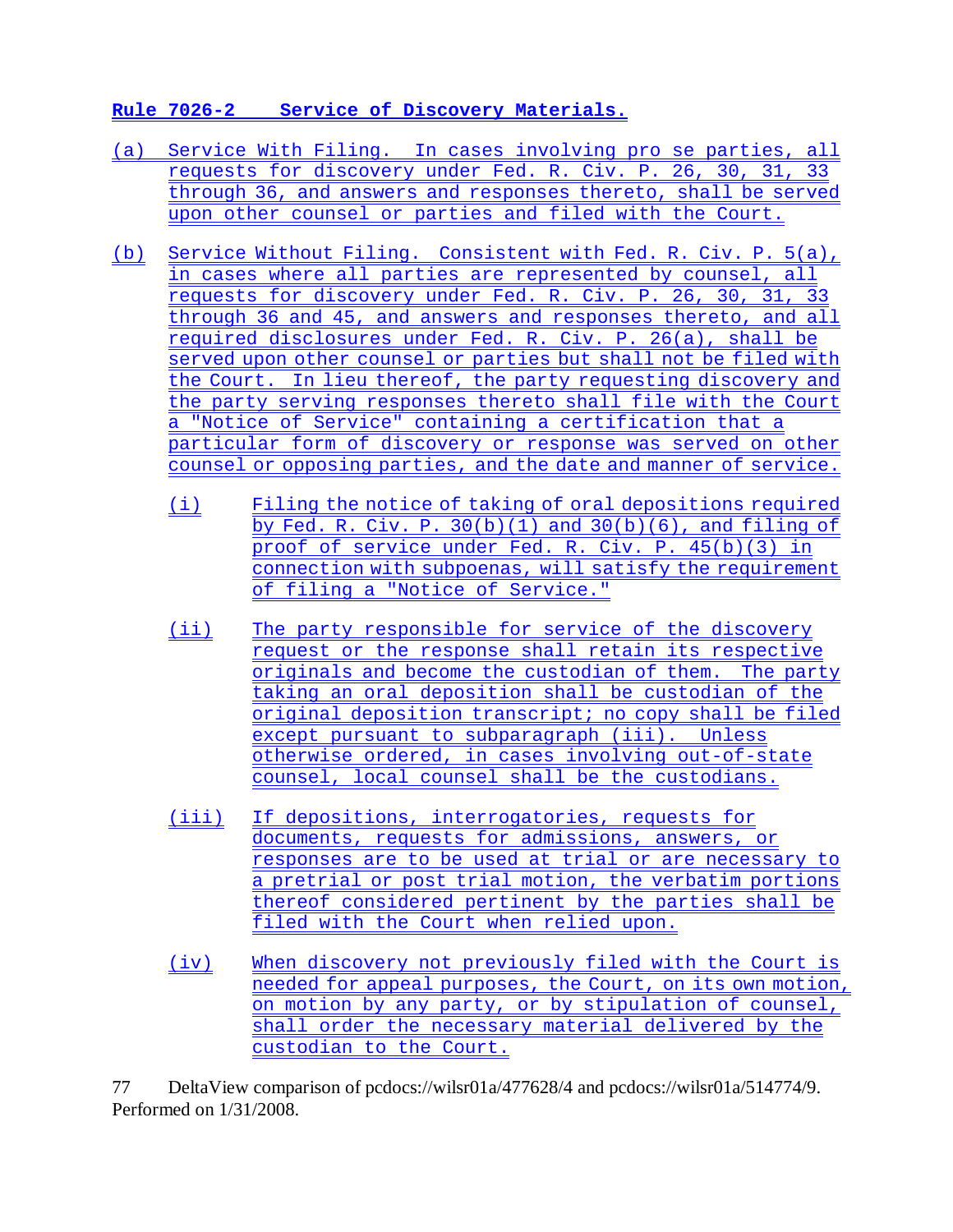(v) The Court on its own motion, on motion by any party, or on application by a non-party, may order the custodian to file the original of any discovery document.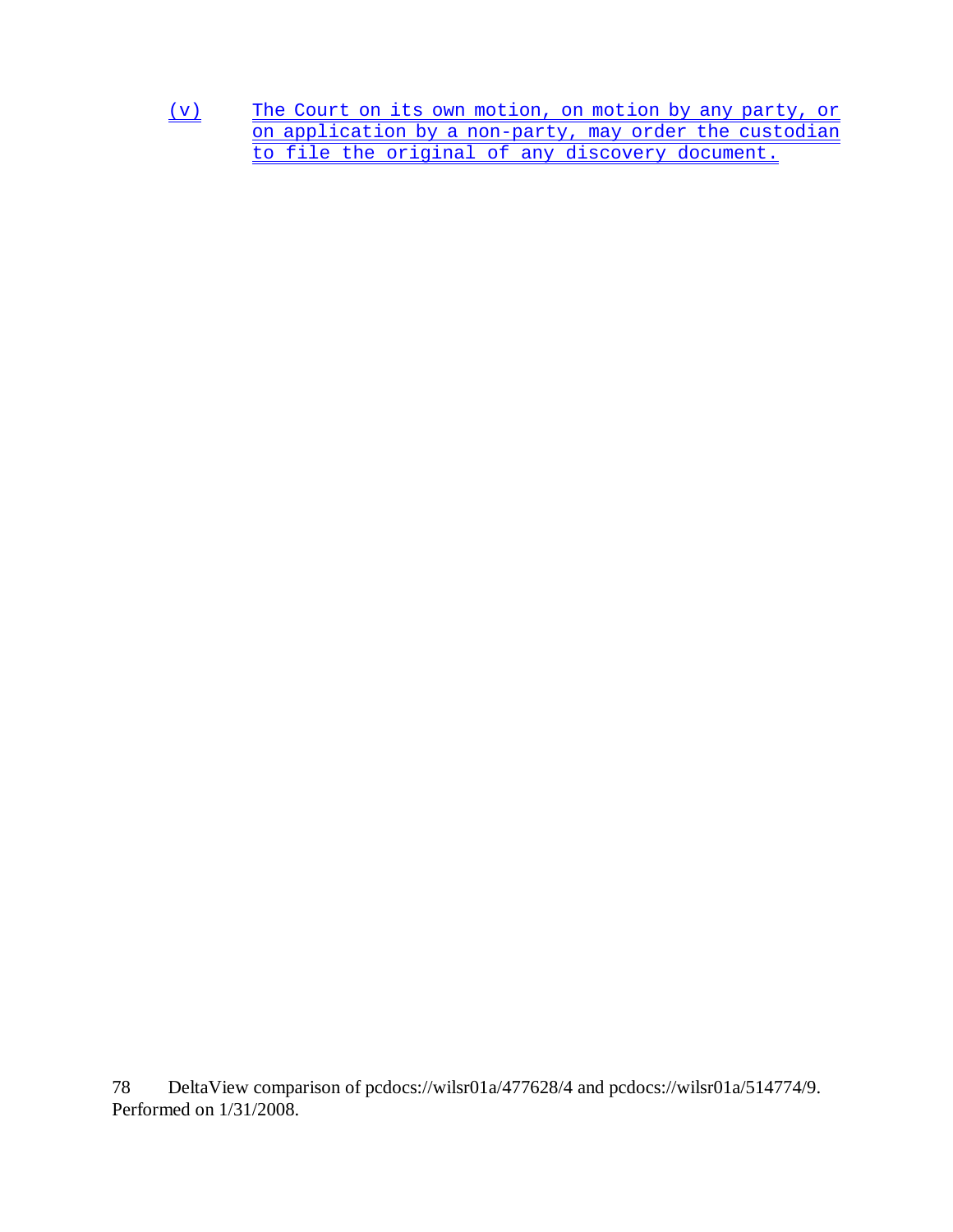**Rule 7026-3 Discovery of Electronic Documents ("E-Discovery").**

- (a) Introduction. This rule applies to all matters covered by Fed. R. Civ. P. 26. It is expected that parties to a case will cooperatively reach agreement on how to conduct e-discovery. In the event that such agreement has not been reached by the Fed. R. Civ. P. 16 scheduling conference, however, the following default standards shall apply until such time, if ever, the parties conduct e-discovery on a consensual basis.
- (b) Discovery Conference. Parties shall discuss the parameters of their anticipated e-discovery at the Fed. R. Civ. P. 26(f) conference, as well as at the Fed. R. Civ. P. 16 scheduling conference with the Court, consistent with the concerns outlined below. More specifically, prior to the Rule 26(f) conference, the parties shall exchange the following information:
	- (i) A list of the most likely custodians of relevant electronic materials, including a brief description of each person's title and responsibilities.
	- (ii) A list of each relevant electronic system that has been in place at all relevant times and a general description of each system, including the nature, scope, character, organization, and formats employed in each system. The parties should also include other pertinent information about their electronic documents and whether those electronic documents are of limited accessibility. Electronic documents of limited accessibility may include those created or used by electronic media no longer in use, maintained in redundant electronic storage media, or for which retrieval involves substantial cost.
	- (iii) The name of the individual responsible for that party's electronic document retention policies ("the retention coordinator"), as well as a general description of the party's electronic document retention policies for the systems identified above.
	- (iv) The name of the individual who shall serve as that party's "e-discovery liaison."

79 DeltaView comparison of pcdocs://wilsr01a/477628/4 and pcdocs://wilsr01a/514774/9. Performed on 1/31/2008. (v) Provide notice of any problems reasonably anticipated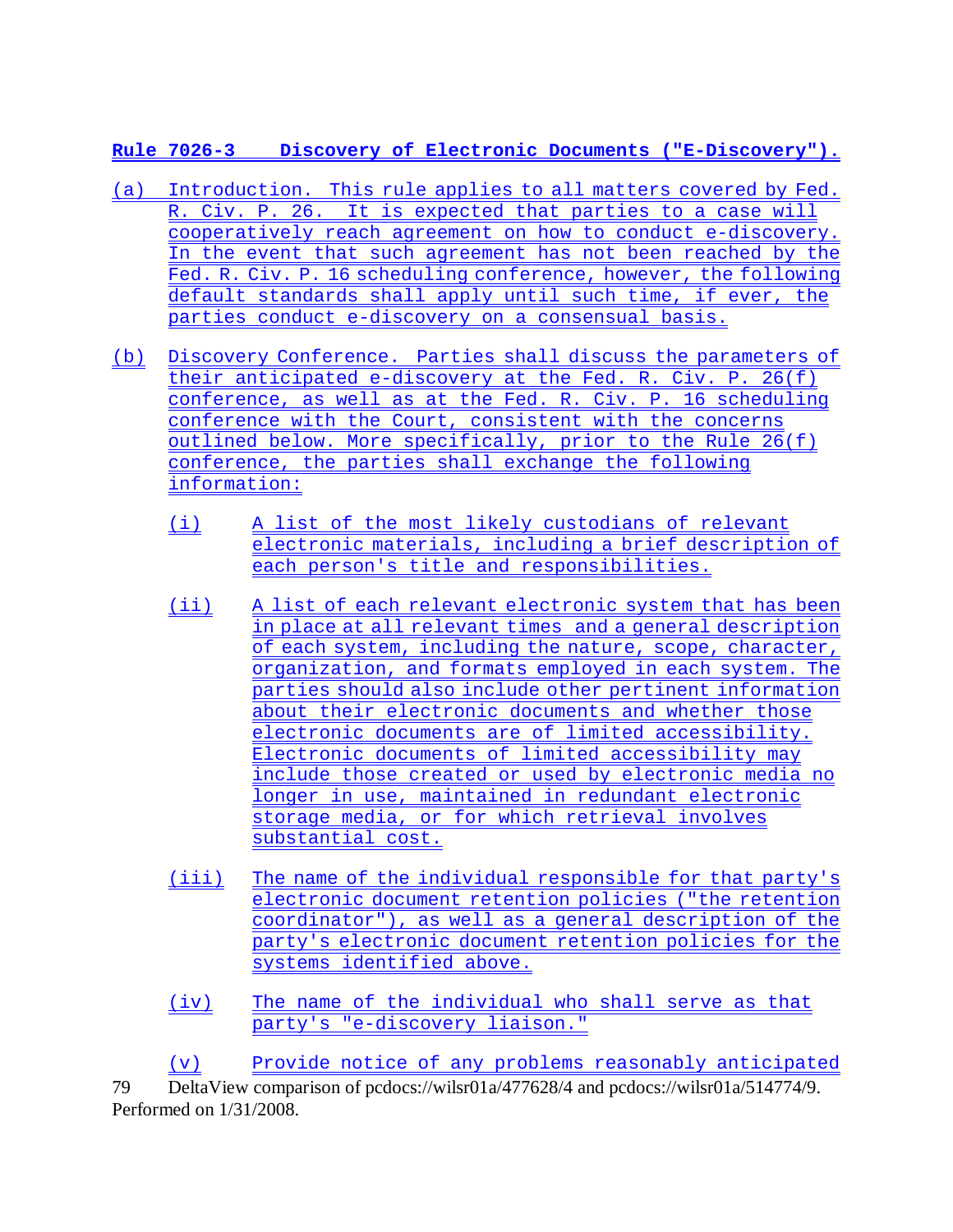# to arise in connection with e-discovery.

To the extent that the state of the pleadings does not permit a meaningful discussion of the above by the time of the Rule 26(f) conference, the parties shall either agree on a date by which this information will be mutually exchanged or submit the issue for resolution by the Court at the Rule 16 scheduling conference.

- (c) E-Discovery Liaison. In order to promote communication and cooperation between the parties, each party to a case shall designate a single individual through which all e-discovery requests and responses are made (the "e-discovery liaison"). Regardless of whether the e-discovery liaison is an attorney (in-house or outside counsel), a third party consultant, or an employee of the party, he or she must be:
	- (i) Familiar with the party's electronic systems and capabilities in order to explain these systems and answer relevant questions.
	- (ii) Knowledgeable about the technical aspects of e-discovery, including electronic document storage, organization, and format issues.
	- (iii) Prepared to participate in e-discovery dispute resolutions.

The Court notes that, at all times, the attorneys of record shall be responsible for compliance with e-discovery requests. However, the e-discovery liaisons shall be responsible for organizing each party's e-discovery efforts to insure consistency and thoroughness and, generally, to facilitate the e-discovery process.

- (d) Timing of E-Discovery. Discovery of electronic documents shall proceed in a sequenced fashion.
	- (i) After receiving requests for document production, the parties shall search their documents, other than those identified as limited accessibility electronic documents, and produce responsive electronic documents in accordance with Fed. R. Civ. P. 26(b)(2).
	- (ii) Electronic searches of documents identified as of limited accessibility shall not be conducted until the initial electronic document search has been completed.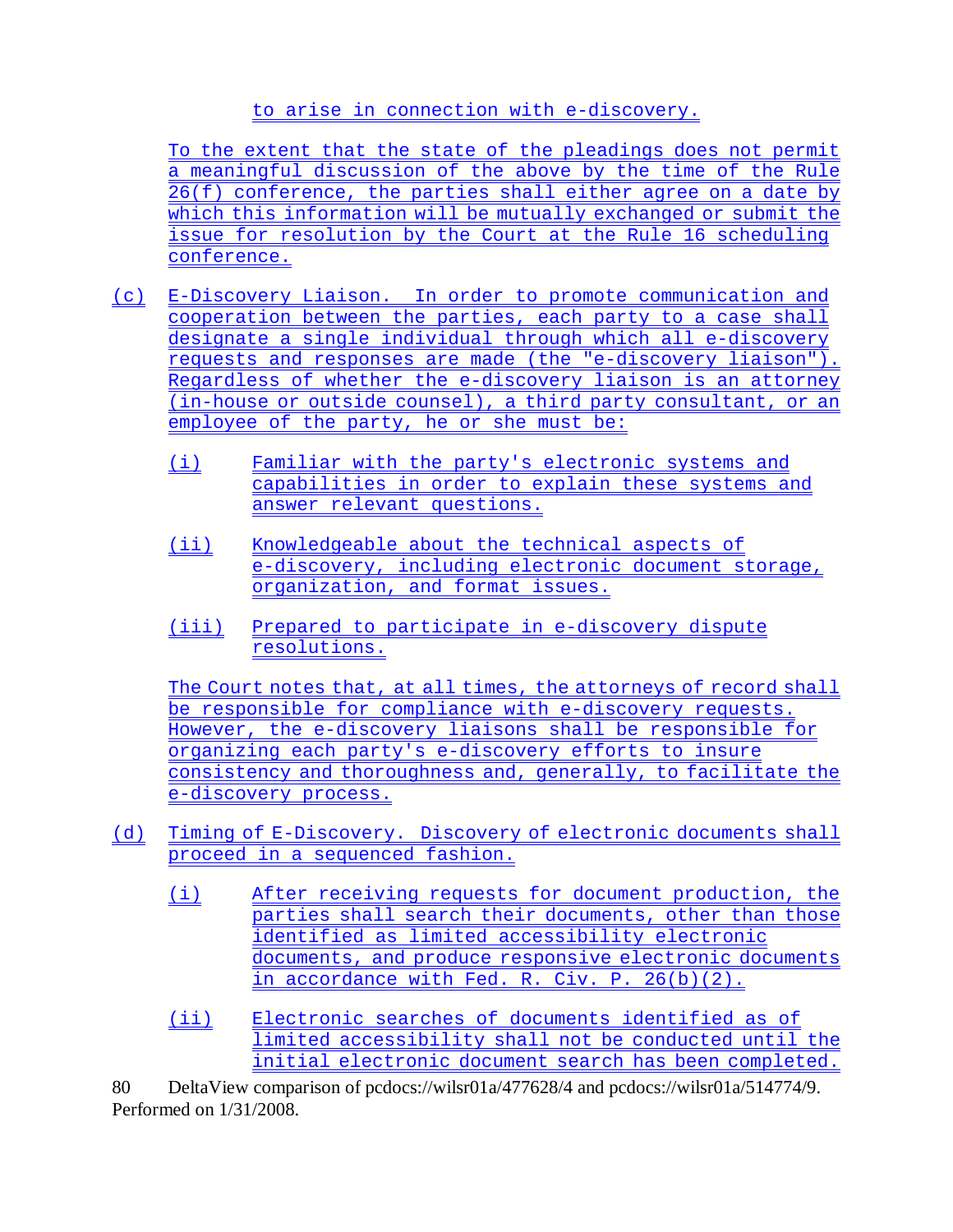Requests for information expected to be found in limited accessibility documents must be narrowly focused with some basis in fact supporting the request.

- (iii) On-site inspections of electronic media under Fed. R. Civ. P. 34(b) shall not be permitted absent exceptional circumstances, where good cause and specific need have been demonstrated.
- (e) Search Methodology. If the parties intend to employ an electronic search to locate relevant electronic documents, the parties shall disclose any restrictions as to scope and method which might affect their ability to conduct a complete electronic search of the electronic documents. The parties shall reach agreement as to the method of searching, and the words, terms, and phrases to be searched with the assistance of the respective e-discovery liaisons, who are charged with familiarity with the parties' respective systems. The parties also shall reach agreement as to the timing and conditions of any additional searches which may become necessary in the normal course of discovery. To minimize the expense, the parties may consider limiting the scope of the electronic search (e.g., time frames, fields, document types).
- (f) Format. If, during the course of the Rule 26(f) conference, the parties cannot agree to the format for document production, electronic documents shall be produced to the requesting party as image files (e.g., PDF or TIFF). When the image file is produced, the producing party must preserve the integrity of the electronic document's contents, i.e., the original formatting of the document, its metadata and, where applicable, its revision history. After initial production in image file format is complete, a party must demonstrate particularized need for production of electronic documents in their native format.
- (g) Retention. Within the first thirty (30) days of discovery, the parties should work towards an agreement (akin to the standard protective order) that outlines the steps each party shall take to segregate and preserve the integrity of all relevant electronic documents. In order to avoid later accusations of spoliation, a Fed. R. Civ. P. 30(b)(6) deposition of each party's retention coordinator may be appropriate. The retention coordinators shall:
	- (i) Take steps to ensure that e-mail of identified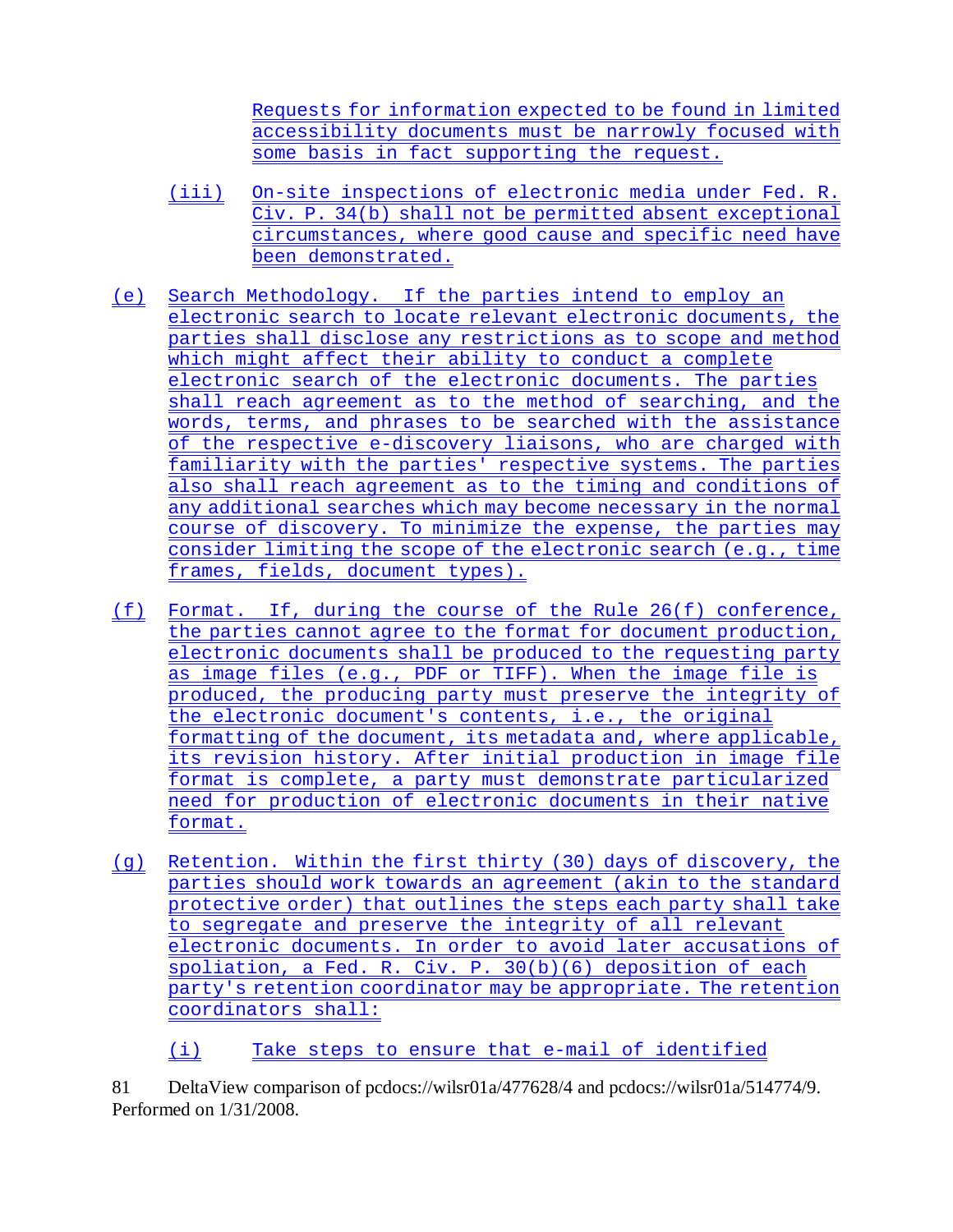custodians shall not be permanently deleted in the ordinary course of business and that electronic documents maintained by the individual custodians shall not be altered.

(ii) Provide notice as to the criteria used for spam and/or virus filtering of e-mail and attachments; e-mails and attachments filtered out by such systems shall be deemed non-responsive so long as the criteria underlying the filtering are reasonable.

Within seven (7) days of identifying the relevant document custodians, the retention coordinators shall implement the above procedures and each party's counsel shall file a statement of compliance as such with the Court.

- (h) Privilege. Electronic documents that contain privileged information or attorney work product shall be immediately returned if the documents appear on their face to have been inadvertently produced or if there is notice of the inadvertent production within thirty (30) days of such.
- (i) Costs. Generally, the costs of discovery shall be borne by each party. However, the Court will apportion the costs of electronic discovery upon a showing of good cause.
- (j) Discovery Disputes and Trial Presentation. At this time, discovery disputes shall be resolved and trial presentations shall be conducted consistent with each individual judge's guidelines, if any.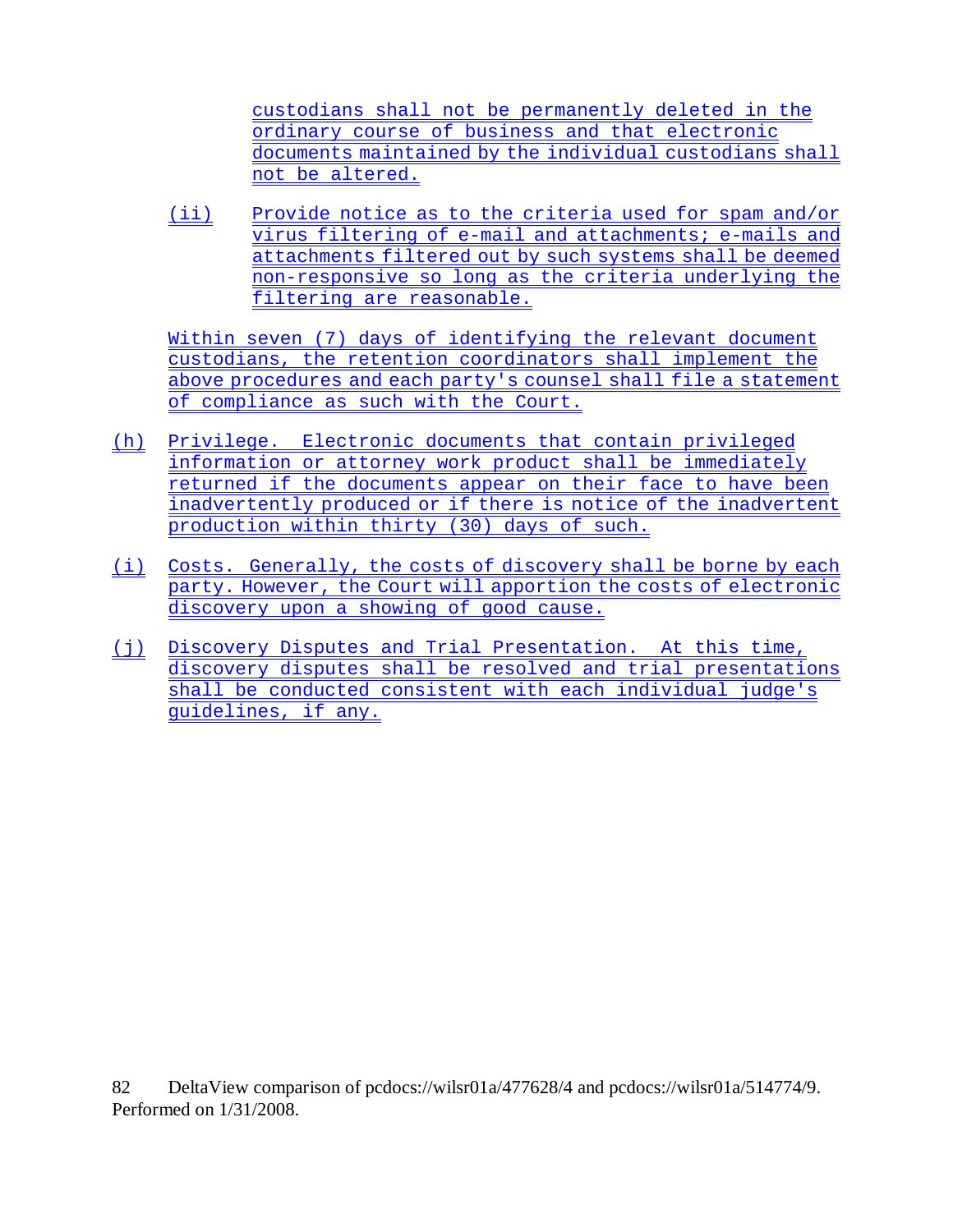## **Rule 7030-1 Who May Attend Deposition and Notice of DepositionDepositions**.

- (a) Who May AttendAttendance at Deposition. A deposition may be attended only by (i) the deponent, (ii) counsel for any party and members and employees of their firms, (iii) a party who is a natural person, (iv) an officer or employee of a party who is not a natural person designated as its representative by its counsel, (v) counsel for the deponent, (vi) any consultant or expert designated by counsel for any party, (vii) the United States Trustee, (viii) counsel for any trustee, (ix) counsel for the debtor, (x) counsel for any official committee and (xi) counsel for any party providing postpetition financing to the debtor under 11 U.S.C. § 363 or 364. If a confidentiality order has been entered, any person who is not authorized under the order to have access to documents or information designated confidential shall be excluded from a deposition upon request by the party who is seeking to maintain confidentiality while a deponent is being examined about any confidential document or information.<del> If any documents are deemed confidential by</del> the producing party and the parties have not been able to agree on an appropriate protective order, until a protective order is in effect, disclosure should be limited to members and employees of the firm of trial counsel who have entered an appearance, and, where appropriate, have been admitted pro hac vice. Such persons are under an obligation to keep such documents confidential and to use them only for purposes of litigating the case.
- (b) Reasonable Notice of Deposition. Unless otherwise ordered by the Court, "reasonable notice" for the taking of depositions under Fed. R. Civ. P. 30(b)(1) shall not be less than five (5) days.
- (c) Motions to Quash. Any party seeking to quash a deposition must file a motion with the Court under Fed. R. Civ. P. 26(c) or 30(d). If such motion is filed at least one (1) business day before the scheduled deposition, neither the objecting party, witness, nor any attorney is required to appear at a deposition to which a motion is directed until the motion is resolved.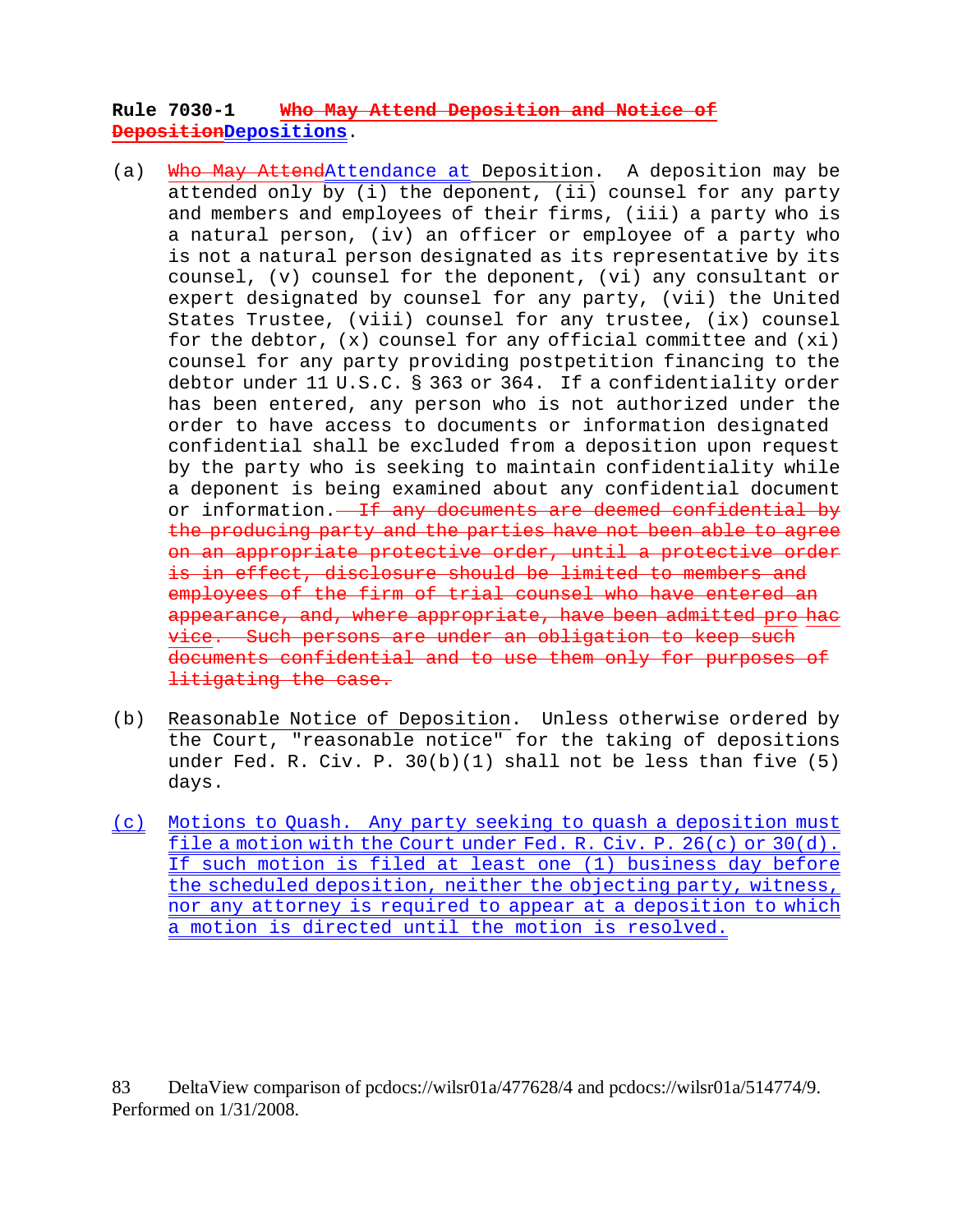**Rule 7055-1 Default**. All applications, motions or requests for default/default judgment under Fed. R. Bankr. P. 7055 shall be served on the party against whom a default is sought and the party's attorney if an entry of appearance has been filed in the adversary or bankruptcy case, in accordance with Local Rule 9013-1. Requests for default/default judgment shall be in compliance with the Clerk's Office Procedures.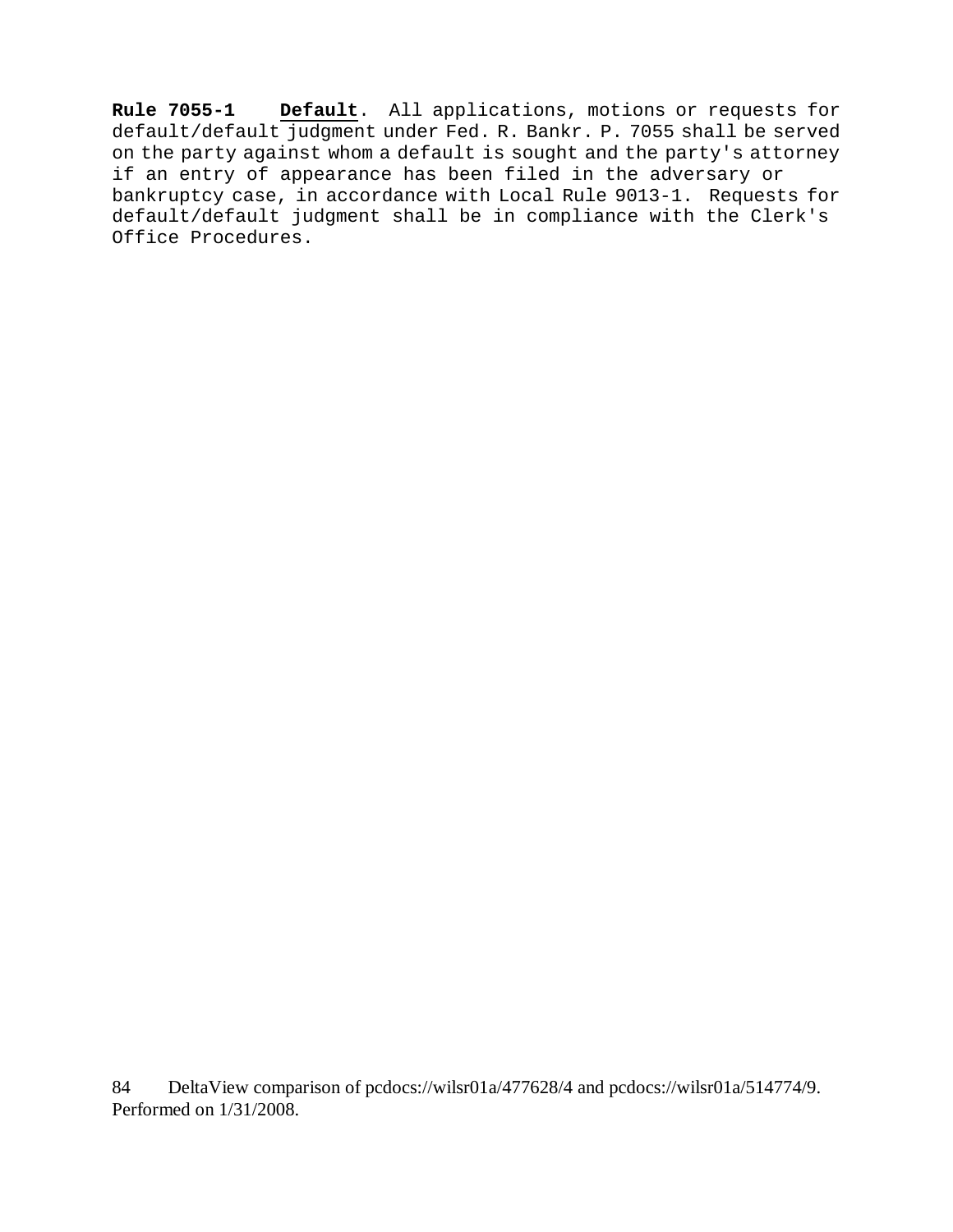#### **PART VIII. APPEALS TO DISTRICT COURT OR BANKRUPTCY APPELLATE PANEL**

#### **Rule 8001-1 Appeals From Bankruptcy Court Orders**.

- (a) Appeals Generally. A notice of appeal shall be in conformity with Official Bankruptcy Form B 17 and shall be accompanied by the prescribed filing fee.
- (b) Transmittal of Notice of Appeal to Bankruptcy Judge. When appealing from an order entered by a bankruptcy judge, substantially contemporaneous with the filing of a notice of appeal, the appellant shall mail or deliver a copy of the notice of appeal to the bankruptcy judge whose order is the subject of the appeal. For the avoidance of doubt, the failure of an appellant to provide a copy of the notice of appeal to the bankruptcy judge shall not affect the jurisdiction of any appellate court to hear such appeal.
- (c) Opinion in Support of Order. Any bankruptcy judge whose order is the subject of an appeal may, within nine (9) days of the filing date of the notice of appeal, file a written opinion that supports the order being appealed or that supplements any earlier written opinion or recorded oral bench ruling or opinion.
- (d) Notice to Official Committees. Simultaneously with the filing of any notice of appeal or notice of cross-appeal, with respect to an appeal in which any official committee in the bankruptcy case from which such appeal originated is not a named party to the appeal, the party filing such notice of appeal or notice of cross-appeal shall serve a copy of such notice on counsel to any such official committee and shall file with the notice of appeal or notice of cross-appeal a certificate of service.
- (e) Committee Request for Notice. Any official committee wishing to be placed on the service list for any appeal for the purpose of receiving notices and copies of papers served shall, within twenty (20) days of service of the notice of appeal or the notice of cross-appeal as provided for in Local Rule 8001-1(a), file with the Court a request for notice. Such notice shall become part of the record for the appeal to be transmitted to the District Court Clerk by the Clerk.
- (f) Intervention. Nothing contained herein shall affect or in any way determine any official committee's right to intervene in any appeal or cross-appeal or its obligation to seek leave to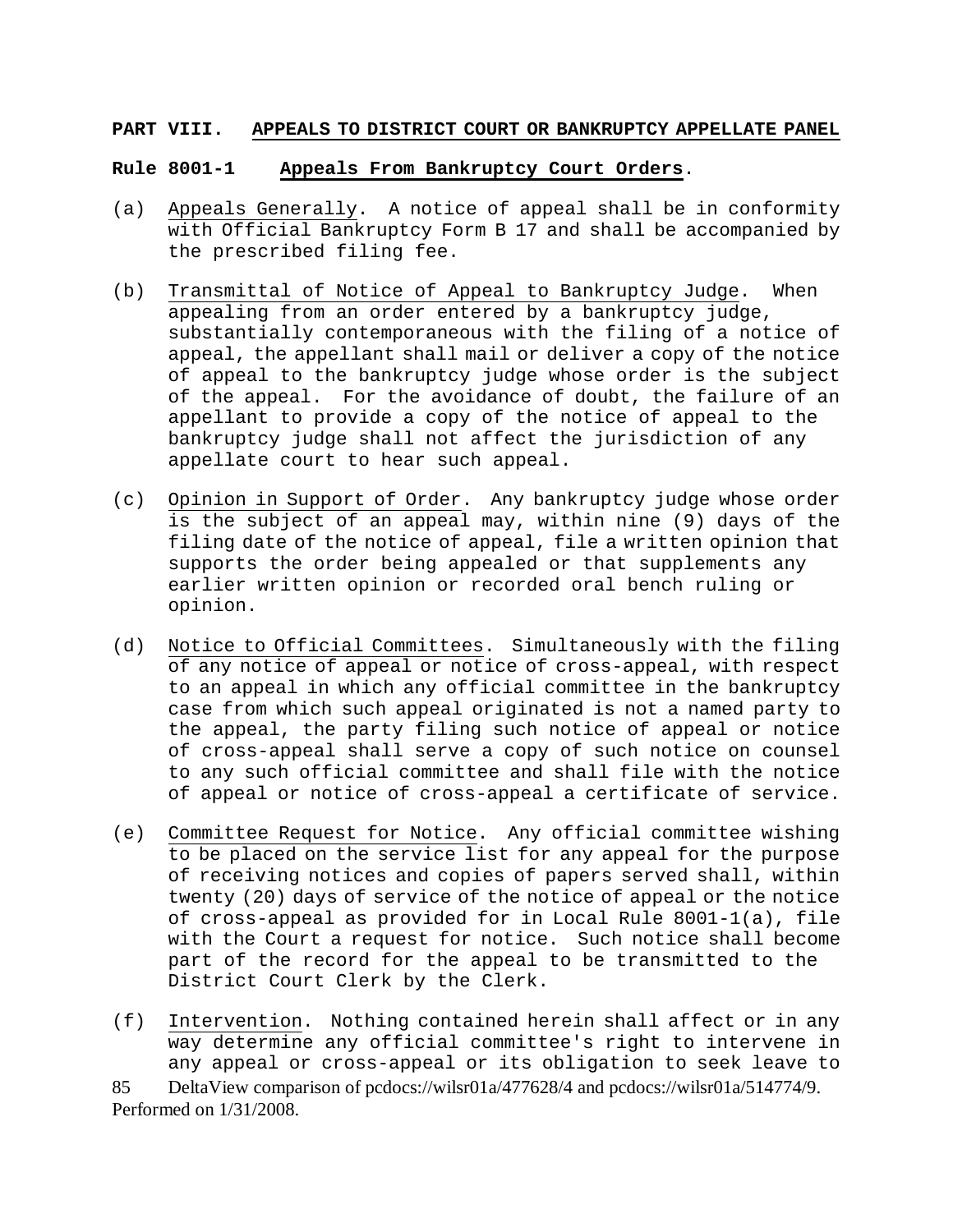intervene in any appeal or cross-appeal if such official committee is not a named party to such appeal or cross-appeal.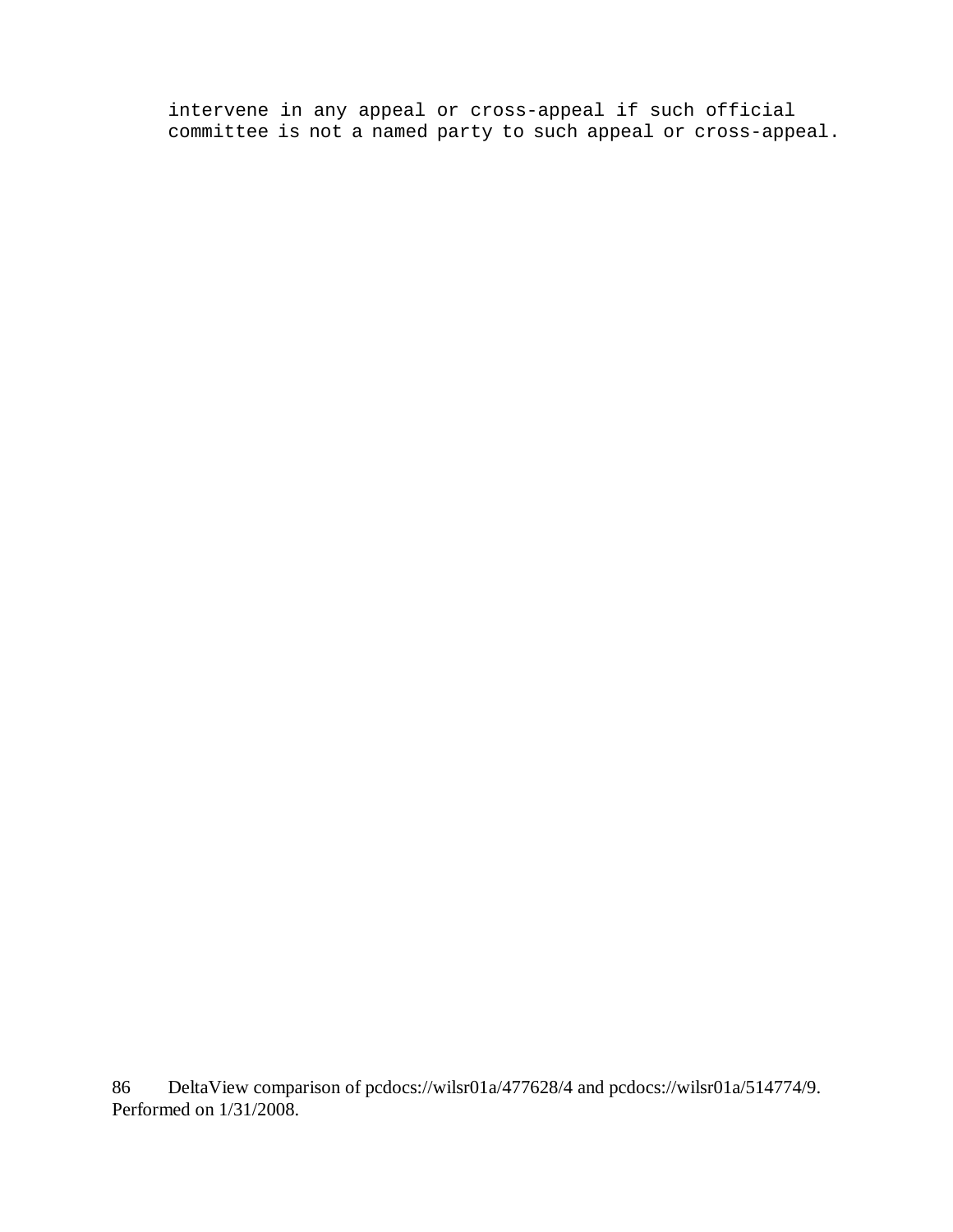**Rule 8001-2 Appeals From District Court Orders**. All appeals from a judgment, order or decree of a District Court Judge exercising original jurisdiction under 28 U.S.C. § 1334 over a bankruptcy case, matter or proceeding docketed in the Clerk's Office shall be:

- (a) Filed with the District Court;
- (b) Directed by the Clerk to the Third Circuit Court of Appeals; and
- (c) Treated as an appeal from a final judgment, order or decree of a district court exercising jurisdiction under 28 U.S.C. § 1334 for purposes of Rule 6(a) of the Federal Rules of Appellate Procedure.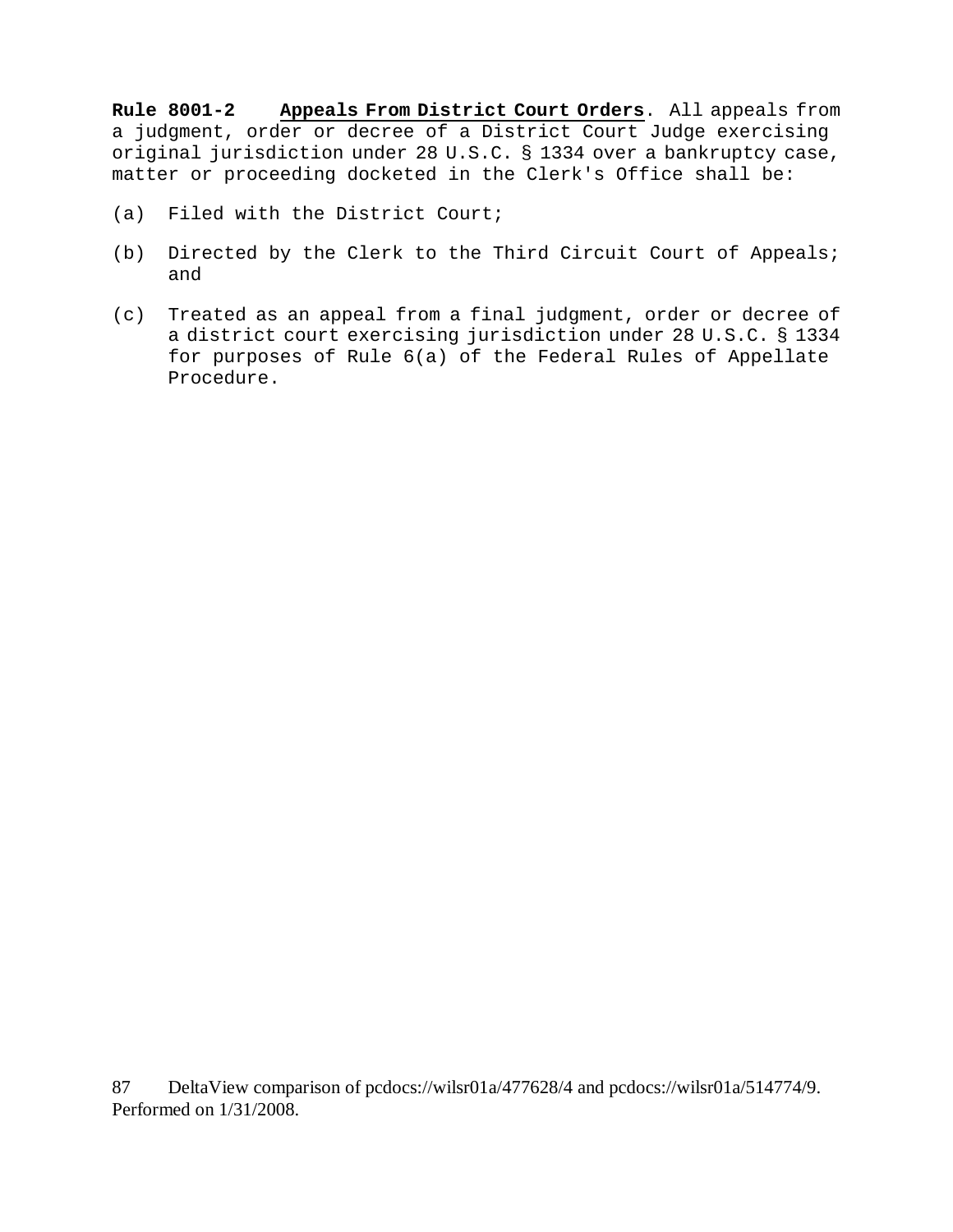**Rule 8006-1 Filing of Copies of Record on Appeal**. The appellant, and appellee, if applicable, shall:

- (a) File and serve a designation of the items to be included in the record on appeal/cross-appeal, along with a statement of the issues to be presented, in accordance with Fed. R. Bankr. P. 8006; and
- (b) At the time of filing the designation identified in Local Rule 8006-1(a), deliver to the Clerk's Office:
	- (i) Those documents identified in the designation submitted under Local Rule 8006-1(a);
	- (ii) Any documents that may be expressly requested by the Clerk or the Court; and
	- (iii) A copy of the relevant transcript; if unavailable, evidence that the transcript has been ordered.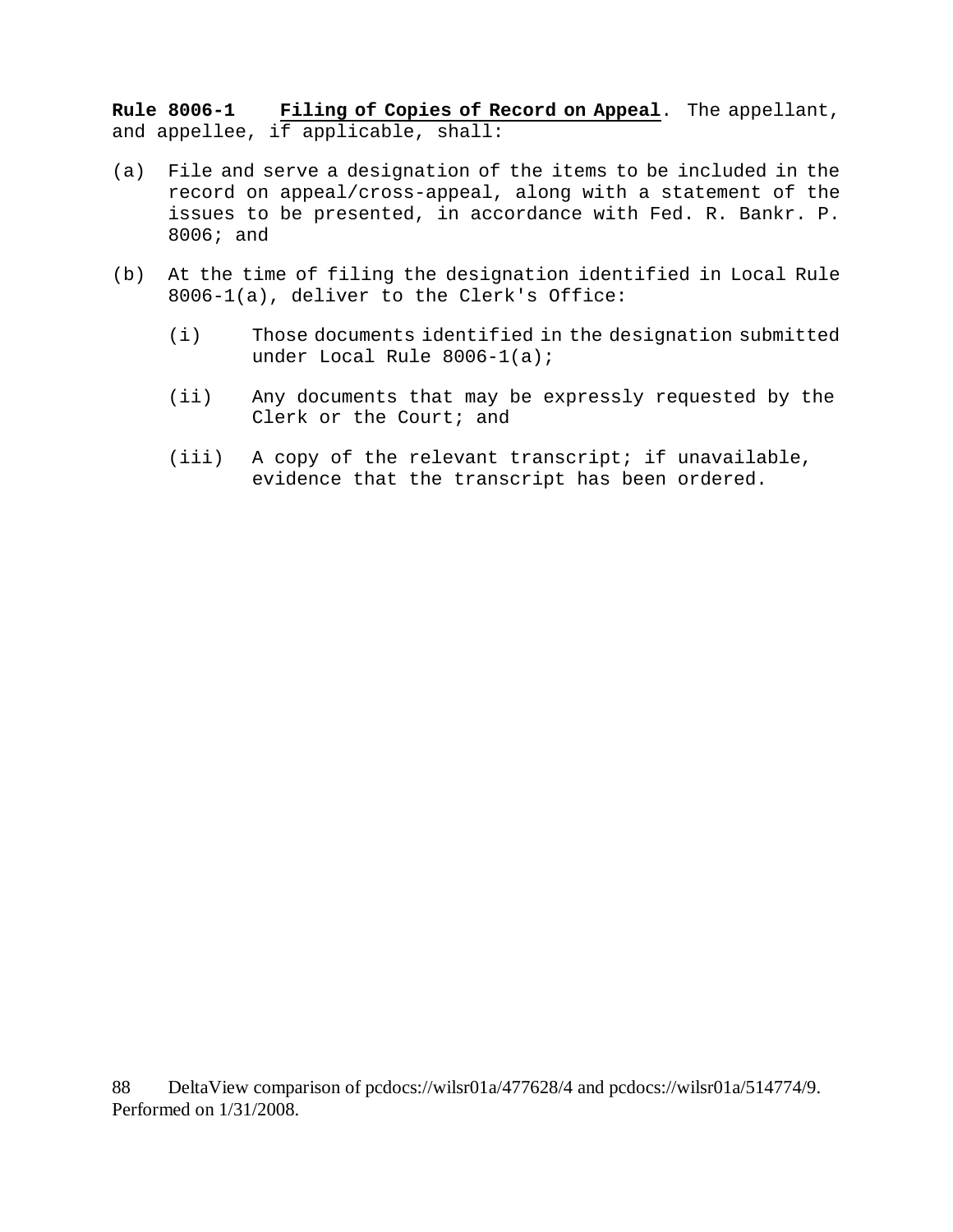### **PART IX. GENERAL PROVISIONS**

#### **Rule 9004-1 Caption**.

- (a) Documents submitted for filing shall contain in the caption the name of the debtor, the case number, the initials of the Judge to whom the case has been assigned, the docket number assigned to the case and, if applicable, the adversary proceeding number. All documents filed with the Clerk that relate to a document previously filed and docketed shall contain in its title the title of the related document and its docket number, if available.
- (b) The hearing date and time and the objection date and time of a motion shall be set forth in bold print (i) in the caption of the notice and motion and all related pleadings, below the case or adversary number and (ii) in the text of the notice.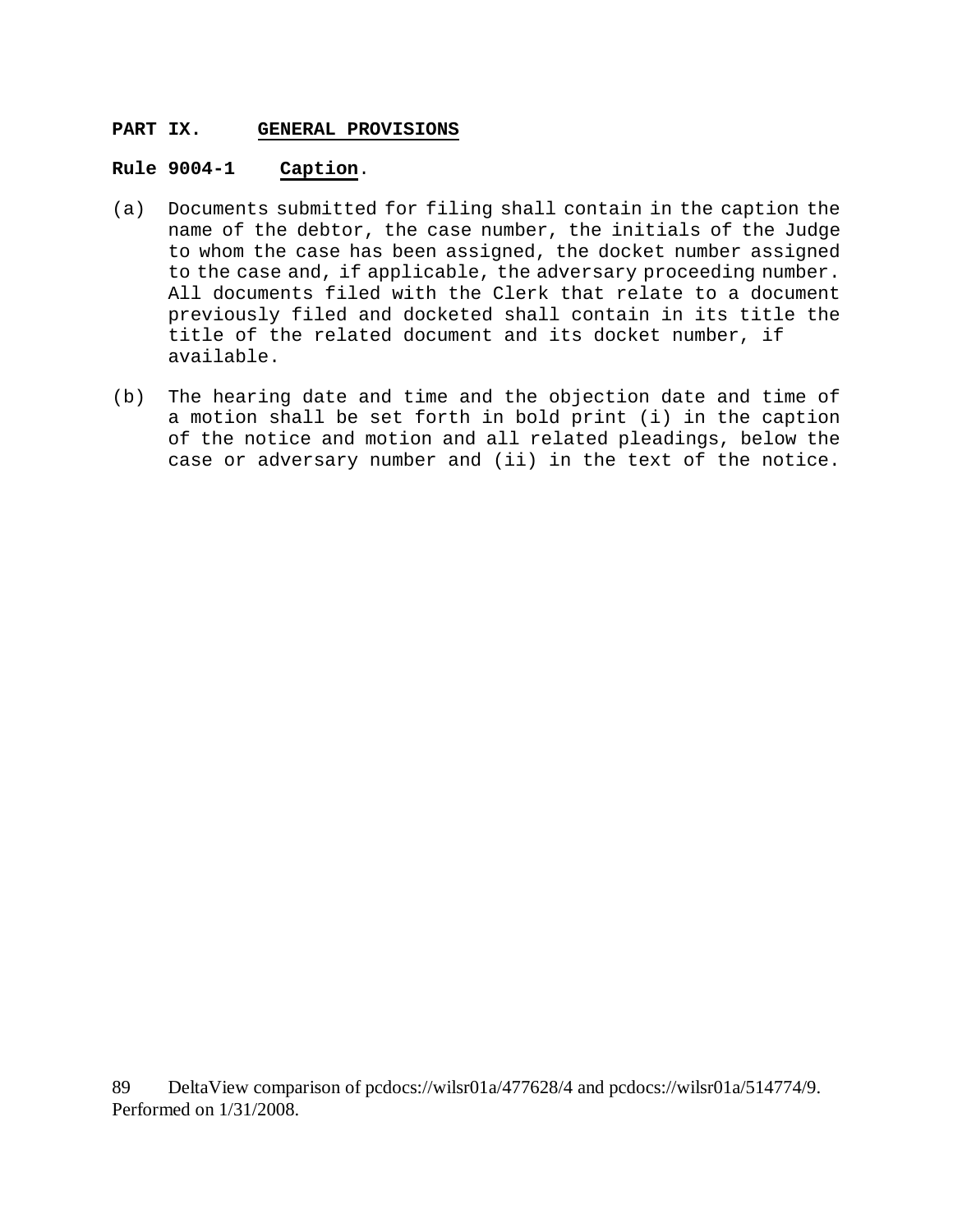## **Rule 9006-1 Time for Service and Filing of Motions and Objections**.

- (a) Generally. Fed. R. Bankr. P. 9006 applies to all cases and proceedings in which the pleadings are filed with the Clerk.
- (b) Discovery-Related Motions. All motion papers under Fed. R. Bankr. P. 7026-7037 shall be filed and served so as to be received at least five (5) days before the hearing date, and include, in the motion itself or in a memorandum, a verbatim recitation of each interrogatory, request, answer, response, and objection which is the subject of the motion or shall have attached a copy of the actual discovery document which is the subject of the motion. Counsel for the moving party shall file with any such motion a statement certifying that the attorney making the motion has made a reasonable effort to reach an agreement with the opposing attorneys on the matters set forth in the motion. When service is made for a discovery related motion under this Local Rule, any objection shall be filed and served so as to be received at least one (1) day before the hearing date.in accordance with Local Rule 7026-1.
- (c) All Other Motions.
	- (i) Service of Motion Papers. Unless the Fed. R. Bankr. P. or these Local Rules state otherwise, all motion papers shall be filed and served in accordance with Local Rule 2002-1(b) at least fifteen (15) days (eighteen (18) days if service is by mail; sixteen (16) days if service is by overnight delivery) prior to the hearing date.
	- (ii) Objection Deadlines. Where a motion is filed and served in accordance with Local Rule  $9006-1(c)(i)$ , the deadline for objection(s) shall be no later than five (5) days before the hearing date. To the extent a motion is filed and served in accordance with Local Rule 2002-1(b) at least twenty-three (23) days prior to the hearing date, however, the movant may establish any objection deadline that is no earlier than eighteen (18) days after the date of service and no later than five (5) days before the hearing date. Any objection deadline may be extended by agreement of the movant; provided, however, that no objection deadline may extend beyond the deadline for filing the agenda. In all instances, any objection must be filed and served so as to be received on or before the applicable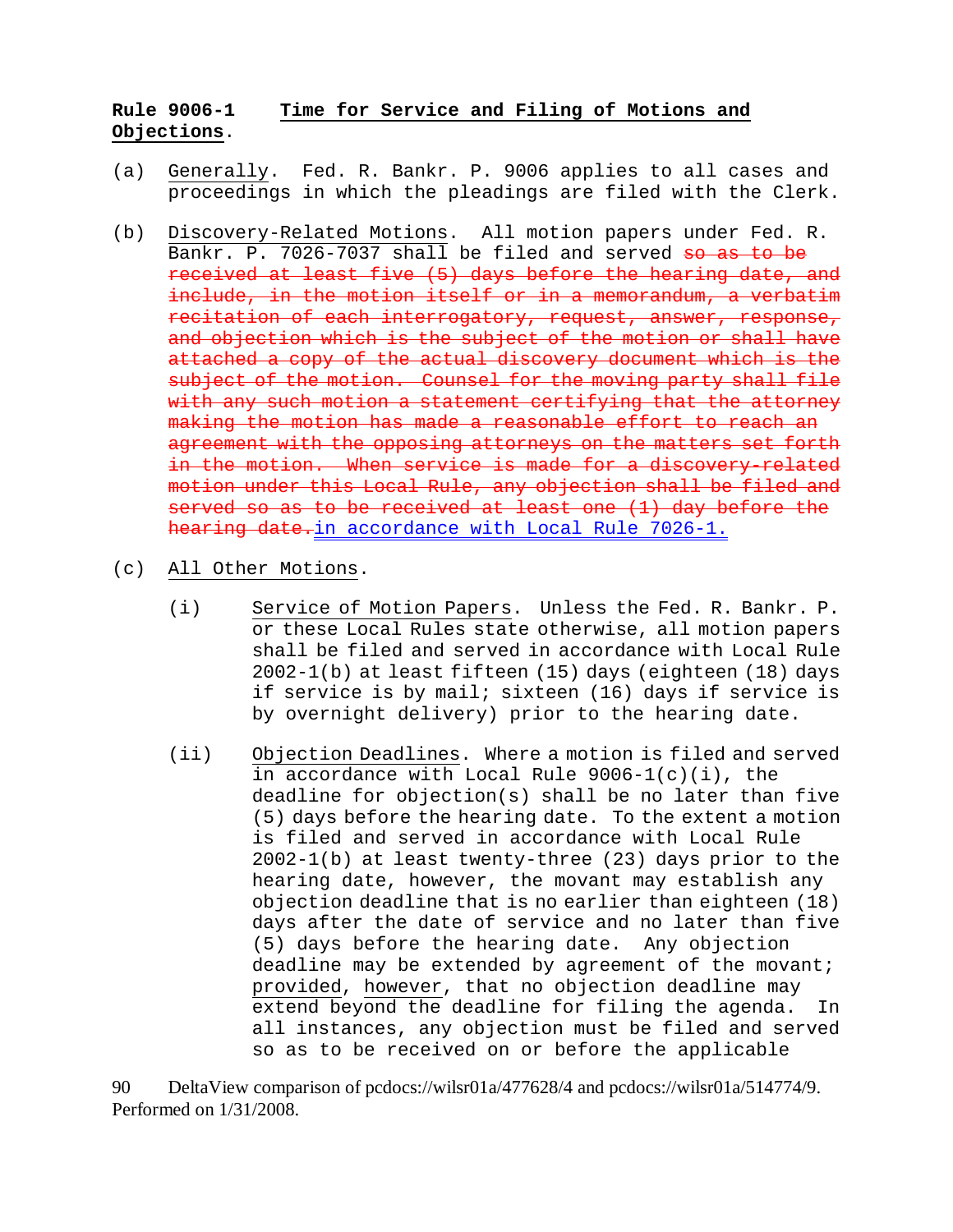objection deadline.

- (d) Reply Papers. Reply papers may be filed and, if filed, shall be served so as to be received by 4:00 p.m. prevailing Eastern Time the day prior to the deadline for filing the agenda.
- (e) Shortened Notice. No motion will be scheduled on less notice than required by these Local Rules or the Fed. R. Bankr. P. except by order of the Court, on written motion (served on all interested parties) specifying the exigencies justifying shortened notice. The Court will rule on such motion promptly without need for a hearing.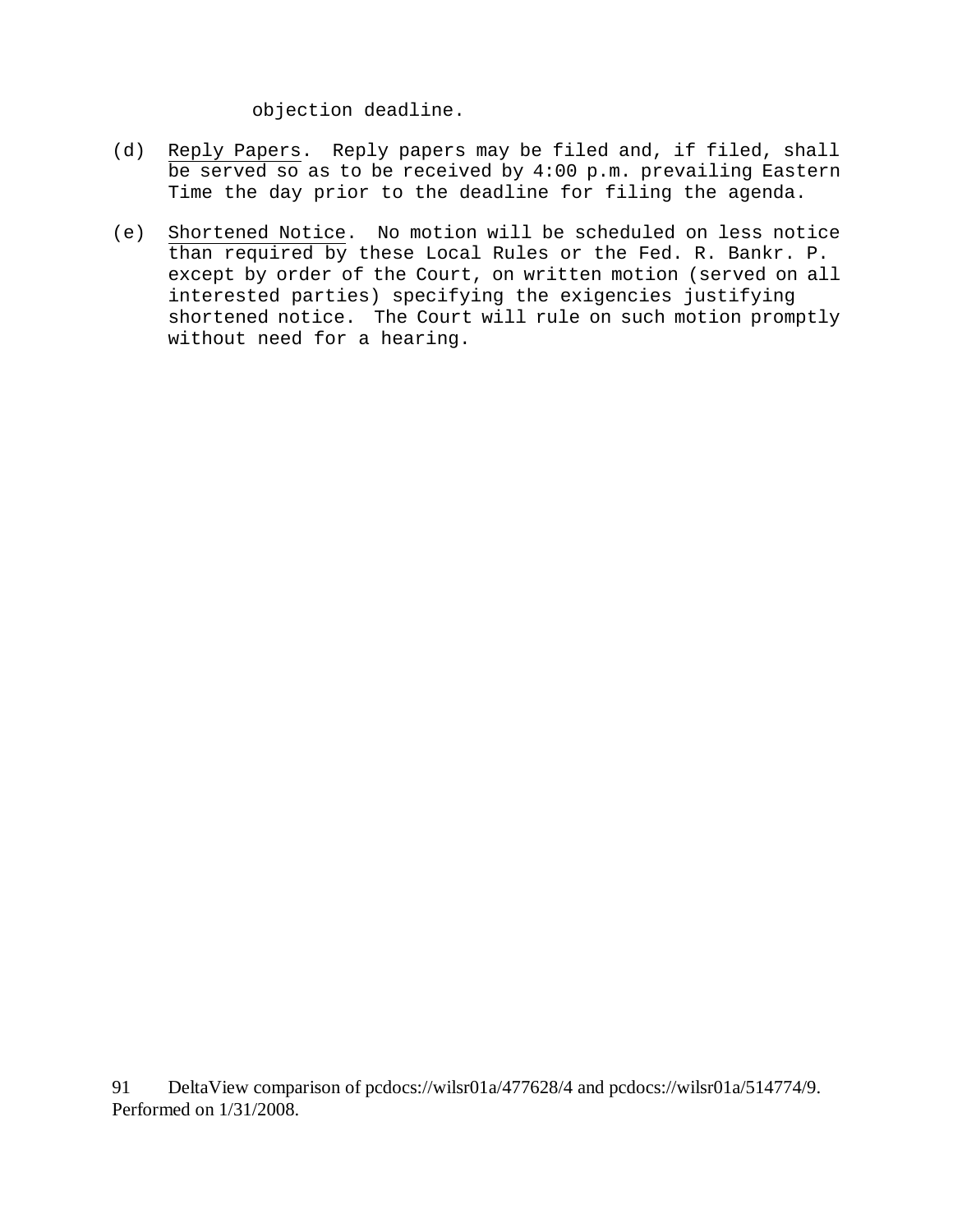**Rule 9006-2 Bridge Orders Not Required in Certain Circumstances**. Unless otherwise provided in the Code or in the Fed. R. Bankr. P., if a motion to extend the time to take any action is filed before the expiration of the period prescribed by the Code, the Fed. R. Bankr. P., these Local Rules or Court order, the time shall automatically be extended until the Court acts on the motion, without the necessity for the entry of a bridge order.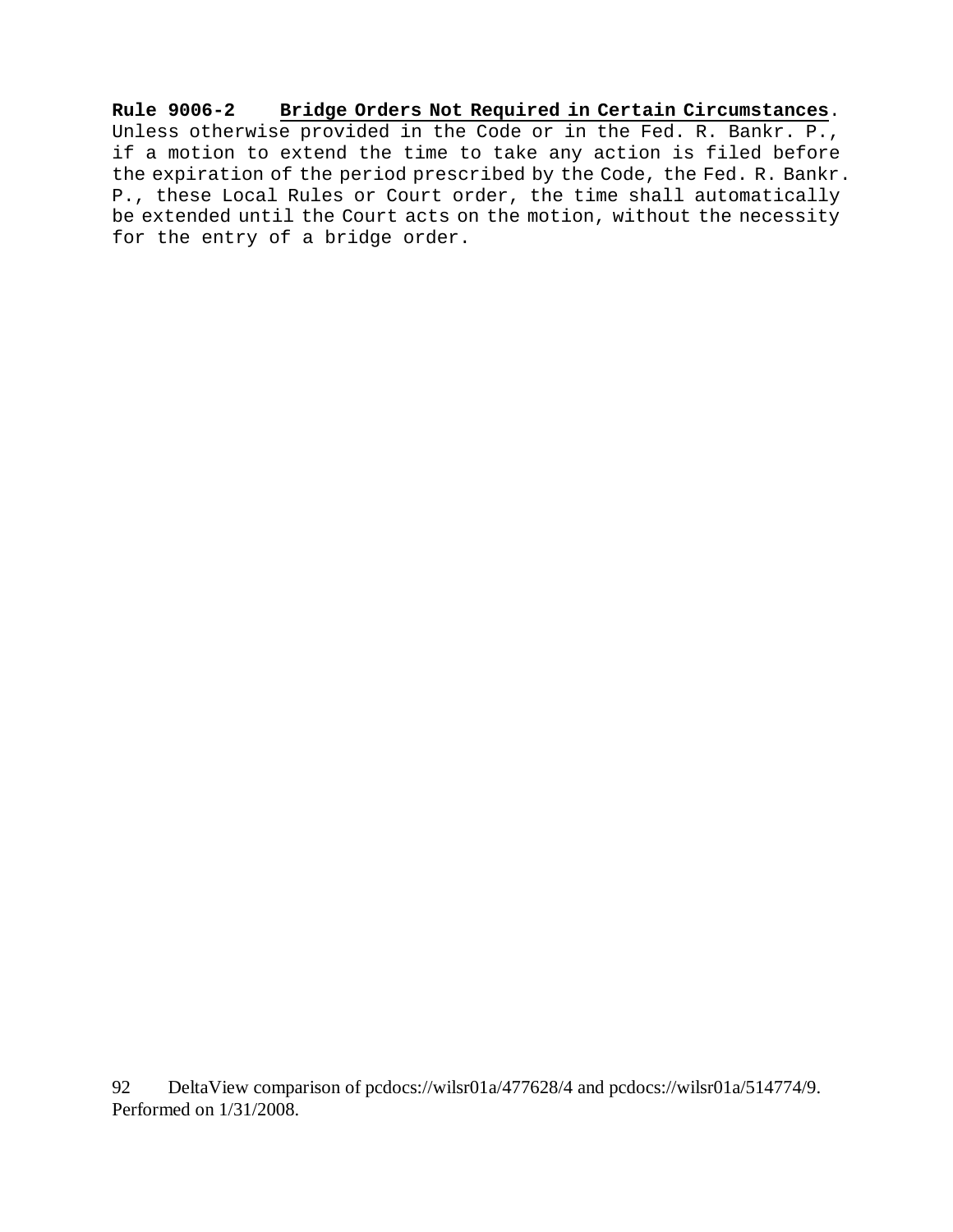## **Rule 9010-1 Representation and Appearance by CounselBar Admission**.

- (a) Local Counsel. Except as otherwise provided herein, an attorney not admitted to practice by the Supreme Court of Delaware and not admitted to practice in the District Court may not be admitted pro hac vice in this Court unless associated with an attorney who is a member of the Bar of the District Court and who maintains an office in the District of Delaware for the regular transaction of business, upon whom all notices, orders, pleadings and other papers filed in the case shall be served and who shall be required to sign all papers filed with the Court, where the signature of an attorney is required, and attend proceedings before the Court, Clerk, and officers or agents of the Court.The Bar of this Court. The Bar of this Court shall consist of those persons heretofore admitted to practice in the District Court and those who may hereafter be admitted in accordance with these Rules.
- (b) Admission Pro Hac Vice. Attorneys admitted, practicing, and in good standing in another jurisdiction, who are not admitted to practice by the Supreme Court of the State of Delaware and not admitted to practice in the District Court, may be admitted pro hac vice in this Court in the discretion of the Court, such admission to be at the pleasure of the Court. However, unlessUnless otherwise ordered by the Court, or authorized by the Constitution of the United States or acts of Congress, an applicant is not eligible for permission to practice pro hac vice if the applicant: (i) resides in Delaware; or (ii) is regularly employed in Delaware; or (iii) is regularly engaged in business, professional or other similar activities in Delaware. Any judge of the Court may revoke upon hearing after notice for good cause a pro hac vice admission. Counsel may be admitted pro hac vice under this rule only upon motion and after satisfaction of the above requirements. If a motion for pro hac vice is made orally in open court, it shall be followed promptly by the filing of a written motion, substantially in conformity with Local Form 105, signed by local counsel and the applicant.
	- (i) Resides in Delaware; or
	- (ii) Is regularly employed in Delaware; or
	- (iii) Is regularly engaged in business, professional, or other similar activities in Delaware.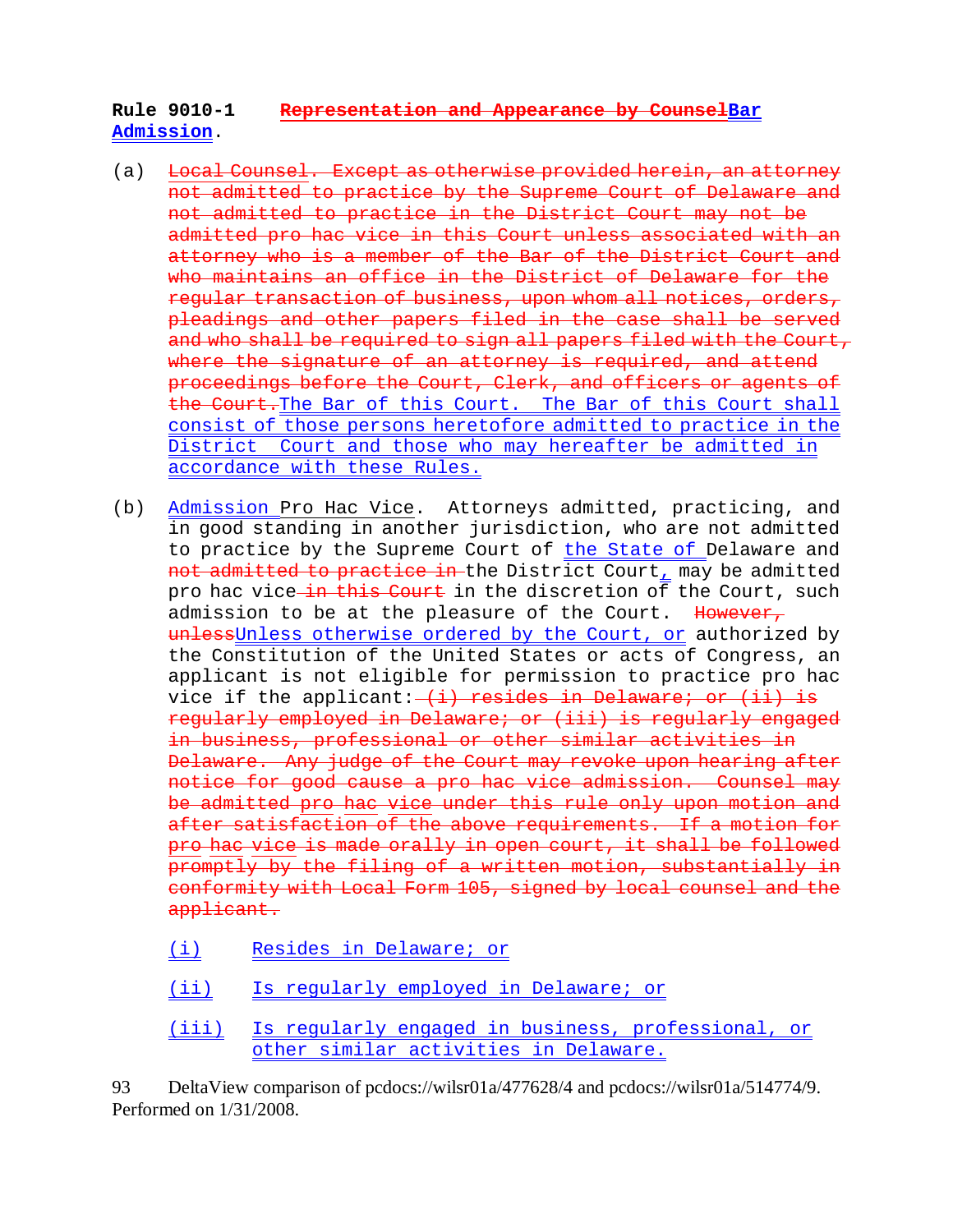Any Judge of the Court may revoke, upon hearing after notice and for good cause, a pro hac vice admission in a case or proceeding before a judge. The form for admission pro hac vice, which may be amended by the Court, is Local Form 105 and is located on the Court's website.

# (c) Exceptions to Association with Local Counsel

Requirement.Association with Delaware Counsel Required. Unless otherwise ordered, an attorney not admitted to practice by the District Court and the Supreme Court of the State of Delaware may not be admitted pro hac vice unless associated with an attorney who is a member of the Bar of the District Court and who maintains an office in the District of Delaware for the regular transaction of business ("Delaware counsel"). Consistent with CM/ECF Procedures, Delaware counsel shall be the registered users of CM/ECF and shall be required to file all papers. Unless otherwise ordered, Delaware counsel shall attend proceedings before the Court.

- (d) Time to Obtain Delaware Counsel. A party not appearing pro se shall obtain representation by a member of the Bar of the District Court or have its counsel associate with a member of the Bar of the District Court in accordance with (paragraph (c) above) within thirty (30) days after:
	- (i) Claim Litigation. Association with local counsel shall not be required for the filing or prosecution of a proof of claim or the response to an objection to a proof of claim. The Court may, however, direct the claimant to consult with local counsel if the claim litigation will involve extensive discovery or trial time. The filing of the first paper filed on its behalf; or
	- (ii) The filing of a case transferred or removed to this Court.

Failure to timely obtain such representation shall subject the defaulting party to appropriate sanctions.

- (e) Association with Delaware Counsel not Required.
	- (i)  $\frac{1}{1}$  Government Attorneys. An attorney not admitted in the District Court but admitted in another United States District Court may appear representing the United States of America (or any officer or agency thereof) or any State (or officer or agency thereof) so long as a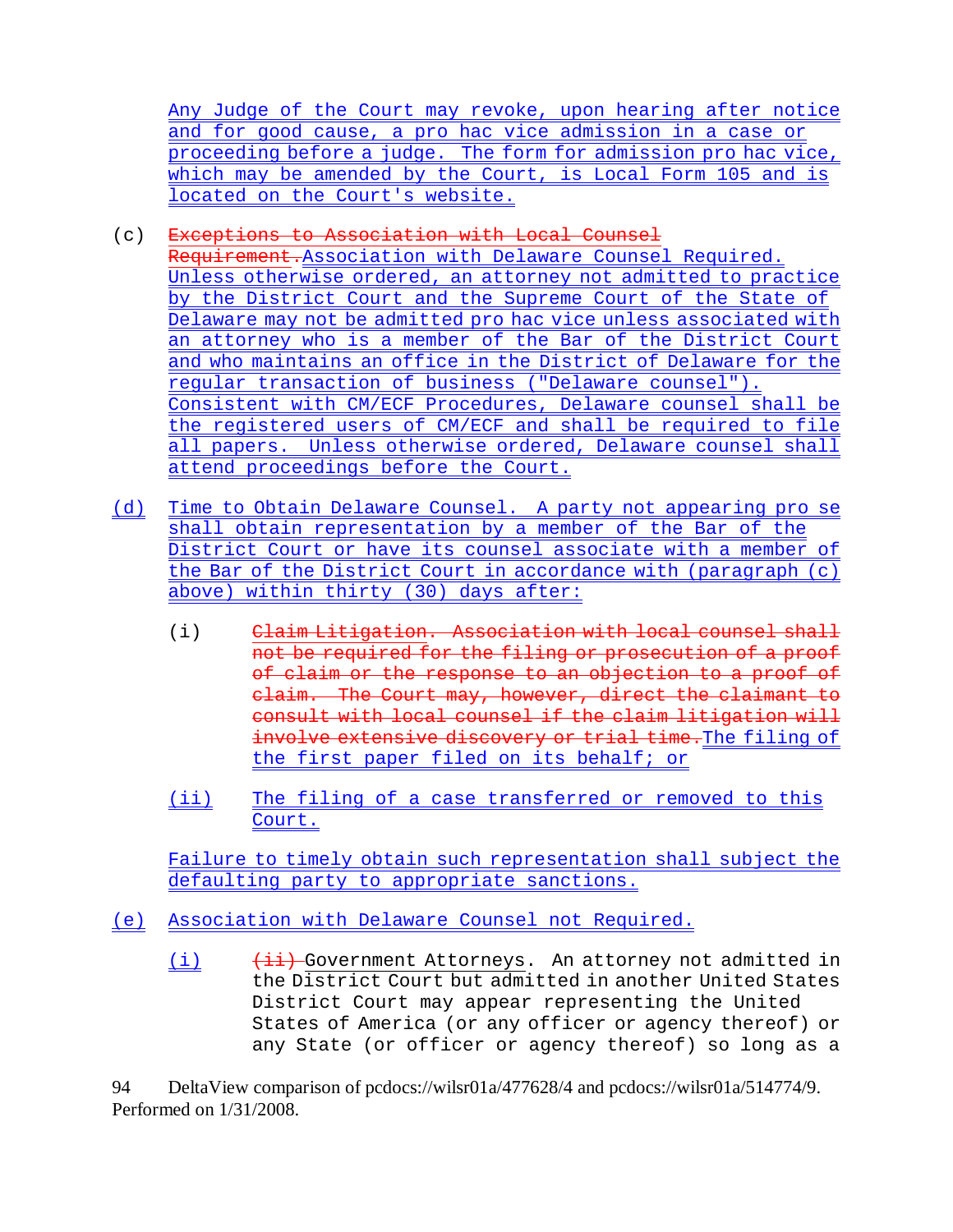certification is filed, signed by that attorney, stating (a) the courts in which the attorney is admitted, (b) that the attorney is in good standing in all jurisdictions in which he or she has been admitted and (c) that the attorney will be bound by these Local Rules and that the attorney submits to the jurisdiction of this Court for disciplinary purposes.

- (ii) Delaware Attorney with Out of State Office. Attorneys who are admitted to the Bar of the District Court and in good standing, but who do not maintain an office in the District of Delaware, may appear on behalf of parties upon approval by the Court.
- (iii) Claim Litigation. Parties may file or prosecute a proof of claim or a response to their claim. The Court may, however, direct the claimant to consult with Delaware counsel if the claim litigation will involve extensive discovery or trial time.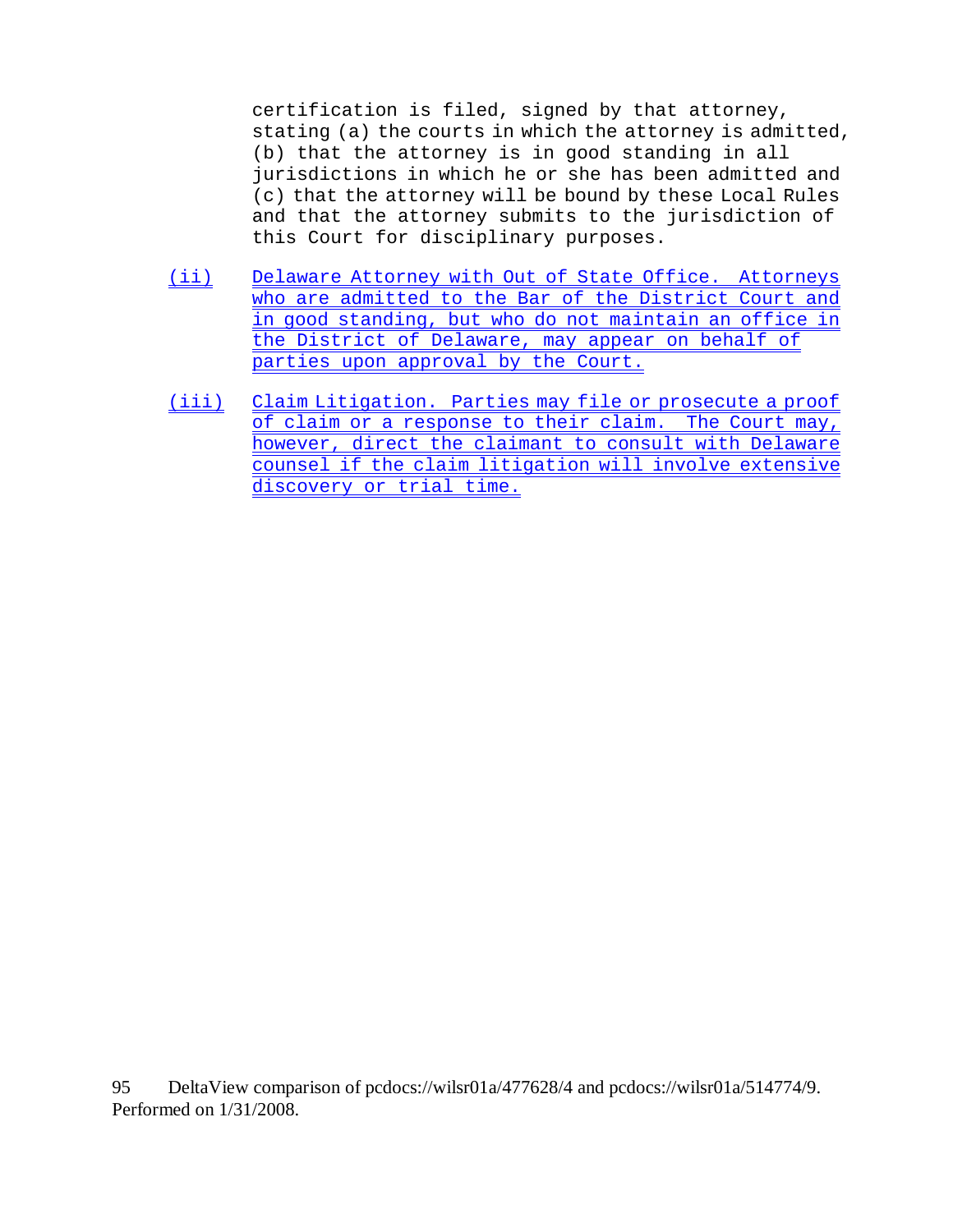### **Rule 9010-2 Substitution; Withdrawal**.

- (a) Substitution. If a party in an adversary proceeding or a debtor in any case wishes to substitute attorneys, a substitution of counsel document signed by the original attorney and the substituted attorney shall be filed. If a trustee, debtor or official committee wishes to substitute attorneys or any other professional whose employment was subject to approval by the Court, a motion for retention of the new professional must also be filed.
- (b) Withdrawal. An attorney may withdraw an appearance for a party without the Court's permission when such withdrawal will leave a member of the Bar of the District Court appearing as attorney of record for the party. Otherwise, no appearance shall be withdrawn except by order on a motion duly noticed to each party and served on the party client, at least ten (10) days before the motion is presented, by registered or certified mail addressed to the client's last known address.
- (c) Service. Substitutions and motions for withdrawal under this Local Rule shall be served (i) in an adversary proceeding, on all parties to the proceeding and (ii) in a bankruptcy case, on all parties entitled to notice under Fed. R. Bankr. P. 2002.
- (d) Effect of Failure to Comply. Until paragraph (a) or (b), as applicable, and paragraph (c) of Local Rule 9010-2 are complied with and an order, if necessary, is entered, the original attorney remains the client's attorney of record.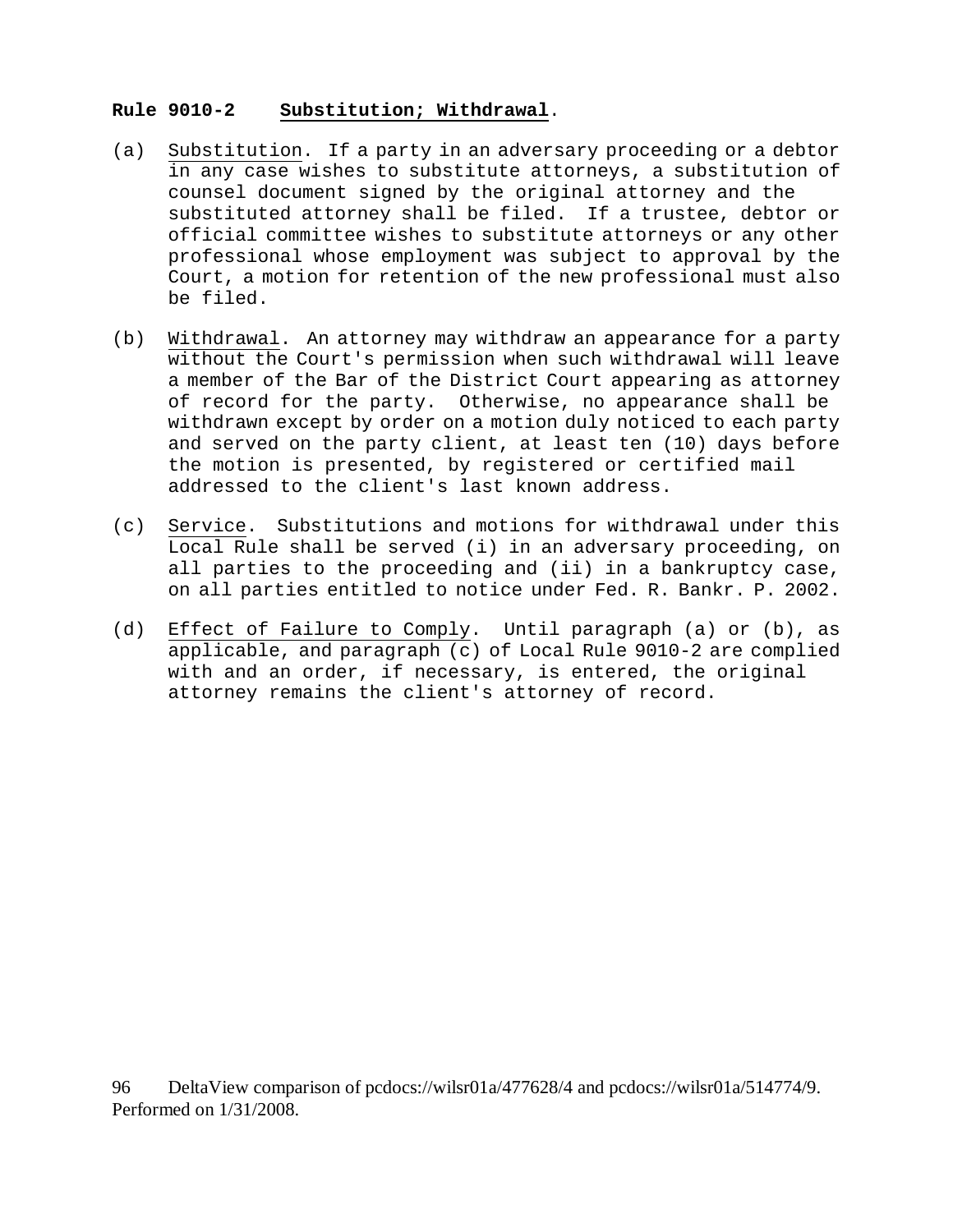## **Rule 9011-4 Signing of Electronically Transmitted PleadingsSignatures**.

- (a) Any motion, pleading or other document requiring a signature must, following the signature, include the address and telephone number of the attorney or pro se filer.
- (b)  $\rightarrow$  Any motion, pleading or other document requiring a signature that is electronically filed by a registered CM/ECF user must be filed as either (a) a document containing the signature of the person(s) signing said document or (b) a document displaying the name of the person(s) signing said document, preceded by an "/s/" ("electronic signature") and typed in the space where the signature would otherwise appear (e.g., "/s/ Jane Doe"). The electronic signature of the person on the document electronically filed shall constitute the signature of that person for purposes of Fed. R. Bankr. P. 9011, and the use of a person's password to file a document electronically shall not constitute the signature of, or a representation to the court by, the person whose password is used for such electronic filing for purposes of Fed. R. Bankr. P. 9011. In the absence of a signature on a document electronically filed, the CM/ECF password used to file the document shall constitute a signature for purposes of Fed. R. Bankr. P. 9011.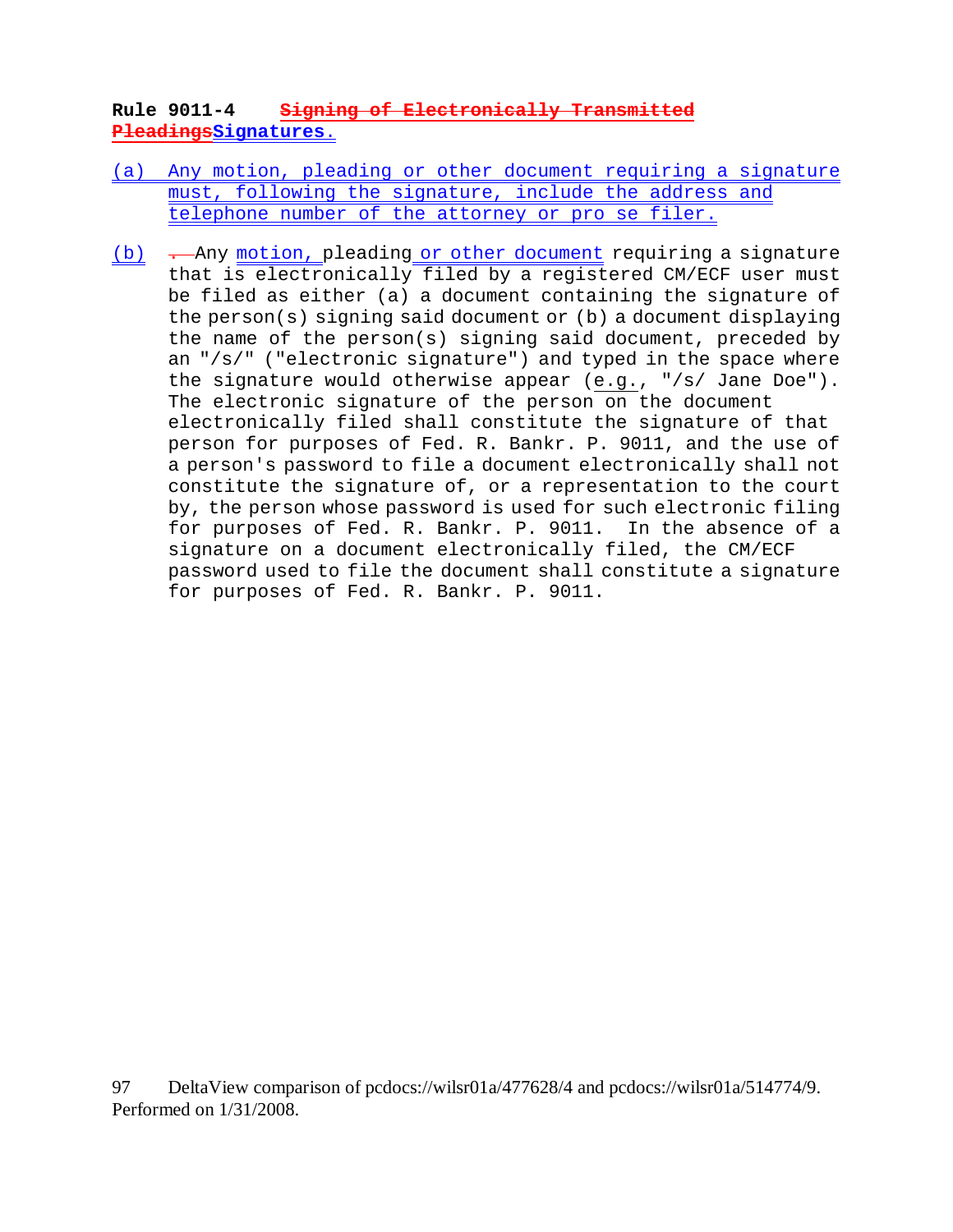### **Rule 9013-1 Motions**.

- (a) Application. This Local Rule applies to motions filed in bankruptcy cases. Motions filed in adversary proceedings shall be governed by Local Rule 7007-1.
- (b) Requests for Relief. No request for relief (not otherwise governed by Fed. R. Bankr. P. 7001) may be made to the Court, except by written motion, by oral motion in open court or by certification of counsel. Letters from counsel or parties will not be considered.
- (c) Cases with Omnibus Hearing Dates. In each chapter 11 case, the Court may enter a scheduling order establishing omnibus hearing dates and the procedures for scheduling and conducting hearings on such omnibus hearingany case where omnibus hearing dates have been scheduled pursuant to Local Rule 2002-1(a), all motions and applications and related papers shall be heard only on such dates, unless otherwise ordered by the Court. In casesa case where there are no omnibus hearings scheduled, a hearing date may be obtained by contacting the Court.
- (d) Evidentiary Hearing. The hearing All hearings on anya contested matter will be an evidentiary hearing at which witnesses will be required to testify *livein* person in Court with respect to any material factual issues in dispute unless these Rules, the parties or the Court provides otherwise.
- (e) Contents of Notice. Unless otherwise ordered by the Court, the movant shall give notice in writing of the hearing on a motion, signed by counsel for the movantmotion shall, in substantial conformity with Local Form 106 setting forth106, provide:
	- (i) The title of the motion in bold print;
	- (ii) The date and time of the hearing on the motion;
	- (iii)  $(\pm i)$  The date and time by which objections concerning the proposed motion shall be served and filed, which shall also be set forth in bold print in the caption below the case numbershall be due;
	- $(iv)$   $(iii)$  The name and address of the parties on whom any objection shall be served; and
	- $(v)$   $(iv)$  The date, place and time when the motion will be heard in bold print in the caption below the case number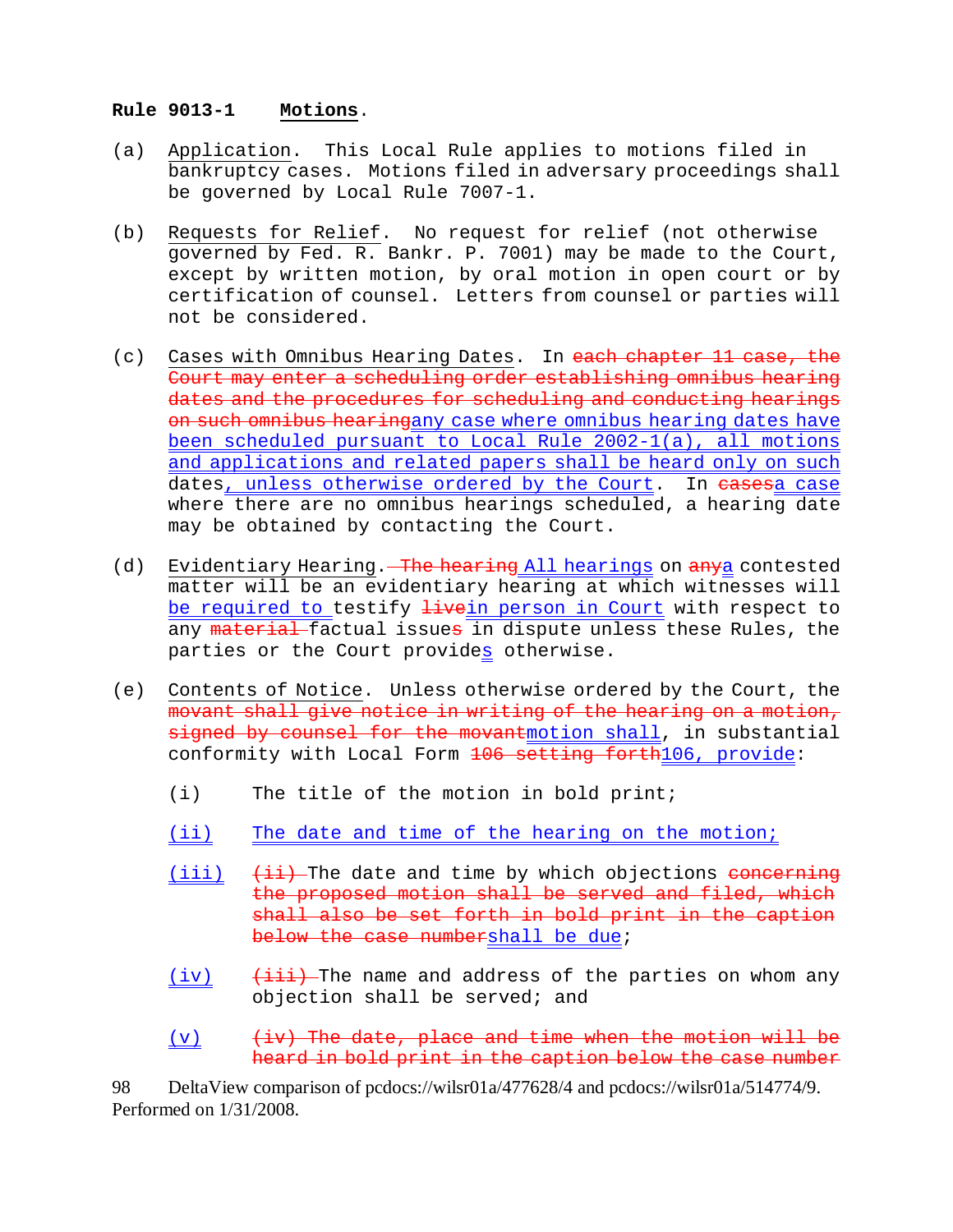and, if appropriate,  $aA$  statement that the motion may be granted and an order entered without a hearing unless a timely objection is made.

- (f) Form of Motion. All motions shall have attached thereto a notice conforming to Local Rule 9013-1(e), a proposed form of order specifying the exact relief requested, and a certificate of service showing the date, means of service and parties served. All motions shall be titled in the form "Motion of [Movant's Name] for [Relief Requested]."
- (g) Service of Motion and Notice. All motions shall be served in accordance with Local Rule 2002-1(b).
- (h) Objections. Except for motions presented on an expedited basis, any objection to a motion shall be made in writing. The title of the objection shall conform to Local Rule 9004-1 and shall include the objector's name, the motion to which the objection relates and the docket number of the motion. The hearing date and time and the docket number of the related motion shall be set forth in bold print in the caption below the case number.
- (i) Telephonic Appearance at Hearing. In extenuating circumstances where counsel cannot appear at the first hearing on a motion, a request can be made to the respective Judge's chambers for an appearance by telephone no later than 12:00 p.m. prevailing Eastern Time two (2) days prior to the scheduled hearing date. Upon the approval of such request by the Court, counsel shall follow the telephonic appearance procedures located on the Court's website. This Local Rule shall not apply to evidentiary hearings.
- (j) Certificate of No Objection. Forty-eight (48) hours after the objection date has passed with no objection having been filed or served, counsel for the movant may file a certificate of no objection (the "Certificate of No Objection" or "CNO"), substantially in the form of Local Form 107, stating that no objection has been filed or served on the movant. By filing the CNO, counsel for the movant represents to the Court that the movant is unaware of any objection to the motion or application and that counsel has reviewed the Court's docket and no objection appears thereon. In cases in which a Notice of Agenda is required under Local Rule 9029-3, debtor's counsel shall submit a binder that shall contain the Notice of Agenda and any uncontested matter where a Certificate of No Objection has been timely filed. In all other cases, pleadings shall be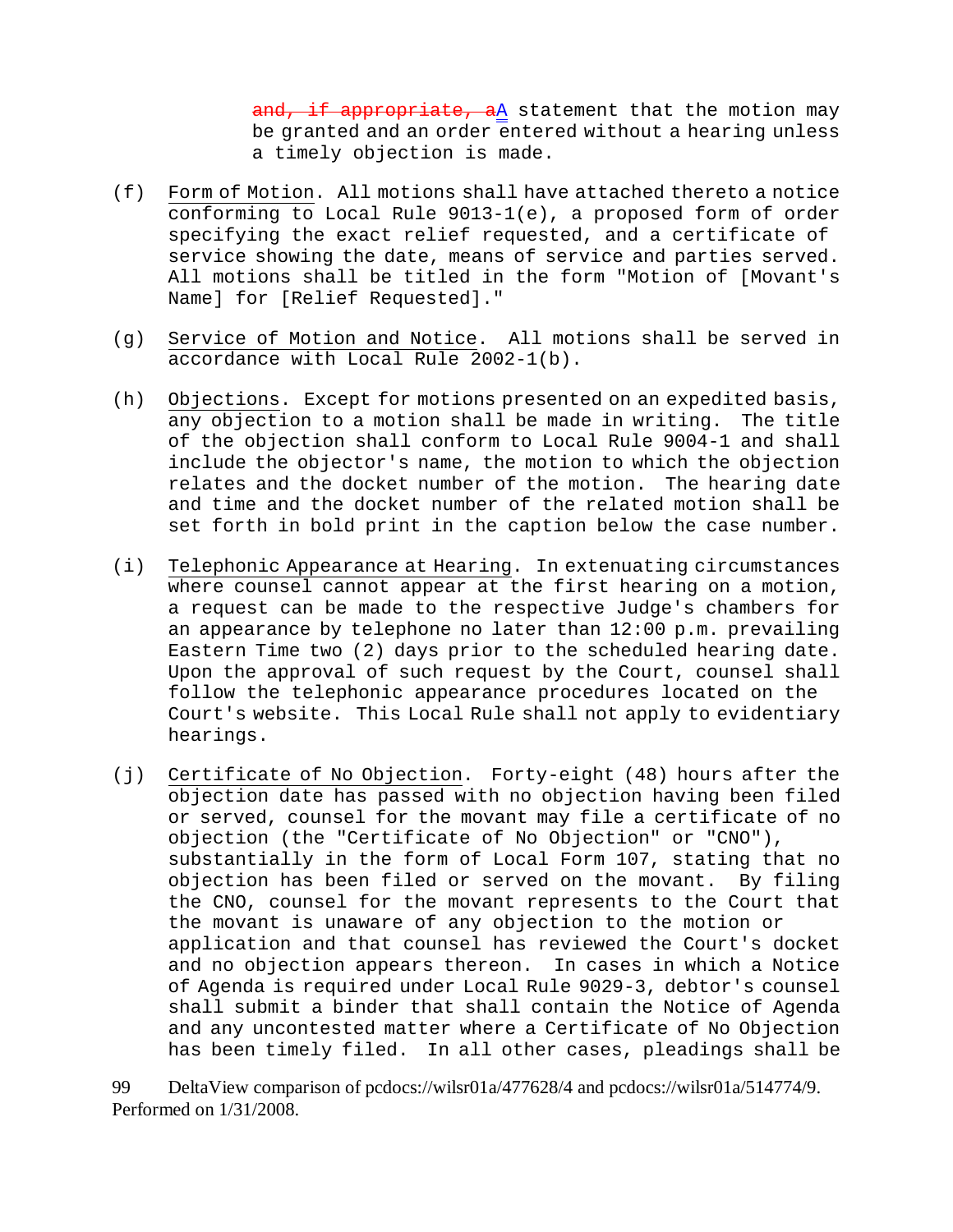submitted in accordance with each respective Judge's chambers procedures. Such chambers procedures, if any, are available on the Court's website. Upon receipt of the Certificate of No Objection, the Court may enter the order accompanying the motion or application without further pleading or hearing and, once the order is entered, the hearing scheduled on the motion or application shall be canceled without further notice.

- (k) Amendment of Order. Any request for amendment of an order entered by the Court shall be made only as follows:
	- (i) If the amendment is non-material, by certification of counsel that the amendment is not material and that all parties in interest have consented to the amendment;
	- (ii) By motion under this Local Rule; or
	- (iii) By the filing of a stipulation to amend, signed by all interested parties. Any request for amendment shall have attached the proposed amended order and a blacklined copy reflecting the changes.
- (l) Service of Order or Judgment. Service of an order or judgment shall be made in accordance with Local Rule 9022-1.
- (m) Motions Filed with the Petition in Chapter 11 Cases.
	- (i) Definition. Any motion or application in which the debtor requests a hearing or the entry of an order with less than five (5) days' notice and prior to the earlier of the creditors' committee formation meeting or the 11 U.S.C. § 341 meeting of creditors shall be governed by this Local Rule.
	- (ii) Scope of Relief Requested. Requests for relief under this Local Rule shall be confined to matters of a genuinely emergent nature required to preserve the assets of the estate and to maintain ongoing business operations and such other matters as the Court may determine appropriate.
	- (iii) Notice to the United States Trustee, Clerk and Certain Other Parties. Once a petition is filed, counsel for the debtor shall have a binder containing an agenda and all applications and motions sought to be heard on an emergent basis delivered to the Clerk's Office. Once the case is assigned to a Judge, the Court will contact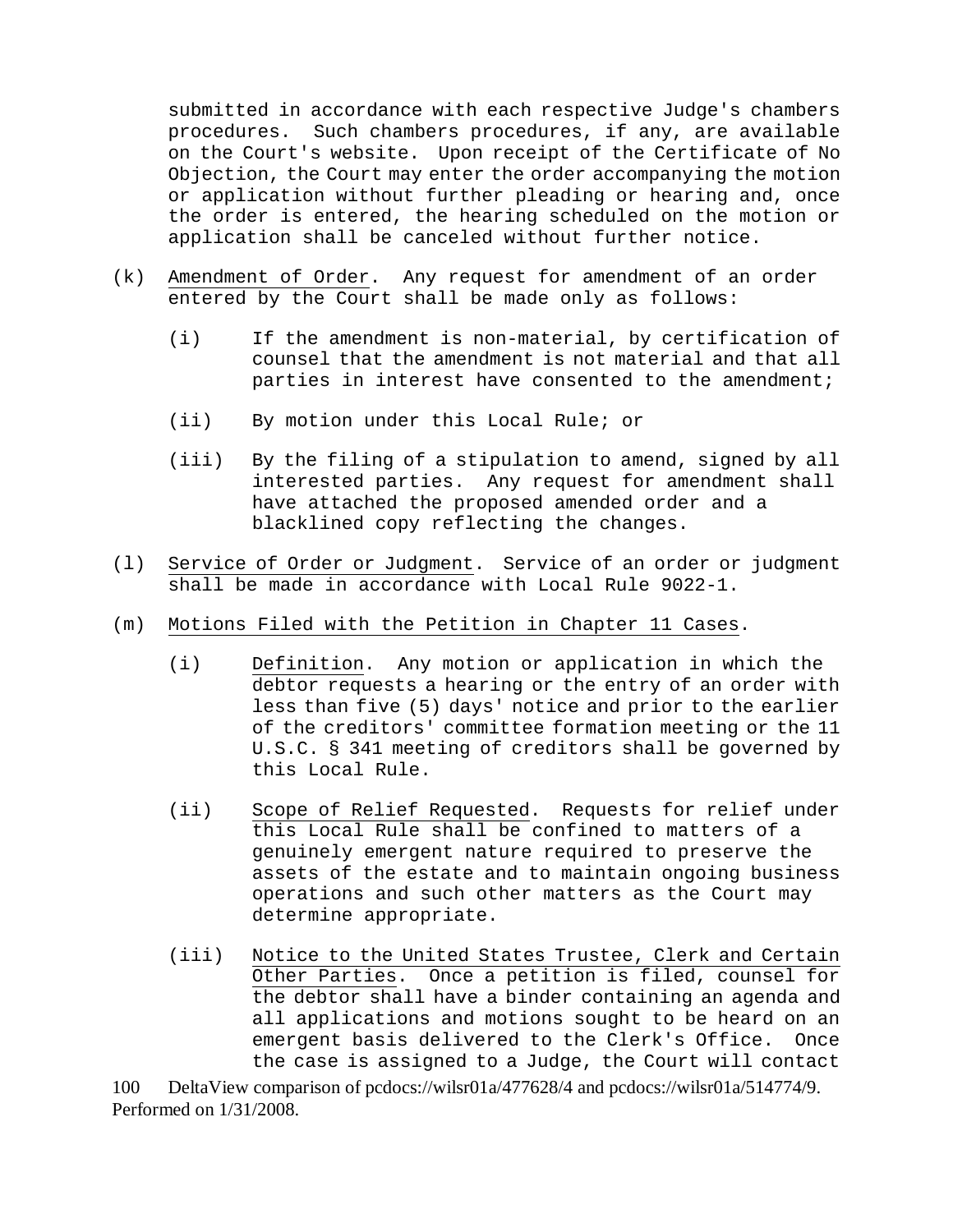counsel for the debtor and the United States Trustee to schedule a hearing on those applications and motions. The debtor shall serve (a) all motions and applications that the debtor asks be heard under this Local Rule (in substantially final form) upon the United States Trustee and (b) the agenda upon the United States Trustee, the creditors included on the list filed under Fed. R. Bankr. P. 1007(d) and any party directly affected by the relief sought in such applications and motions, at least twenty-four (24) hours in advance of a hearing on such applications and motions, unless otherwise ordered by the Court, and shall file a certificate of service to that effect within forty-eight (48) hours.

- (iv) Notice of Entry of Orders. Within two (2) days of the entry of an order entered under this Local Rule ("First Day Order"), the debtor shall serve copies of all motions and applications filed with the Court as to which a First Day Order has been entered, as well as all First Day Orders, on those parties referred to in Local Rule 9013-1(m)(iii), and such other entities as the Court may direct.
- (v) Reconsideration of Orders. Any party in interest may file a motion to reconsider any First Day Order, other than any order entered under 11 U.S.C. §§ 363 and 364 with respect to the use of cash collateral and/or approval of postpetition financing, within thirty (30) days of the entry of such order, unless otherwise ordered by the Court. Any such motion for reconsideration shall be given expedited consideration by the Court. The burden of proof with respect to the appropriateness of the order subject to the motion for reconsideration shall remain with the debtor notwithstanding the entry of such order.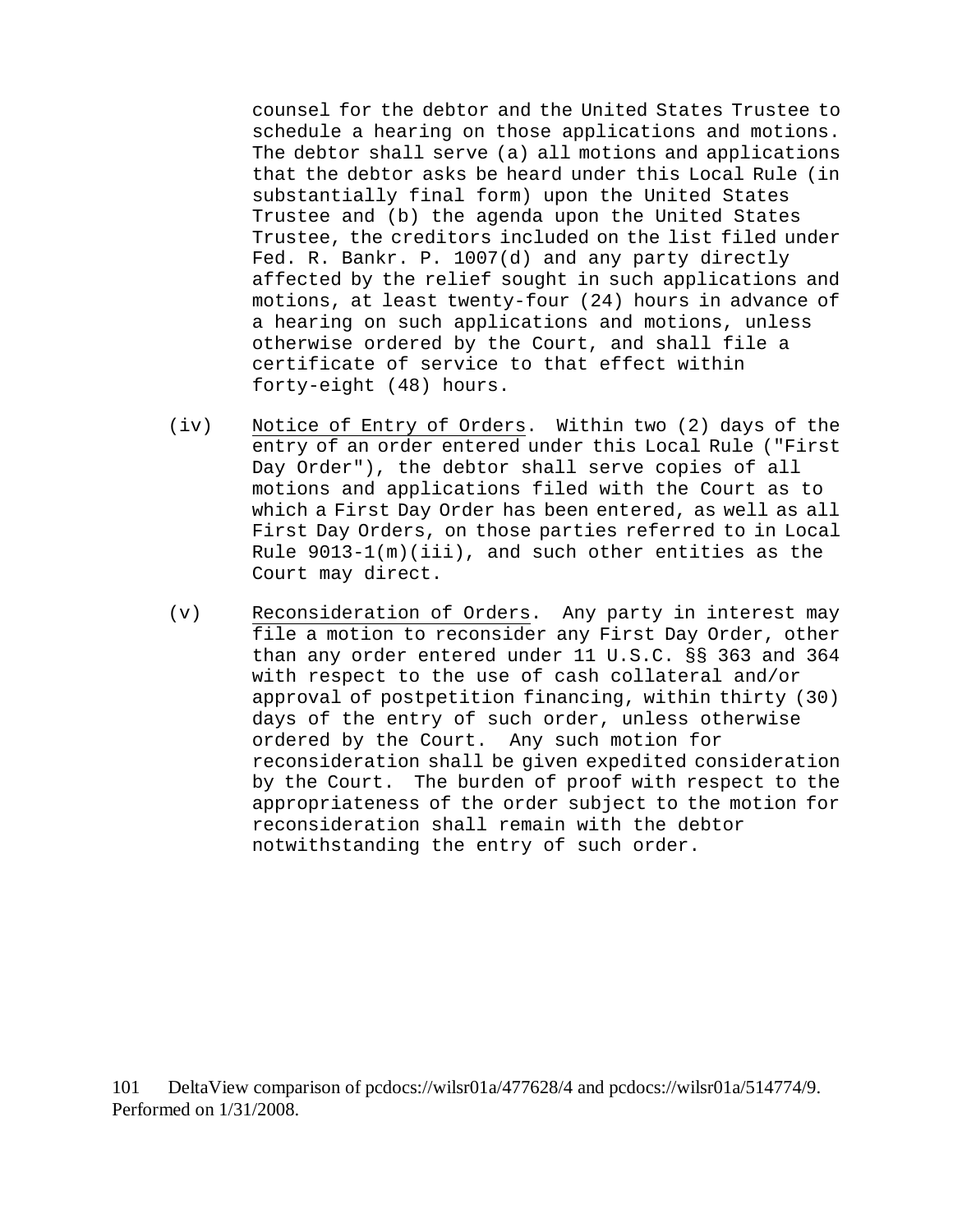**Rule 9013-3 Service Copies**. Unless otherwise ordered by the Court, only one (1) copy of pleadings, motions and other papers need be served upon another party.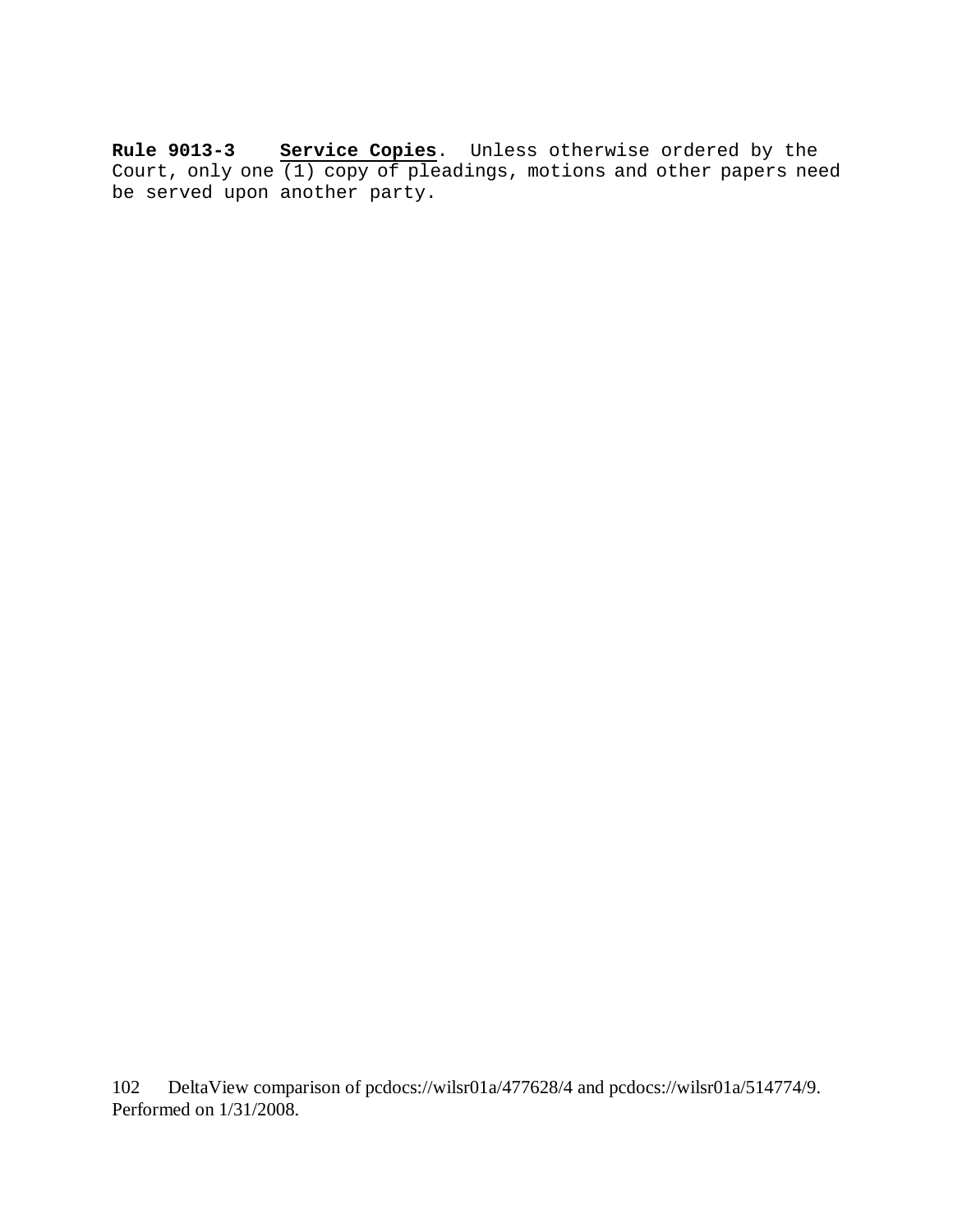## **Rule 9018-1 Lodged Exhibits; Documents under Seal; Confidentiality**.

- (a) Lodged Exhibits. All models, diagrams, documents or other exhibits lodged with the Clerk that are admitted into evidence at trial shall be retained by the Clerk (unless required to be forwarded to an appellate court for purposes of an appeal) until expiration of the time for appeal without any appeal having been taken, entry of a stipulation waiving or abandoning the right to appeal, final disposition of any appeal or order of the Court, whichever occurs first.
- (b) Documents under Seal. Any party who seeks to file documents under seal must file a motion to that effect. The documents proposed to be filed under seal must be placed in a prominently marked envelope with a cover sheet attached containing the caption, related docket number of the motion to file under seal, title of the document to be filed under seal and the legend "DOCUMENTS TO BE KEPT UNDER SEAL" in bold print. This envelope must be delivered directly to the respective Judge's chambers by 12:00 p.m. prevailing Eastern Time two (2) days prior to the hearing on the applicable motion to file under seal. The Court shall keep the documents segregated and under seal until the motion is decided. If the Court grants the motion to file under seal, the Clerk shall keep the documents segregated and under seal until further order of the Court and shall electronically docket the cover sheet. If the Court denies the motion to file under seal, the Clerk shall return the segregated, proposed sealed documents to counsel for the moving party without any disclosure to third parties and such documents shall not become part of the record in the case unless they are otherwise separately filed of record in accordance with the applicable rules.
- (c) Order Authorizing Future Filing of Documents under Seal. If an order has been signed granting the filing of future documents under seal, the related docket number of the applicable order must also be included on the cover sheet. Any document filed under seal under a previously entered order of the Court shall be delivered to the Clerk's Office. The Clerk shall keep the documents segregated and under seal until further order of the Court and shall electronically docket the cover sheet.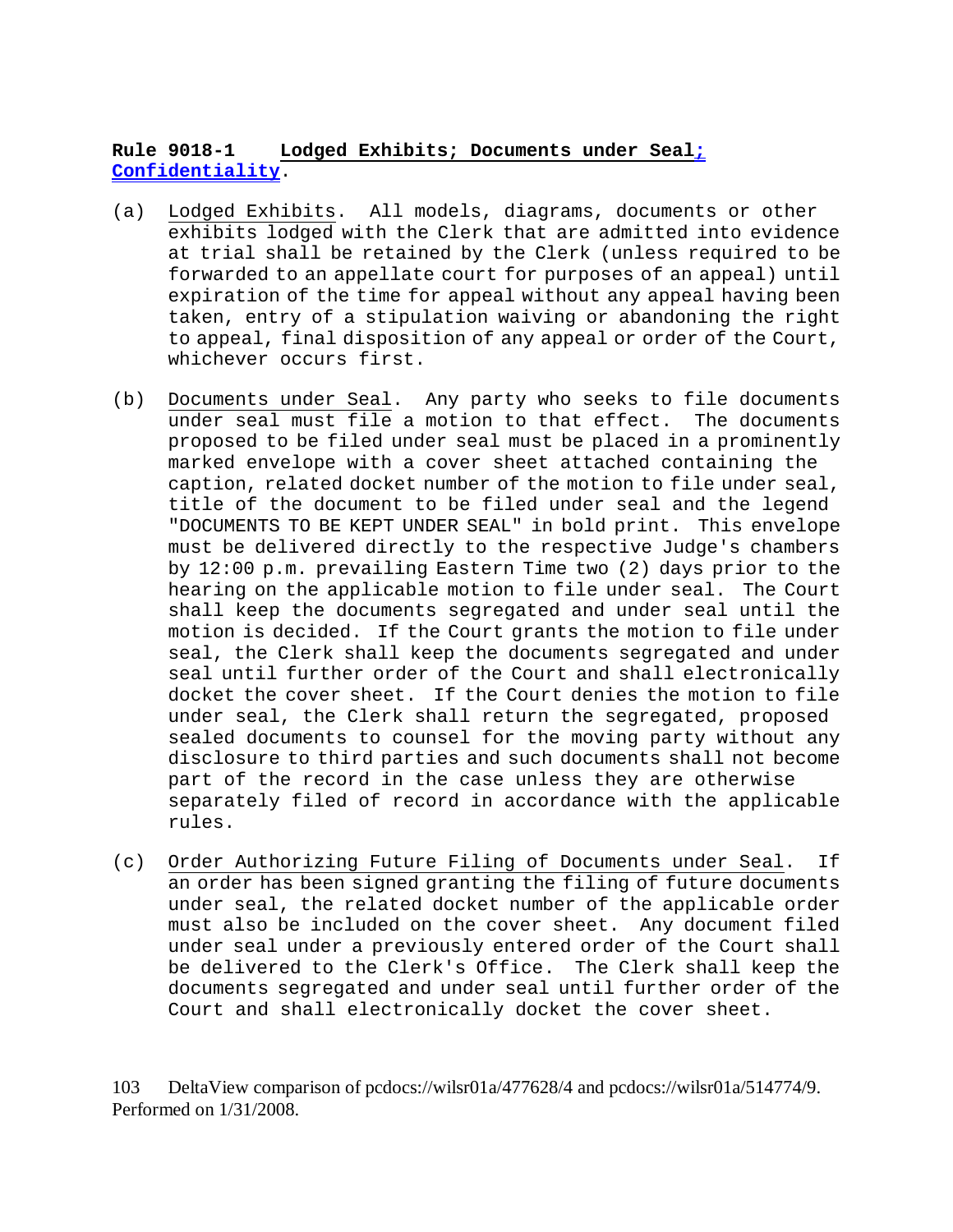(d) Confidentiality. If any documents are deemed confidential by the producing party and the parties have not stipulated to a confidentiality agreement, until such an agreement has been agreed to by the parties or ordered by the Court, disclosure shall be limited to members and employees of the law firm representing the receiving party and such other persons as to which the parties agree. Such persons are under an obligation to keep such documents confidential and to use them only for purposes of the contested matter or the proceeding with respect to which they have been produced.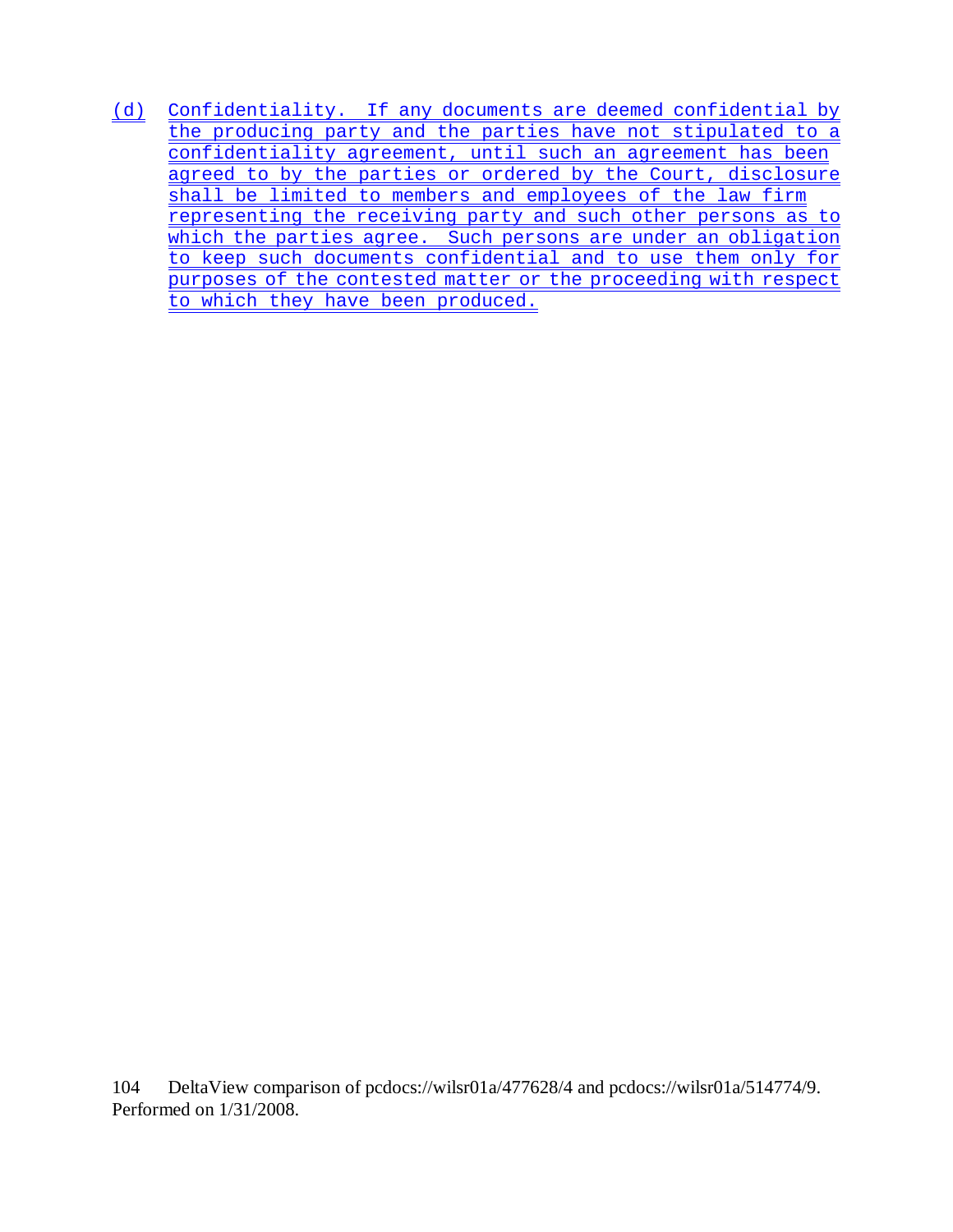## **Rule 9019-2 Mediator and Arbitrator Qualifications and Compensation**.

(a) Register of Mediators and Arbitrators/ADR Program Administrator. The Clerk shall establish and maintain a register of persons (the "Register") qualified under this Local Rule and designated by the Court to serve as mediators or arbitrators in the Mediation or Voluntary Arbitration Program. The Chief Bankruptcy Judge shall appoint a Judge of this Court, the Clerk or a person qualified under this Local Rule who is a member in good standing of the Bar of the State of Delaware to serve as the Alternative Dispute Resolution ("ADR") Program Administrator. Aided by a staff member of the Court, the ADR Program Administrator shall receive applications for designation to the Register, maintain the Register, track and compile reports on the ADR Program and otherwise administer the program.

# (b) Application and Certification.

(i) Application and Qualifications. Each applicant shall submit to the ADR Program Administrator a statement of professional qualifications, experience, training and other information demonstrating, in the applicant's opinion, why the applicant should be designated to the Register. The applicant shall submit the statement substantially in compliance with Local Form 110A. The statement also shall set forth whether the applicant has been removed from any professional organization, or has resigned from any professional organization while an investigation into allegations of professional misconduct was pending and the circumstances of such removal or resignation. This statement shall constitute an application for designation to the ADR Program. Each applicant shall certify that the applicant has completed appropriate mediation or arbitration training or has sufficient experience in the mediation or arbitration process. Each applicant hereunder shall agree to accept at least one pro bono appointment per year. If after serving in a pro bono capacity insufficient matters exist to allow for compensation, credit for pro bono service shall be carried into subsequent years in order to qualify the mediator to receive compensation for providing service as a mediator or arbitrator.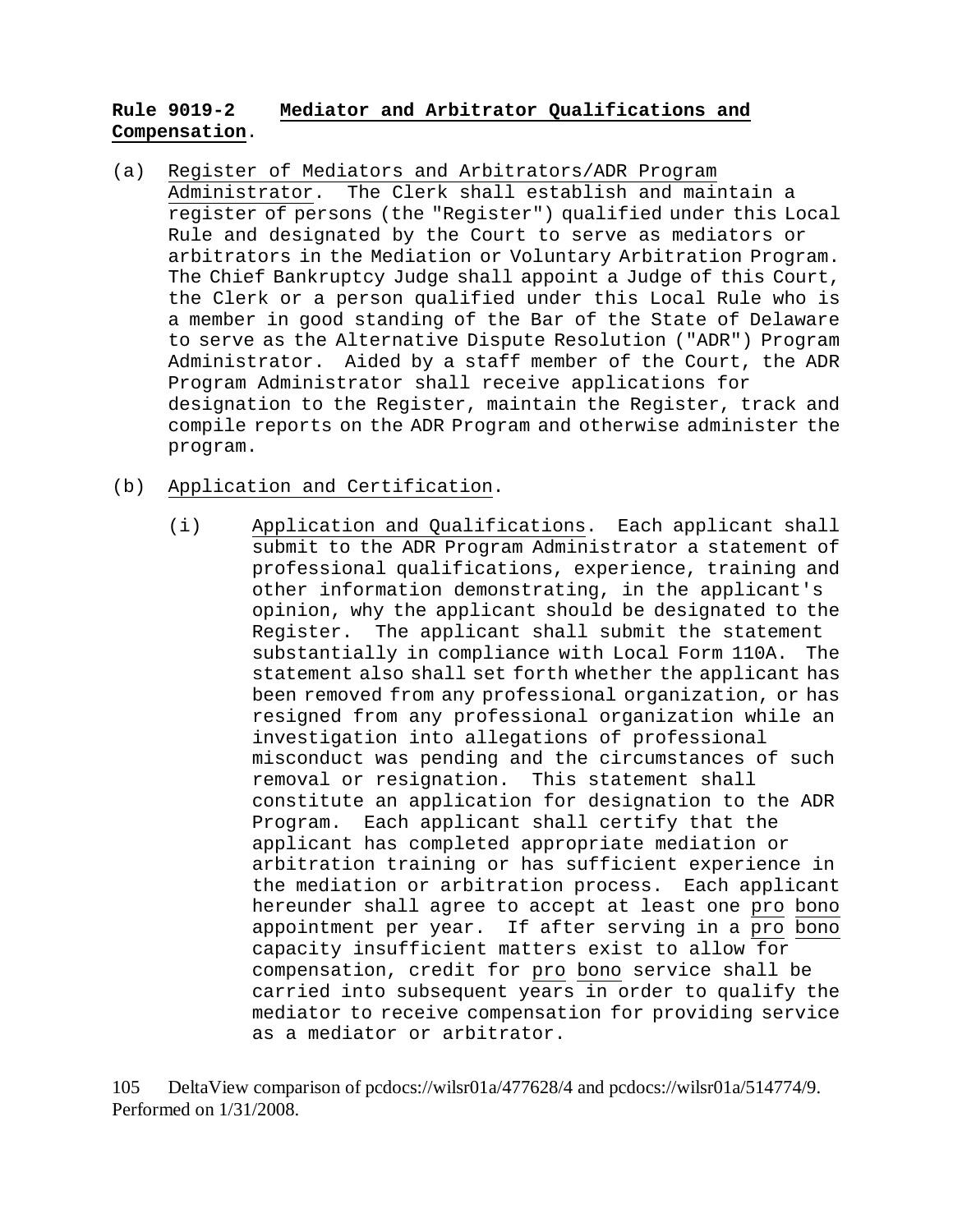- (ii) Court Certification. The Court in its sole and absolute determination on any feasible basis shall grant or deny any application submitted under this Local Rule. If the Court grants the application, the applicant's name shall be added to the Register, subject to removal under these Local Rules.
- (iii) Reaffirmation of Qualifications. Each applicant accepted for designation to the Register shall reaffirm annually the continued existence and accuracy of the qualifications, statements and representations made in the application.
- (c) Oath. Before serving as a mediator or arbitrator, each person designated as a mediator or arbitrator shall take the following oath or affirmation:

"I, \_\_\_\_\_\_\_\_\_\_\_\_\_\_\_\_, do solemnly swear (or affirm) that I will faithfully and impartially discharge and perform all the duties incumbent upon me in the Mediation or Voluntary Arbitration Program of the United States Bankruptcy Court for the District of Delaware without respect to persons and will do so equally and with respect."

- (d) Removal from Register. A person shall be removed from the Register either at the person's request or by Court order entered on the sole and absolute determination of the Court. If removed by Court order, the person shall be eligible to file an application for reinstatement after one year.
- (e) Appointment.
	- (i) Selection. Upon assignment of a matter to mediation or arbitration in accordance with these Local Rules and unless special circumstances exist as determined by the Court, the parties shall select a mediator or arbitrator. If the parties fail to make such selection within the time frame as set by the Court, then the Court shall appoint a mediator or arbitrator.
	- (ii) Inability to Serve. If the mediator or arbitrator is unable to or elects not to serve, he or she shall file and serve on all parties, and on the ADR Program Administrator, within seven (7) calendar days after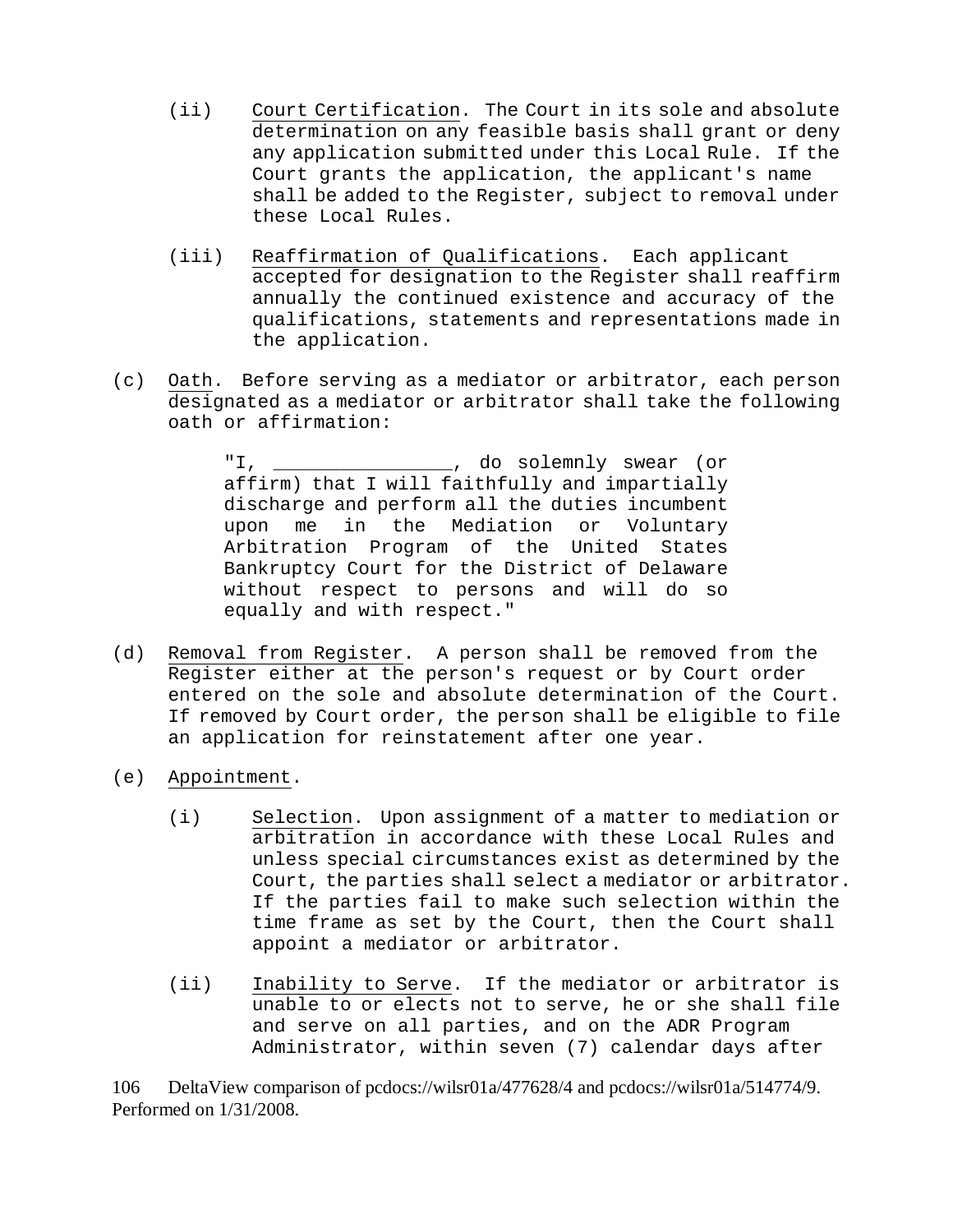receipt of notice of appointment, a notice of inability to accept the appointment. In such event, the parties shall select an alternate mediator or arbitrator.

- (iii) Disqualification.
	- (A) Disqualifying Events. Any person selected as a mediator or arbitrator may be disqualified for bias or prejudice in the same manner that a Judge may be disqualified under 28 U.S.C. § 44. Any person selected as a mediator or arbitrator shall be disqualified in any matter where 28 U.S.C. § 455 would require disqualification if that person were a Judge.
	- (B) Disclosure. Promptly after receiving notice of appointment, the mediator or arbitrator shall make an inquiry sufficient to determine whether there is a basis for disqualification under this Local Rule. The inquiry shall include, but shall not be limited to, a search for conflicts of interest in the manner prescribed by the applicable rules of professional conduct for attorneys and by the applicable rules pertaining to the profession of the mediator or arbitrator. Within seven (7) calendar days after receiving notice of appointment, the mediator or arbitrator shall file with the Court and serve on the parties either (1) a statement that there is no basis for disqualification and that the mediator or arbitrator has no actual or potential conflict of interest or (2) a notice of withdrawal.
	- (C) Objection Based on Conflict of Interest. A party to the mediation or arbitration who believes that the assigned mediator or arbitrator has a conflict of interest promptly shall bring the issue to the attention of the mediator or arbitrator, as applicable, and to the other parties. If the mediator or arbitrator does not withdraw, and the movant is dissatisfied with this decision, the issue shall be brought to the attention of the ADR Program Administrator by the mediator, arbitrator or any of the parties. If the movant is dissatisfied with the decision of the ADR Program Administrator, the issue shall be brought to the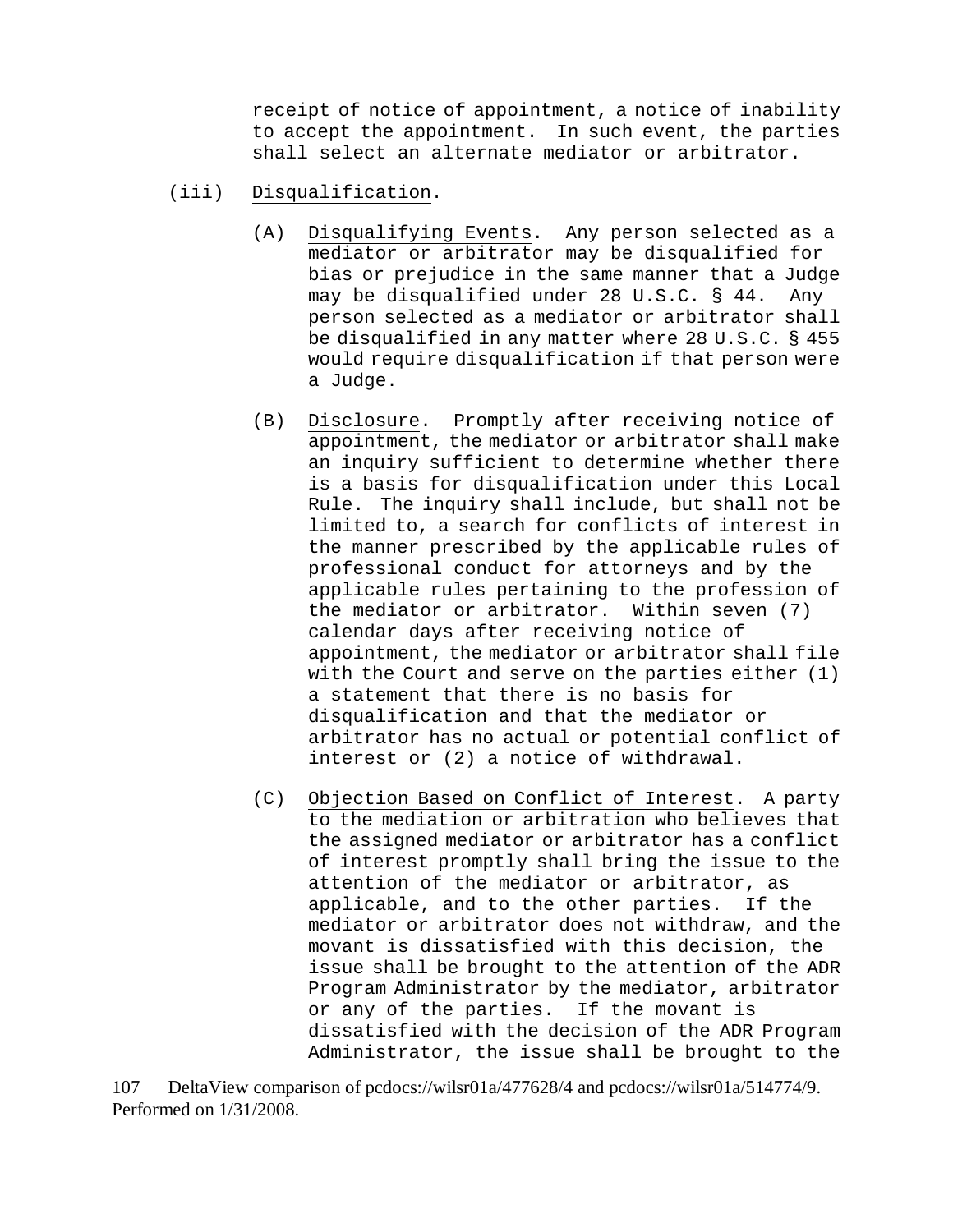Court's attention by the ADR Program Administrator or any party. The Court shall take such action as it deems necessary or appropriate to resolve the alleged conflict of interest.

- (iv) Liability. Aside from proof of actual fraud or unethical conduct, there shall be no liability on the part of, and no cause of action shall arise against, any person who is appointed as a mediator or arbitrator under these Local Rules on account of any act or omission in the course and scope of such person's duties as a mediator or arbitrator.
- (f) Compensation. A person will be eligible to be a paid mediator or arbitrator if that person has been trained and certified by any nationally-recognized certification program. Once eligible to serve as a mediator or arbitrator for compensation, which shall be at reasonable rates and subject to judicial review, the mediator or arbitrator may require compensation or reimbursement of expenses as agreed by the parties. Prior Court approval shall also be required if the estate is to be charged. If the mediator or arbitrator consents to serve without compensation and at the conclusion of the first full day of the mediation conference or arbitration proceeding it is determined by the mediator or arbitrator and the parties that additional time will be both necessary and productive in order to complete the mediation or arbitration, then:
	- (i) If the mediator or arbitrator consents to continue to serve without compensation, the parties may agree to continue the mediation conference or arbitration.
	- (ii) If the mediator or arbitrator does not consent to continue to serve without compensation, the fees and expenses shall be on such terms as are satisfactory to the mediator or arbitrator and the parties, subject to Court approval. Where the parties have agreed to pay such fees and expenses, the parties shall share equally all such fees and expenses unless the parties agree to some other allocation. The Court may determine a different allocation.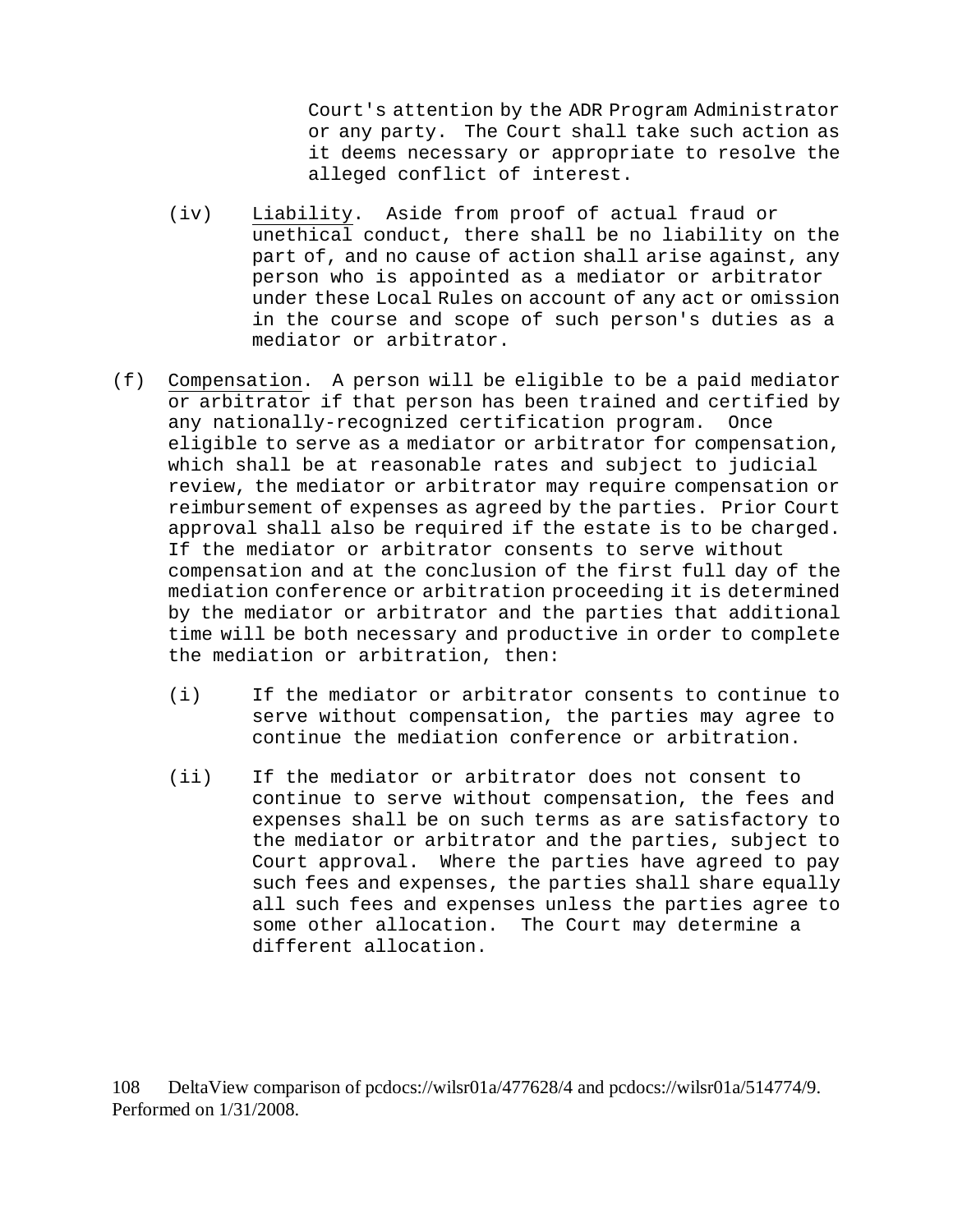- (iii) Subject to Court approval, if the estate is to be charged with such expense, the mediator or arbitrator may be reimbursed for actual transportation expenses necessarily incurred in the performance of duties.
- (g) Party Unable to Afford. If the Court determines that a party to a matter assigned to mediation or arbitration cannot afford to pay the fees and costs of the mediator or arbitrator, the Court may appoint a mediator or arbitrator to serve pro bono as to that party.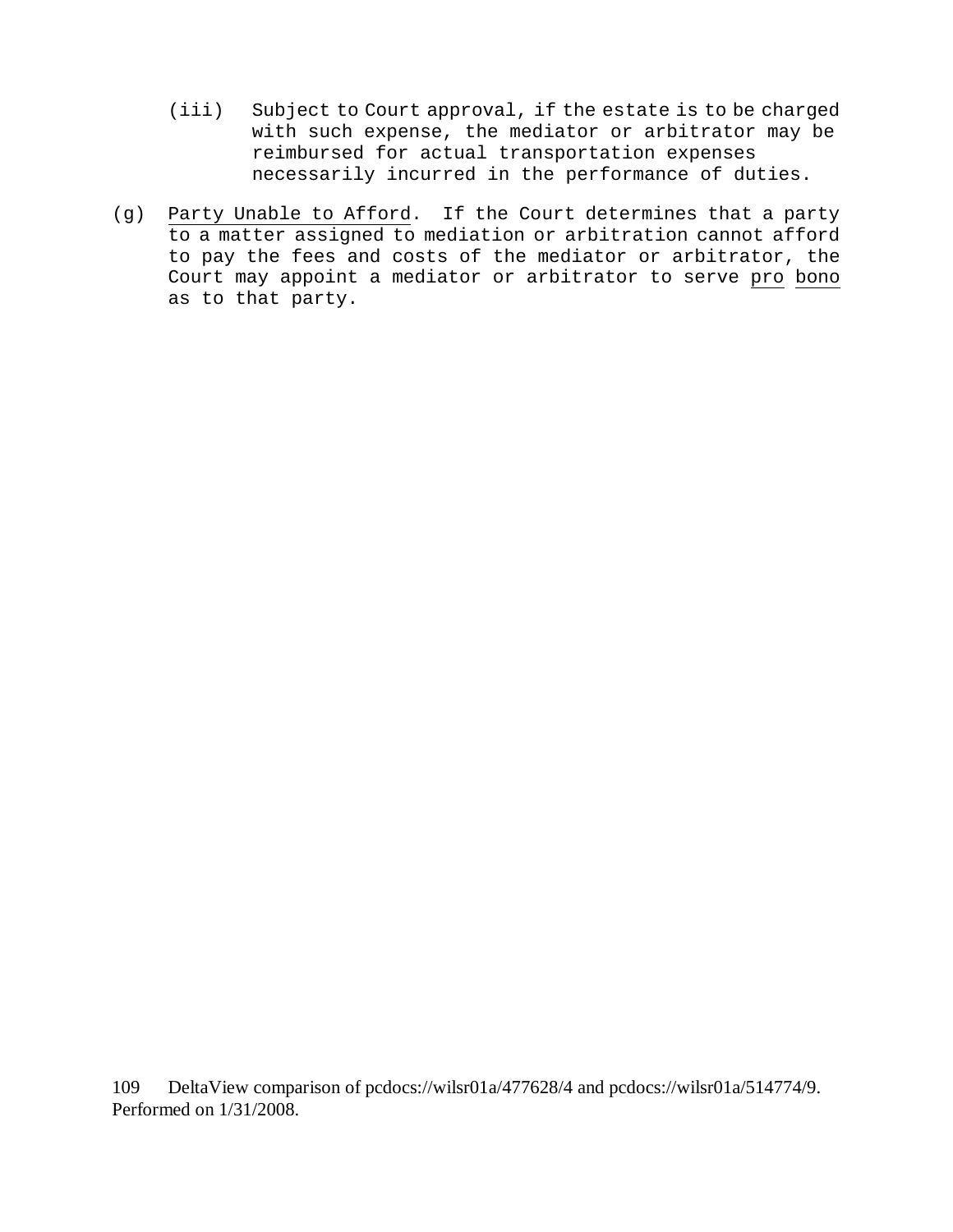### **Rule 9019-3 Assignment of Disputes to Mediation or Voluntary Arbitration**.

- (a) Stipulation of Parties. Notwithstanding any provision of law to the contrary, the Court may refer a dispute pending before it to mediation and, upon consent of the parties, to arbitration. During a mediation, the parties may stipulate to allow the mediator, if qualified as an arbitrator, to hear and arbitrate the dispute.
- (b) Safeguards in Consent to Voluntary Arbitration. Matters may proceed to voluntary arbitration by consent where
	- (i) Consent to arbitration is freely and knowingly obtained; and
	- (ii) No party is prejudiced for refusing to participate in arbitration.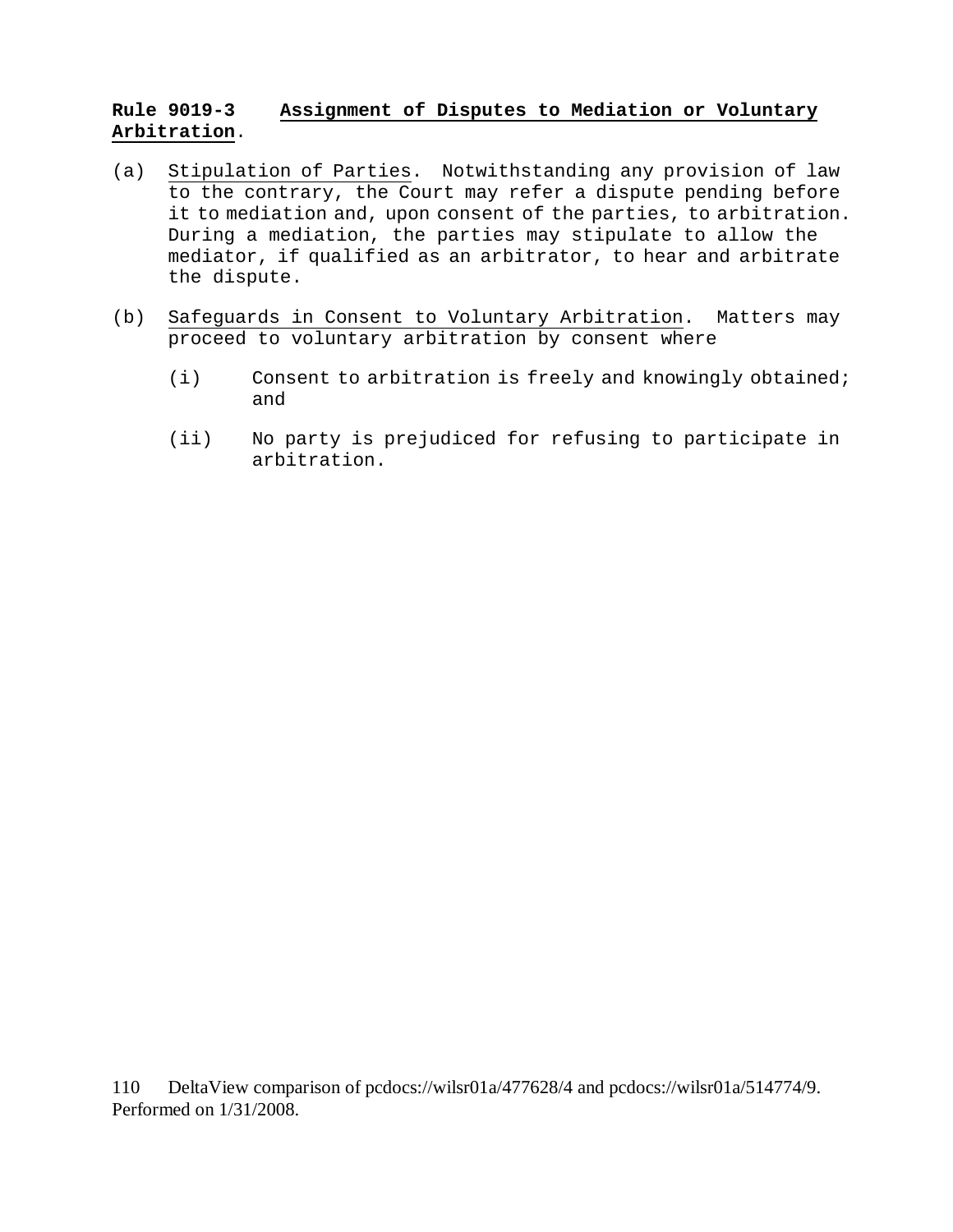#### **Rule 9019-4 Arbitration**.

- (a) Referral to Arbitration under Fed. R. Bankr. P. 9019(c). The Court may allow the referral of a matter to final and binding arbitration under Fed. R. Bankr. P. 9019(c).
- (b) Referral to Arbitration under 28 U.S.C. § 654. The Court may allow the referral of an adversary proceeding to arbitration under 28 U.S.C. § 654.
- (c) Arbitrator Qualifications and Appointment. In addition to fulfilling the qualifications of a mediator found in Local Rule 9019-2(b), a person qualifying as an arbitrator hereunder must be certified as an arbitrator through a qualifying program that includes a bankruptcy component. An arbitrator shall be appointed (and may be disqualified) in the same manner as in Local Rule 9019-2(e). The arbitrator shall be liable only to the extent provided in Local Rule 9019-2(e)(iv).
- (d) Powers of Arbitrator.
	- (i) An arbitrator to whom an action is referred shall have the power, upon consent of the parties, to
		- (A) Conduct arbitration hearings;
		- (B) Administer oaths and affirmations; and
		- (C) Make awards.
	- (ii) The Fed. R. Civ. P. and the Fed. R. Bankr. P. apply to subpoenas for the attendance of witnesses and the production of documents at a voluntary arbitration hearing.
- (e) Arbitration Award and Judgment.
	- (i) Filing and Effect of Arbitration Award. An arbitration award made by an arbitrator, along with proof of service of such award on the other party by the prevailing party, shall be filed with the Clerk promptly after the arbitration hearing is concluded. The Clerk shall place under seal the contents of any arbitration award made hereunder and the contents shall not be known to any Judge who might be assigned to the matter until the Court has entered a final judgment in the action or the action has otherwise terminated.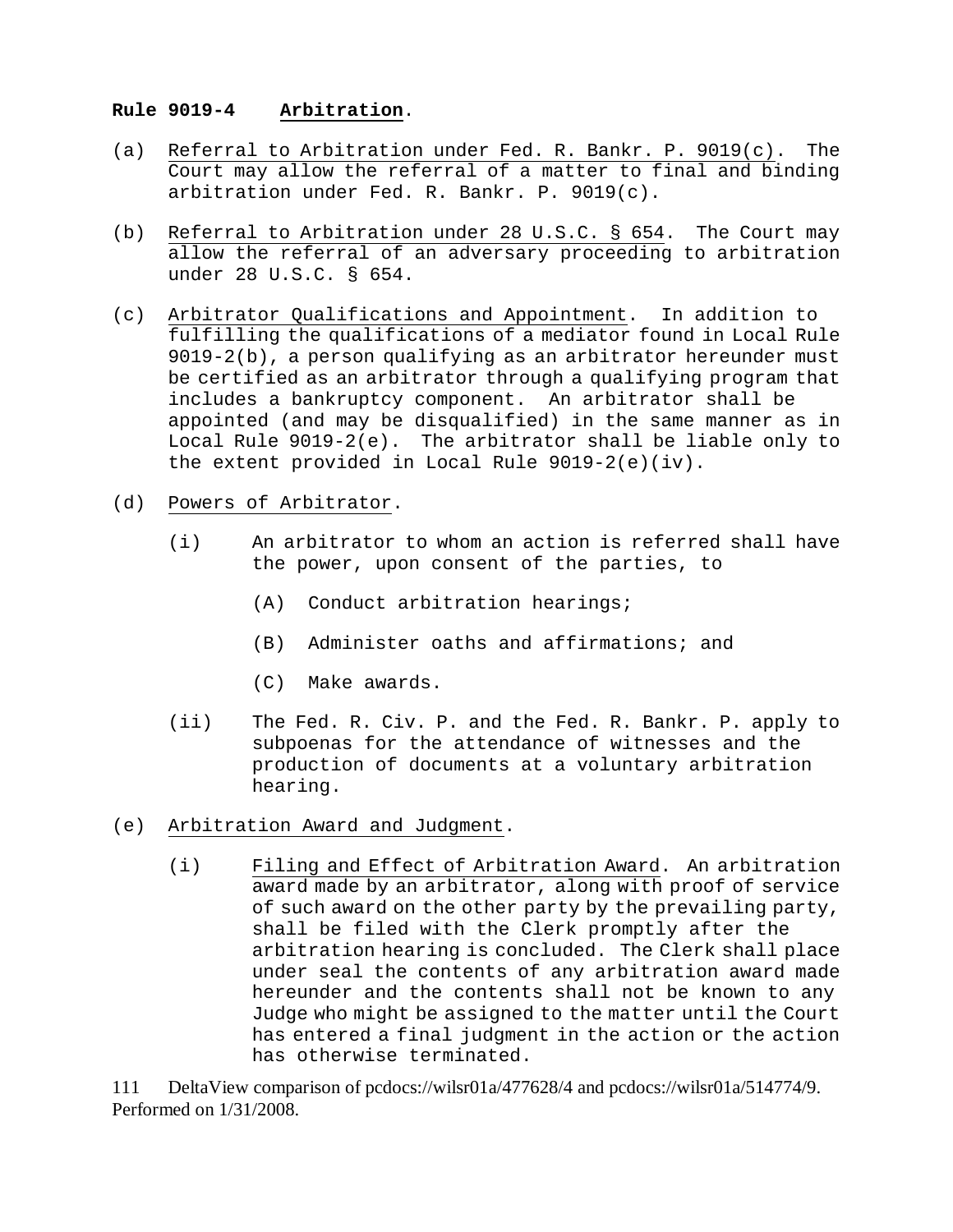- (ii) Entering Judgment of Arbitration Award. Arbitration awards shall be entered as the judgment of the Court after the time has expired for requesting a determination de novo, with no such request having been filed. The judgment so entered shall be subject to the same provisions of law and shall have the same force and effect as a judgment of the Court, except that the judgment shall not be subject to review in any other court by appeal or otherwise.
- (f) Determination De Novo of Arbitration Awards.
	- (i) Time for Filing Demand. Within thirty (30) days after the filing of an arbitration award under Local Rule 9019-4(e) with the Clerk, any party may file a written demand for a determination de novo with the Court.
	- (ii) Action Restored to Court Docket. Upon a demand for determination de novo, the action shall be restored to the docket of the Court and treated for all purposes as if it had not been referred to arbitration.
	- (iii) Exclusion of Evidence of Arbitration. The Court shall not admit at the determination de novo any evidence that there has been an arbitration proceeding, the nature or amount of any award or any other matter concerning the conduct of the arbitration proceeding, unless
		- (A) The evidence would otherwise be admissible in the Court under the Federal Rules of Evidence; or
		- (B) The parties have otherwise stipulated.
- (g) This Local Rule shall not apply to arbitration under 9 U.S.C. § 3, if applicable.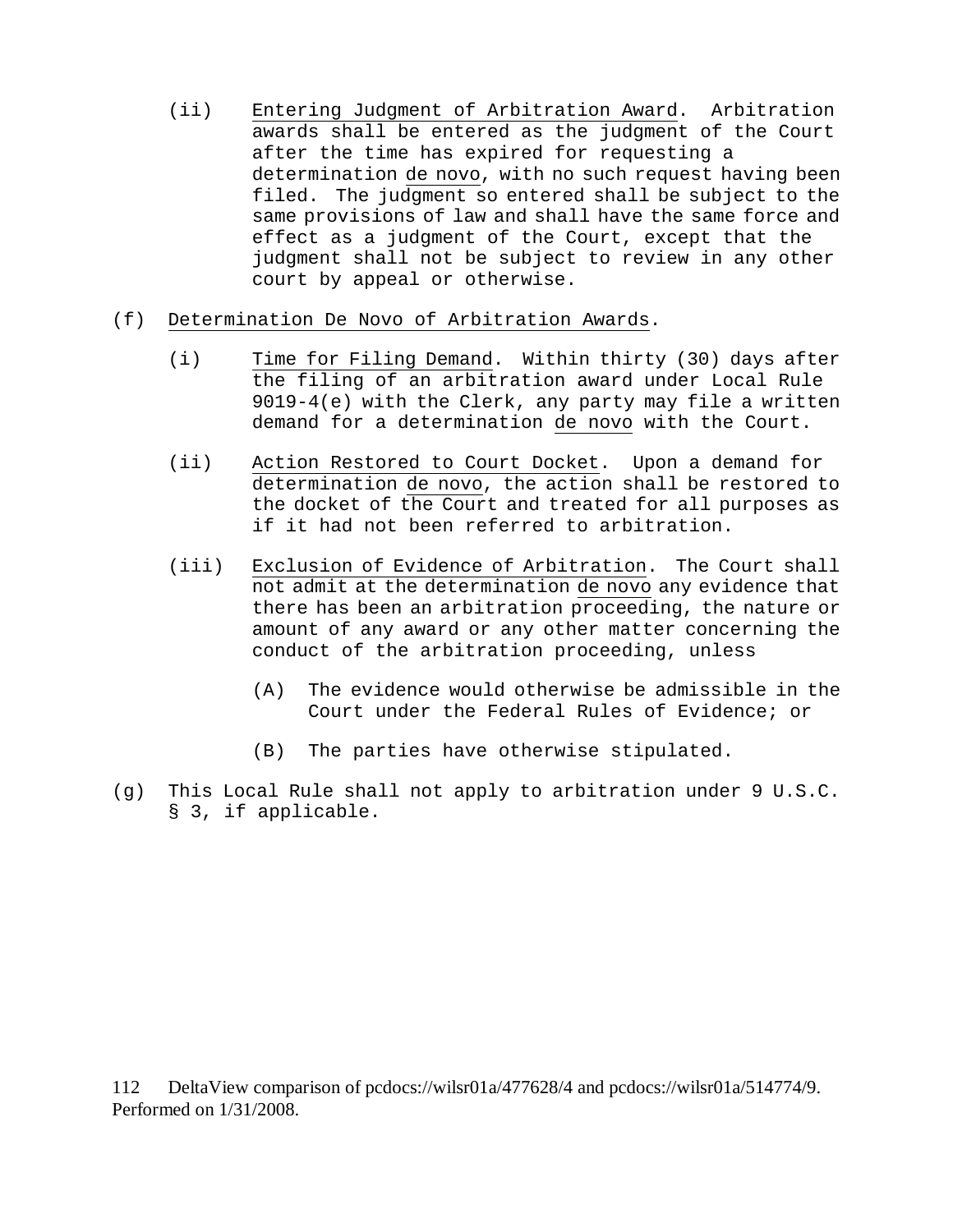#### **Rule 9019-5 Mediation**.

- (a) Types of Matters Subject to Mediation. The Court may assign to mediation any dispute arising in an adversary proceeding, contested matter or otherwise in a bankruptcy case.
- (b) Effects of Mediation on Pending Matters. The assignment of a matter to mediation does not relieve the parties to that matter from complying with any other Court orders or applicable provisions of the Code, the Fed. R. Bankr. P. or these Local Rules. Unless otherwise ordered by the Court, the assignment to mediation does not delay or stay discovery, pretrial hearing dates or trial schedules.
- (c) The Mediation Process.
	- (i) Time and Place of Mediation Conference. After consulting with all counsel and pro se parties, the mediator shall schedule a convenient time and place for the mediation conference and promptly give all counsel and pro se parties at least fourteen (14) calendar days' written notice of the time and place of the mediation conference. The mediator shall schedule the mediation to begin as soon as practicable.
	- (ii) Submission Materials. Not less than seven (7) calendar days before the mediation conference, each party shall submit directly to the mediator and serve on all counsel and pro se parties any materials (the "Submission") the mediator directs to be prepared or assembled. The mediator shall so direct not less than fourteen (14) calendar days before the mediation conference. Prior to the mediation conference, the mediator may talk with the participants to determine what materials would be helpful. The Submission shall not be filed with the Court and the Court shall not have access to the Submission.
	- (iii) Attendance at Mediation Conference.
		- (A) Persons Required to Attend. The following persons must attend the mediation conference personally, unless excused by the mediator:
			- (1) Each party that is a natural person;
			- (2) If the party is not a natural person,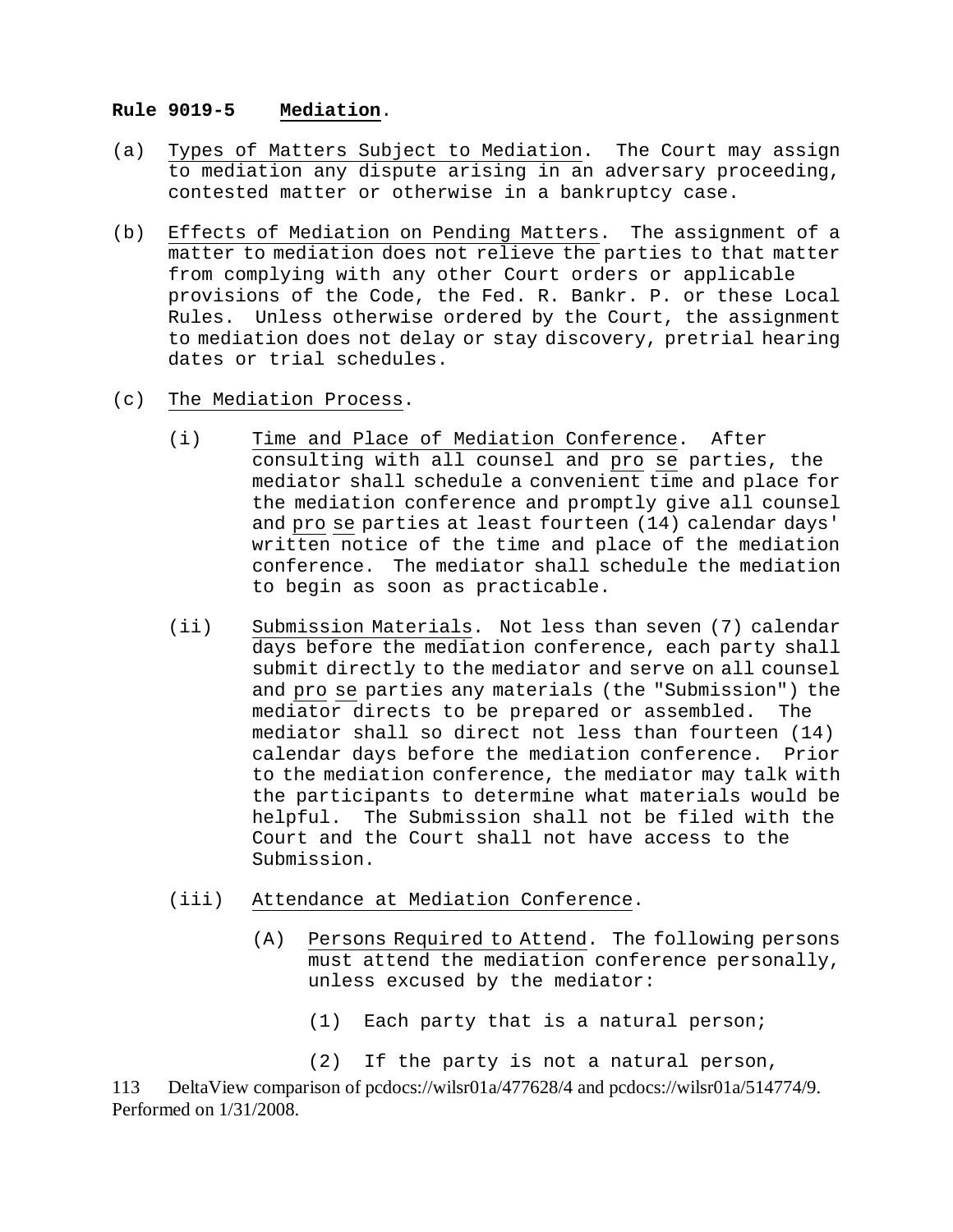including a government entity, a representative who is not the party's attorney of record and who has full authority to negotiate and settle the matter on behalf of the party;

- (3) If the party is a governmental entity that requires settlement approval by an elected official or legislative body, a representative who has authority to recommend a settlement to the elected official or legislative body;
- (4) The attorney who has primary responsibility for each party's case; and
- (5) Other interested parties, such as insurers or indemnitors or one or more of their representatives, whose presence is necessary for a full resolution of the matter assigned to mediation.
- (B) Failure to Attend. Willful failure to attend any mediation conference, and any other material violation of this Local Rule, shall be reported to the Court by the mediator and may result in the imposition of sanctions by the Court. Any such report of the mediator shall comply with the confidentiality requirement of Local Rule  $9019-5(d)$ .
- (iv) Mediation Conference Procedures. The mediator may establish procedures for the mediation conference.
- (d) Confidentiality of Mediation Proceedings.
	- (i) Protection of Information Disclosed at Mediation. The mediator and the participants in mediation are prohibited from divulging, outside of the mediation, any oral or written information disclosed by the parties or by witnesses in the course of the mediation. No person may rely on or introduce as evidence in any arbitral, judicial or other proceeding, evidence pertaining to any aspect of the mediation effort, including but not limited to: (A) views expressed or suggestions made by a party with respect to a possible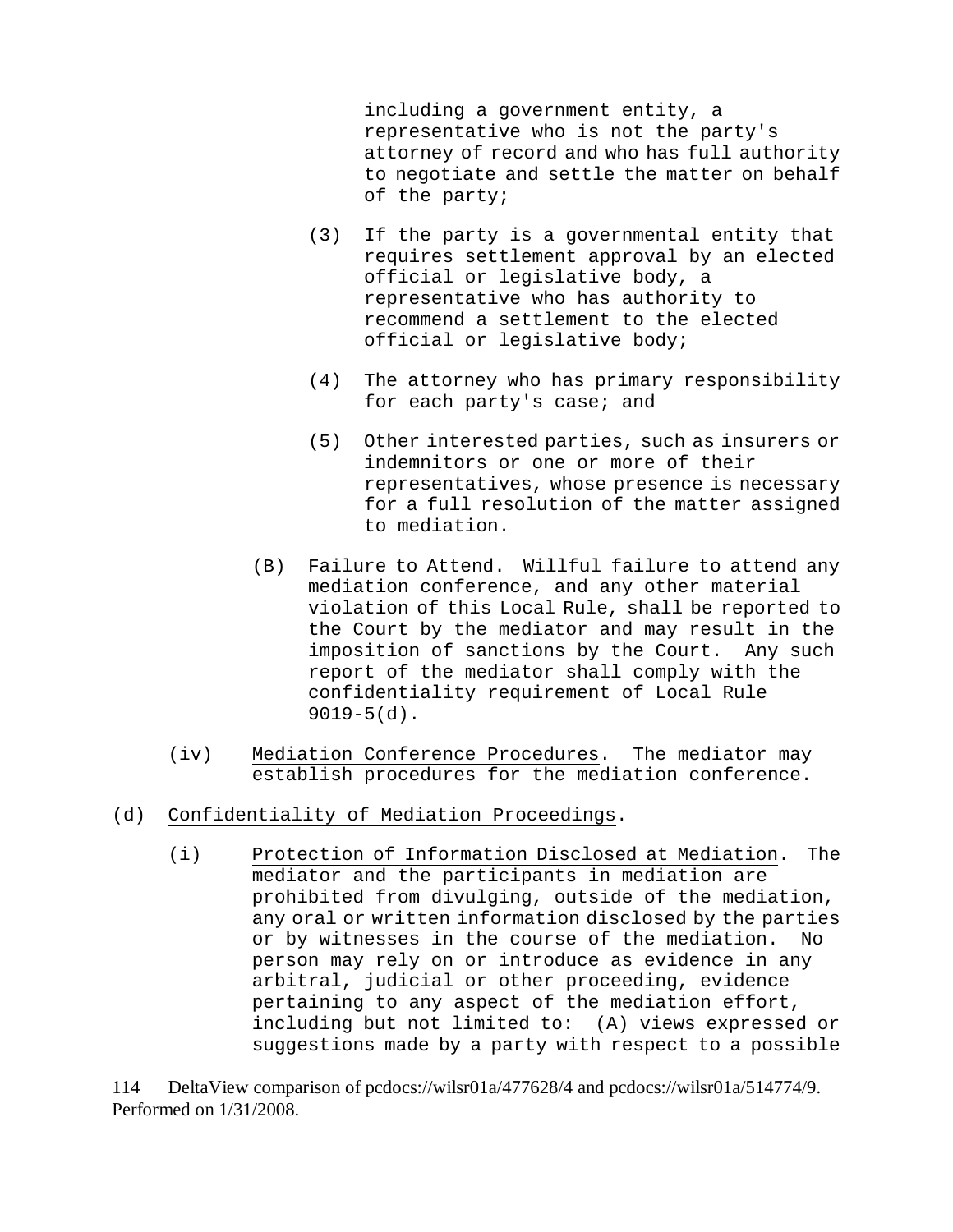settlement of the dispute; (B) the fact that another party had or had not indicated willingness to accept a proposal for settlement made by the mediator; (C) proposals made or views expressed by the mediator; (D) statements or admissions made by a party in the course of the mediation; and (E) documents prepared for the purpose of, in the course of, or pursuant to the mediation. In addition, without limiting the foregoing, Rule 408 of the Federal Rules of Evidence, any applicable federal or state statute, rule, common law or judicial precedent relating to the privileged nature of settlement discussions, mediations or other alternative dispute resolution procedures shall apply. Information otherwise discoverable or admissible in evidence does not become exempt from discovery, or inadmissible in evidence, merely by being used by a party in the mediation.

- (ii) Discovery from Mediator. The mediator shall not be compelled to disclose to the Court or to any person outside the mediation conference any of the records, reports, summaries, notes, communications or other documents received or made by the mediator while serving in such capacity. The mediator shall not testify or be compelled to testify in regard to the mediation in connection with any arbitral, judicial or other proceeding. The mediator shall not be a necessary party in any proceedings relating to the mediation. Nothing contained in this paragraph shall prevent the mediator from reporting the status, but not the substance, of the mediation effort to the Court in writing, from filing a final report as required herein, or from otherwise complying with the obligations set forth in this Local Rule.
- (iii) Protection of Proprietary Information. The parties, the mediator and all mediation participants shall protect proprietary information.
- (iv) Preservation of Privileges. The disclosure by a party of privileged information to the mediator does not waive or otherwise adversely affect the privileged nature of the information.
- (e) Recommendations by Mediator. The mediator is not required to prepare written comments or recommendations to the parties.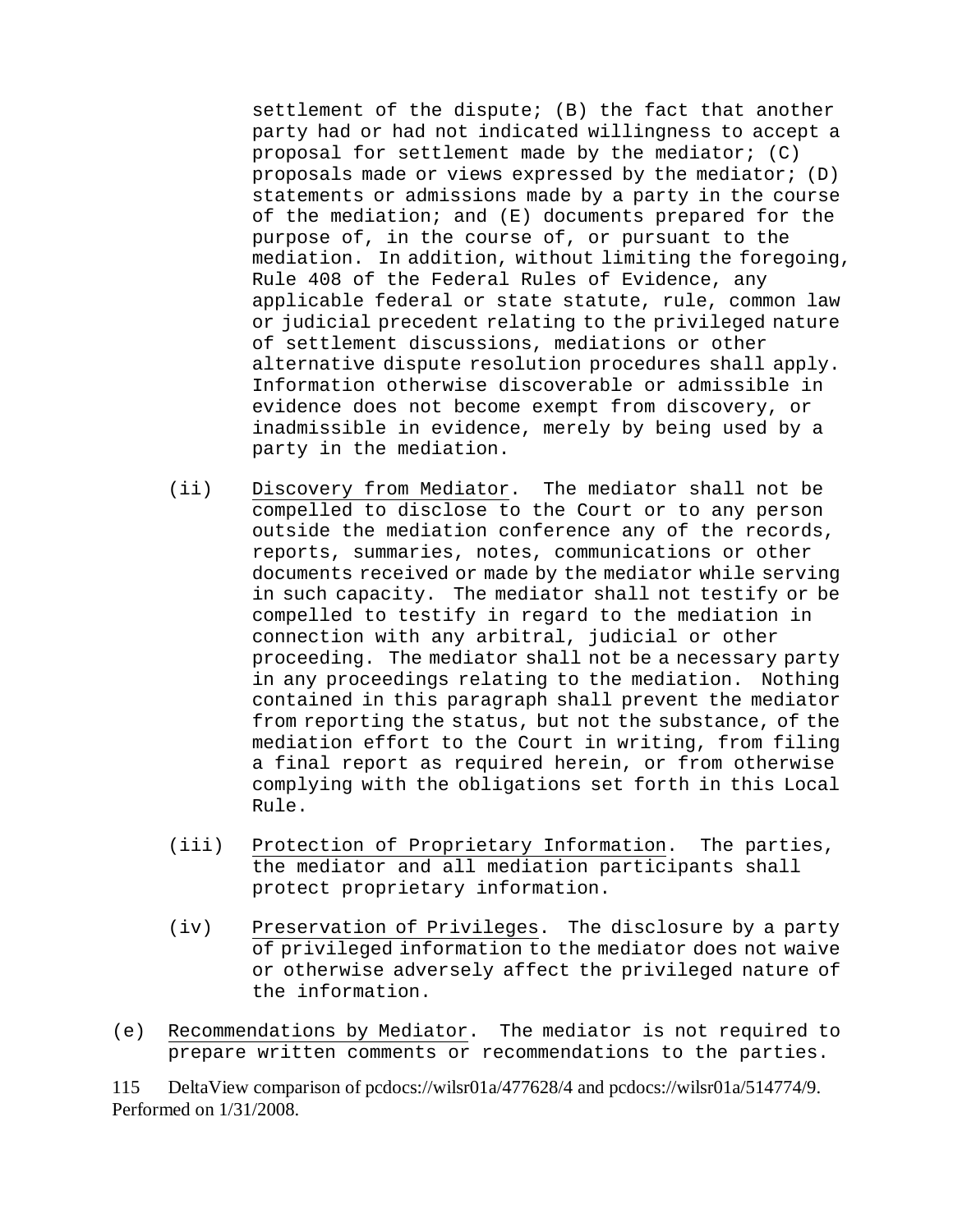Mediators may present a written settlement recommendation memorandum to attorneys or pro se litigants, but not to the Court.

- (f) Post-Mediation Procedures.
	- (i) Preparation of Orders. If a settlement is reached at a mediation, a party designated by the mediator shall submit a fully-executed stipulation and proposed order to the Court within twenty (20) calendar days after the end of the mediation. If the party fails to prepare the stipulation and order, the Court may impose appropriate sanctions.
	- (ii) Mediator's Certificate of Completion. No later than ten (10) days after the conclusion of the mediation conference, unless the Court orders otherwise, the mediator shall file with the Court, and serve on the parties and the ADR Program Administrator, a certificate in the form provided by the Court showing compliance or noncompliance with the mediation conference requirements of this Local Rule and whether or not a settlement has been reached. Regardless of the outcome of the mediation conference, the mediator shall not provide the Court with any details of the substance of the conference.
	- (iii) Mediator's Report. In order to assist the ADR Program Administrator in compiling useful data to evaluate the Mediation Program, and to aid the Court in assessing the efforts of the members of the Register, the mediator shall provide the ADR Program Administrator with an estimate of the number of hours spent in the mediation conference and other statistical and evaluative information on a form provided by the Court. The mediator shall provide this report whether or not the mediation conference results in settlement.
- (g) Withdrawal from Mediation. Any matter assigned to mediation under this Local Rule may be withdrawn from mediation by the Court at any time.
- (h) Termination of Mediation. Upon the filing of a mediator's certificate under Local Rule 9019-5(f) or the entry of an order withdrawing a matter from mediation under Local Rule 9019-5(g), the mediation will be deemed terminated and the mediator excused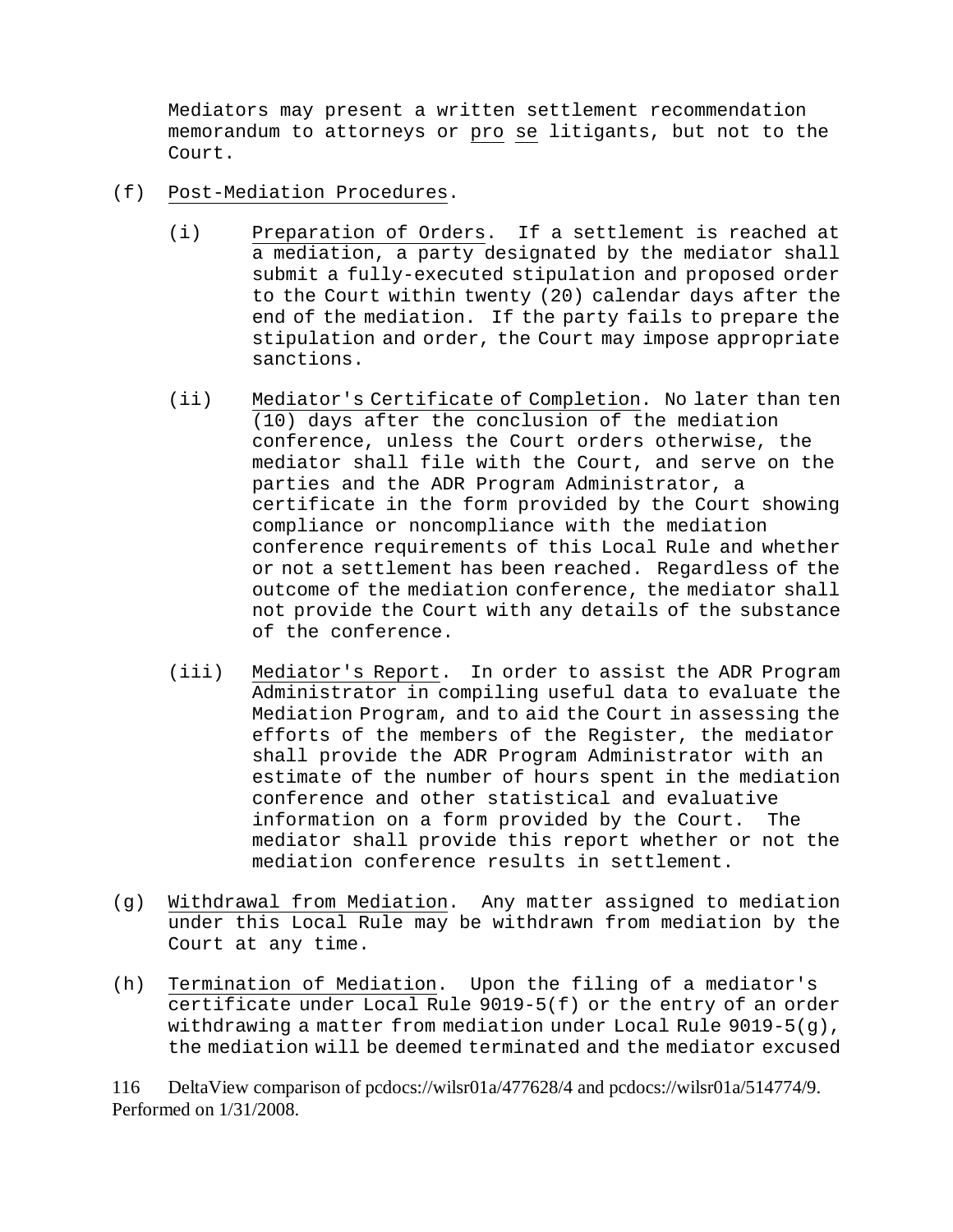and relieved from further responsibilities in the matter without further order of the Court. If the mediation conference does not result in a resolution of all of the disputes in the assigned matter, the matter shall proceed to trial or hearing under the Court's scheduling order(s).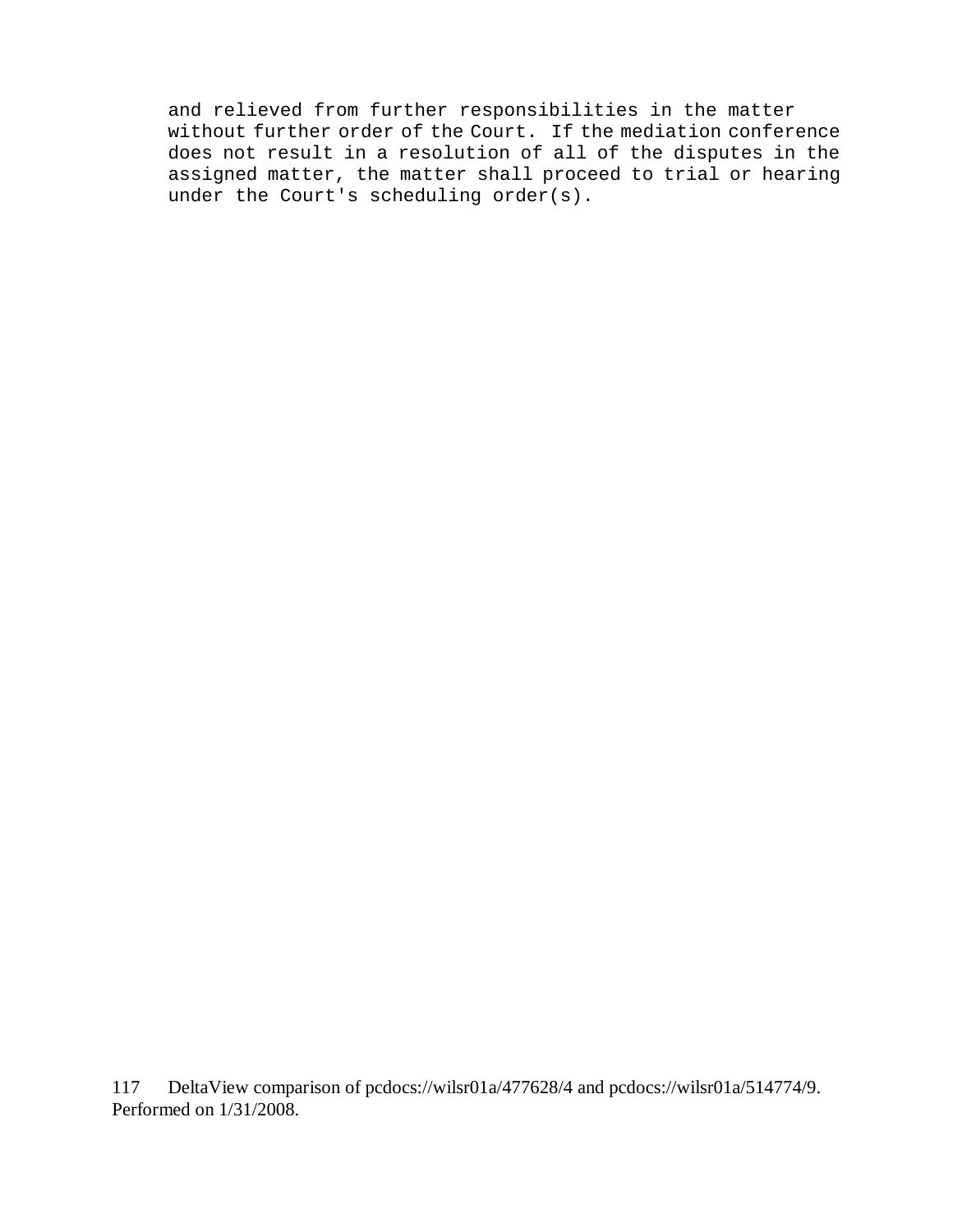**Rule 9019-6 Other Alternative Dispute Resolution Procedures**. The parties may employ any other method of alternative dispute resolution.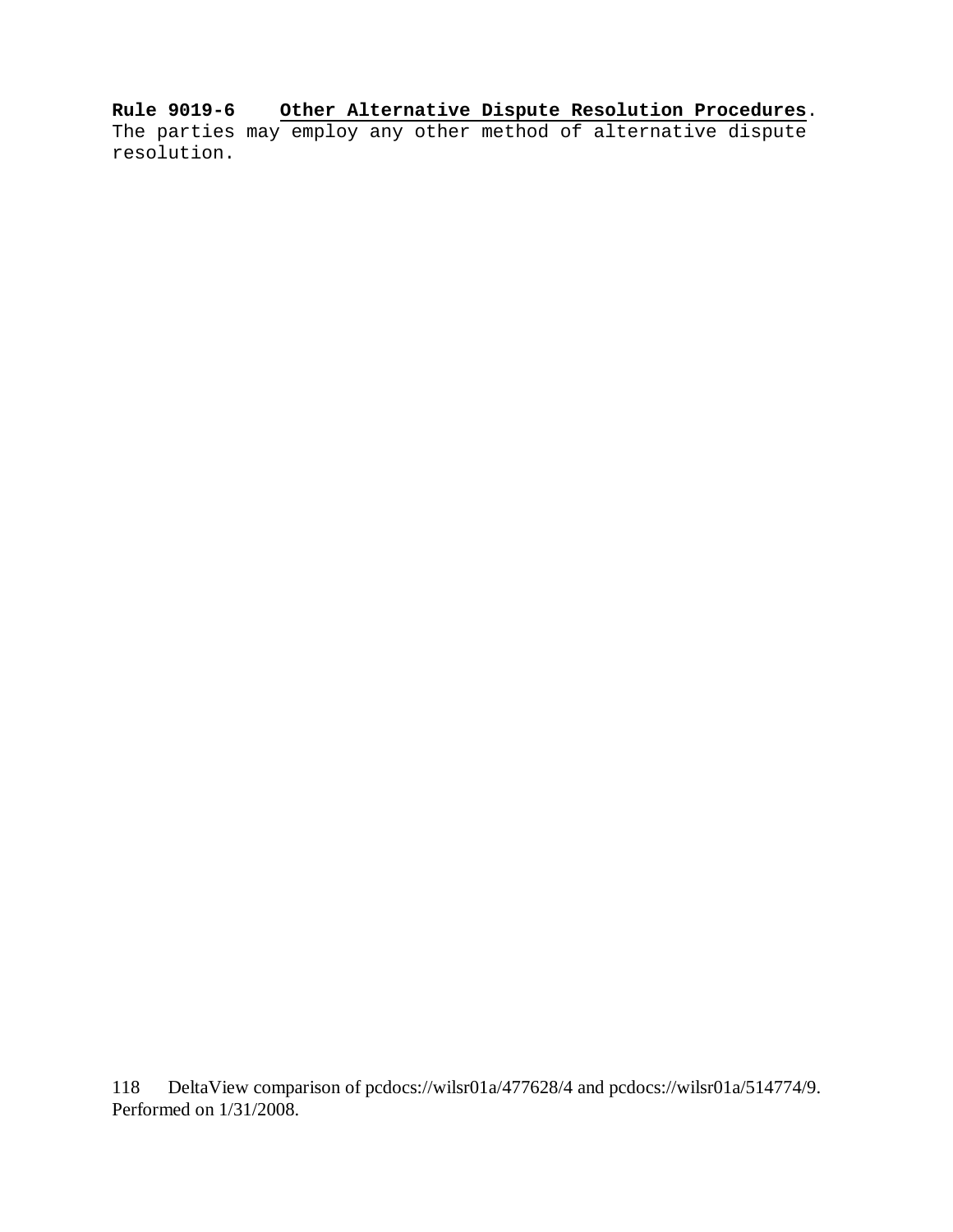**Rule 9019-7 Notice of Court Annexed Alternative Dispute Resolution Program**. The plaintiff, at or before the first scheduled pretrial conferencethe time of service of the complaint and summons, shall give notice of dispute resolution alternatives substantially in compliance with Local Form 110B.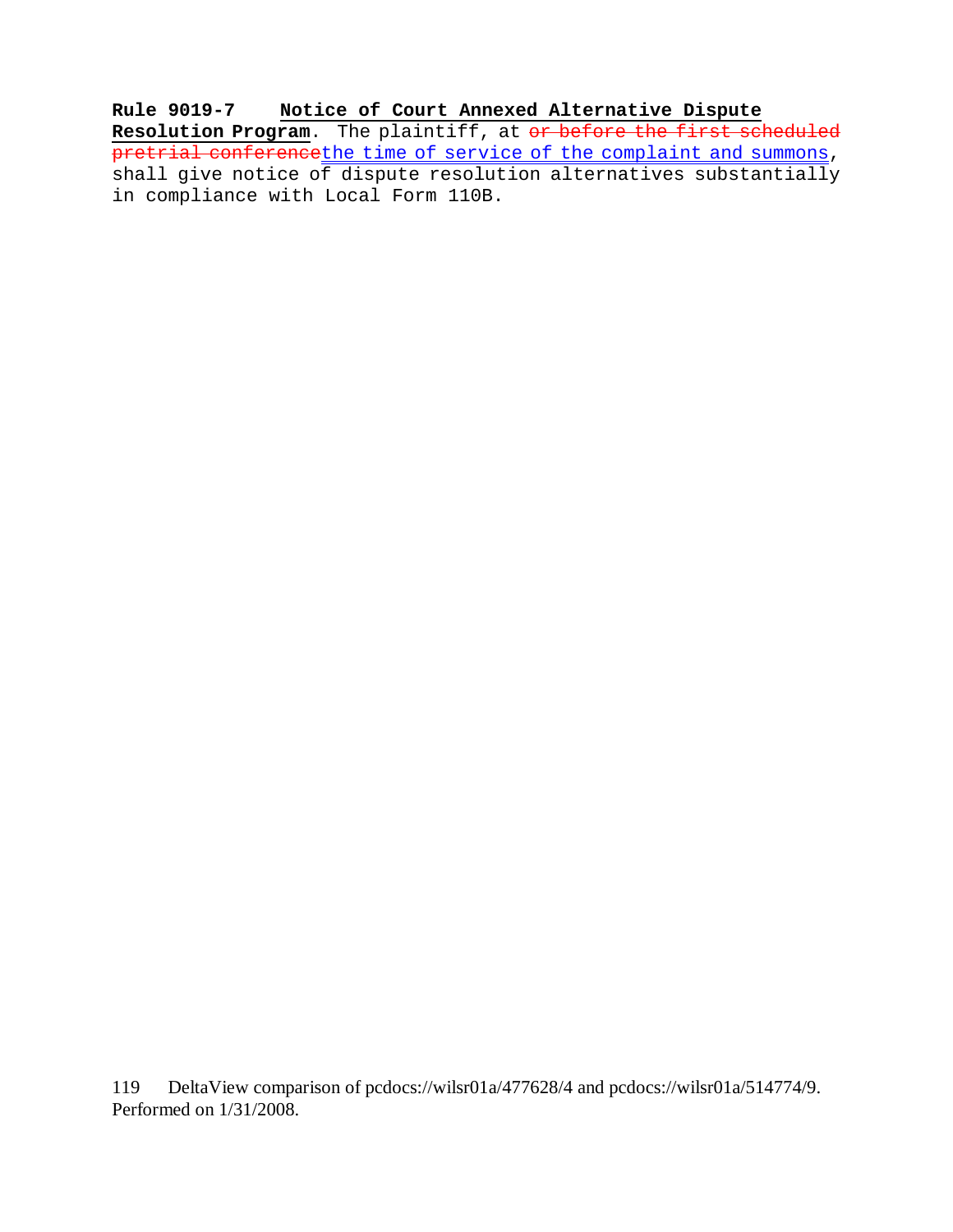**Rule 9022-1 Service of Judgment or Order**. Immediately upon the entry of a judgment or order, the Clerk shall serve a notice of the entry of the judgment or order on local counsel for the movant, via electronic means, as consented to by the movant. Registered CM/ECF users are deemed to have consented to service of the notice of the entry of orders or judgments via electronic means. If counsel for the movant is not a registered CM/ECF user, the Clerk shall serve a copy of the judgment or order on local counsel for the movant via first class mail. Counsel for the movant shall serve a copy of the judgment or order on all parties that contested partiesthe relief requested in the order and on other parties as the Court may direct and file a certificate of service to that effect within forty-eight (48) hours. For any pro se movant or sua sponte order, the Clerk's Office shall serve a copy of the judgment or order via first class mail on all parties affected thereby and file a certificate of service to that effect, unless otherwise directed by the Court.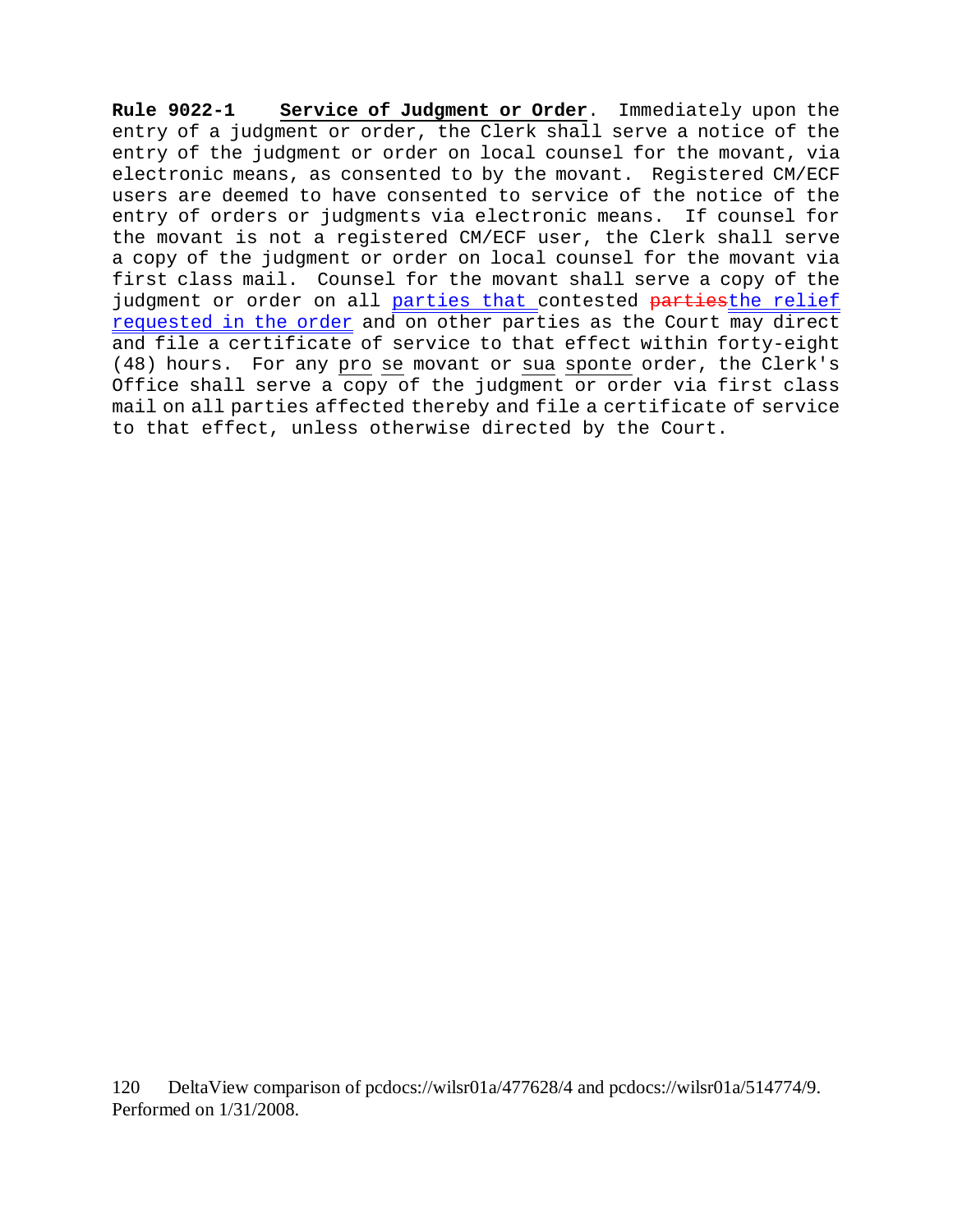**Rule 9029-3 Hearing Agenda Required**. In all chapter 7 asset cases and chapter 11 cases, debtor's counsel (or counsel to the trustee if one is appointed) shall file an agenda for each scheduled hearing in the case, in substantial conformity to Local Form 111 and meeting the requirements set forth in this Local Rule.

- (a) General Requirements of Agenda.
	- (i) Local counsel shall file the agenda in the bankruptcy case and adversary proceeding, if applicable, with the Bankruptcy Court on or before 12:00 p.m. prevailing Eastern Time two (2) days before the date of the hearing. Failure to file the agenda timely may subject counsel to a fine.
	- (ii) Resolved or continued matters shall be listed before unresolved matters. Contested matters (and documents within each matter) shall be listed in the order of docketing with corresponding docket numbers. All amended agendas shall list matters as listed in the original agenda, with added matters being listed last and all changes being made in bold print.
	- (iii) Copies of the proposed agenda shall be served upon local counsel who have entered an appearance in the case, as well as all other counsel with a direct interest in any matter on the agenda, substantially contemporaneous with the Court filing.
- (b) Motions.
	- (i) General Information. For each motion, the agenda shall indicateprovide the movant, the nature of the motion, thetitle, docket number and the date filed. Supporting papers of the movant shall be similarly denotedlisted.
	- (ii) Objection Information. For each motion, the agenda shall indicateprovide the objection deadline and any objections filed, and provide the docket number and the date filed, if available.
	- (iii) Status Information. For each motion, the agenda shall indicateprovide whether the matter is going forward, whether a continuance is requested (and any opposition to the continuance, if known), whether any or all of the objections have been resolved and any other pertinent status information. Any amended agenda shall note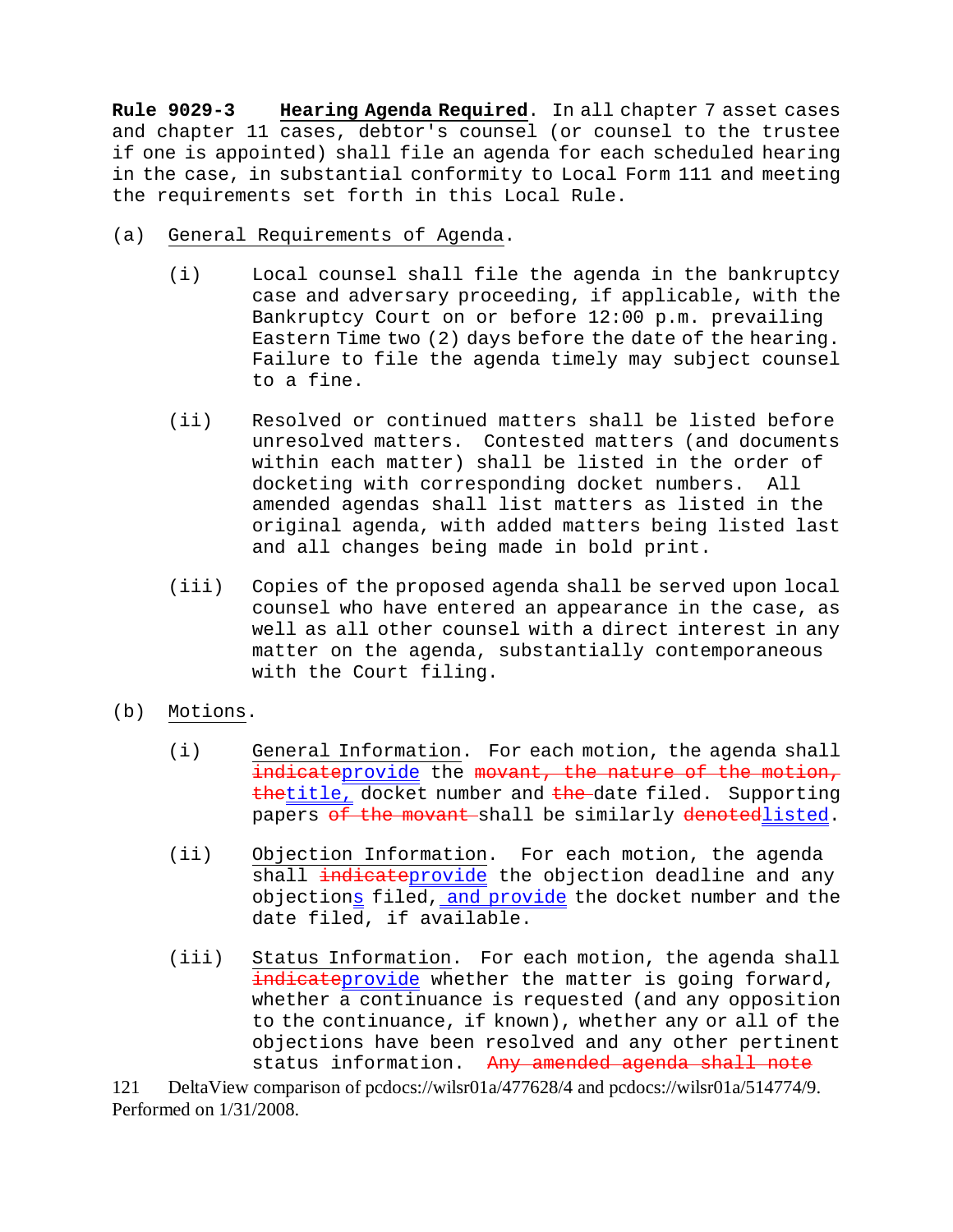material changes (in bold print) in the status of any agenda matter.

- (c) Adversary Proceedings. When an adversary proceeding is scheduled, the agenda shall indicate the adversary proceeding number in addition to the information required by Local Rule  $9029-3(b)$ .
- (d) Hearing Binders. The agenda shall be submitted to the respective Judge's chambers in a hearing binder containing copies of all documents relevant to matters scheduled to be considered by the Court at such hearing. Hearing binders shall contain only the substantive documents necessary for the hearing (i.e., motions and responses) and shall not contain documents related to continued or resolved matters. Certificates of service shall not be included in the hearing binder unless adequacy of service is an issue to be considered by the Court.
- (e) Amended Agenda. Where an amended agenda is necessary, the amended agenda shall (in bold print) note any material changes in the status of any agenda matter.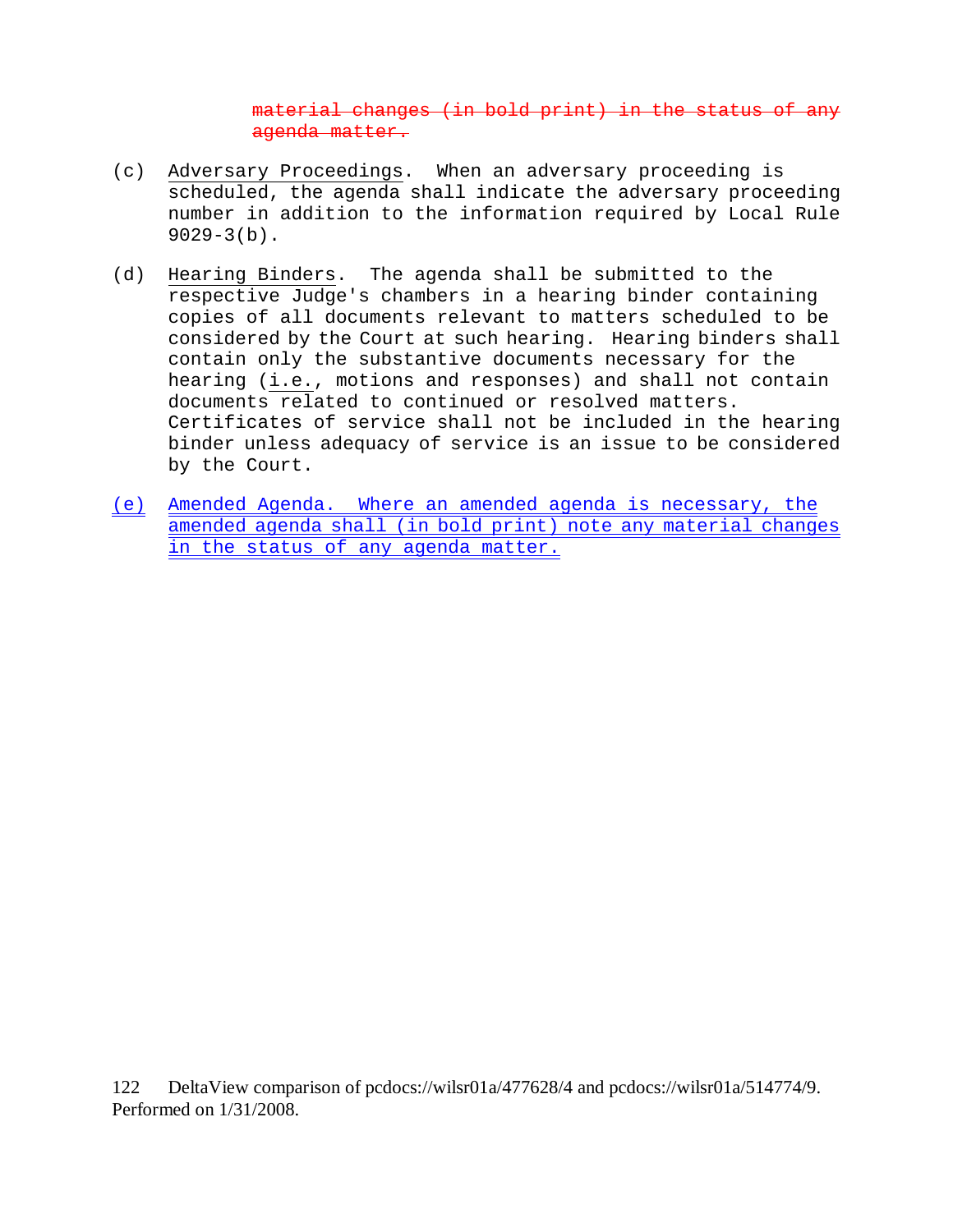**Rule 9036-1 Electronic Transmission of Court Notices; Use of Technology in the Courtroom**.

- (a) Court Notices. To eliminate redundant paper notices, all registered electronic filing participants will receive notices required to be sent by the Clerk via electronic transmission only. No notices from the Clerk's Office will be sent in paper format, with the exception of the Notice of Meeting of Creditors, which will be sent in both paper and electronic format. The electronic transmission of notices by the Clerk will be deemed complete upon transmission. The Court has established "opt-out" procedures to ensure that any registered electronic filing participant may receive paper notices in addition to electronic notices by requesting such notices in writing to the Clerk's Office.
- (b) Use of Technology in the Courtroom. Parties intending to use any technology in the Courtroom must give the Court two (2) business days' notice. Notice should be sent via email to debml\_automation@deb.uscourts.gov. Appropriate chambers should also be notified.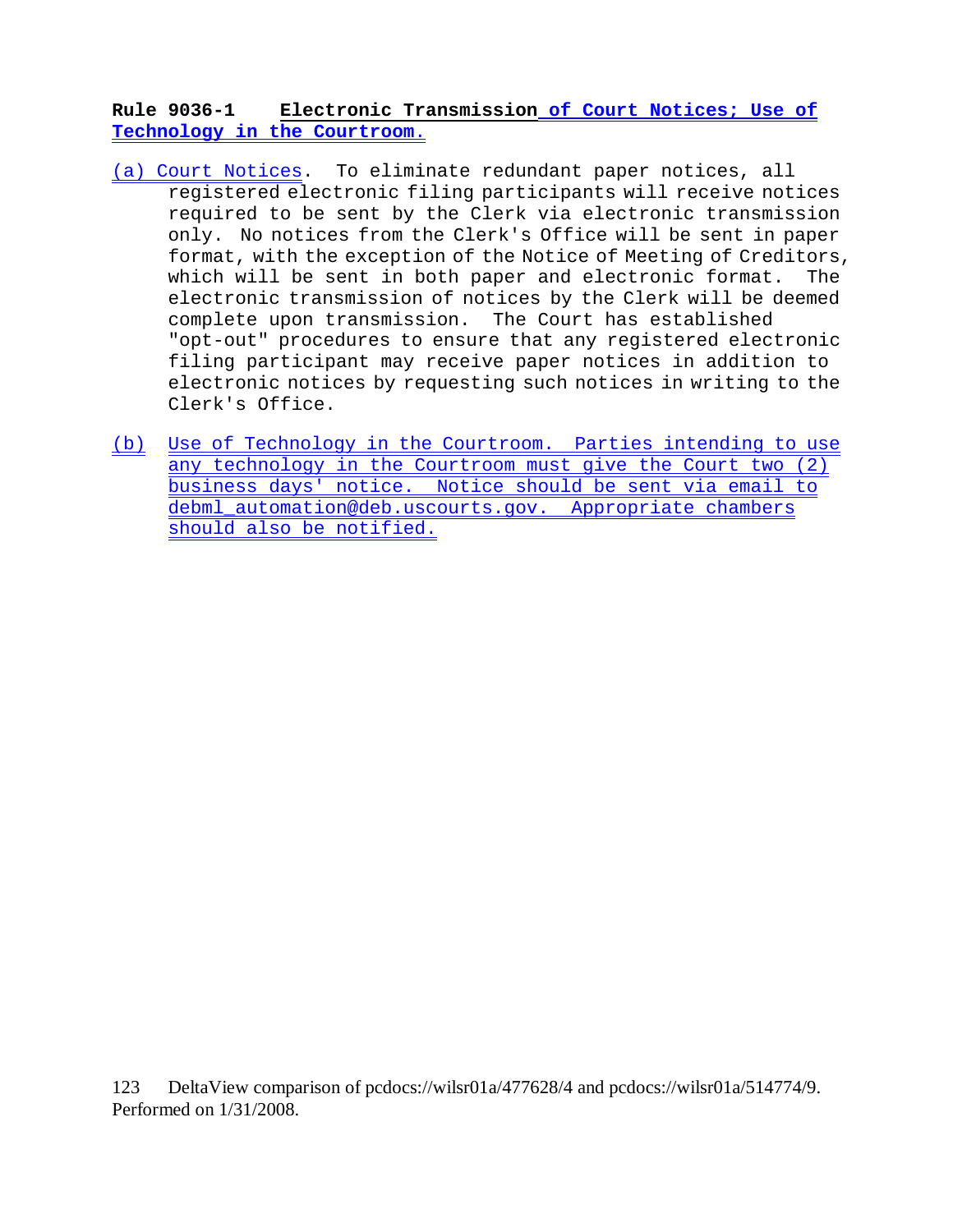# **PART X. CHRONOLOGY TABLE**

| <b>DATE</b>               | <b>COMMENT</b>                    |
|---------------------------|-----------------------------------|
| February 1, 20062007      | Effective date of Local Rules     |
| December 7,3,<br>20062007 | Revised Local Rule 10013007-1     |
|                           | Revised Local Rule 1015 1         |
|                           | Revised Local Rule 2002-1         |
|                           | Revised Local Rule 2015 2         |
|                           | Revised Local Rule 3001 1         |
|                           | Revised Local Rule 3011-1         |
|                           | Added Local Rule 3011-2           |
|                           | Revised Local Rule $3023-1(c)(1)$ |
|                           | Added Local Rule 40016004-31      |
|                           | Revised Local Rule 5005-4         |
|                           | Revised Local Rule 5009 1         |
|                           | Revised Local Rule 7004 2         |
|                           | Revised Local Rule 7007 1         |
|                           | Revised Local Rule 7016 1         |
|                           | Revised Local Rule 7016-2         |
|                           | Revised Local Rule 7007-4         |
|                           | Revised Local Rule 7030-1         |
|                           | Revised Local Rule 8006 1         |
|                           | Revised Local Rule 9010 1         |
|                           | Revised Local Rule 9010 2         |
|                           | Revised Local Rule 9011-4         |
|                           | Revised Local Rule 9013-1         |
|                           | Revised Local Rule 90199018-51    |
| December 11, 2006         | Revised Local Rule 20099019-27    |
|                           | Revised Local Rule 10159029-13    |
|                           | Revised Local Rule 10179036-1     |
| December 6, 2007          | Revised Local Rule 70041009-2     |
|                           | <u>Revised Local Rule 2002-1</u>  |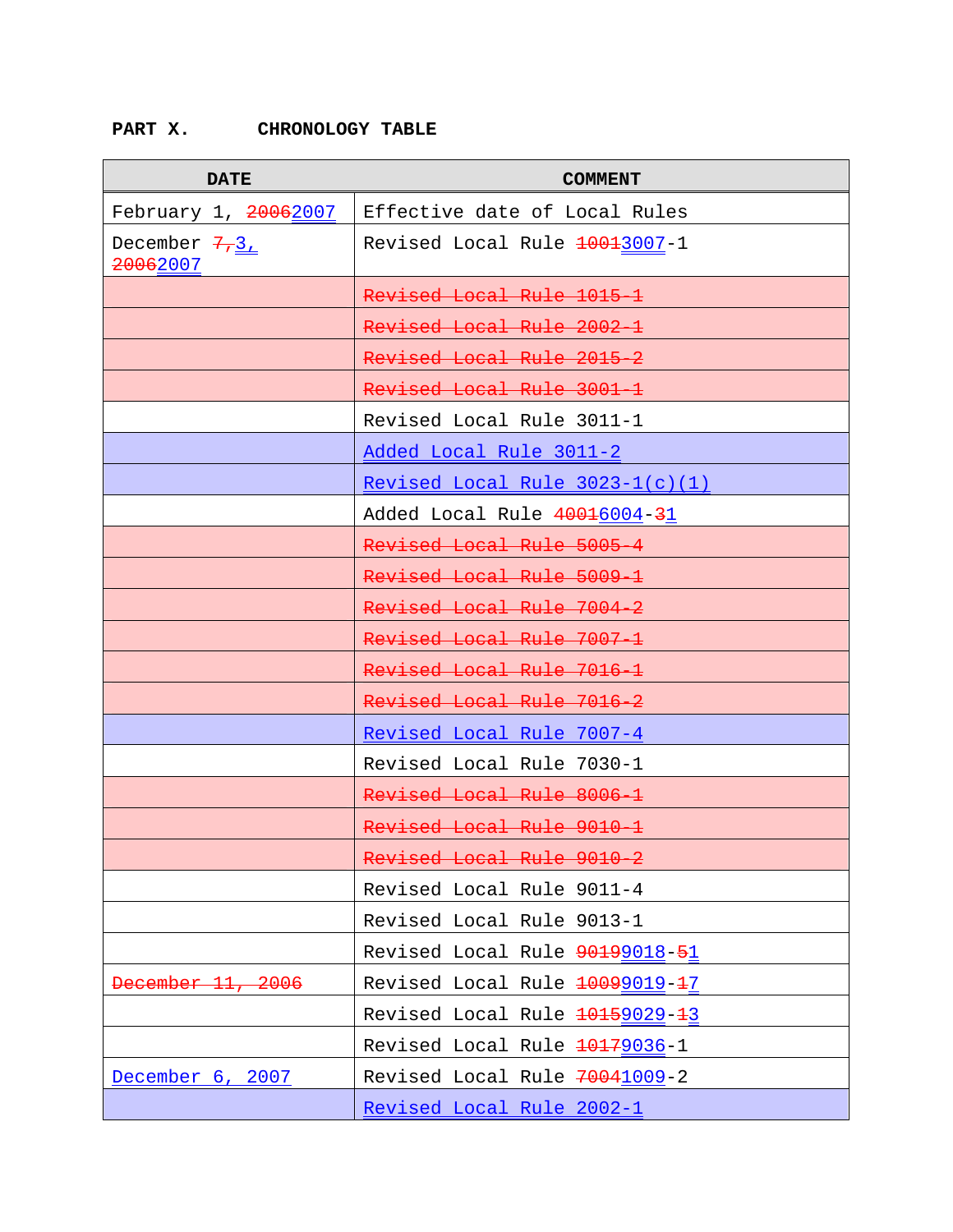| Revised Local Rule 2014-1 |
|---------------------------|
| Revised Local Rule 3007-1 |
| Revised Local Rule 6004-1 |
| Revised Local Rule 7016-1 |
| Revised Local Rule 7016-2 |
| Revised Local Rule 7026-1 |
| Added Local Rule 7026-2   |
| Added Local Rule 7026-3   |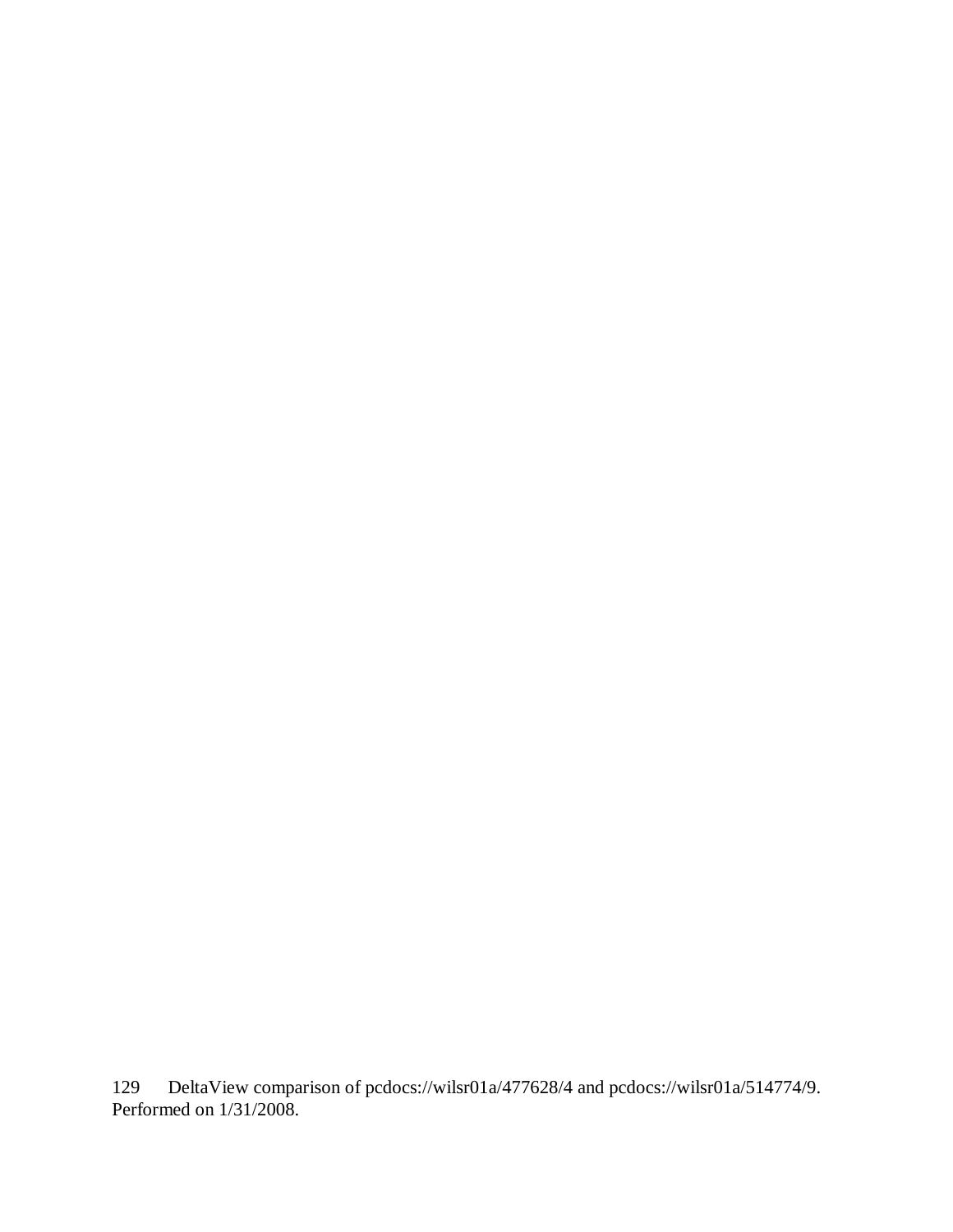|                  | Revised Local Rule 9006-1    |
|------------------|------------------------------|
|                  | Revised Local Rule 9010-1    |
|                  | Revised Local Rule 9013-1    |
| January 29, 2008 | Revised Local Rule 3007-1(f) |